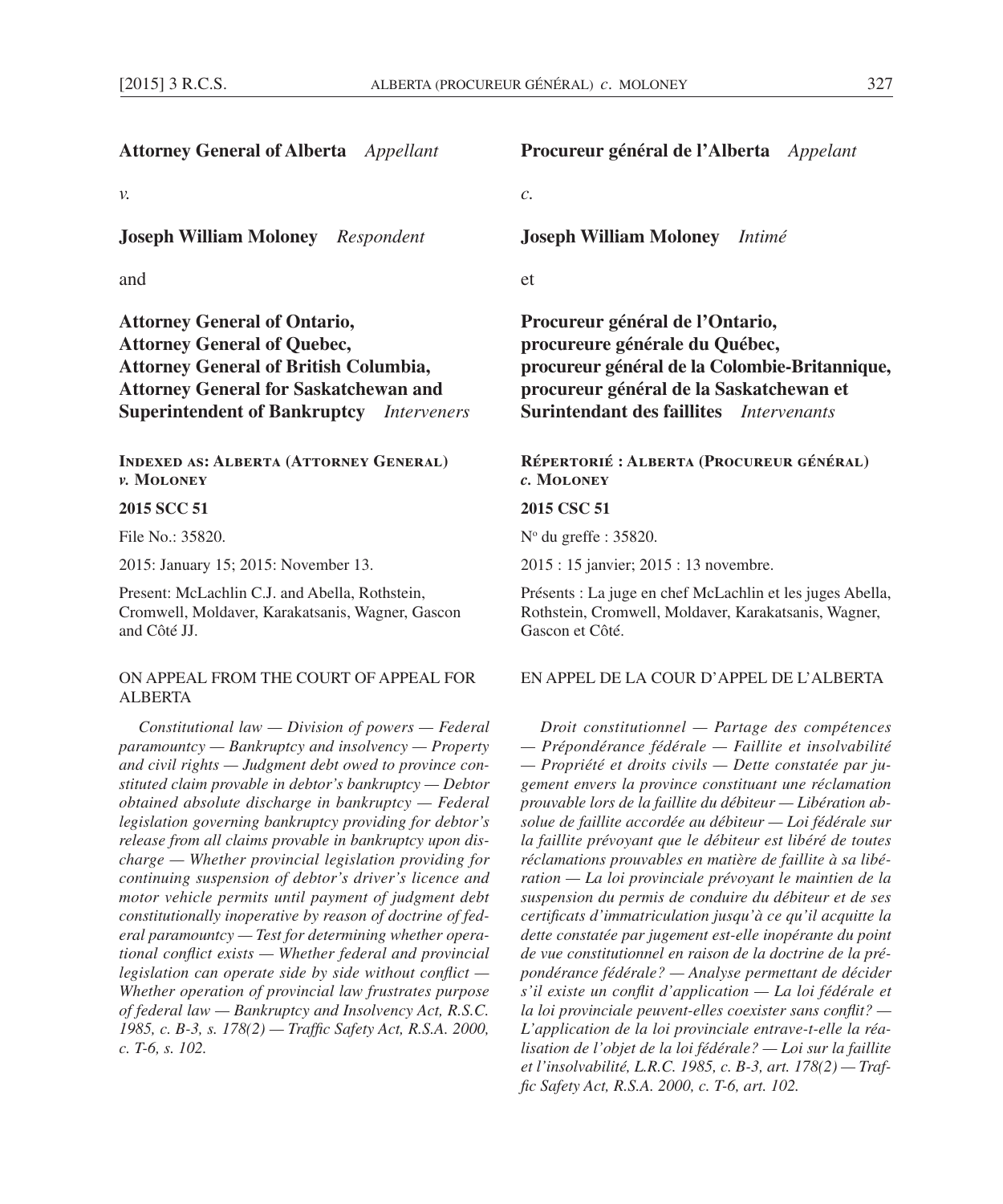M caused a car accident while he was uninsured. The province of Alberta compensated an individual injured in the accident and sought to recover the amount of the compensation from M. Section 102 of Alberta's *Traffic Safety Act* ("*TSA*") allows the province to suspend M's licence and permits until he pays the amount of the compensation. M made an assignment in bankruptcy and was eventually discharged. He listed the province's claim in his Statement of Affairs. The debt was a claim provable in bankruptcy. Section 178(2) of the *Bankruptcy and Insolvency Act* ("*BIA*") provides that, upon discharge, M is released from all debts that are claims provable in bankruptcy. As a result of his bankruptcy and discharge, M did not pay the amount of the compensation in full; because of this failure to pay, Alberta suspended his vehicle permits and driver's licence. M contested this suspension. The Court of Queen's Bench and the Court of Appeal found that there was a conflict between the federal and provincial laws. Relying on the doctrine of federal paramountcy, they declared s. 102 of the *TSA* to be inoperative to the extent of the conflict.

*Held*: The appeal should be dismissed. Section 102 of the *TSA* is constitutionally inoperative to the extent that it is used to enforce a debt discharged in bankruptcy.

*Per* Abella, Rothstein, Cromwell, Moldaver, Karakatsanis, Wagner and Gascon JJ.: In Canada, the federal and provincial levels of government must enact laws within the limits of their respective spheres of jurisdiction. It is often impossible however for one level of government to legislate effectively within its jurisdiction without affecting matters that are within the other level's jurisdiction. In certain circumstances, the powers of one level of government must be protected against intrusions by the other level. To protect against such intrusions, the Court has developed various constitutional doctrines, including the doctrine of federal paramountcy. Under this doctrine, the federal law prevails when there is a genuine inconsistency between federal and provincial legislation, that is, when the operational effects of provincial legislation are incompatible with federal legislation. To determine whether such a conflict exists, first and foremost, it is necessary to ensure that the overlapping laws are independently valid. If so, then the court must determine whether their concurrent operation results in a conflict. In this case, the impugned provisions are independently valid. The only question is whether their concurrent operation results in a conflict.

M a causé un accident de la route alors qu'il n'était pas assuré. La province d'Alberta a indemnisé une personne blessée dans l'accident et a tenté de recouvrer l'indemnité auprès de M. L'article 102 de la *Traffic Safety Act* de l'Alberta (« *TSA* ») permet à la province de suspendre le permis de conduire et les certificats d'immatriculation de M jusqu'à ce qu'il paie le montant de l'indemnité. M a fait cession de ses biens et a par la suite été libéré. Il a inscrit la réclamation de la province dans son bilan. La dette constituait une réclamation prouvable en matière de faillite. Le paragraphe 178(2) de la *Loi sur la faillite et l'insolvabilité*  (« *LFI* ») précise qu'au moment de sa libération, M est libéré de toutes les dettes qui sont des réclamations prouvables en matière de faillite. Par suite de sa faillite et de sa libération, M n'a pas payé intégralement le montant de l'indemnité; en conséquence, l'Alberta a suspendu ses certificats d'immatriculation et son permis de conduire. M a contesté cette suspension. La Cour du Banc de la Reine et la Cour d'appel ont conclu à l'existence d'un conflit entre les lois fédérale et provinciale. S'appuyant sur la doctrine de la prépondérance fédérale, elles ont déclaré l'art. 102 de la *TSA* inopérant dans la mesure du conflit.

*Arrêt* : Le pourvoi est rejeté. L'article 102 de la *TSA* est inopérant du point de vue constitutionnel dans la mesure où il est utilisé pour recouvrer une dette dont le débiteur a été libéré en matière de faillite.

*Les* juges Abella, Rothstein, Cromwell, Moldaver, Karakatsanis, Wagner et Gascon : Au Canada, les gouvernements fédéral et provinciaux doivent adopter des lois qui relèvent de leurs sphères de compétence respectives. Il est toutefois souvent impossible pour un ordre de gouvernement de légiférer efficacement dans un domaine relevant de sa compétence sans toucher à des matières relevant de la compétence de l'autre. Dans certaines circonstances, les compétences d'un ordre de gouvernement doivent être protégées contre les empiétements de l'autre ordre de gouvernement. Pour assurer cette protection, la Cour a élaboré diverses doctrines constitutionnelles, y compris celle de la prépondérance fédérale. Selon cette doctrine, la loi fédérale doit prévaloir lorsqu'il existe une incompatibilité véritable entre une loi fédérale et une loi provinciale, soit lorsque les effets d'une législation provinciale sont incompatibles avec une législation fédérale. Pour déterminer si un tel conflit existe, il faut d'abord et avant tout s'assurer que les lois qui se chevauchent sont valides indépendamment l'une de l'autre. Dans l'affirmative, le tribunal doit déterminer si leur application concurrente entraîne un conflit. En l'espèce, les dispositions contestées sont valides indépendamment l'une de l'autre. La seule question en litige est de savoir si leur application concurrente crée un conflit.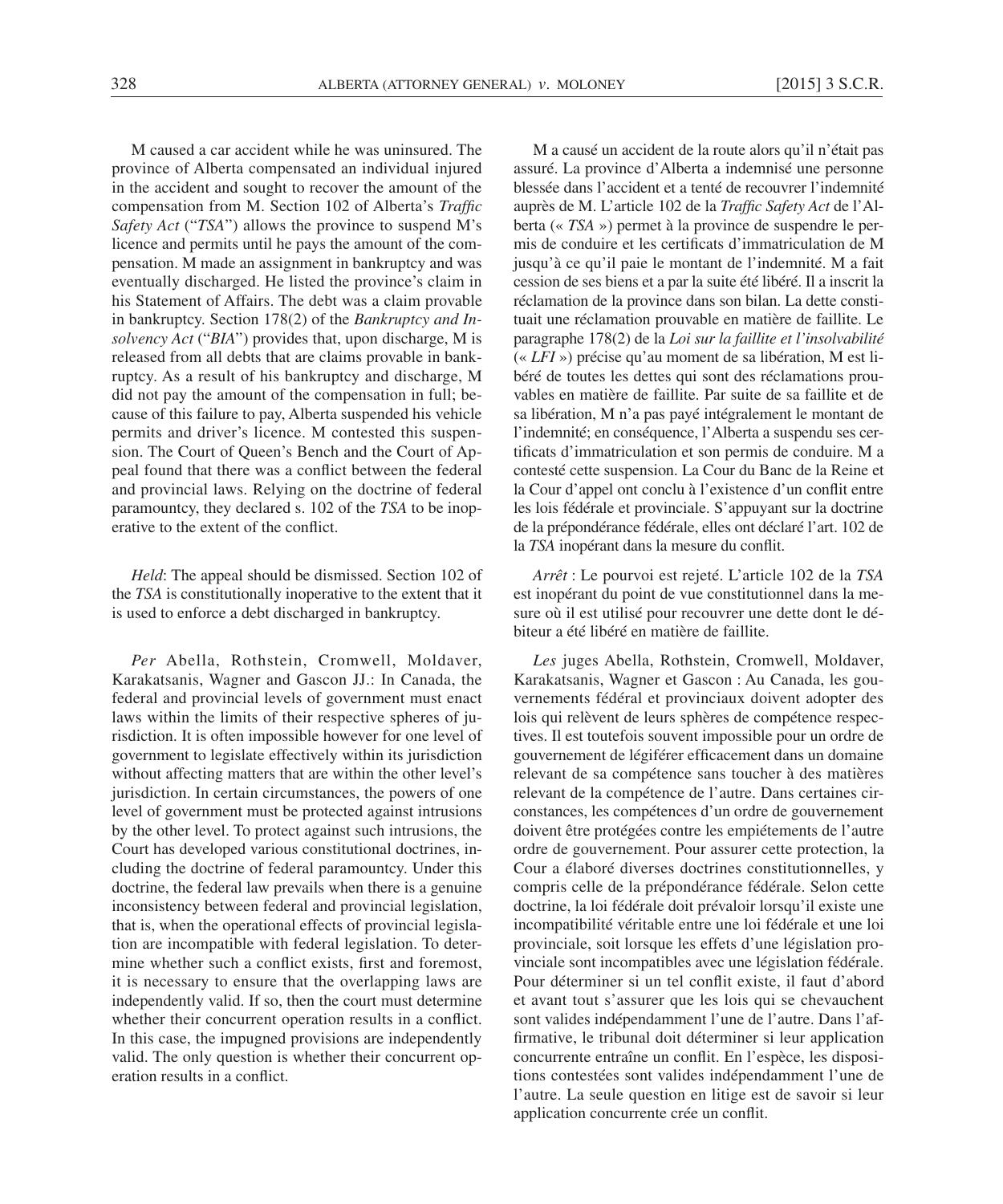A conflict will arise in one of two situations, which form the two branches of the paramountcy test: (1) there is an operational conflict because it is impossible to comply with both laws, or (2) although it is possible to comply with both laws, the operation of the provincial law frustrates the purpose of the federal enactment. The first branch of the test has been described in the jurisprudence as actual conflict in operation as where one enactment says "yes" and the other says "no". The question is whether both laws can operate side by side without conflict or both laws can apply concurrently, and citizens can comply with either of them without violating the other. The assessment under this branch is not limited to the actual words or to the literal meaning of the words of the provisions at issue. Rather, the provisions must be read properly based on the modern approach to statutory interpretation. If there is no conflict under the first branch of the test, one may still be found under the second branch. The question under the second branch is whether operation of the provincial Act is compatible with the federal legislative purpose. The effect of the provincial law may frustrate the purpose of the federal law, even though it does not entail a direct violation of the federal law's provisions.

Under the first or the second branch of the test, the burden of proof rests on the party alleging the conflict. In keeping with co-operative federalism, the doctrine of paramountcy is applied with restraint. Absent a genuine inconsistency, courts will favour an interpretation of the federal legislation that allows the concurrent operation of both laws. A provincial intention to interfere with the federal jurisdiction is neither necessary nor sufficient. The focus is instead on the effect of the provincial law. Assessing the effect of the provincial law requires looking at the substance of the law, rather than its form. The province cannot do indirectly what it is precluded from doing directly.

Parliament enacted the *BIA* pursuant to its jurisdiction over matters of bankruptcy and insolvency. The *BIA* furthers two purposes: the equitable distribution of the bankrupt's assets among his or her creditors and the bankrupt's financial rehabilitation. Equitable distribution of assets is achieved by requiring creditors wishing to enforce a claim provable in bankruptcy to participate in one collective proceeding. Financial rehabilitation is achieved through the discharge of the bankrupt from all claims provable in bankruptcy. From the perspective of the creditors, the discharge means they are unable to enforce their provable claims.

Il y a conflit dans l'une ou l'autre des deux situations suivantes, qui constituent les deux volets de l'analyse fondée sur la doctrine de la prépondérance : (1) il existe un conflit d'application parce qu'il est impossible de respecter les deux lois, ou (2) bien qu'il soit possible de respecter les deux lois, l'application de la loi provinciale entrave la réalisation de l'objet de la loi fédérale. Suivant la jurisprudence traitant du premier volet de l'analyse, il y a un véritable conflit d'application lorsqu'une loi dit « oui » et que l'autre dit « non ». Il s'agit de savoir si les deux lois peuvent coexister sans conflit, ou si les deux législations peuvent agir concurremment et les citoyens peuvent les respecter toutes les deux, sans violer l'une ou l'autre. L'examen qu'implique ce volet ne se limite pas au libellé ou au sens littéral des termes de la disposition en cause. Il convient plutôt d'interpréter les dispositions suivant la méthode moderne d'interprétation des lois. S'il n'y a aucun conflit selon le premier volet de l'analyse, il peut encore en exister un selon le second volet. Au second volet, la question est de savoir si l'application de la loi provinciale est compatible avec l'objet de la loi fédérale. L'effet de la loi provinciale peut empêcher la réalisation de l'objet de la loi fédérale, sans toutefois entraîner une violation directe de ses dispositions.

Sous le premier ou le second volet de l'analyse, le fardeau de la preuve incombe à la personne qui allègue l'existence du conflit. Conformément à la théorie du fédéralisme coopératif, la doctrine de la prépondérance est appliquée avec retenue. En l'absence d'une incompatibilité véritable, les tribunaux favorisent une interprétation de la loi fédérale permettant une application concurrente des deux lois. Il n'est ni nécessaire ni suffisant que la province ait eu l'intention d'empiéter sur la compétence fédérale. L'accent est plutôt mis sur l'effet de la loi provinciale. La détermination de l'effet de la loi provinciale nécessite un examen du fond de la loi et non de sa forme. La province ne peut faire indirectement ce qu'il lui est interdit de faire directement.

Le Parlement a adopté la *LFI* en vertu de sa compétence en matière de faillite et d'insolvabilité. La *LFI* vise deux objectifs : le partage équitable des biens du failli entre ses créanciers et la réhabilitation financière du failli. Le partage équitable des biens du failli est réalisé en obligeant les créanciers qui souhaitent faire valoir une réclamation prouvable en matière de faillite à participer à une seule procédure collective. La réhabilitation financière est réalisée en libérant le failli de toutes les réclamations prouvables en matière de faillite. Du point de vue des créanciers, l'ordonnance de libération a pour effet de les empêcher de contraindre le failli à payer leurs réclamations prouvables.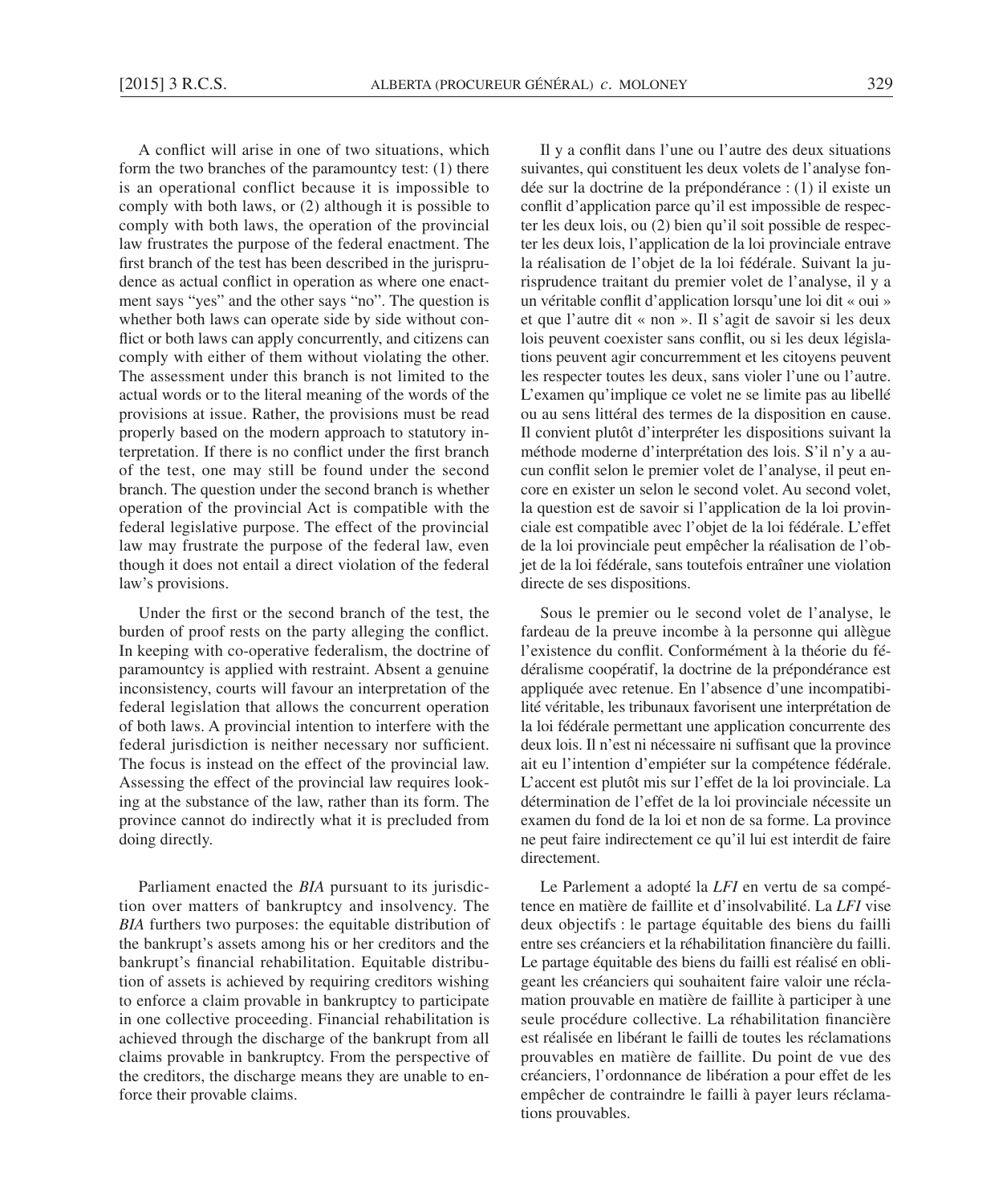Provincial legislatures have the power to legislate with regard to property and civil rights. This power includes traffic regulation and the authority to set conditions for driver's licences and vehicle permits. The *TSA* is a comprehensive legislative scheme for traffic regulation. A victim injured in an accident may sue for damages. If successful but the uninsured driver does not pay, the victim may apply to the Administrator under the *Motor Vehicle Accident Claims Act* ("*MVACA*") for compensation in the amount of the unsatisfied judgment and the judgment is then assigned to the Administrator. Section 102 of the *TSA*, which complements the *MVACA* program, allows the Registrar of Motor Vehicle Services to suspend the debtor's driver's licence and vehicle permits until the judgment debt is paid or periodic payments in satisfaction of the judgment are being made. It is, in substance, a debt collection mechanism. Since the judgment debt in this case is a claim provable in bankruptcy, the purpose and effect of s. 102 are to suspend a debtor's driving privileges until payment of a provable claim.

The laws at issue give inconsistent answers to the question whether there is an enforceable obligation. One law provides for the release of all claims provable in bankruptcy and prohibits creditors from enforcing them, while the other disregards this release and allows for the use of a debt enforcement mechanism on such a claim by precisely excluding a discharge in bankruptcy. This is a true incompatibility. In a case like this one, the test for operational conflict cannot be limited to asking whether the debtor can comply with both laws by renouncing the protection afforded under the federal law or the privilege he or she is otherwise entitled to under the provincial law. In that regard, the debtor's response to the suspension of his or her driving privileges is not determinative. In analyzing the operational conflict at issue in this case, we cannot disregard the fact that whether the debtor pays or not, the province, as a creditor, is still compelling payment of a provable claim that has been released, which is in direct contradiction with s. 178(2) of the *BIA*. Neither can the question under the operational conflict branch of the paramountcy test be whether it is possible to refrain from applying the provincial law in order to avoid the alleged conflict with the federal law. Such an approach would render the first branch of the paramountcy test meaningless, since it is virtually always possible to avoid the application of a provincial law so as not to cause a

Les assemblées législatives provinciales ont le pouvoir de légiférer en matière de propriété et de droits civils. Ce pouvoir comprend notamment celui de réglementer la circulation et de fixer les conditions applicables aux permis de conduire et aux certificats d'immatriculation. La *TSA* est un régime législatif complet en matière de réglementation de la circulation. Une personne blessée lors d'un accident peut poursuivre en dommages-intérêts. Si elle a gain de cause mais le conducteur non assuré ne paie pas, la victime peut demander à l'administrateur en vertu de la *Motor Vehicle Accident Claims Act* (« *MVACA* ») une indemnité correspondant au montant du jugement impayé et l'administrateur est alors subrogé dans les droits de la victime. L'article 102 de la *TSA*, lequel complète le programme régi par la *MVACA*, permet au registraire des véhicules automobiles de suspendre le permis de conduire et les certificats d'immatriculation du débiteur jusqu'à ce que la dette constatée par jugement soit payée ou que les versements périodiques en satisfaction du jugement soient effectués. Il s'agit, en substance, d'un mécanisme de recouvrement de créances. Comme la créance judiciaire en l'espèce constitue une réclamation prouvable en matière de faillite, l'art. 102 a pour objet et pour effet de suspendre les droits de conducteur du débiteur jusqu'au paiement d'une réclamation prouvable.

Les lois en cause offrent des réponses contradictoires à la question de savoir s'il existe une obligation exécutoire. Une loi prévoit que le failli est libéré de toute réclamation prouvable en matière de faillite et interdit aux créanciers d'en exiger le paiement, alors que l'autre loi fait fi de cette libération et permet le recours à un mécanisme de recouvrement de cette créance en excluant expressément la libération de faillite. Il s'agit là d'une véritable incompatibilité. Dans une affaire comme celle en l'espèce, l'analyse relative au conflit d'application ne saurait se limiter à la question de savoir si le débiteur peut se conformer aux deux lois en renonçant soit à la protection que lui offre la loi fédérale, soit au droit dont il bénéficie en vertu de la loi provinciale. À cet égard, la réaction du débiteur à la suspension de ses droits de conducteur n'est pas déterminante. Dans le cadre de l'analyse du conflit d'application en l'espèce, on ne peut faire abstraction du fait que, que le débiteur paie ou non, il reste que la province, en tant que créancier, le contraint quand même à payer une réclamation prouvable dont il a été libéré, ce qui va directement à l'encontre du par. 178(2) de la *LFI*. Sous le volet conflit d'application de l'analyse fondée sur la doctrine de la prépondérance, la question n'est pas non plus de savoir s'il est possible de s'abstenir d'appliquer la loi provinciale pour éviter le prétendu conflit avec la loi fédérale. Une telle approche viderait de tout son sens le premier volet de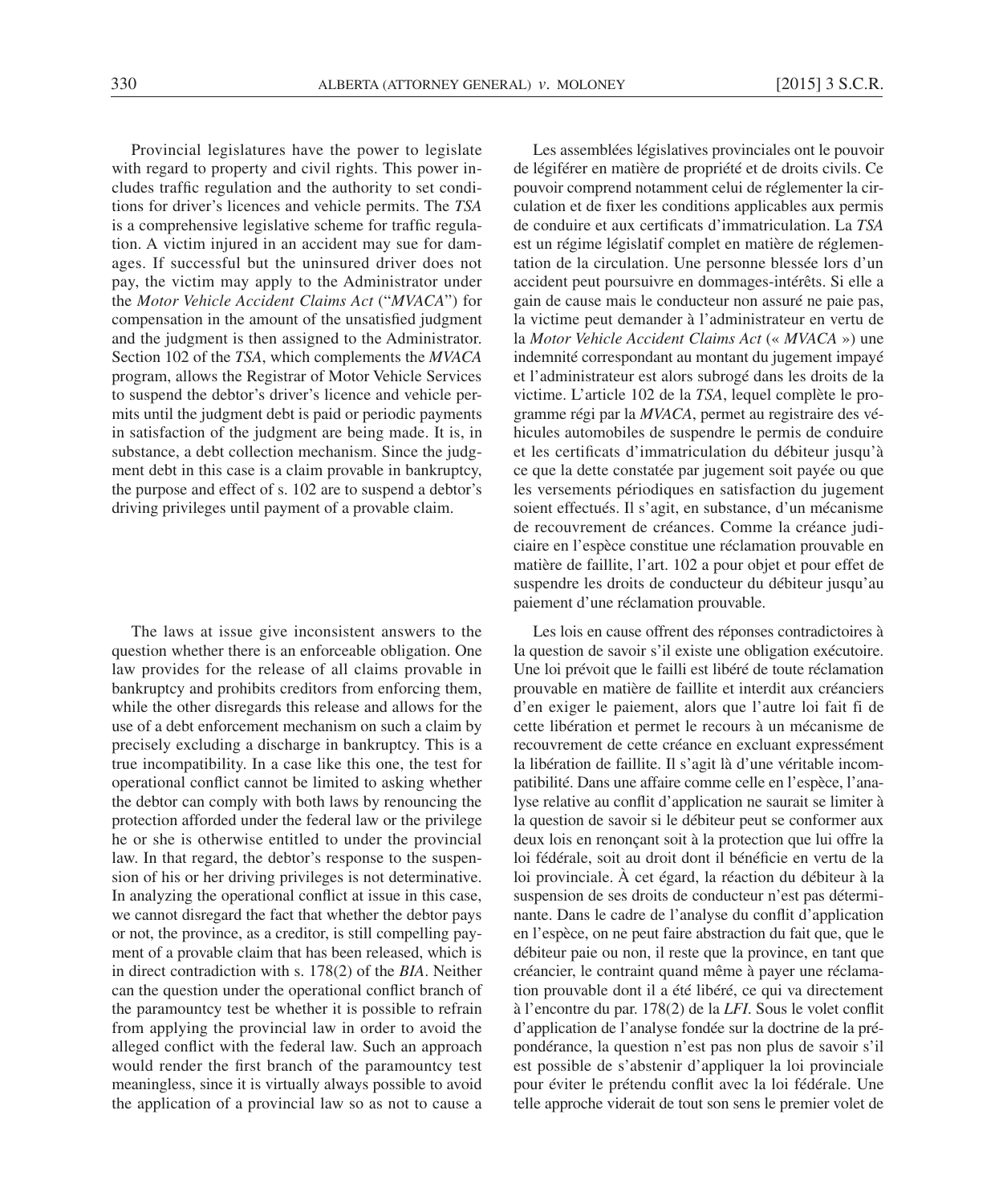conflict with a federal law. Furthermore, if it is possible to avoid operational conflict simply by declining to apply the provincial law, the same could be done to avoid any frustration of the federal purpose under the second branch of the paramountcy test. In this case, it is impossible for the province to apply s. 102 without contravening s. 178(2). In effect, s. 102 creates a new class of exempt debts that is not listed in s. 178(1) of the *BIA*. Hence, the provincial law allows the very same thing that the federal law prohibits. The result is an operational conflict.

Section 102 also frustrates the financial rehabilitation of the bankrupt. The crushing burden of the province's claim against M was the main reason for his bankruptcy. If s. 102 is allowed to operate despite M's discharge, he is not offered the opportunity to rehabilitate that Parliament intended to give him. Had Parliament intended judgment debts arising from motor vehicle accidents, or the resulting regulatory charges, to survive bankruptcy, it would have stated so expressly in s. 178(1) of the *BIA*. It did not. It is beyond the province's constitutional authority to interfere with Parliament's discretion in that regard. Nor can M's driving privileges serve as fresh consideration for a new binding contract for the repayment of the discharged debt. M need not enter into such a contract in order to recover his driving privileges, because the province has no authority to withhold them.

The *TSA* does not however disrupt the equitable distribution purpose of the *BIA*. This Court has repeatedly cautioned against giving too broad a scope to paramountcy on the basis of frustration of federal purpose. It is always essential to ascertain the exact purpose of the specific provision of the federal law that is at issue. Although it is clear that the purpose of s. 178(2) is to ensure the debtor's financial rehabilitation and that s. 102 frustrates that purpose, it cannot be concluded that the operation of the provincial scheme in the context of this case interferes with the equitable distribution of assets.

*Per* McLachlin C.J. and Côté J.: Section 102 of the *TSA* frustrates the purpose of financial rehabilitation of the bankrupt that underlies s. 178(2) of the *BIA*. It is accordingly inoperative to the extent of the conflict by l'analyse fondée sur la doctrine de la prépondérance, car il est presque toujours possible d'éviter l'application d'une loi provinciale pour ne pas causer de conflit avec une loi fédérale. En outre, s'il est possible d'éviter un conflit d'application simplement en refusant d'appliquer la loi provinciale, on pourrait faire la même chose pour éviter toute entrave à la réalisation de l'objet fédéral sous le second volet de l'analyse fondée sur la doctrine de la prépondérance. En l'espèce, il n'est pas possible que la province applique l'art. 102 sans contrevenir au par. 178(2). En fait, l'art. 102 crée, pour ce qui est des dettes dont le failli n'est pas libéré, une nouvelle catégorie de dettes qui ne figure pas au par. 178(1) de la *LFI*. En conséquence, la loi provinciale autorise la chose même qu'interdit la loi fédérale. Il en résulte un conflit d'application.

L'article 102 entrave aussi la réhabilitation financière du failli. L'écrasant fardeau de la réclamation de la province contre M constituait la principale raison de sa faillite. Si l'on permet que l'art. 102 s'applique en dépit de la libération de M, celui-ci se voit privé de la possibilité de se réhabiliter que le Parlement a voulu lui donner. Si le Parlement avait voulu que les dettes constatées par jugement découlant d'accidents automobiles, ou les charges réglementaires en résultant, survivent à la faillite, il l'aurait indiqué expressément au par. 178(1) de la *LFI*, ce qu'il n'a pas fait. S'immiscer dans l'exercice du pouvoir discrétionnaire du Parlement à cet égard outrepasse la compétence constitutionnelle de la province. Les droits de conducteur de M ne peuvent non plus servir de nouvelle contrepartie pour conclure un nouveau contrat exécutoire en vue du remboursement de la dette dont il a été libéré. M n'a pas à conclure un tel contrat pour recouvrer ses droits de conducteur, car la province n'a pas le pouvoir de l'en priver.

La *TSA* n'entrave cependant pas la réalisation de l'objet de la *LFI* que constitue le partage équitable des biens. La Cour a à maintes reprises mis en garde contre le fait de conférer à la doctrine de la prépondérance une portée trop large dès qu'il y a entrave à l'objectif fédéral. Il est toujours essentiel d'établir avec précision l'objet de la disposition de la loi fédérale en cause. S'il est clair que le par. 178(2) vise la réhabilitation financière du débiteur et que l'art. 102 entrave la réalisation de cet objet, on ne peut conclure que l'application du régime provincial dans le contexte de la présente affaire fait obstacle au partage équitable des biens.

*La* juge en chef McLachlin et la juge Côté : L'article 102 de la *TSA* entrave la réhabilitation financière du failli, qui est l'objectif du par. 178(2) de la *LFI*. Il est donc inopérant dans la mesure du conflit en raison de la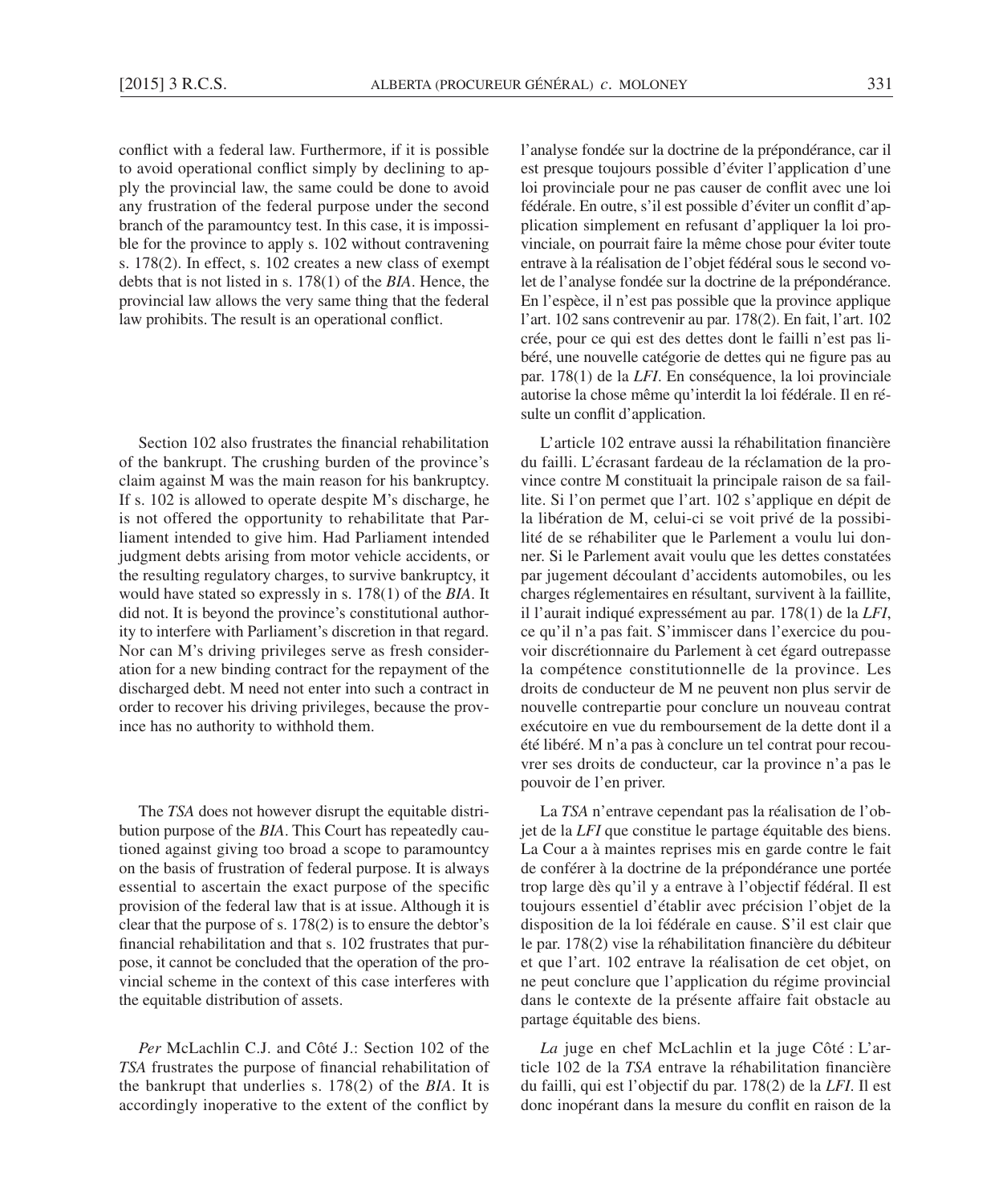reason of the doctrine of federal paramountcy. As the frustration of one federal purpose is sufficient to trigger the application of the doctrine of federal paramountcy, it is not necessary to address the purpose of equitable distribution.

There is no operational conflict to speak of in this case. The majority's analysis contrasts with the clear standard that has been adopted for the purpose of determining whether an operational conflict exists in the context of the federal paramountcy test: impossibility of dual compliance as a result of an express conflict. Impossibility of dual compliance is the undisputed standard for determining whether an operational conflict exists and it is one that very few cases will meet. In the jurisprudence, impossibility of dual compliance has become synonymous with operational conflict. The requirement of an express contradiction is inseparable from impossibility of dual compliance. For the two laws to conflict, each one has to say exactly the opposite of what the other says. A less direct conflict is not enough. In the absence of an express conflict, the two laws are deemed to be capable of operating side by side. In light of the modern jurisprudence, this restrained approach to operational conflict is inescapable. Such a high standard is consistent with co-operative federalism. If, in practice, the wording of the statutes makes it possible to comply with both of them, then co-operative federalism requires a court to find that the federal and provincial statutes are compatible, at least at the first stage of the analysis.

The two branches of the modern federal paramountcy test relate to two different forms of conflict. A finding of an operational conflict in the first branch will not necessarily entail a finding of frustration of a federal purpose in the second branch. The first branch is concerned with an incompatibility that is evident on the face of the provisions themselves. Even a superficial possibility of dual compliance will suffice for a court to conclude that there is no operational conflict. If the federal law is prohibitive, as in the case at bar, the question becomes what exactly it prohibits. If the provincial law allows the very same thing the federal law prohibits, there is an operational conflict. In many cases, the two branches of the test have been confused. Although this Court's past decisions are not always helpful when it comes to drawing a distinction between the two branches, they do support three propositions: (1) that the applicable standard for the first branch is impossibility of dual compliance caused by an express conflict, (2) that this is a high standard that should be applied with restraint, and only in

doctrine de la prépondérance fédérale. Comme l'entrave à la réalisation d'un objectif fédéral suffit pour que s'applique la doctrine de la prépondérance fédérale, il n'est pas nécessaire de se prononcer sur l'objectif du partage équitable des biens.

Il n'y a aucun conflit opérationnel en l'espèce. L'analyse des juges majoritaires tranche avec la norme claire que la Cour a retenue en vue de déterminer, dans le cadre de l'analyse fondée sur la doctrine de la prépondérance fédérale, s'il existe un conflit opérationnel : l'impossibilité de se conformer aux deux lois en raison d'un conflit exprès. L'impossibilité de se conformer aux deux lois constitue la norme incontestée pour déterminer s'il existe un conflit opérationnel, et très peu de cas pourront satisfaire à cette norme. Dans la jurisprudence, l'impossibilité de se conformer aux deux lois est devenue synonyme de conflit opérationnel. L'exigence d'un conflit exprès est indissociable de l'impossibilité de se conformer aux deux lois. Pour que les deux lois entrent en conflit, chacune doit dire exactement le contraire de ce que dit l'autre. Un conflit moins direct ne suffit pas. En l'absence d'un conflit exprès, les deux lois sont réputées pouvoir coexister. La jurisprudence moderne rend inéluctable cette façon modérée d'aborder le conflit opérationnel. Une norme aussi élevée est conforme au fédéralisme coopératif. S'il est possible en pratique de respecter les deux lois en raison de leur libellé, alors le fédéralisme coopératif oblige le tribunal à conclure que les lois fédérale et provinciale sont compatibles, du moins à la première étape de l'analyse.

Les deux volets de l'analyse moderne de la doctrine de la prépondérance fédérale ont trait à deux formes de conflit différentes. La constatation d'un conflit opérationnel au premier volet de l'analyse n'entraînera pas nécessairement au second volet une conclusion que la réalisation d'un objet fédéral a été entravée. Le premier volet concerne une incompatibilité ressortissant à première vue des dispositions elles-mêmes. Même une possibilité superficielle de se conformer aux deux lois suffit pour qu'un tribunal conclue à l'absence de conflit opérationnel. Si la loi fédérale est prohibitive, comme en l'espèce, il faut alors se demander ce qu'elle interdit exactement. Si la loi provinciale autorise la chose même qu'interdit la loi fédérale, il existe un conflit opérationnel. Dans de nombreux arrêts, la Cour a confondu les deux volets de l'analyse. Bien que la jurisprudence antérieure de notre Cour n'aide pas toujours à distinguer le premier volet du second, trois propositions s'en dégagent : (1) la norme applicable au premier volet est celle de l'impossibilité de se conformer aux deux lois en raison d'un conflit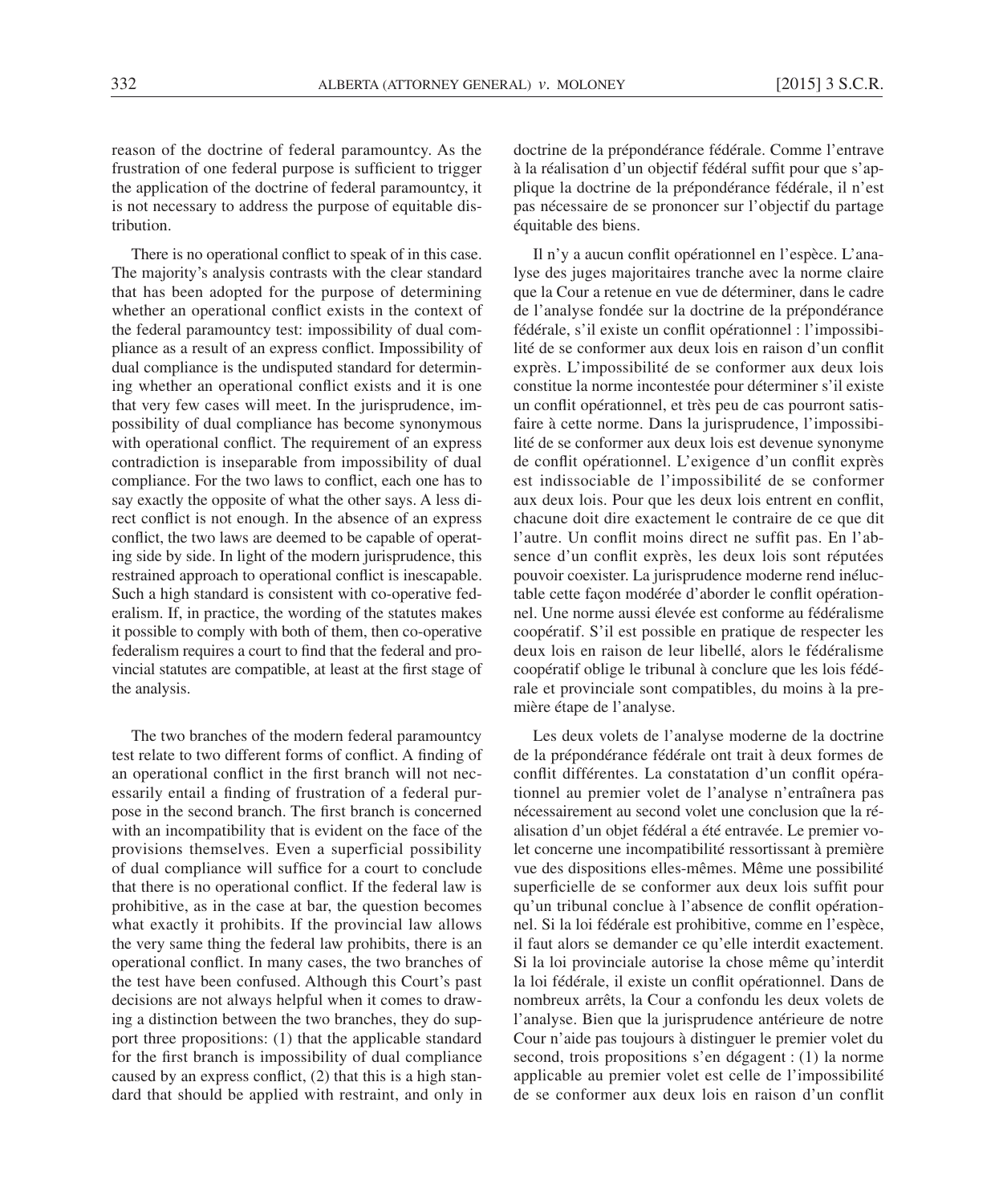very few cases, and (3) that the two branches are distinct and address different forms of conflict.

Consequently, at the first stage, the determining question is whether the province's legislation provides a path on which dual compliance is possible. A high standard at the first stage merely means that in most cases, the purpose and effects of the legislation at issue will need to be analyzed at the second stage. Requiring courts to deal with the issue in the second branch has many advantages. For the frustration of purpose analysis, the federal legislative intent must be established by the party relying on it. The court can proceed with a careful analysis of Parliament's intent and, if possible, interpret the federal law so as not to interfere with the provincial law. The impossibility standard, if applied strictly, will not render the first branch of the federal paramountcy test meaningless. If the provincial law allows or requires something that the federal law explicitly prohibits, or if the conflict is direct rather than indirect, there will be an operational conflict.

In the case at bar, it is clear from the provisions themselves that dual compliance is not impossible. The provisions at issue do not expressly conflict; they are different in terms of their contents and of the remedies that they provide. One of them does not permit what the other specifically prohibits. Under s. 178 of the *BIA*, a bankrupt is discharged from claims provable in bankruptcy. That section says nothing more. Section 102 of the *TSA* does not revive an extinguished claim *per se*; if a debtor chooses not to drive, the province simply cannot enforce its claim. He can also opt to voluntarily pay the discharged debt. The bankrupt is still discharged in the literal sense of the words of s. 178(2) of the *BIA*. The two statutes answer different questions. In the end, the literal requirement of the federal statute is, strictly speaking, met. It therefore follows that the two acts can operate side by side without operational conflict, although there is a frustration of purpose.

### **Cases Cited**

#### By Gascon J.

**Distinguished:** *Rothmans, Benson & Hedges Inc. v. Saskatchewan*, 2005 SCC 13, [2005] 1 S.C.R. 188; *Quebec (Attorney General) v. Canadian Owners and Pilots*  exprès, (2) la norme est élevée et ne devrait être appliquée qu'avec retenue, et dans très peu de cas seulement, et (3) les deux volets sont distincts et s'appliquent à des formes différentes de conflit.

Par conséquent, sous le premier volet, la question déterminante est de savoir si la loi provinciale laisse la possibilité de se conformer aux deux lois. L'application d'une norme élevée sous le premier volet signifie simplement que dans la plupart des cas, l'objet et les effets de la loi en cause devront être analysés sous le deuxième volet. Obliger les tribunaux à étudier la question au second volet comporte de nombreux avantages. Dans le contexte de l'analyse portant sur l'entrave à la réalisation de l'objet, la partie qui invoque l'intention du législateur fédéral doit établir cette intention. La cour peut analyser attentivement l'intention du Parlement et, si possible, interpréter la loi fédérale de manière à ce qu'elle n'entre pas en conflit avec la loi provinciale. L'application stricte de la norme de l'impossibilité ne rendra pas dénué de sens le premier volet de l'analyse de la doctrine de la prépondérance fédérale. Si la loi provinciale autorise ou exige l'accomplissement d'un acte que la loi fédérale interdit expressément, ou s'il s'agit d'un conflit direct plutôt qu'indirect, il existera un conflit opérationnel.

En l'espèce, il appert clairement des dispositions ellesmêmes que le respect des deux textes de loi n'est pas impossible. Les dispositions en cause ne sont pas expressément en conflit; elles diffèrent de par leur contenu et les recours qu'elles offrent. L'une ne permet pas ce que l'autre interdit expressément. Aux termes de l'art. 178 de la *LFI*, un failli est libéré de toutes réclamations prouvables en matière de faillite. Cet article ne prévoit rien de plus. L'article 102 de la *TSA* ne fait pas revivre une réclamation éteinte en soi; si un débiteur choisit de ne pas conduire, la province ne peut tout simplement pas recouvrer sa créance. Il peut aussi choisir de payer volontairement la dette dont il a été libéré. Le failli demeure libéré au sens littéral du par. 178(2) de la *LFI*. Les deux lois visent des objets différents. En bout de ligne, l'obligation littérale de la loi fédérale est, à proprement parler, respectée. Il s'ensuit donc que les deux lois peuvent coexister sans conflit opérationnel, même en présence d'une entrave à l'objectif fédéral.

#### **Jurisprudence**

Citée par le juge Gascon

**Distinction d'avec les arrêts :** *Rothmans, Benson & Hedges Inc. c. Saskatchewan*, 2005 CSC 13, [2005] 1 R.C.S. 188; *Québec (Procureur général) c. Canadian*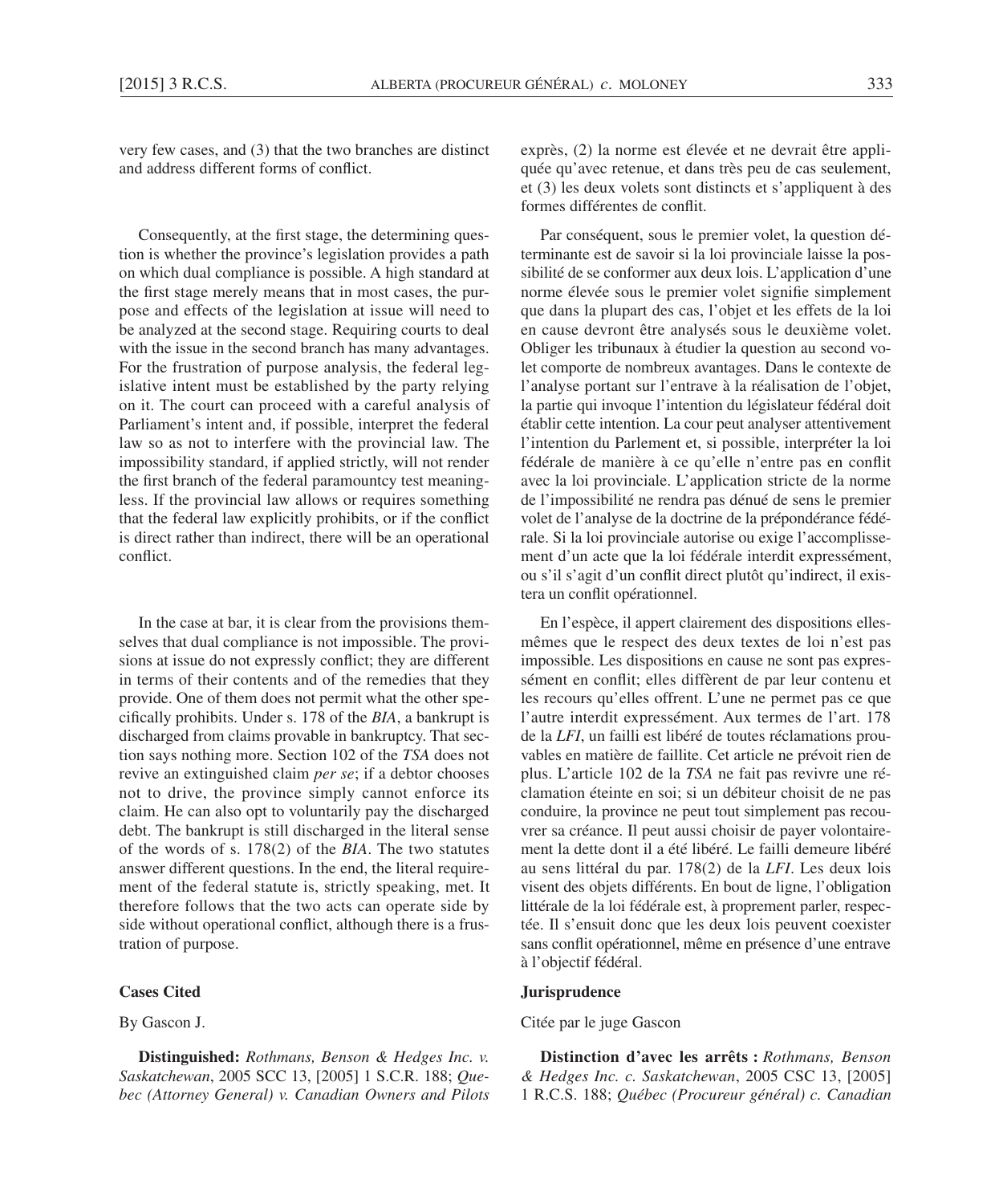*Association*, 2010 SCC 39, [2010] 2 S.C.R. 536; **discussed:** *Canadian Western Bank v. Alberta*, 2007 SCC 22, [2007] 2 S.C.R. 3; *Husky Oil Operations Ltd. v. Minister of National Revenue*, [1995] 3 S.C.R. 453; *British Columbia (Attorney General) v. Lafarge Canada Inc.*, 2007 SCC 23, [2007] 2 S.C.R. 86; *114957 Canada Ltée (Spraytech, Société d'arrosage) v. Hudson (Town)*, 2001 SCC 40, [2001] 2 S.C.R. 241; *M & D Farm Ltd. v. Manitoba Agricultural Credit Corp.*, [1999] 2 S.C.R. 961; **referred to:** *Reference re Secession of Quebec*, [1998] 2 S.C.R. 217; *Re the Initiative and Referendum Act*, [1919] A.C. 935; *Multiple Access Ltd. v. McCutcheon*, [1982] 2 S.C.R. 161; *Reference re Securities Act*, 2011 SCC 66, [2011] 3 S.C.R. 837; *Canada (Attorney General) v. PHS Community Services Society*, 2011 SCC 44, [2011] 3 S.C.R. 134; *Marine Services International Ltd. v. Ryan Estate*, 2013 SCC 44, [2013] 3 S.C.R. 53; *Reference re Firearms Act (Can.)*, 2000 SCC 31, [2000] 1 S.C.R. 783; *Law Society of British Columbia v. Mangat*, 2001 SCC 67, [2001] 3 S.C.R. 113; *Sun Indalex Finance, LLC v. United Steelworkers*, 2013 SCC 6, [2013] 1 S.C.R. 271; *Garland v. Consumers' Gas Co.*, 2004 SCC 25, [2004] 1 S.C.R. 629; *Smith v. The Queen*, [1960] S.C.R. 776; *Saskatchewan (Attorney General) v. Lemare Lake Logging Ltd.*, 2015 SCC 53, [2015] 3 S.C.R. 419; *Bank of Montreal v. Hall*, [1990] 1 S.C.R. 121; *Bank of Montreal v. Marcotte*, 2014 SCC 55, [2014] 2 S.C.R. 725; *Irwin Toy Ltd. v. Quebec (Attorney General)*, [1989] 1 S.C.R. 927; *Quebec (Attorney General) v. Canada (Human Resources and Social Development)*, 2011 SCC 60, [2011] 3 S.C.R. 635; *Clarke v. Clarke*, [1990] 2 S.C.R. 795; *Attorney General of Canada v. Law Society of British Columbia*, [1982] 2 S.C.R. 307; *O'Grady v. Sparling*, [1960] S.C.R. 804; *Deloitte Haskins and Sells Ltd. v. Workers' Compensation Board*, [1985] 1 S.C.R. 785; *Century Services Inc. v. Canada (Attorney General)*, 2010 SCC 60, [2010] 3 S.C.R. 379; *R. v. Fitzgibbon*, [1990] 1 S.C.R. 1005; *Schreyer v. Schreyer*, 2011 SCC 35, [2011] 2 S.C.R. 605; *Industrial Acceptance Corp. v. Lalonde*, [1952] 2 S.C.R. 109; *Vachon v. Canada Employment and Immigration Commission*, [1985] 2 S.C.R. 417; *GMAC Commercial Credit Corp. — Canada v. T.C.T. Logistics Inc.*, 2006 SCC 35, [2006] 2 S.C.R. 123; *Ross v. Registrar of Motor Vehicles*, [1975] 1 S.C.R. 5; *Provincial Secretary of Prince Edward Island v. Egan*, [1941] S.C.R. 396; *Thomson v. Alberta (Transportation and Safety Board)*, 2003 ABCA 256, 232 D.L.R. (4th) 237; *Newfoundland and Labrador v. AbitibiBowater Inc.*, 2012 SCC 67, [2012] 3 S.C.R. 443; *Ontario (Minister of Finance) v. Clarke*, 2013 ONSC 1920, 115 O.R. (3d) 33; *R. v. White*, [1999] 2 S.C.R. 417; *407 ETR Concession Co. v. Canada (Superintendent of Bankruptcy)*, 2015 SCC 52, [2015] 3 S.C.R. 397; *Gorguis v. Saskatchewan Government Insurance*, 2011 SKQB

*Owners and Pilots Association*, 2010 CSC 39, [2010] 2 R.C.S. 536; **arrêts analysés :** *Banque canadienne de l'Ouest c. Alberta*, 2007 CSC 22, [2007] 2 R.C.S. 3; *Husky Oil Operations Ltd. c. Ministre du Revenu national*, [1995] 3 R.C.S. 453; *Colombie-Britannique (Procureur général) c. Lafarge Canada Inc.*, 2007 CSC 23, [2007] 2 R.C.S. 86; *114957 Canada Ltée (Spraytech, Société d'arrosage) c. Hudson (Ville)*, 2001 CSC 40, [2001] 2 R.C.S. 241; *M & D Farm Ltd. c. Société du crédit agricole du Manitoba*, [1999] 2 R.C.S. 961; **arrêts mentionnés :** *Renvoi relatif à la sécession du Québec*, [1998] 2 R.C.S. 217; *Re the Initiative and Referendum Act*, [1919] A.C. 935; *Multiple Access Ltd. c. McCutcheon*, [1982] 2 R.C.S. 161; *Renvoi relatif à la Loi sur les valeurs mobilières*, 2011 CSC 66, [2011] 3 R.C.S. 837; *Canada (Procureur général) c. PHS Community Services Society*, 2011 CSC 44, [2011] 3 R.C.S. 134; *Marine Services International Ltd. c. Ryan (Succession)*, 2013 CSC 44, [2013] 3 R.C.S. 53; *Renvoi relatif à la Loi sur les armes à feu (Can.)*, 2000 CSC 31, [2000] 1 R.C.S. 783; *Law Society of British Columbia c. Mangat*, 2001 CSC 67, [2001] 3 R.C.S. 113; *Sun Indalex Finance, LLC c. Syndicat des Métallos*, 2013 CSC 6, [2013] 1 R.C.S. 271; *Garland c. Consumers' Gas Co.*, 2004 CSC 25, [2004] 1 R.C.S. 629; *Smith c. The Queen*, [1960] R.C.S. 776; *Saskatchewan (Procureur général) c. Lemare Lake Logging Ltd.*, 2015 CSC 53, [2015] 3 R.C.S. 419; *Banque de Montréal c. Hall*, [1990] 1 R.C.S. 121; *Banque de Montréal c. Marcotte*, 2014 CSC 55, [2014] 2 R.C.S. 725; *Irwin Toy Ltd. c. Québec (Procureur général)*, [1989] 1 R.C.S. 927; *Québec (Procureur général) c. Canada (Ressources humaines et Développement social)*, 2011 CSC 60, [2011] 3 R.C.S. 635; *Clarke c. Clarke*, [1990] 2 R.C.S. 795; *Procureur général du Canada c. Law Society of British Columbia*, [1982] 2 R.C.S. 307; *O'Grady c. Sparling*, [1960] R.C.S. 804; *Deloitte Haskins and Sells Ltd. c. Workers' Compensation Board*, [1985] 1 R.C.S. 785; *Century Services Inc. c. Canada (Procureur général)*, 2010 CSC 60, [2010] 3 R.C.S. 379; *R. c. Fitzgibbon*, [1990] 1 R.C.S. 1005; *Schreyer c. Schreyer*, 2011 CSC 35, [2011] 2 R.C.S. 605; *Industrial Acceptance Corp. c. Lalonde*, [1952] 2 R.C.S. 109; *Vachon c. Commission de l'emploi et de l'immigration du Canada*, [1985] 2 R.C.S. 417; *Société de crédit commercial GMAC — Canada c. T.C.T. Logistics Inc.*, 2006 CSC 35, [2006] 2 R.C.S. 123; *Ross c. Registraire des véhicules automobiles*, [1975] 1 R.C.S. 5; *Provincial Secretary of Prince Edward Island c. Egan*, [1941] R.C.S. 396; *Thomson c. Alberta (Transportation and Safety Board)*, 2003 ABCA 256, 232 D.L.R. (4th) 237; *Terre-Neuve-et-Labrador c. AbitibiBowater Inc.*, 2012 CSC 67, [2012] 3 R.C.S. 443; *Ontario (Minister of Finance) c. Clarke*, 2013 ONSC 1920, 115 O.R. (3d) 33; *R. c. White*, [1999] 2 R.C.S. 417;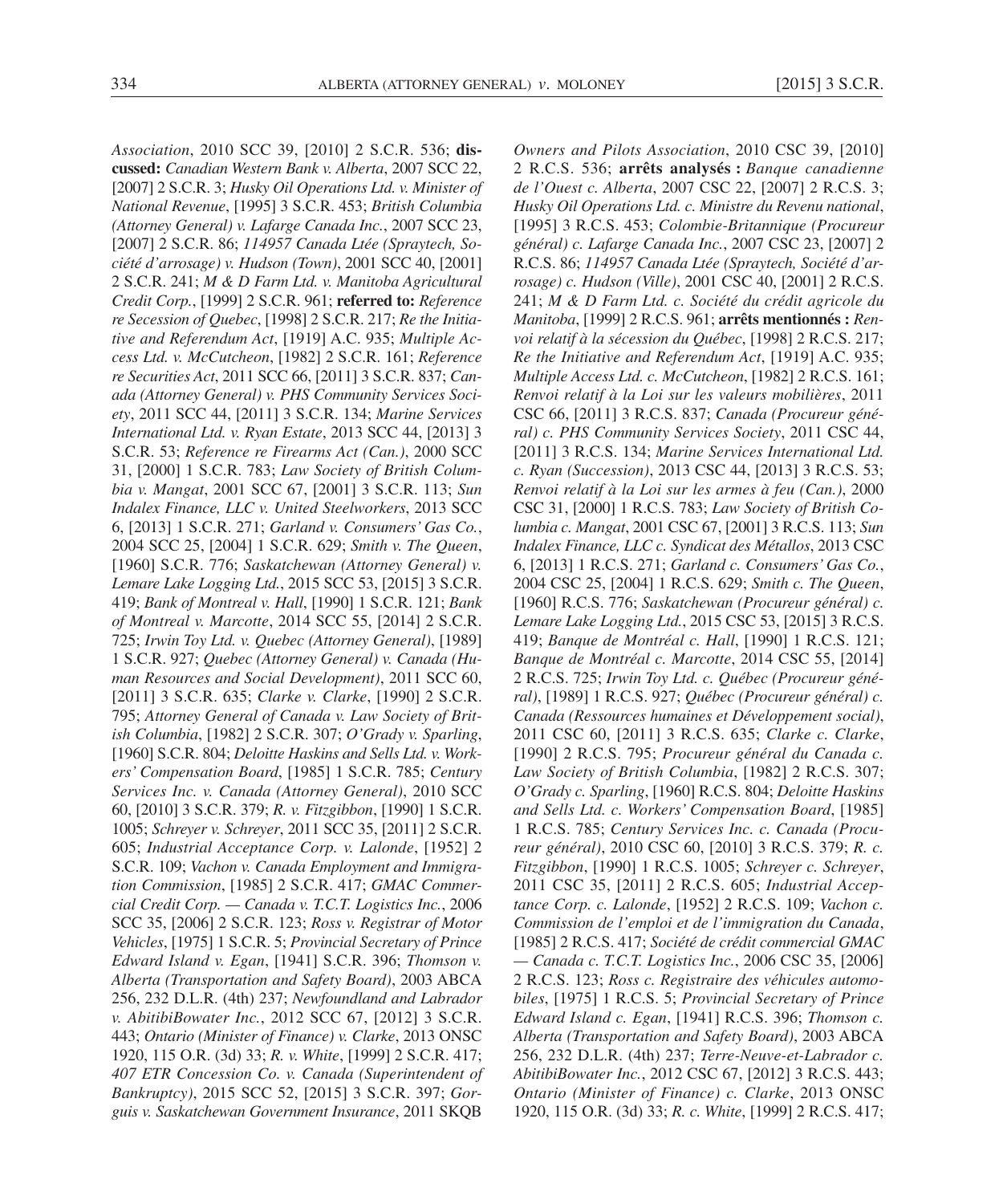132, 372 Sask. R. 152, rev'd 2013 SKCA 32, 414 Sask. R. 5; *Buchanan v. Superline Fuels Inc.*, 2007 NSCA 68, 255 N.S.R. (2d) 286; *Miller, Re* (2001), 27 C.B.R. (4th) 107; *Lucar, Re* (2001), 32 C.B.R. (4th) 270; *Roncarelli v. Duplessis*, [1959] S.C.R. 121; *British Columbia v. Imperial Tobacco Canada Ltd.*, 2005 SCC 49, [2005] 2 S.C.R. 473; *Reference re Remuneration of Judges of the Provincial Court of Prince Edward Island*, [1997] 3 S.C.R. 3.

#### By Côté J.

**Discussed:** *M & D Farm Ltd. v. Manitoba Agricultural Credit Corp.*, [1999] 2 S.C.R. 961; *British Columbia (Attorney General) v. Lafarge Canada Inc.*, 2007 SCC 23, [2007] 2 S.C.R. 86; *Canadian Western Bank v. Alberta*, 2007 SCC 22, [2007] 2 S.C.R. 3; *114957 Canada Ltée (Spraytech, Société d'arrosage) v. Hudson (Town)*, 2001 SCC 40, [2001] 2 S.C.R. 241; *Husky Oil Operations Ltd. v. Minister of National Revenue*, [1995] 3 S.C.R. 453; **referred to:** *Multiple Access Ltd. v. McCutcheon*, [1982] 2 S.C.R. 161; *Rothmans, Benson & Hedges Inc. v. Saskatchewan*, 2005 SCC 13, [2005] 1 S.C.R. 188; *Quebec (Attorney General) v. Canadian Owners and Pilots Association*, 2010 SCC 39, [2010] 2 S.C.R. 536; *Rio Hotel Ltd. v. New Brunswick (Liquor Licensing Board)*, [1987] 2 S.C.R. 59; *NIL/TU,O Child and Family Services Society v. B.C. Government and Service Employees' Union*, 2010 SCC 45, [2010] 2 S.C.R. 696; *Marine Services International Ltd. v. Ryan Estate*, 2013 SCC 44, [2013] 3 S.C.R. 53; *Law Society of British Columbia v. Mangat*, 2001 SCC 67, [2001] 3 S.C.R. 113; *Quebec (Attorney General) v. Canada (Human Resources and Social Development)*, 2011 SCC 60, [2011] 3 S.C.R. 635; *Bank of Montreal v. Hall*, [1990] 1 S.C.R. 121; *Canada (Superintendent of Bankruptcy) v. 407 ETR Concession Company Ltd.*, 2013 ONCA 769, 118 O.R. (3d) 161; *Sun Indalex Finance, LLC v. United Steelworkers*, 2013 SCC 6, [2013] 1 S.C.R. 271.

#### **Statutes and Regulations Cited**

- *Act respecting the preservation of agricultural land and agricultural activities*, R.S.Q., c. P-41.1.
- *Aeronautics Act*, R.S.C. 1985, c. A-2.
- *Bankruptcy and Insolvency Act*, R.S.C. 1985, c. B-3, ss. 69.3, 69.4, 72(1), 121(1), 136, 137(1), 139, 140.1, 141, 172, 178.

*407 ETR Concession Co. c. Canada (Surintendant des faillites)*, 2015 CSC 52, [2015] 3 R.C.S. 397; *Gorguis c. Saskatchewan Government Insurance*, 2011 SKQB 132, 372 Sask. R. 152, inf. par 2013 SKCA 32, 414 Sask. R. 5; *Buchanan c. Superline Fuels Inc.*, 2007 NSCA 68, 255 N.S.R. (2d) 286; *Miller, Re* (2001), 27 C.B.R. (4th) 107; *Lucar, Re* (2001), 32 C.B.R. (4th) 270; *Roncarelli c. Duplessis*, [1959] R.C.S. 121; *Colombie-Britannique c. Imperial Tobacco Canada Ltée*, 2005 CSC 49, [2005] 2 R.C.S. 473; *Renvoi relatif à la rémunération des juges de la Cour provinciale de l'Île-du-Prince-Édouard*, [1997] 3 R.C.S. 3.

#### Citée par la juge Côté

**Arrêts analysés :** *M & D Farm Ltd. c. Société du crédit agricole du Manitoba*, [1999] 2 R.C.S. 961; *Colombie-Britannique (Procureur général) c. Lafarge Canada Inc.*, 2007 CSC 23, [2007] 2 R.C.S. 86; *Banque canadienne de l'Ouest c. Alberta*, 2007 CSC 22, [2007] 2 R.C.S. 3; *114957 Canada Ltée (Spraytech, Société d'arrosage) c. Hudson (Ville)*, 2001 CSC 40, [2001] 2 R.C.S. 241; *Husky Oil Operations Ltd. c. Ministre du Revenu national*, [1995] 3 R.C.S. 453; **arrêts mentionnés :** *Multiple Access Ltd. c. McCutcheon*, [1982] 2 R.C.S. 161; *Rothmans, Benson & Hedges Inc. c. Saskatchewan*, 2005 CSC 13, [2005] 1 R.C.S. 188; *Québec (Procureur général) c. Canadian Owners and Pilots Association*, 2010 CSC 39, [2010] 2 R.C.S. 536; *Rio Hotel Ltd. c. Nouveau-Brunswick (Commission des licences et permis d'alcool)*, [1987] 2 R.C.S. 59; *NIL/TU,O Child and Family Services Society c. B.C. Government and Service Employees' Union*, 2010 CSC 45, [2010] 2 R.C.S. 696; *Marine Services International Ltd. c. Ryan (Succession)*, 2013 CSC 44, [2013] 3 R.C.S. 53; *Law Society of British Columbia c. Mangat*, 2001 CSC 67, [2001] 3 R.C.S. 113; *Québec (Procureur général) c. Canada (Ressources humaines et Développement social)*, 2011 CSC 60, [2011] 3 R.C.S. 635; *Banque de Montréal c. Hall*, [1990] 1 R.C.S. 121; *Canada (Superintendent of Bankruptcy) c. 407 ETR Concession Company Ltd.*, 2013 ONCA 769, 118 O.R. (3d) 161; *Sun Indalex Finance, LLC c. Syndicat des Métallos*, 2013 CSC 6, [2013] 1 R.C.S. 271.

#### **Lois et règlements cités**

- *Legal Profession Act*, S.B.C. 1987, c. 25, art. 1 « *practice of law* ».
- *Loi constitutionnelle de 1867*, art. 91, 92.
- *Loi sur l'aéronautique*, L.R.C. 1985, c. A-2.
- *Loi sur l'examen de l'endettement agricole*, L.R.C. 1985, c.  $25$  ( $2^e$  suppl.).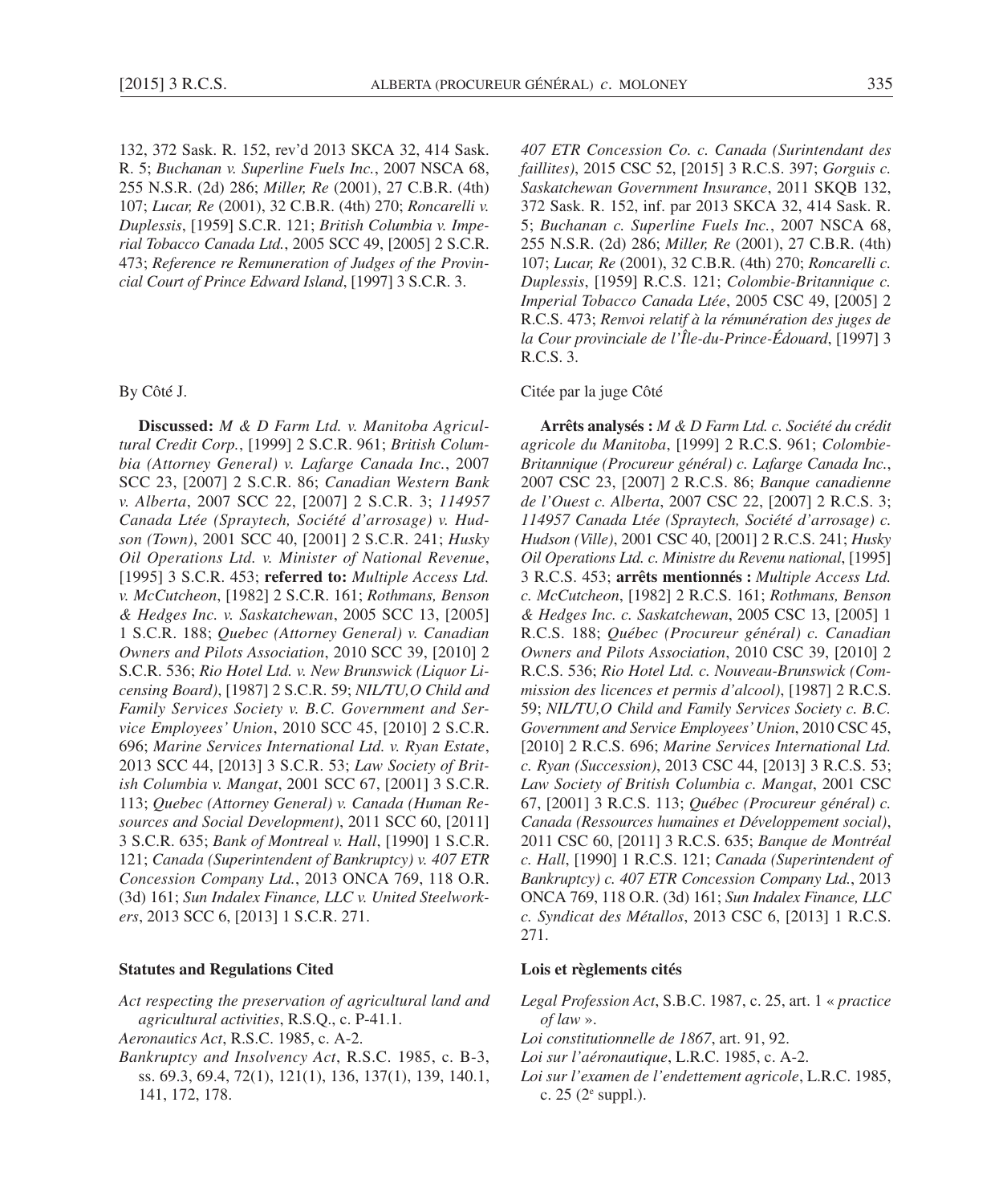- *Companies' Creditors Arrangement Act*, R.S.C. 1985, c. C-36.
- *Constitution Act, 1867*, ss. 91, 92.
- *Family Farm Protection Act*, C.C.S.M., c. F15.
- *Farm Debt Review Act*, R.S.C. 1985, c. 25 (2nd Supp.).
- *Immigration Act*, R.S.C. 1985, c. I-2, ss. 30, 69(1).
- *Legal Profession Act*, S.B.C. 1987, c. 25, s. 1 "practice of law".
- *Marine Liability Act*, S.C. 2001, c. 6.
- *Motor Vehicle Accident Claims Act*, R.S.A. 2000, c. M-22, s. 5(1), (2), (7).
- *Personal Property Security Act*, R.S.O. 1990, c. P.10.
- *Tobacco Act*, S.C. 1997, c. 13.
- *Tobacco Control Act*, S.S. 2001, c. T-14.1.
- *Traffic Safety Act*, R.S.A. 2000, c. T-6, ss. 54, 102, 103.

#### **Authors Cited**

- Alberta. Legislative Assembly. *Alberta Hansard*, 3rd Sess., 24th Leg., April 12, 1999, p. 927.
- *Black's Law Dictionary*, 10th ed. by Bryan A. Garner, ed. St. Paul, Minn.: Thomson Reuters, 2014, "enforce", "release".
- Brun, Henri, Guy Tremblay et Eugénie Brouillet. *Droit*  constitutionnel, 6<sup>e</sup> éd. Cowansville, Que.: Yvon Blais, 2014.
- Canada. Study Committee on Bankruptcy and Insolvency Legislation. *Bankruptcy and Insolvency: Report of the Study Committee on Bankruptcy and Insolvency Legislation*. Ottawa: Information Canada, 1970.
- Colvin, Eric. "Constitutional Law Paramountcy Duplication and Express Contradiction — Multiple Access Ltd. v. McCutcheon" (1983), 17 *U.B.C. L. Rev.* 347.
- Hogg, Peter W. *Constitutional Law of Canada*, 5th ed. Supp. Toronto: Carswell, 2007 (updated 2014, release 1).
- Hogg, Peter W. "Paramountcy and Tobacco" (2006), 34 *S.C.L.R.* (2d) 335.
- Houlden, L. W., G. B. Morawetz and Janis Sarra. *Bankruptcy and Insolvency Law of Canada*, 4th ed. (rev.). Toronto: Carswell, 2013 (updated 2015, release 6).
- Wood, Roderick J. *Bankruptcy and Insolvency Law*. Toronto: Irwin Law, 2009.

APPEAL from a judgment of the Alberta Court of Appeal (Berger, Watson and Slatter JJ.A.), 2014 ABCA 68, 91 Alta. L.R. (5th) 221, 569 A.R. 177, 370 D.L.R. (4th) 267, 9 C.B.R. (6th) 278, 64 M.V.R.

- *Loi sur l'immigration*, L.R.C. 1985, c. I-2, art. 30, 69(1).
- *Loi sur la faillite et l'insolvabilité*, L.R.C. 1985, c. B-3, art. 69.3, 69.4, 72(1), 121(1), 136, 137(1), 139, 140.1, 141, 172, 178.
- *Loi sur la protection des exploitations agricoles familiales*, C.P.L.M., c. F15.
- *Loi sur la protection du territoire et des activités agricoles*, L.R.Q., c. P-41.1.
- *Loi sur la responsabilité en matière maritime*, L.C. 2001, c. 6.
- *Loi sur le tabac*, L.C. 1997, c. 13.
- *Loi sur les arrangements avec les créanciers des compagnies*, L.R.C. 1985, c. C-36.
- *Loi sur les sûretés mobilières*, L.R.O. 1990, c. P.10.
- *Motor Vehicle Accident Claims Act*, R.S.A. 2000, c. M-22, art. 5(1), (2), (7).
- *Tobacco Control Act*, S.S. 2001, c. T-14.1.
- *Traffic Safety Act*, R.S.A. 2000, c. T-6, art. 54, 102, 103.

#### **Doctrine et autres documents cités**

- Alberta. Legislative Assembly. *Alberta Hansard*, 3rd Sess., 24th Leg., April 12, 1999, p. 927.
- *Black's Law Dictionary*, 10th ed. by Bryan A. Garner, ed., St. Paul (Minn.), Thomson Reuters, 2014, « *enforce* », « *release* ».
- Brun, Henri, Guy Tremblay et Eugénie Brouillet. *Droit*  constitutionnel, 6<sup>e</sup> éd., Cowansville (Qc), Yvon Blais, 2014.
- Canada. Comité d'étude sur la législation en matière de faillite et d'insolvabilité. *Faillite et Insolvabilité : Rapport du comité d'étude sur la législation en matière de faillite et d'insolvabilité*, Ottawa, Information Canada, 1970.
- Colvin, Eric. « Constitutional Law Paramountcy Duplication and Express Contradiction — Multiple Access Ltd. v. McCutcheon » (1983), 17 *U.B.C. L. Rev.* 347.
- Hogg, Peter W. *Constitutional Law of Canada*, 5th ed. Supp., Toronto, Carswell, 2007 (updated 2014, release 1).
- Hogg, Peter W. « Paramountcy and Tobacco » (2006), 34 *S.C.L.R.* (2d) 335.
- Houlden, L. W., G. B. Morawetz and Janis Sarra. *Bankruptcy and Insolvency Law of Canada*, 4th ed. (rev.), Toronto, Carswell, 2013 (updated 2015, release 6).
- Wood, Roderick J. *Bankruptcy and Insolvency Law*, Toronto, Irwin Law, 2009.

POURVOI contre un arrêt de la Cour d'appel de l'Alberta (les juges Berger, Watson et Slatter), 2014 ABCA 68, 91 Alta. L.R. (5th) 221, 569 A.R. 177, 370 D.L.R. (4th) 267, 9 C.B.R. (6th) 278, 64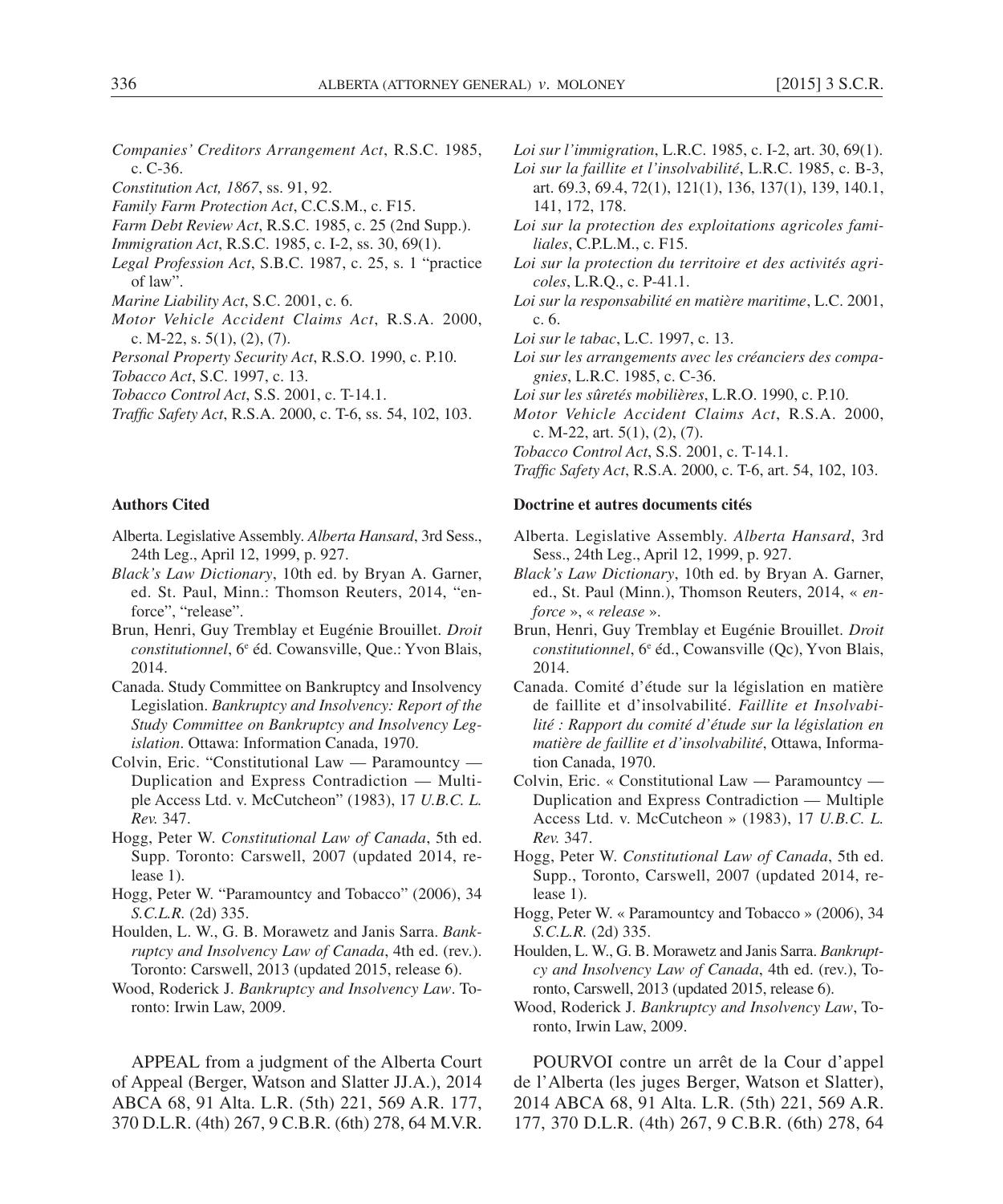(6th) 82, [2014] 4 W.W.R. 272, [2014] A.J. No. 155 (QL), 2014 CarswellAlta 225 (WL Can.), affirming a decision of Moen J., 2012 ABQB 644, 73 Alta. L.R. (5th) 44, 550 A.R. 257, 39 M.V.R. (6th) 21, [2012] A.J. No. 1094 (QL), 2012 CarswellAlta 1757 (WL Can.). Appeal dismissed.

*Lillian Riczu*, for the appellant.

*R. Jeremy Newton*, for the respondent.

*Josh Hunter* and *Daniel Huffaker*, for the intervener the Attorney General of Ontario.

*Alain Gingras*, for the intervener the Attorney General of Quebec.

*Richard M. Butler*, for the intervener the Attorney General of British Columbia.

*Thomson Irvine*, for the intervener the Attorney General for Saskatchewan.

*Peter Southey* and *Michael Lema*, for the intervener the Superintendent of Bankruptcy.

The judgment of Abella, Rothstein, Cromwell, Moldaver, Karakatsanis, Wagner and Gascon JJ. was delivered by

GASCON I —

I. Overview

[1] In Canada, the federal and provincial levels of government must enact laws within the limits of their respective spheres of jurisdiction. The *Constitution Act, 1867* defines which matters fall within the exclusive legislative authority of each level. Still, even when acting within its own sphere, one level of government will sometimes affect matters within the other's sphere of jurisdiction. The resulting legislative overlap may, on occasion, lead to a conflict between otherwise valid federal and provincial laws. In this appeal, the Court must decide whether such a conflict exists, and if so, resolve it.

M.V.R. (6th) 82, [2014] 4 W.W.R. 272, [2014] A.J. No. 155 (QL), 2014 CarswellAlta 225 (WL Can.), qui a confirmé une décision de la juge Moen, 2012 ABQB 644, 73 Alta. L.R. (5th) 44, 550 A.R. 257, 39 M.V.R. (6th) 21, [2012] A.J. No. 1094 (QL), 2012 CarswellAlta 1757 (WL Can.). Pourvoi rejeté.

*Lillian Riczu*, pour l'appelant.

*R. Jeremy Newton*, pour l'intimé.

*Josh Hunter* et *Daniel Huffaker*, pour l'intervenant le procureur général de l'Ontario.

*Alain Gingras*, pour l'intervenante la procureure générale du Québec.

*Richard M. Butler*, pour l'intervenant le procureur général de la Colombie-Britannique.

*Thomson Irvine*, pour l'intervenant le procureur général de la Saskatchewan.

*Peter Southey* et *Michael Lema*, pour l'intervenant le Surintendant des faillites.

Version française du jugement des juges Abella, Rothstein, Cromwell, Moldaver, Karakatsanis, Wagner et Gascon rendu par

Le juge Gascon —

I. Aperçu

[1] Au Canada, les gouvernements fédéral et provinciaux doivent adopter des lois qui relèvent de leurs sphères de compétence respectives. La *Loi constitutionnelle de 1867* indique les matières qui relèvent de l'autorité législative exclusive de chaque ordre. Cependant, même lorsqu'il agit dans les limites de sa propre sphère de compétence, un ordre de gouvernement touche parfois à des matières relevant de la sphère de l'autre. Le chevauchement législatif en résultant peut, à l'occasion, entraîner un conflit entre des lois fédérales et provinciales par ailleurs valides. Dans le présent pourvoi, la Cour doit décider si un tel conflit existe et, dans l'affirmative, le résoudre.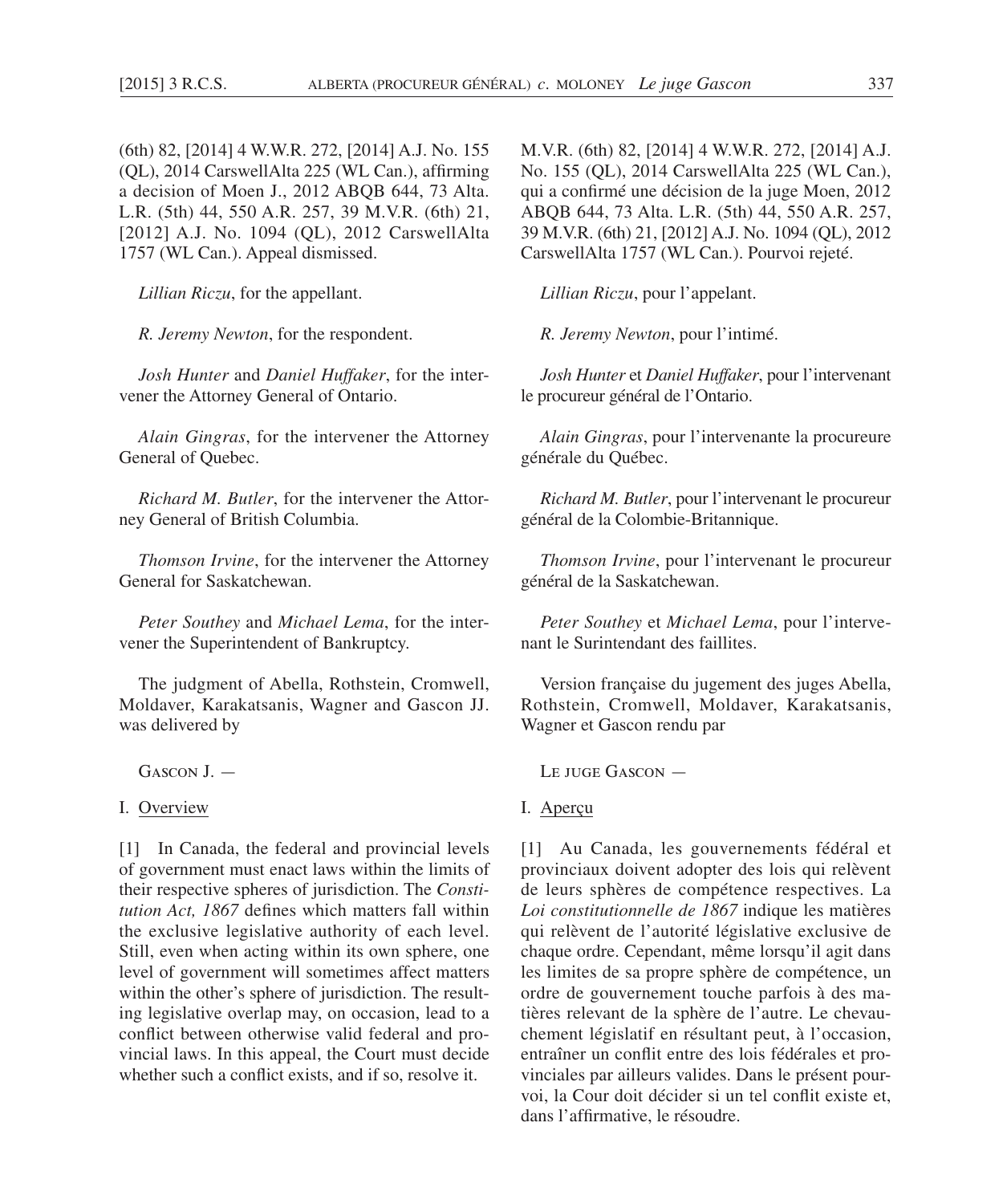[2] The alleged conflict in this case concerns, on the one hand, the federal *Bankruptcy and Insolvency Act*, R.S.C. 1985, c. B-3 ("*BIA*"), and on the other hand, Alberta's *Traffic Safety Act*, R.S.A. 2000, c. T-6 ("*TSA*"). It stems from a car accident caused by the respondent while he was uninsured, contrary to s. 54 of the *TSA*. The province of Alberta compensated the individual injured in the accident and sought to recover the amount of the compensation from the respondent. The latter, however, made an assignment in bankruptcy and was eventually discharged. The *BIA* governs bankruptcy and provides that, upon discharge, the respondent is released from all debts that are claims provable in bankruptcy. The *TSA* governs the activity of driving, including vehicle permits and driver's licences, and allows the province to suspend the respondent's licence and permits until he pays the amount of the compensation.

[3] As a result of his bankruptcy and subsequent discharge, the respondent did not pay the amount of the compensation in full; because of this failure to pay, Alberta suspended his vehicle permits and driver's licence. The respondent contested this suspension, arguing that the *TSA* conflicted with the *BIA*, in that it frustrated the purposes of bankruptcy. The province replied that there was no conflict since the *TSA* was regulatory in nature and did not purport to enforce a discharged debt. The Court of Queen's Bench and the Court of Appeal found that there was a conflict between the federal and provincial laws. Relying on the doctrine of federal paramountcy, they declared the impugned provision of the *TSA* to be inoperative to the extent of the conflict. I agree with the outcome reached by the lower courts, and I would dismiss the appeal.

#### II. Facts

[4] The car accident caused by the respondent occurred in 1989. In 1996, the individual injured in the accident obtained judgment against the respondent in the amount of \$194,875. The Administrator appointed under the *Motor Vehicle Accident Claims*  [2] En l'espèce, le conflit allégué concerne, d'une part, le régime fédéral de la *Loi sur la faillite et l'insolvabilité*, L.R.C. 1985, c. B-3 (« *LFI* »), et d'autre part, la *Traffic Safety Act* de l'Alberta, R.S.A. 2000, c. T-6 (« *TSA* »). Il découle d'un accident de la route causé par l'intimé alors qu'il n'était pas assuré comme l'exige l'art. 54 de la *TSA*. La province d'Alberta a indemnisé la personne blessée dans l'accident et a tenté de recouvrer l'indemnité auprès de l'intimé. Cependant, ce dernier a fait cession de ses biens et a par la suite été libéré. La *LFI* régit la faillite et précise qu'au moment de sa libération, l'intimé est libéré de toutes les dettes qui sont des réclamations prouvables en matière de faillite. La *TSA* régit la conduite d'un véhicule automobile, y compris les certificats d'immatriculation et les permis de conduire, et permet à la province de suspendre le permis de conduire et les certificats d'immatriculation de l'intimé jusqu'à ce qu'il paie le montant de l'indemnité.

[3] Par suite de sa faillite et de sa libération subséquente, l'intimé n'a pas payé intégralement le montant de l'indemnité; en conséquence, l'Alberta a suspendu ses certificats d'immatriculation et son permis de conduire. L'intimé a contesté cette suspension et a plaidé que la *TSA* entrait en conflit avec la *LFI* en ce qu'elle entravait la réalisation des objectifs de la faillite. En réponse, la province a nié l'existence d'un conflit puisque la *TSA* était de nature réglementaire et ne visait pas le recouvrement d'une dette ayant fait l'objet d'une libération. La Cour du Banc de la Reine et la Cour d'appel ont conclu à l'existence d'un conflit entre les lois fédérale et provinciale. S'appuyant sur la doctrine de la prépondérance fédérale, elles ont déclaré la disposition contestée de la *TSA* inopérante dans la mesure du conflit. Je souscris à la conclusion tirée par les tribunaux d'instance inférieure et je suis d'avis de rejeter le pourvoi.

# II. Faits

[4] L'accident de la route causé par l'intimé s'est produit en 1989. En 1996, la personne blessée dans l'accident a obtenu contre l'intimé un jugement lui accordant la somme de 194 875 \$. L'administrateur nommé en vertu de la *Motor Vehicle Accident*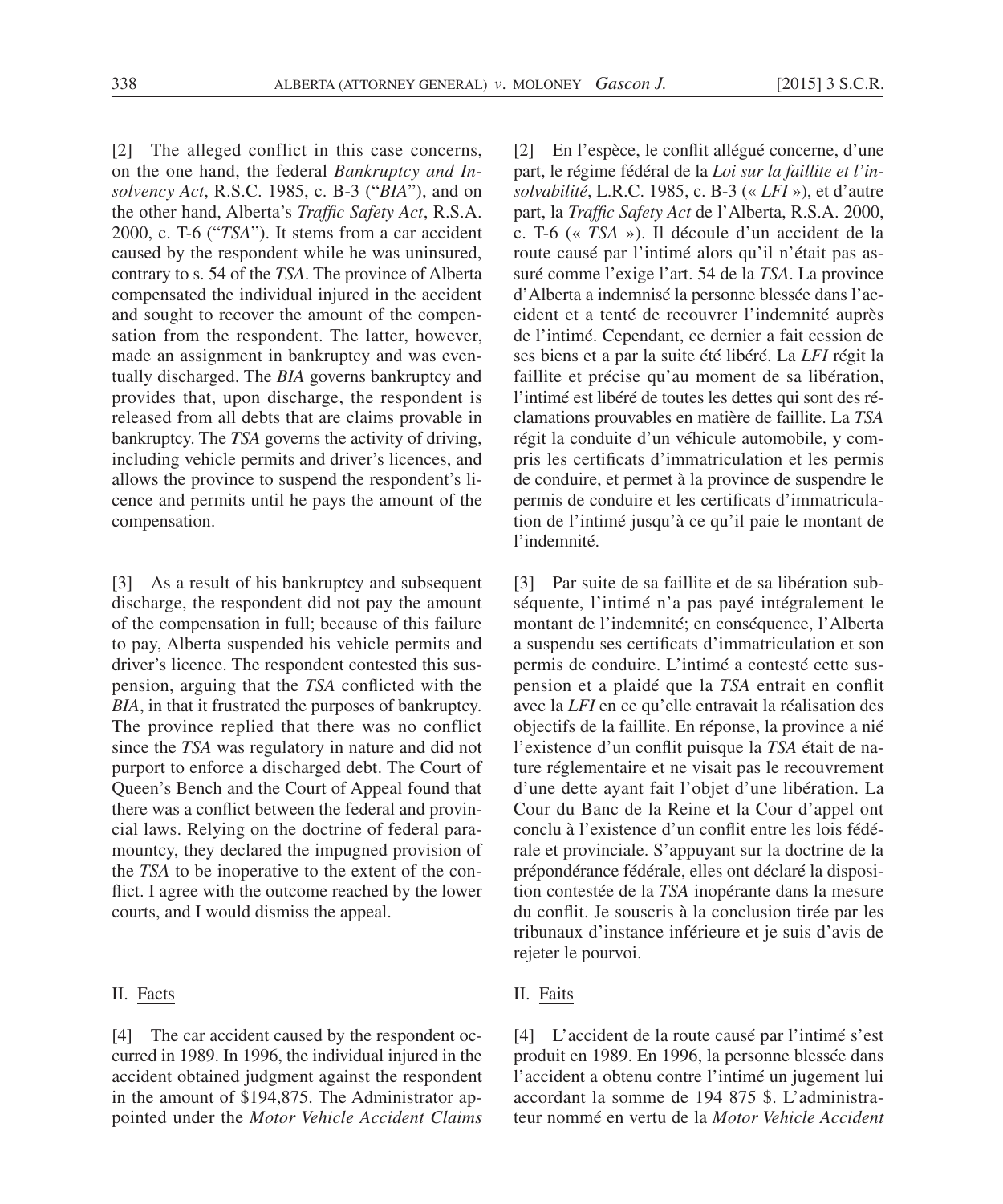*Act*, R.S.A. 2000, c. M-22 ("*MVACA*"), indemnified the injured party for the amount of the judgment debt and was assigned the debt in accordance with the *MVACA*. Initially, the respondent made arrangements with the Administrator to pay the debt in instalments. Some years later, however, in January 2008, he made an assignment in bankruptcy. He listed the Administrator's claim in his Statement of Affairs. It is not disputed that the judgment debt assigned to the Administrator was a claim provable in bankruptcy. It was, by far, the respondent's most substantial debt and, in fact, the reason for his financial difficulties. At the time of the assignment, the outstanding amount due to the Administrator stood at \$195,823.

[5] In June 2011, the respondent obtained an absolute discharge, which no one opposed. In October of the same year, he received a letter from the Director, Driver Fitness and Monitoring, notifying him that, by application of s. 102(1) of the *TSA*, his operator's licence and vehicle registration privileges would be suspended until payment of the outstanding amount of the judgment debt. Later, in November, his lawyer received another letter, this time from Motor Vehicle Accident Recoveries, advising the respondent that he "remains indebted for the judgment debt obtained against him . . . 'until the judgment is satisfied or discharged, otherwise than by a discharge in bankruptcy'" (A.R., at p. 49). The letter proposed that new payment arrangements be made, failing which the suspension of his driving privileges would continue.

[6] Given this situation, in March 2012, the respondent sought an order from the Court of Queen's Bench to stay the suspension of his driving privileges. He claimed that he had been discharged in bankruptcy and that s. 178 of the *BIA* precluded the Administrator from enforcing the judgment debt.

*Claims Act*, R.S.A. 2000, c. M-22 (« *MVACA* »), a indemnisé la personne blessée du montant de la créance judiciaire et s'est vu céder la créance conformément à la *MVACA*. Au départ, l'intimé a pris avec l'administrateur des dispositions en vue de rembourser la dette par versements échelonnés. Quelques années plus tard toutefois, en janvier 2008, il a fait cession de ses biens. Il a inscrit la réclamation de l'administrateur dans son bilan. Nul ne conteste que la créance judiciaire cédée à l'administrateur constituait une réclamation prouvable en matière de faillite. Il s'agissait, de loin, de la plus grosse dette de l'intimé et elle était, en fait, à l'origine de ses déboires financiers. Au moment de la cession, la somme due à l'administrateur s'élevait à 195 823 \$.

[5] En juin 2011, l'intimé a obtenu une libération absolue, à laquelle personne ne s'est opposé. En octobre de la même année, il a reçu du directeur du service de la surveillance et de l'aptitude des conducteurs une lettre l'avisant que, par application du par. 102(1) de la *TSA*, son permis de conduire et ses certificats d'immatriculation de véhicule seraient suspendus jusqu'au paiement de la somme due au titre de la créance judiciaire. Plus tard, en novembre, son avocat a reçu une autre lettre, cette fois du service des recouvrements relatifs aux accidents d'automobile, informant l'intimé qu'il [TRADUC-TION] « demeure débiteur de la somme due en vertu du jugement obtenu contre lui [. . .] "tant qu'[il] n'a pas satisfait au jugement et qu'[il] ne s'est pas libér[é] de l'obligation autrement que par une libération de faillite" » (d.a., p. 49). La lettre lui proposait de prendre de nouvelles dispositions en vue du paiement, à défaut de quoi la suspension de ses droits de conducteur serait maintenue.

[6] Devant cette situation, en mars 2012, l'intimé a demandé à la Cour du Banc de la Reine de surseoir à la suspension de ses droits de conducteur. Il a fait valoir qu'il avait été libéré de faillite et que l'art. 178 de la *LFI* empêchait l'administrateur de le contraindre à payer la dette constatée par jugement.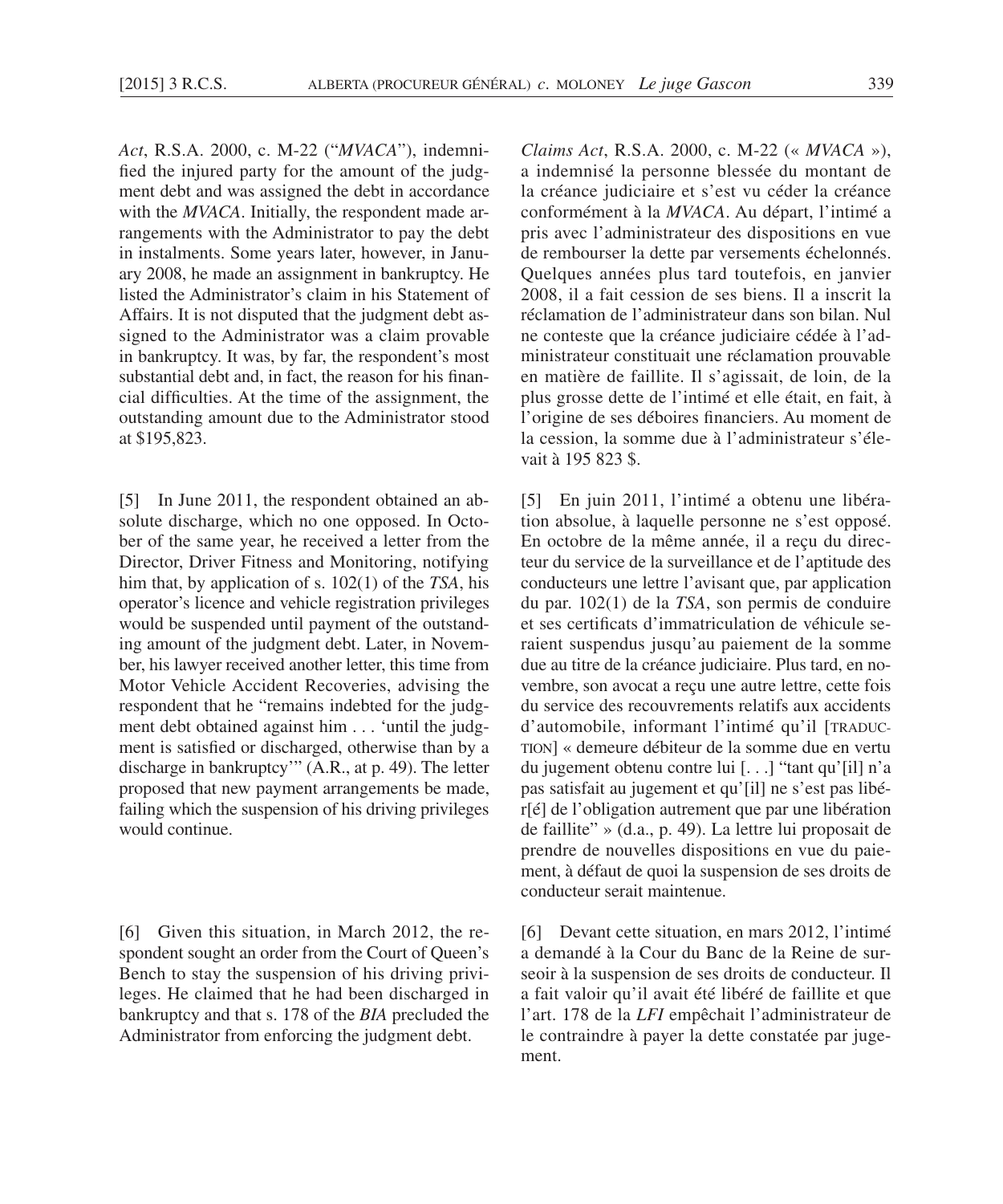### III. Judicial History

# A. *Alberta Court of Queen's Bench, 2012 ABQB 644, 73 Alta. L.R. (5th) 44*

[7] Moen J. first found that, as a result of the discharge, there was no longer a liability on the basis of which the judgment could be enforced (para. 21). In her view, the question at issue was whether the discharge precluded the province from suspending the respondent's driving privileges because of the unpaid judgment debt. This entailed looking at the operation of the *TSA* and the *BIA* and determining whether the relevant provisions were in conflict, making the doctrine of paramountcy applicable. According to Moen J., an "operational conflict" could arise in two situations, namely where (1) "compliance with both acts is rendered inconsistent or impossible by directly conflicting with an express provision of the *BIA*" or (2) "the *TSA* has the intent and/or effect of interfering with the provisions of the *BIA* or its fundamental objectives" (para. 30).

[8] Moen J. emphasized the rehabilitative purpose of the *BIA* (para. 31). She described the purpose of the *TSA* as being the "protection of public safety via the regulation of traffic and motor vehicles" (para. 33), and the purpose of s. 102 of the *TSA* as "preventing 'irresponsible drivers from having the continued privilege of driving . . . without being made to account for the normal consequences of their vast irresponsibilities'" (para. 34). She distinguished situations in which the purpose of licence suspension is the collection of a debt from those in which it is the regulation of conduct (paras. 37-42). She concluded that the sole purpose of s. 102 is the collection of an unpaid judgment debt. In her view, the provision had nothing to do with the regulation of the respondent's misconduct (para. 43). She thus held that the province's actions were not disciplinary, but rather "a method of debt collection, and a colourable attempt to circumvent the provisions of the *BIA*" (para. 45). This "improper purpose" of the *TSA* created an "operational conflict" with the *BIA* (para. 45). She therefore stayed both the enforcement of the judgment debt and the suspension of the respondent's driving privileges (para. 49), and

#### III. Historique judiciaire

## A. *Cour du Banc de la Reine de l'Alberta, 2012 ABQB 644, 73 Alta. L.R. (5th) 44*

[7] La juge Moen a d'abord conclu que, par l'effet de la libération, il n'y avait plus de créance servant de fondement à l'exécution du jugement (par. 21). À son avis, il s'agissait de savoir si la libération empêchait la province de suspendre les droits de conducteur de l'intimé en raison du non-paiement de la dette constatée par jugement. Elle devait donc examiner l'application de la *TSA* et de la *LFI* et déterminer si les dispositions pertinentes entraient en conflit, entraînant ainsi l'application de la doctrine de la prépondérance. Selon la juge Moen, il pouvait exister un [TRADUCTION] « conflit d'application » dans les deux situations suivantes, à savoir lorsque (1) « le respect des deux lois devient incohérent ou impossible en raison d'un conflit direct avec une disposition expresse de la *LFI* », ou lorsque (2) « la *TSA* vise à faire obstacle, ou fait obstacle, à l'application des dispositions de la *LFI* ou à la réalisation de ses objectifs fondamentaux » (par. 30).

[8] La juge Moen a mis l'accent sur l'objet de la réhabilitation que favorise la *LFI* (par. 31). Elle a décrit l'objet de la *TSA* comme étant la [TRADUC-TION] « protection de la sécurité publique par la réglementation de la circulation et des véhicules automobiles » (par. 33), et l'objet de l'art. 102 de la *TSA* comme étant d'« empêcher "les conducteurs irresponsables de continuer de bénéficier du droit de conduire [. . .] sans avoir à subir les conséquences normales de leur grande irresponsabilité" » (par. 34). Elle a établi une distinction entre les situations où l'objet de la suspension de permis est le recouvrement d'une créance et celles où elle vise la réglementation d'une conduite (par. 37-42). Elle a conclu que le seul objet de l'art. 102 était le recouvrement d'une créance judiciaire. À son avis, la disposition n'a rien à voir avec la réglementation de l'inconduite de l'intimé (par. 43). Elle a donc estimé que les mesures prises par la province n'étaient pas de nature disciplinaire et constituaient plutôt « un mode de recouvrement de créances et une tentative déguisée de contourner les dispositions de la *LFI* » (par. 45). Cet « objet illégitime » de la *TSA* faisait naître un « conflit d'application » avec la *LFI*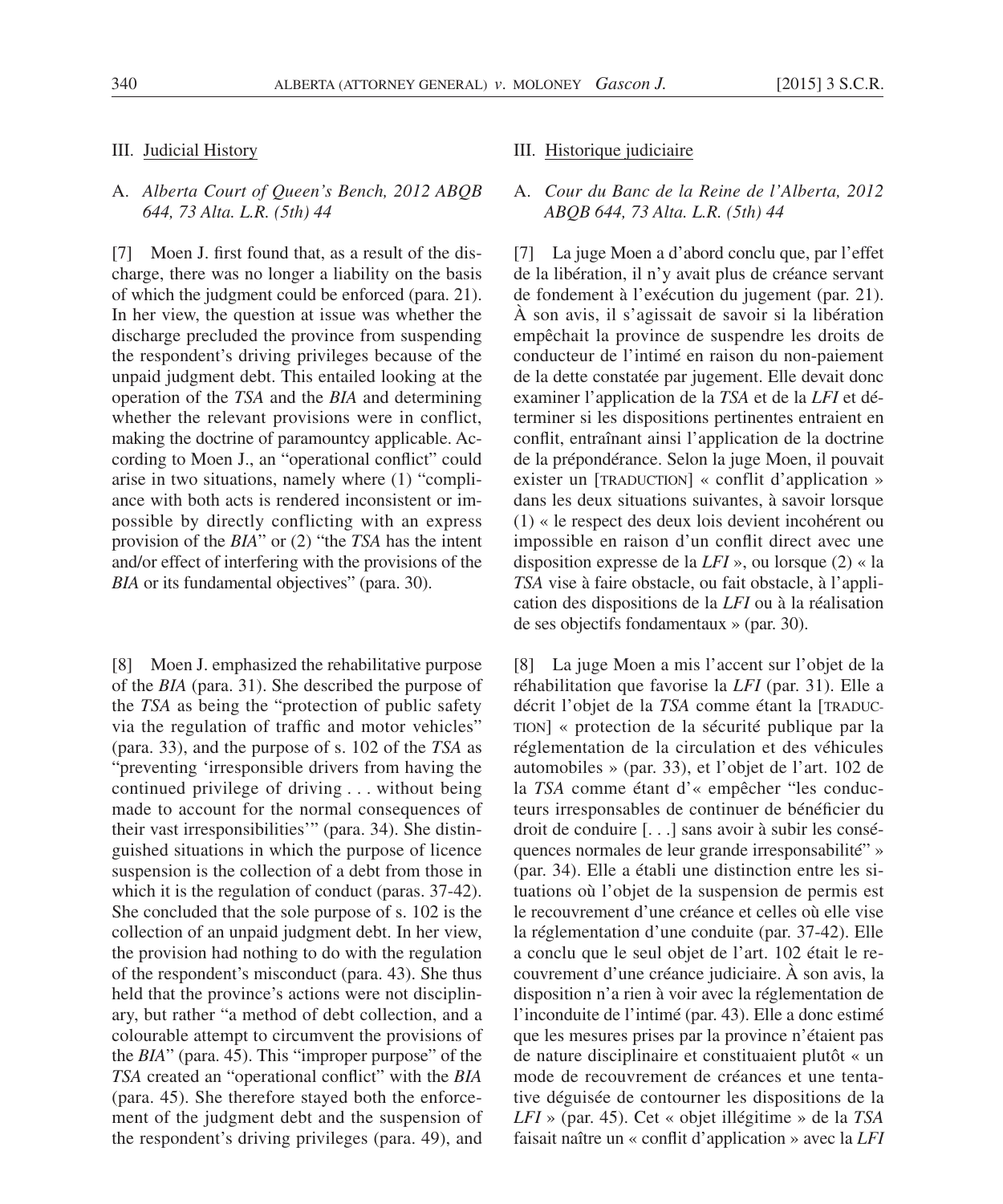she declared the *TSA* ineffective to the extent of the conflict with the *BIA* (para. 48).

# B. *Alberta Court of Appeal, 2014 ABCA 68, 91 Alta. L.R. (5th) 221*

[9] Writing for a unanimous court, Slatter J.A. described the two types of conflict that trigger the application of the doctrine of paramountcy as follows: (1) "it is impossible to comply with both the provincial and the federal legislation", or (2) "even though it is technically possible to comply with both, the application of the provincial statute can fairly be said to frustrate Parliament's legislative purpose" (para. 10). He concluded that because the respondent could comply with both laws by not driving, there was no conflict under the first branch of the test (para. 10).

[10] Turning to the second branch, Slatter J.A. described the two purposes of the *BIA* as being, first, equal distribution, and second, rehabilitation. He observed that s. 178 lists the debts that are not discharged by bankruptcy, none of which corresponds to judgment debts for damages resulting from motor vehicle accidents (paras. 13-15). According to him, while discharge from bankruptcy does not extinguish debts, nonetheless, "[w]hatever conceptual distinction there may be, it is somewhat artificial in the present context", as creditors cease to be able to enforce the discharged debts (para. 19). Slatter J.A. rejected the province's argument that driving privileges can be used as fresh consideration to revive a discharged debt; such consideration is not genuine and it is inconsistent with the policy of the *BIA* (paras. 20-21). Rejecting another of the province's arguments, he held that it is irrelevant that driving privileges do not constitute property of the bankrupt. The province cannot withhold privileges arbitrarily in a way that frustrates the purposes of the *BIA* (paras. 23-24).

(par. 45). Elle a donc sursis au recouvrement de la créance judiciaire et à la suspension des droits de conducteur de l'intimé (par. 49), et elle a déclaré la *TSA* inopérante dans la mesure du conflit avec la *LFI* (par. 48).

# B. *Cour d'appel de l'Alberta, 2014 ABCA 68, 91 Alta. L.R. (5th) 221*

[9] S'exprimant au nom d'une cour unanime, le juge Slatter a décrit comme suit les deux types de conflit qui entraînent l'application de la doctrine de la prépondérance : (1) [TRADUCTION] « il est impossible de se conformer à la fois à la loi provinciale et à la loi fédérale », ou (2) « bien qu'il soit techniquement possible de se conformer aux deux lois, on peut à juste titre affirmer que l'application de la loi provinciale entrave la réalisation de l'objectif législatif du Parlement » (par. 10). Il a conclu que, parce que l'intimé pouvait se conformer aux deux lois en s'abstenant de conduire, il n'existait aucun conflit selon le premier volet de l'analyse (par. 10).

[10] Quant au second volet, le juge Slatter a décrit les deux objets de la *LFI* comme étant, premièrement, la répartition équitable, et deuxièmement, la réhabilitation. Il a fait remarquer que l'art. 178 énumère les dettes dont le failli n'est pas libéré à l'issue de la faillite, et qu'aucune de ces dettes ne correspond à une dette constatée par jugement pour des dommages résultant d'un accident d'automobile (par. 13-15). Selon lui, si la libération du failli n'éteint pas les dettes, il reste que [TRADUCTION] « [q]uelle que soit la distinction conceptuelle que l'on puisse faire, elle est plutôt artificielle dans le présent contexte » puisque les créanciers ne sont plus en mesure de contraindre le failli à rembourser les dettes dont il a été libéré (par. 19). Le juge Slatter a rejeté l'argument de la province voulant que les droits de conducteur puissent servir de nouvelle contrepartie d'un contrat qui fait renaître une dette dont le failli a été libéré; une telle contrepartie n'est ni véritable ni compatible avec les principes qui soustendent la *LFI* (par. 20-21). Rejetant un autre des arguments de la province, il a estimé qu'il importe peu que les droits de conducteur ne constituent pas des biens du failli. La province ne peut retirer arbitrairement des droits de manière à entraver la réalisation des objets de la *LFI* (par. 23-24).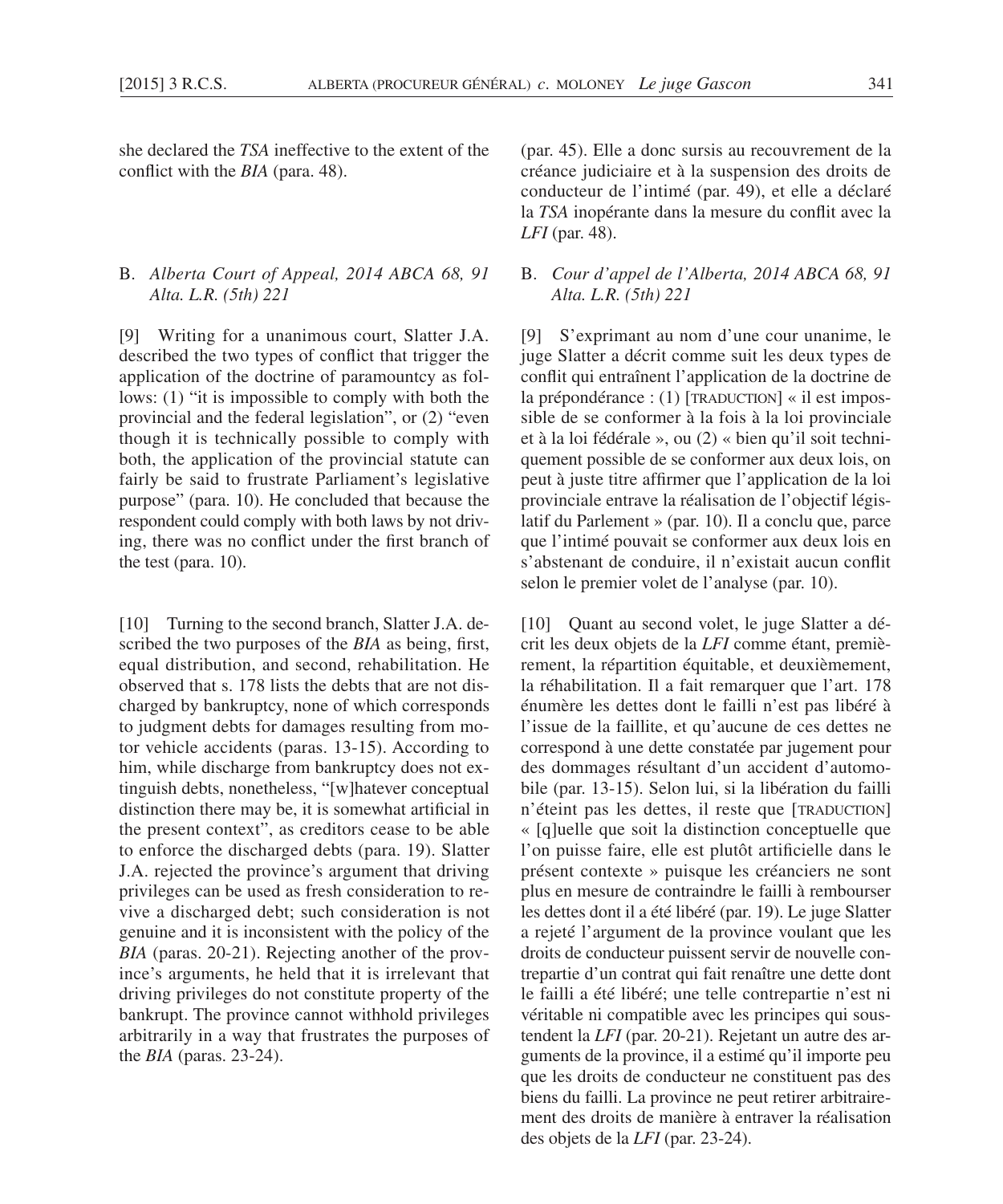[11] Slatter J.A. observed that s. 102 of the *TSA* specifically provides that it operates notwithstanding a discharge in bankruptcy. In his view, this is a "*prima facie* signal of a potential operational conflict" (para. 39). Although s. 102 is not coercive and the respondent could choose not to drive, Slatter J.A. concluded that it nonetheless frustrates the purposes of the *BIA*. One of these purposes is that the discharged bankrupt "will not have to make any such 'choices'" and will be "free to make independent and unencumbered personal and economic decisions going forward" (para. 43). Because s. 102 is focused on debt collection and is not connected to traffic safety considerations (paras. 40 and 45-47), it interferes with a driver's ability to make a fresh start (paras. 48-49). Slatter J.A. also concluded that s. 102 disrupts fair and equal distribution to creditors because it permits the province to collect amounts in addition to the dividend ordinarily distributed to creditors (para. 50). He held that s. 102 frustrates both purposes of the *BIA* and that the words "otherwise than by a discharge in bankruptcy" are in "operational conflict" with the *BIA* (para. 54).

#### IV. Issue

[12] The Chief Justice formulated the following constitutional question:

Is s. 102(2) of the Alberta *Traffic Safety Act*, R.S.A. 2000, c. T-6, constitutionally inoperative by reason of the doctrine of federal paramountcy?

Although the constitutional question, as formulated, refers only to s. 102(2), the proceedings below and the parties' submissions concern the section in its entirety. Accordingly, I will examine all of the relevant aspects of s. 102.

### V. Analysis

[13] Various government actors have been involved in this dispute. Unless otherwise specified,

[11] Le juge Slatter a fait observer que l'art. 102 de la *TSA* prévoit expressément qu'il s'applique nonobstant une libération de faillite. À son avis, il s'agit là d'un [TRADUCTION] « indice de l'existence potentielle d'un conflit d'application » (par. 39). Bien que l'art. 102 ne soit pas coercitif et que l'intimé puisse choisir de ne pas conduire, le juge Slatter a conclu qu'il n'en entrave pas moins la réalisation des objets de la *LFI*. L'un de ces objets consiste à faire en sorte que le failli libéré « n'ait pas à faire de tels "choix" » et puisse « aller de l'avant en étant libre de prendre des décisions économiques et personnelles indépendantes et sans entrave » (par. 43). Parce que l'art. 102 vise principalement le recouvrement de dettes et n'est aucunement lié à des considérations en matière de sécurité routière (par. 40 et 45-47), il empêche le conducteur de repartir à neuf (par. 48-49). Le juge Slatter a également conclu que l'art. 102 perturbe la répartition juste et équitable des biens entre les créanciers parce qu'il permet à la province de recouvrer des sommes en plus des dividendes habituellement versés aux créanciers (par. 50). Il a estimé que l'art. 102 entrave la réalisation des deux objets de la *LFI* et que les mots « autrement que par une libération de faillite » donnent lieu à un « conflit d'application » avec la *LFI* (par. 54).

## IV. Question en litige

[12] La Juge en chef a formulé la question constitutionnelle suivante :

Le paragraphe 102(2) de la *Traffic Safety Act*, R.S.A. 2000, c. T-6, de l'Alberta est-il inopérant du point de vue constitutionnel en raison de la doctrine de la prépondérance fédérale?

Bien que la question constitutionnelle, telle qu'elle a été formulée, ne vise que le par. 102(2), les instances inférieures et les observations des parties concernent l'article en entier. J'examinerai donc tous les aspects pertinents de l'art. 102.

# V. Analyse

[13] Divers acteurs gouvernementaux ont pris part au présent différend. Sauf indication contraire,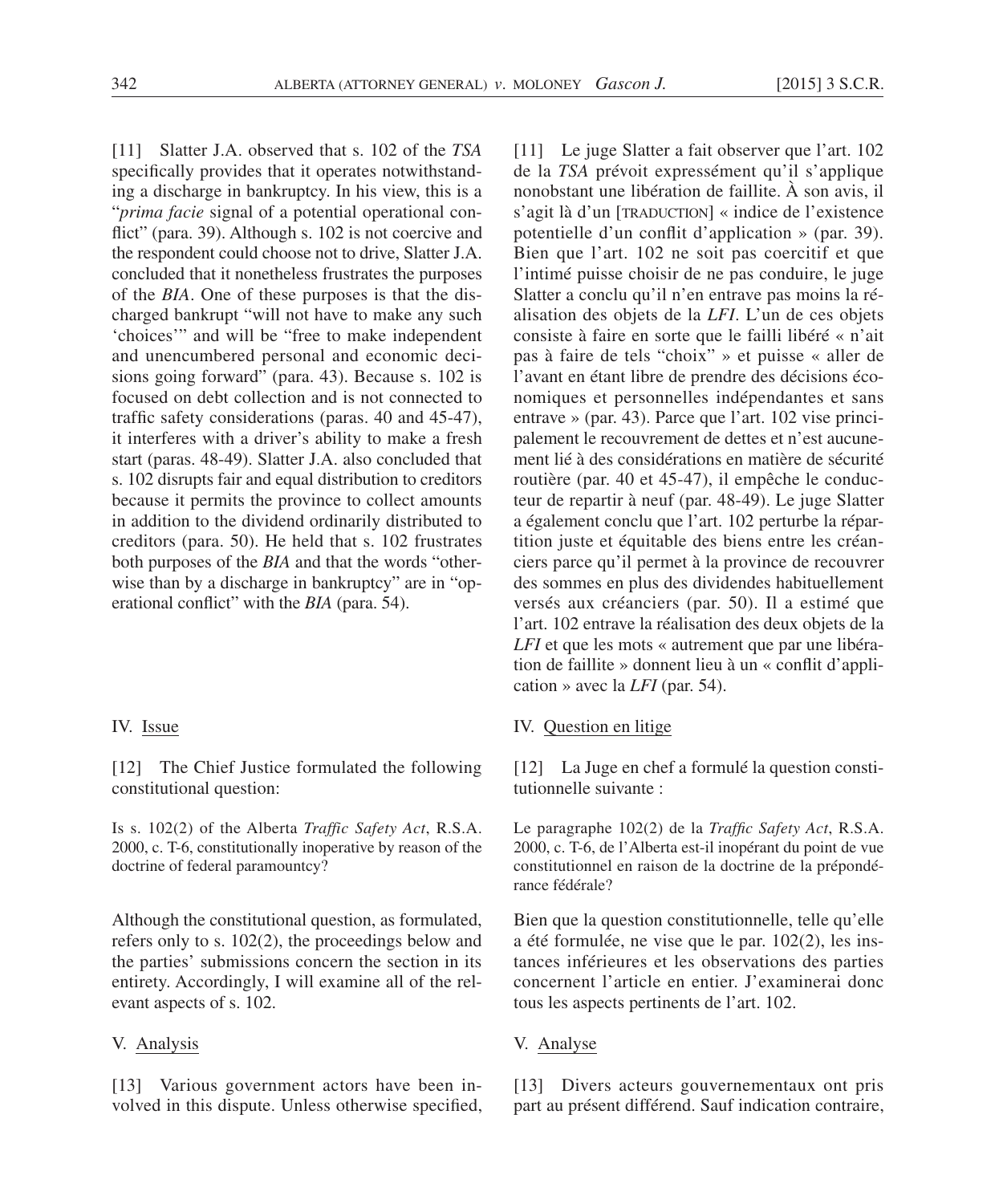I will refer to the province of Alberta as encompassing these different actors. I will first review the principles applicable to the doctrine of federal paramountcy and then apply them to the facts of this appeal.

## A. *The Doctrine of Federal Paramountcy*

[14] Each level of government — Parliament, on the one hand, and the provincial legislatures, on the other — has exclusive authority to enact legislation with respect to certain subject matters. Sections 91 and 92 of the *Constitution Act, 1867* assign each power to the level of government best suited to exercise it: *Reference re Secession of Quebec*, [1998] 2 S.C.R. 217 ("*Secession Reference*"), at para. 58. Broad powers were given to the provincial legislatures with respect to local matters, in recognition of regional diversity, while powers relating to matters of national importance were given to Parliament, to ensure unity: *Canadian Western Bank v. Alberta*, 2007 SCC 22, [2007] 2 S.C.R. 3, at para. 22.

[15] Legislative powers are exclusive, and one government is not subordinate to the other: *Secession Reference*, at para. 58, citing *Re the Initiative and Referendum Act*, [1919] A.C. 935 (P.C.), at p. 942. However, the legislative matrix is not as clearly defined as ss. 91 and 92 might suggest. It is often impossible for one level of government to legislate effectively within its jurisdiction without affecting matters that are within the other level's jurisdiction: *Western Bank*, at para. 29; H. Brun, G. Tremblay and E. Brouillet, *Droit constitutionnel* (6th ed. 2014), at p. 465. Furthermore, it is often impossible to make a statute fall squarely within a single head of power: *Multiple Access Ltd. v. McCutcheon*, [1982] 2 S.C.R. 161, at pp. 180-81. This leads to overlap in the exercise of provincial and federal powers. The tendency has been to allow these overlaps to occur as long as each level of government properly pursues objectives that fall within its jurisdiction: *Reference re Securities Act*, 2011 SCC 66, [2011] 3 S.C.R. 837, at para. 57; *Canada (Attorney General) v. PHS Community Services Society*, 2011 SCC 44, [2011] 3 S.C.R. 134, at para. 62; *Western Bank*, at paras. 37 and 42. This tendency reflects the

je désignerai la province d'Alberta comme englobant ces divers acteurs. Je vais d'abord examiner les principes applicables à la doctrine de la prépondérance fédérale, pour ensuite les appliquer aux faits du présent pourvoi.

### A. *La doctrine de la prépondérance fédérale*

[14] Chaque ordre de gouvernement — le Parlement, d'une part, et les assemblées législatives provinciales, d'autre part — a le pouvoir exclusif d'adopter des lois relatives à certaines matières. Les articles 91 et 92 de la *Loi constitutionnelle de 1867* confèrent le pouvoir afférent à chaque matière à l'ordre de gouvernement le mieux placé pour l'exercer : *Renvoi relatif à la sécession du Québec*, [1998] 2 R.C.S. 217 (« *Renvoi relatif à la sécession* »), par. 58. De larges pouvoirs ont été conférés aux assemblées législatives provinciales quant aux matières d'intérêt local, pour tenir compte de la diversité régionale, tandis que les pouvoirs relatifs aux matières d'intérêt national ont été conférés au Parlement, pour assurer l'unité : *Banque canadienne de l'Ouest c. Alberta*, 2007 CSC 22, [2007] 2 R.C.S. 3, par. 22.

[15] Les pouvoirs législatifs sont exclusifs, et aucun ordre de gouvernement n'est en état de subordination par rapport à l'autre : *Renvoi relatif à la sécession*, par. 58, citant *Re the Initiative and Referendum Act*, [1919] A.C. 935 (C.P.), p. 942. Cependant, la trame législative n'est pas aussi clairement définie que les art. 91 et 92 peuvent le laisser croire. Il est souvent impossible pour un ordre de gouvernement de légiférer efficacement dans un domaine relevant de sa compétence sans toucher à des matières relevant de la compétence de l'autre : *Banque canadienne de l'Ouest*, par. 29; H. Brun, G. Tremblay et E. Brouillet, *Droit constitutionnel* (6e éd. 2014), p. 465. Il est en outre souvent impossible de classer une loi comme relevant complètement d'un seul chef de compétence : *Multiple Access Ltd. c. McCutcheon*, [1982] 2 R.C.S. 161, p. 180-181. Cela entraîne des chevauchements dans l'exercice des pouvoirs provinciaux et fédéraux. Ces chevauchements sont généralement permis dans la mesure où chaque ordre de gouvernement vise à bon droit des objectifs qui relèvent de sa compétence : *Renvoi relatif à la Loi sur les valeurs mobilières*, 2011 CSC 66, [2011] 3 R.C.S. 837, par. 57; *Canada (Procureur*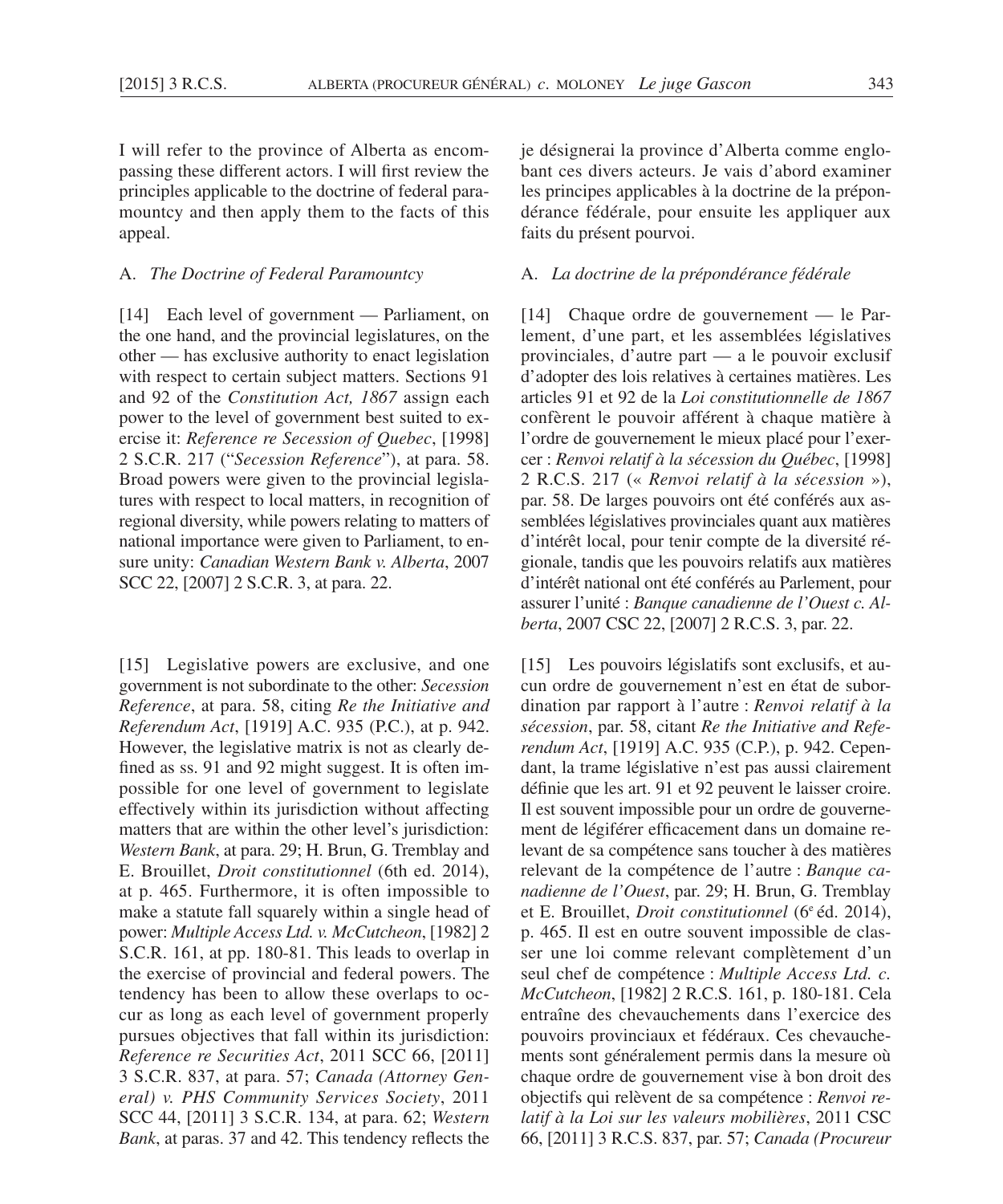theory of co-operative federalism: *Western Bank*, at para. 24; *Husky Oil Operations Ltd. v. Minister of National Revenue*, [1995] 3 S.C.R. 453, at para. 162.

[16] That said, there comes a point where legislative overlap jeopardizes the balance between unity and diversity. In certain circumstances, the powers of one level of government must be protected against intrusions, even incidental ones, by the other level: *Western Bank*, at para. 32. To protect against such intrusions, the Court has developed various constitutional doctrines. For the purposes of this appeal, I need only refer to one: the doctrine of federal paramountcy. This doctrine "recognizes that where laws of the federal and provincial levels come into conflict, there must be a rule to resolve the impasse": *Western Bank*, at para. 32. When there is a genuine "inconsistency" between federal and provincial legislation, that is, when "the operational effects of provincial legislation are incompatible with federal legislation", the federal law prevails: *Marine Services International Ltd. v. Ryan Estate*, 2013 SCC 44, [2013] 3 S.C.R. 53, at para. 65, quoting *Western Bank*, at para. 69; see also *Marine Services*, at paras. 66-68; *Multiple Access*, at p. 168. The question thus becomes how to determine whether such a conflict exists.

[17] First and foremost, it is necessary to ensure that the overlapping federal and provincial laws are independently valid: *Western Bank*, at para. 76; *Husky Oil*, at para. 87. This means determining the pith and substance of the impugned provisions by looking at their purpose and effect: *Western Bank*, at para. 27; *Reference re Firearms Act (Can.)*, 2000 SCC 31, [2000] 1 S.C.R. 783, at para. 16. Once a provision's true purpose is identified, its validity will depend on whether it falls within the powers of the enacting government: *Law Society of British Columbia v. Mangat*, 2001 SCC 67, [2001] 3 S.C.R. 113, at para. 24. If the legislation of one level of government is invalid, no conflict can ever arise, which puts an end to the inquiry. If both laws are independently

*général) c. PHS Community Services Society*, 2011 CSC 44, [2011] 3 R.C.S. 134, par. 62; *Banque canadienne de l'Ouest*, par. 37 et 42. Cette tendance est l'expression de la théorie du fédéralisme coopératif : *Banque canadienne de l'Ouest*, par. 24; *Husky Oil Operations Ltd. c. Ministre du Revenu national*, [1995] 3 R.C.S. 453, par. 162.

[16] Cela dit, il vient un moment où le chevauchement législatif met en péril l'équilibre entre l'unité et la diversité. Dans certaines circonstances, les compétences d'un ordre de gouvernement doivent être protégées contre les empiétements, même accessoires, de l'autre ordre de gouvernement : *Banque canadienne de l'Ouest*, par. 32. Pour assurer cette protection, la Cour a élaboré diverses doctrines constitutionnelles. Pour les besoins du pourvoi, je n'ai à traiter que d'une seule de ces doctrines, soit celle de la prépondérance fédérale. Cette doctrine « reconnaît que dans la mesure où les lois fédérales et provinciales entrent en conflit, une règle doit permettre de mettre fin à l'impasse » : *Banque canadienne de l'Ouest*, par. 32. Lorsqu'il existe une « incompatibilité » véritable entre une loi fédérale et une loi provinciale, soit lorsque « les effets d'une législation provinciale sont incompatibles avec une législation fédérale », la loi fédérale doit prévaloir : *Marine Services International Ltd. c. Ryan (Succession)*, 2013 CSC 44, [2013] 3 R.C.S. 53, par. 65, citant *Banque canadienne de l'Ouest*, par. 69; voir aussi *Marine Services*, par. 66-68; *Multiple Access*, p. 168. La question devient donc de savoir comment déterminer si un tel conflit existe.

[17] Il faut d'abord et avant tout s'assurer que les lois fédérale et provinciale qui se chevauchent sont valides indépendamment l'une de l'autre : *Banque canadienne de l'Ouest*, par. 76; *Husky Oil*, par. 87. Cela signifie qu'il faut déterminer le caractère véritable des dispositions contestées en examinant leur but et leur effet : *Banque canadienne de l'Ouest*, par. 27; *Renvoi relatif à la Loi sur les armes à feu (Can.)*, 2000 CSC 31, [2000] 1 R.C.S. 783, par. 16. Une fois que l'on aura déterminé l'objet véritable de la disposition, sa validité dépendra de la question de savoir si elle relève de la compétence du gouvernement qui l'a adoptée : *Law Society of British Columbia c. Mangat*, 2001 CSC 67, [2001] 3 R.C.S. 113, par. 24. Si la loi adoptée par un ordre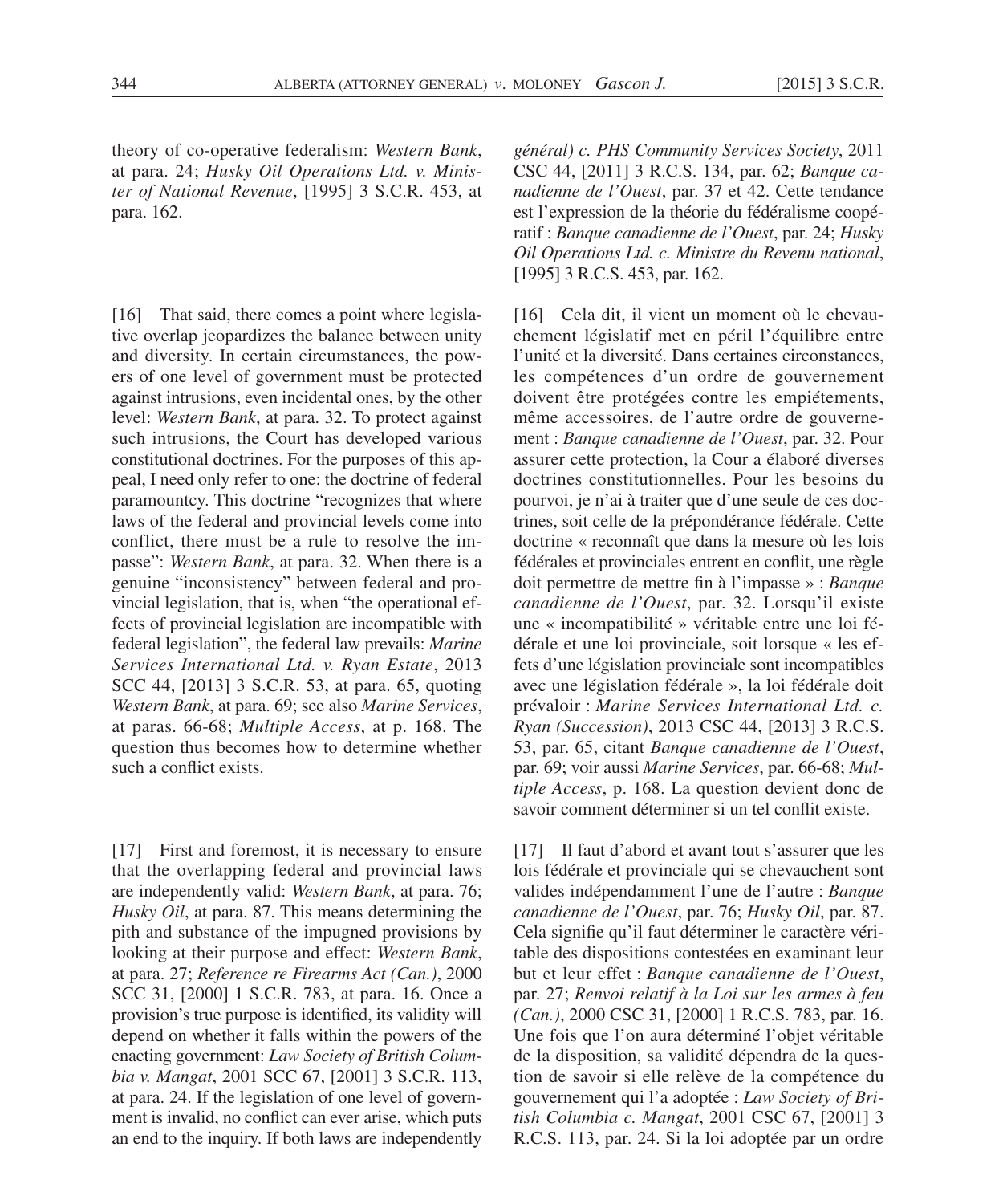valid, however, the court must determine whether their concurrent operation results in a conflict.

[18] A conflict is said to arise in one of two situations, which form the two branches of the paramountcy test: (1) there is an operational conflict because it is impossible to comply with both laws, or (2) although it is possible to comply with both laws, the operation of the provincial law frustrates the purpose of the federal enactment.

[19] What is considered to be the first branch of the test was described as follows in *Multiple Access*, the seminal decision of the Court on this issue:

In principle, there would seem to be no good reasons to speak of paramountcy and preclusion except where there is actual conflict in operation as where one enactment says "yes" and the other says "no"; "the same citizens are being told to do inconsistent things"; compliance with one is defiance of the other. [Emphasis added; p. 191.]

In *Western Bank*, Binnie and LeBel JJ. referred to this passage as "the fundamental test for determining whether there is sufficient incompatibility to trigger the application of the doctrine of federal paramountcy" (para. 71). Under that test, the question is whether there is an actual conflict in operation, that is, whether both laws "can operate side by side without conflict" (*Marine Services*, at para. 76) or whether both "laws can apply concurrently, and citizens can comply with either of them without violating the other": *Western Bank*, at para. 72; see also *Sun Indalex Finance, LLC v. United Steelworkers*, 2013 SCC 6, [2013] 1 S.C.R. 271, at para. 60; *Marine Services*, at para. 68; *British Columbia (Attorney General) v. Lafarge Canada Inc.*, 2007 SCC 23, [2007] 2 S.C.R. 86, at paras. 77 and 81-82; *Garland v. Consumers' Gas Co.*, 2004 SCC 25, [2004] 1 S.C.R. 629, at para. 53; *Smith v. The Queen*, [1960] S.C.R. 776, at p. 800, per Martland J.

de gouvernement est invalide, il ne peut exister de conflit, ce qui met fin à l'examen. Si les deux lois sont valides indépendamment l'une de l'autre, par contre, la cour doit déterminer si leur application concurrente entraîne un conflit.

[18] On dit qu'il y a conflit dans l'une ou l'autre des deux situations suivantes, qui constituent les deux volets de l'analyse fondée sur la doctrine de la prépondérance : (1) il existe un conflit d'application parce qu'il est impossible de respecter les deux lois, ou (2) bien qu'il soit possible de respecter les deux lois, l'application de la loi provinciale entrave la réalisation de l'objet de la loi fédérale.

[19] L'arrêt *Multiple Access*, l'arrêt de principe de la Cour sur cette question, décrit ainsi ce que l'on considère comme le premier volet de l'analyse :

En principe, il ne semble y avoir aucune raison valable de parler de prépondérance et d'exclusion sauf lorsqu'il y a un conflit véritable, comme lorsqu'une loi dit « oui » et que l'autre dit « non »; « on demande aux mêmes citoyens d'accomplir des actes incompatibles »; l'observance de l'une entraîne l'inobservance de l'autre. [Je souligne; p. 191.]

Dans l'arrêt *Banque canadienne de l'Ouest*, les juges Binnie et LeBel ont qualifié cet extrait de « critère fondamental servant à déterminer s'il existe une incompatibilité suffisante pour déclencher l'application de la doctrine de la prépondérance fédérale » (par. 71). Suivant ce critère, il s'agit de savoir s'il existe un véritable conflit d'application, c'est-à-dire si les deux lois « peuvent coexister sans conflit » (*Marine Services*, par. 76) ou si les deux « législations peuvent agir concurremment et les citoyens peuvent les respecter toutes les deux, sans violer l'une ou l'autre » : *Banque canadienne de l'Ouest*, par. 72; voir également *Sun Indalex Finance, LLC c. Syndicat des Métallos*, 2013 CSC 6, [2013] 1 R.C.S. 271, par. 60; *Marine Services*, par. 68; *Colombie-Britannique (Procureur général) c. Lafarge Canada Inc.*, 2007 CSC 23, [2007] 2 R.C.S. 86, par. 77 et 81-82; *Garland c. Consumers' Gas Co*., 2004 CSC 25, [2004] 1 R.C.S. 629, par. 53; *Smith c. The Queen*, [1960] R.C.S. 776, p. 800, le juge Martland.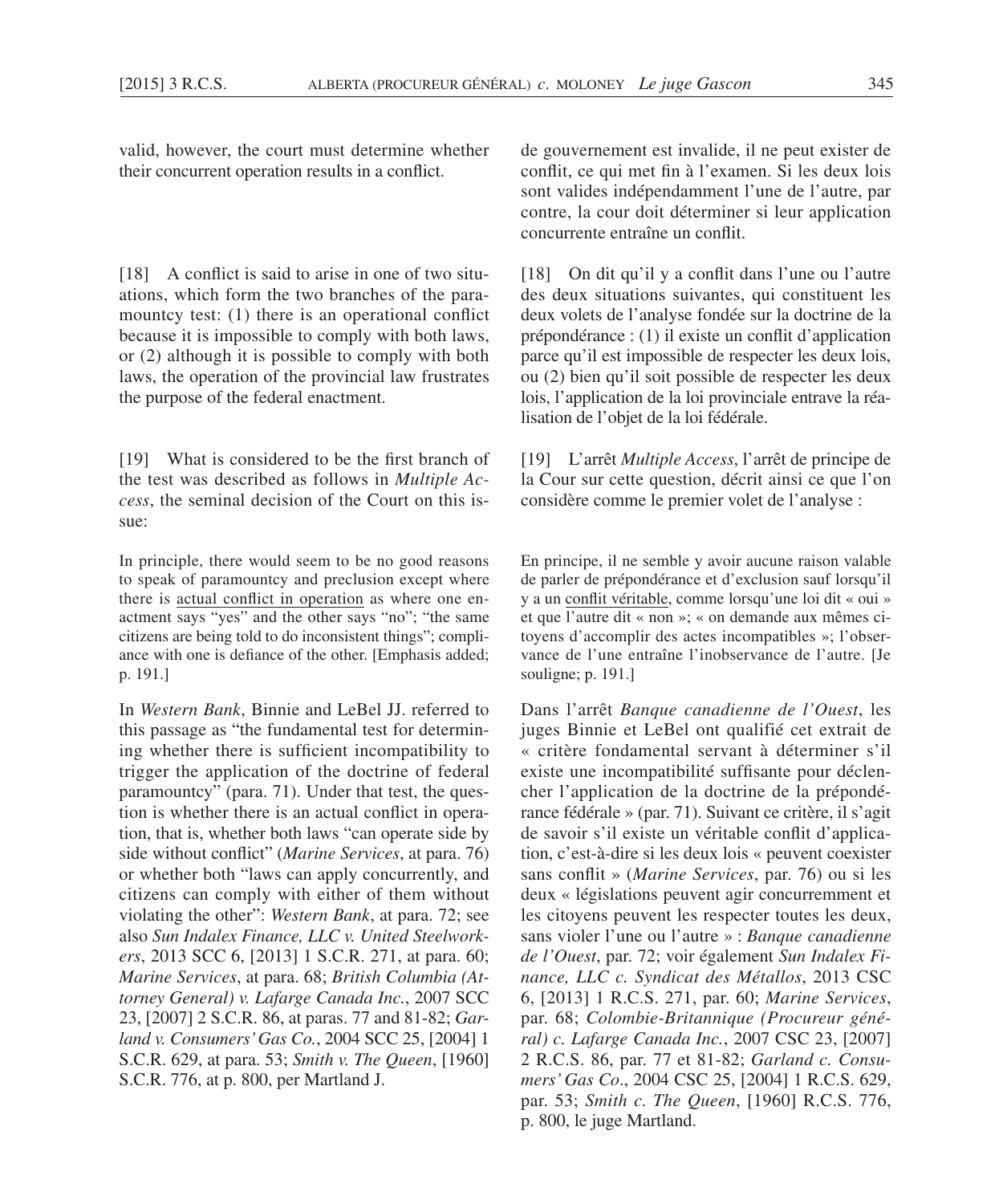[20] In her concurring reasons, my colleague Côté J. formulates this first branch of the test as impossibility of dual compliance as a result of or caused by "an express conflict" (paras. 93 and 122). She cites in support (paras. 102-3) this Court's use of the terms "express contradiction" in *114957 Canada Ltée (Spraytech, Société d'arrosage) v. Hudson (Town)*, 2001 SCC 40, [2001] 2 S.C.R. 241, at para. 34, and *M & D Farm Ltd. v. Manitoba Agricultural Credit Corp.*, [1999] 2 S.C.R. 961, at para. 17, as well as the use by Bastarache J. of the terms "express or 'operational conflict'" in *Western Bank*  (para. 126) and *Lafarge* (para. 113). She insists that under this first branch, the express conflict or express contradiction must be found merely on the basis of the "actual words" of the provisions at issue (paras. 105 and 108) and their "literal" sense or requirement (para. 97). She considers that prior cases in which this Court found that an operational conflict existed either mischaracterized the test (at paras. 116-17, she cites *Lafarge*) or conflated it with the second branch pertaining to frustration of purpose (at paras. 115 and 118, she cites *Husky Oil* and *M & D Farm*).

[21] I respectfully disagree with these propositions and with my colleague's assessment of this Court's past cases on the first branch of the paramountcy test. I would not characterize these as being "not helpful authority" (para. 118) and as having "confused" the two branches (para. 114). Rather, in my view, this Court's decisions on operational conflict have been coherent and consistent since *Multiple Access*.

[22] First, the expression "express contradiction" used in those cases originated in *Multiple Access*. Dickson J. initially used it — at p. 187, in discussing prior decisions of the Court — to describe the test that he ultimately formulated, in the above-quoted passage, as that of "actual conflict in operation" or operational conflict (p. 191). An express contradiction is nothing more than a clear, direct or definite conflict in operation, as opposed to an indirect or [20] Dans ses motifs concordants, ma collègue la juge Côté formule ainsi ce premier volet de l'analyse : l'impossibilité de se conformer aux deux lois en conséquence ou en raison « d'un conflit exprès » (par. 93 et 122). Elle cite à l'appui (par. 102-103) la mention que fait notre Cour de l'expression « conflit explicite » dans l'arrêt *114957 Canada Ltée (Spraytech, Société d'arrosage) c. Hudson (Ville)*, 2001 CSC 40, [2001] 2 R.C.S. 241, par. 34, et *M & D Farm Ltd. c. Société du crédit agricole du Manitoba*, [1999] 2 R.C.S. 961, par. 17, ainsi que l'emploi, par le juge Bastarache, des mots « conflit explicite ou "d'application" » dans *Banque canadienne de l'Ouest* (par. 126) et *Lafarge* (par. 113). Elle insiste pour dire qu'il faut, dans ce premier volet de l'analyse, conclure à l'existence d'un conflit explicite ou d'une contradiction explicite fondés sur le « libellé » des dispositions en cause (par. 105 et 108) et sur le sens « littéral » ou sur l'exigence « littérale » de ces dispositions (par. 97). Elle estime que dans les décisions antérieures dans lesquelles elle a conclu à l'existence d'un conflit d'application, notre Cour a mal qualifié le critère (par. 116-117, elle cite *Lafarge*) ou l'a confondu avec le second volet relatif à l'entrave à la réalisation de l'objet fédéral (par. 115 et 118, elle cite *Husky Oil* et *M & D Farm*).

[21] Avec égards, je suis en désaccord avec ces propositions ainsi qu'avec l'analyse que fait ma collègue des décisions antérieures de notre Cour portant sur le premier volet de l'analyse fondée sur la doctrine de la prépondérance. Je ne dirais d'aucune de ces décisions qu'il « ne constitue pas un précédent utile » (par. 118) ou que la Cour y a « confondu » les deux volets (par. 114). J'estime plutôt que depuis l'arrêt *Multiple Access*, les décisions de la Cour relatives au conflit d'application sont cohérentes et uniformes.

[22] Premièrement, l'expression « conflit explicite » employée dans ces décisions provient de l'arrêt *Multiple Access.* Le juge Dickson l'a d'abord employée — à la p. 187, où il examinait des décisions antérieures de la Cour — pour décrire le critère d'analyse qu'il a finalement formulé comme suit dans le passage cité ci-dessus : le « conflit véritable » ou conflit d'application (p. 191). Un conflit explicite n'est rien de plus qu'un conflit d'application clair,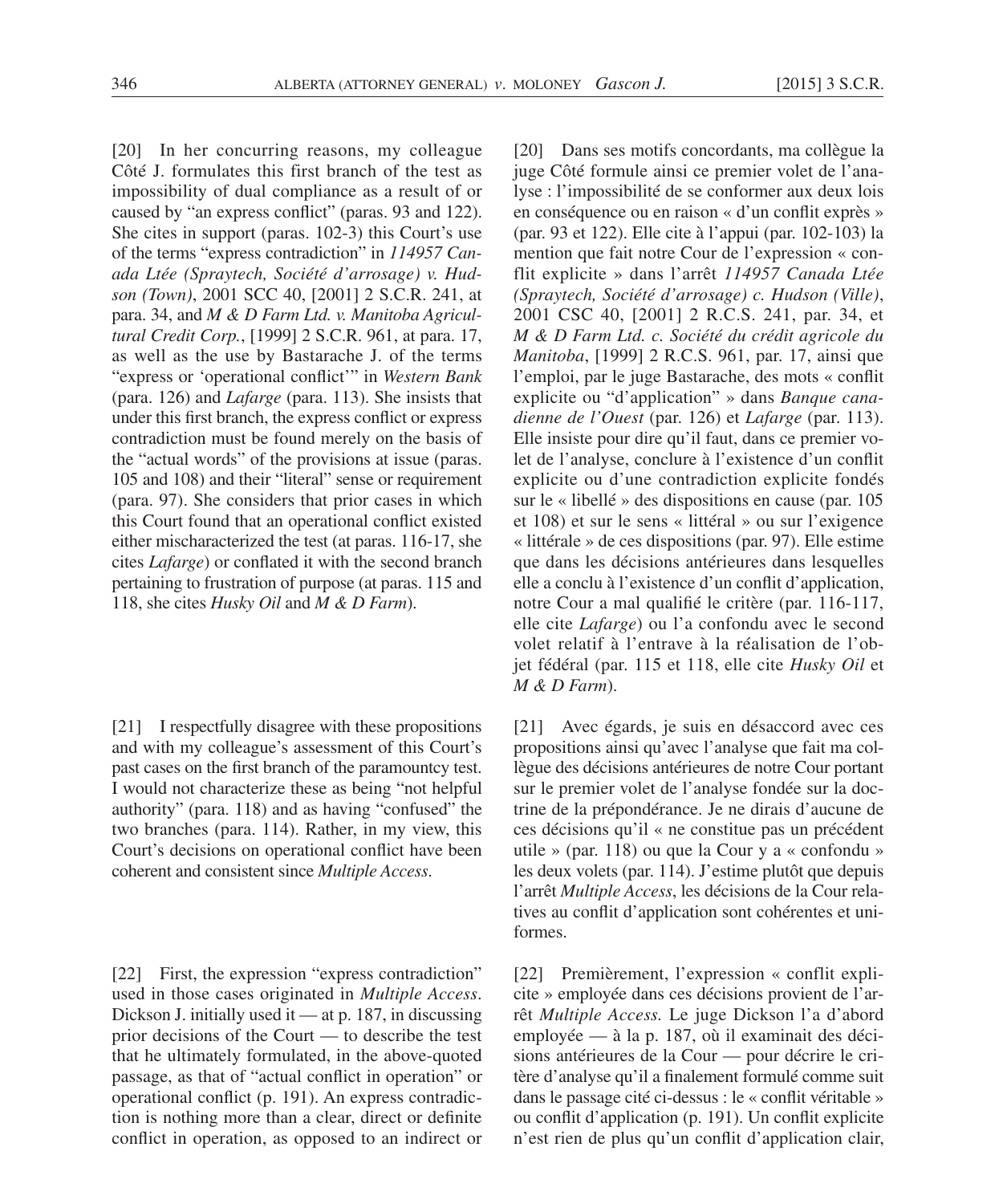imprecise one. It is not an additional condition for a finding of actual conflict in operation.

[23] Second, I find no indication in the Court's decisions pertaining to this first branch that the assessment of an actual conflict in operation is limited to the actual words or to the literal meaning of the words of the provisions at issue; quite the contrary. In its recent decision in *Marine Services* for instance, in assessing whether there was an actual conflict in operation under the first branch (paras. 71-83), the Court did not limit itself to a mere literal reading of the provisions at issue. Rather, it found that a proper reading of the provisions based on the modern approach to statutory interpretation (paras. 77-79) led to the conclusion that the provincial and federal laws could operate side by side without conflict (para. 76). With respect, my colleague misreads my remarks when she states that I support in this regard a broad interpretation of ambiguous federal statutes under this first branch (paras. 111-13). This is not so. *Marine Services* emphasizes that it is the proper meaning of the provision that remains central to the analysis, not merely its literal sense. As I explain below, the provisions at issue in this case are not ambiguous, and I do not give them a broad interpretation to find their ordinary and undisputed meaning. The harmonious interpretation referred to by my colleague is a rule of constitutional interpretation that applies to both branches of the paramountcy test, not merely the first one: *Saskatchewan (Attorney General) v. Lemare Lake Logging Ltd.*, 2015 SCC 53, [2015] 3 S.C.R. 419, at para. 68. It has, however, no bearing on the actual conflict in operation that is, in my view, established here when both laws operate.

[24] Finally, I consider that in *Husky Oil* (para. 87) and *M & D Farm* (para. 40), Gonthier J. and Binnie J. respectively referred to the "actual conflict in operation" concept drawn from *Multiple Access* without confusing the two branches of the paramountcy test*.* As for the reasons of Binnie and LeBel JJ. in *Lafarge*, issued on the same day as *Western Bank* (in which they also penned the majority reasons), I find direct ou précis, plutôt qu'un conflit indirect ou imprécis. Il ne s'agit pas d'une condition additionnelle pour conclure à l'existence d'un conflit véritable.

[23] Deuxièmement, je ne trouve rien dans les décisions de la Cour relatives à ce premier volet indiquant que l'examen d'un véritable conflit d'application doive se limiter au libellé ou au sens littéral des termes de la disposition en cause, bien au contraire. Dans l'arrêt récent *Marine Services* par exemple, en examinant s'il existait un véritable conflit d'application selon le premier volet de l'analyse (par. 71-83), la Cour ne s'est pas limitée à une lecture littérale de la disposition en cause. Elle a plutôt estimé que l'interprétation qu'il convient de donner aux dispositions suivant la méthode moderne d'interprétation des lois (par. 77-79) permettait de conclure que les lois provinciale et fédérale pouvaient coexister sans conflit (par. 76). Avec égards, ma collègue interprète mal mes remarques lorsqu'elle dit que je favorise à cet égard une interprétation large de lois fédérales ambiguës selon ce premier volet de l'analyse (par. 111-113). Ce n'est pas le cas. Dans *Marine Services*, la Cour souligne que l'analyse reste centrée sur le sens qu'il convient de donner à la disposition et non simplement sur son sens littéral. Comme je l'explique plus loin, les dispositions en cause ne sont pas ambiguës et je ne les interprète pas largement pour en cerner le sens ordinaire et incontesté. L'interprétation harmonieuse dont fait état ma collègue constitue une règle d'interprétation constitutionnelle qui s'applique aux deux volets de l'analyse fondée sur la doctrine de la prépondérance et non au premier volet seulement : *Saskatchewan (Procureur général) c. Lemare Lake Logging Ltd.*, 2015 CSC 53, [2015] 3 R.C.S. 419, par. 68. Cette règle d'interprétation n'a cependant aucune incidence sur le conflit véritable dont l'existence est, à mon avis, établie en l'espèce lorsque les deux lois s'appliquent.

[24] Enfin, j'estime que dans *Husky Oil* (par. 87) et *M & D Farm* (par. 40), les juges Gonthier et Binnie respectivement ont fait état de la notion de « conflit véritable » tirée de l'arrêt *Multiple Access* sans confondre les deux volets de l'analyse fondée sur la doctrine de la prépondérance. Quant aux motifs des juges LeBel et Binnie dans *Lafarge*, rendu le même jour que l'arrêt *Banque canadienne*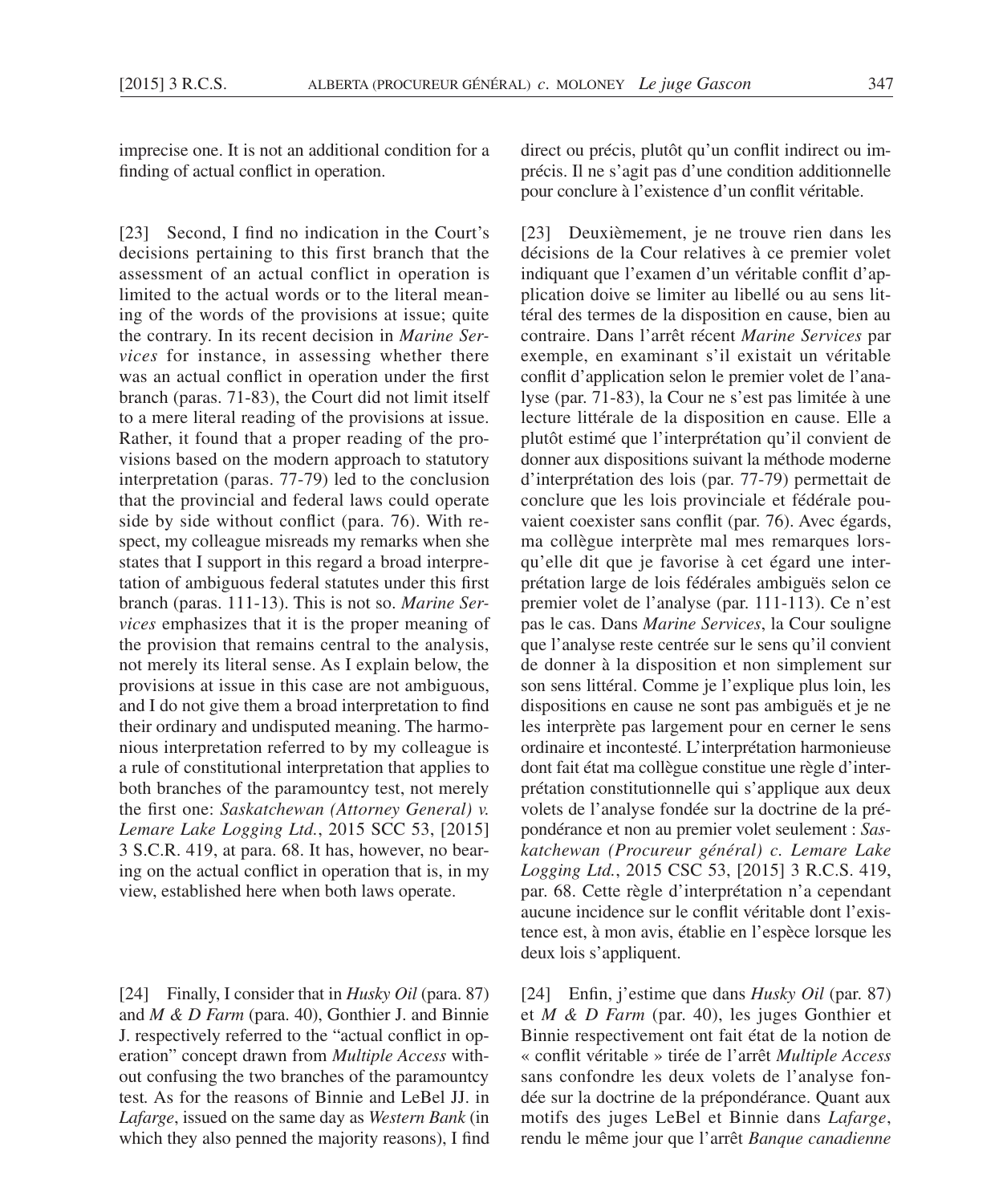it hard to suggest that they misstated the test or conflated its two branches, which they in fact analyzed separately (the first at paras. 81-82 and the second at paras. 83-85). On operational conflict, their reference to an "impossibility of . . . simultaneous application" (*Lafarge*, at para. 77) echoed the similar comments made in *Western Bank* to the effect that the test amounts to assessing whether "the [two] laws can apply concurrently" (*Western Bank*, at para. 72): see also, on the concept of possible concurrent "application" of both laws, *Rothmans, Benson & Hedges Inc. v. Saskatchewan*, 2005 SCC 13, [2005] 1 S.C.R. 188, at para. 23.

[25] If there is no conflict under the first branch of the test, one may still be found under the second branch. In *Bank of Montreal v. Hall*, [1990] 1 S.C.R. 121, the Court formulated what is now considered to be the second branch of the test. It framed the question as being "whether operation of the provincial Act is compatible with the federal legislative purpose" (p. 155). In other words, the effect of the provincial law may frustrate the purpose of the federal law, even though it does "not entail a direct violation of the federal law's provisions": *Western Bank*, at para. 73.

[26] That said, the case law assists in identifying typical situations where overlapping legislation will not lead to a conflict. For instance, duplicative federal and provincial provisions will generally not conflict: *Bank of Montreal v. Marcotte*, 2014 SCC 55, [2014] 2 S.C.R. 725, at para. 80; *Western Bank*, at para. 72; *Multiple Access*, at p. 190; *Hall*, at p. 151. Nor will a conflict arise where a provincial law is more restrictive than a federal law: *Lemare Lake*, at para. 25; *Marine Services*, at paras. 76 and 84; *Quebec (Attorney General) v. Canadian Owners and Pilots Association*, 2010 SCC 39, [2010] 2 S.C.R. 536 ("*COPA*"), at paras. 67 and 74; *Western Bank*, at para. 103; *Rothmans*, at paras. 18 ff.; *Spraytech*, at para. 35; *Irwin Toy Ltd. v. Quebec (Attorney General)*, [1989] 1 S.C.R. 927, at p. 964. The application of a more *de l'Ouest* (dont ils ont aussi rédigé les motifs des juges majoritaires), j'estime que l'on peut difficilement laisser entendre qu'ils ont mal formulé l'analyse ou qu'ils ont confondu ses deux volets, qu'ils ont du reste analysés séparément (le premier aux par. 81-82 et le second aux par. 83-85). Au sujet du conflit d'application, la mention qu'ils font d'une « impossibilité qu'elles [les lois fédérale et provinciale] s'appliquent simultanément » (*Lafarge*, par. 77) reprenait des observations semblables faites dans *Banque canadienne de l'Ouest* suivant lesquelles l'analyse revient à examiner si « les [deux] législations peuvent agir concurremment » (*Banque canadienne de l'Ouest*, par. 72) : voir également, au sujet de la notion de possibilité d'« application » concurrente des deux textes législatifs, *Rothmans, Benson & Hedges Inc. c. Saskatchewan*, 2005 CSC 13, [2005] 1 R.C.S. 188, par. 23.

[25] S'il n'y a aucun conflit selon le premier volet de l'analyse, il peut encore en exister un selon le second volet. Dans l'arrêt *Banque de Montréal c. Hall*, [1990] 1 R.C.S. 121, la Cour a formulé ce qui est maintenant considéré comme le second volet de l'analyse. Elle a énoncé la question comme étant celle de savoir « si l'application de la loi provinciale est compatible avec l'objet de la loi fédérale » (p. 155). Autrement dit, l'effet de la loi provinciale peut empêcher la réalisation de l'objet de la loi fédérale, « sans toutefois entraîner une violation directe de ses dispositions » : *Banque canadienne de l'Ouest*, par. 73.

[26] Cela dit, la jurisprudence peut aider à reconnaître les situations typiques où un chevauchement de lois n'entraîne pas de conflit. Par exemple, les dispositions fédérales et provinciales qui se répètent n'entrent généralement pas en conflit : *Banque de Montréal c. Marcotte*, 2014 CSC 55, [2014] 2 R.C.S. 725, par. 80; *Banque canadienne de l'Ouest*, par. 72; *Multiple Access*, p. 190; *Hall*, p. 151. Il n'y a pas de conflit non plus lorsqu'une loi provinciale est plus restrictive que la loi fédérale : *Lemare Lake*, par. 25; *Marine Services*, par. 76 et 84; *Québec (Procureur général) c. Canadian Owners and Pilots Association*, 2010 CSC 39, [2010] 2 R.C.S. 536 (« *COPA* »), par. 67 et 74; *Banque canadienne de l'Ouest*, par. 103; *Rothmans*, par. 18 et suiv.; *Spraytech*, par. 35; *Irwin Toy Ltd. c. Québec*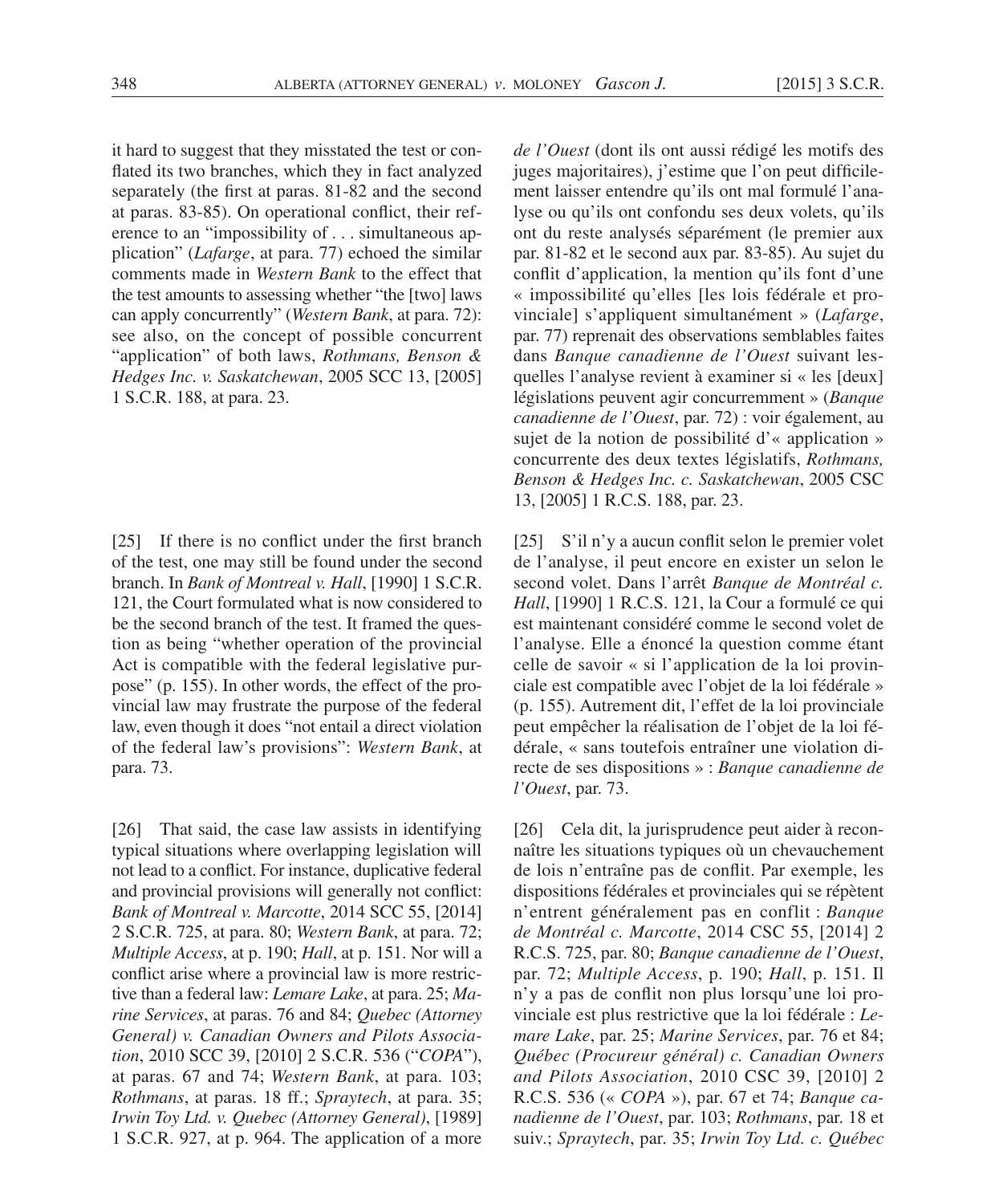restrictive provincial law may, however, frustrate the federal purpose if the federal law, instead of being merely permissive, provides for a positive entitlement: *Quebec (Attorney General) v. Canada (Human Resources and Social Development)*, 2011 SCC 60, [2011] 3 S.C.R. 635, at paras. 32-33 and 36; *Lafarge*, at paras. 84-85; *Mangat*, at para. 72; *Hall*, at p. 153. As will become evident from the discussion below, this appeal involves two laws that directly contradict each other, rather than a provincial law which does not fully contradict the federal one, but is only more restrictive than it: see *M & D Farm*; *Clarke v. Clarke*, [1990] 2 S.C.R. 795.

[27] Be it under the first or the second branch, the burden of proof rests on the party alleging the conflict. Discharging that burden is not an easy task, and the standard is always high. In keeping with cooperative federalism, the doctrine of paramountcy is applied with restraint. It is presumed that Parliament intends its laws to co-exist with provincial laws. Absent a genuine inconsistency, courts will favour an interpretation of the federal legislation that allows the concurrent operation of both laws: *Western Bank*, at paras. 74-75, citing *Attorney General of Canada v. Law Society of British Columbia*, [1982] 2 S.C.R. 307 ("*Law Society of B.C.*"), at p. 356; see also *Rothmans*, at para. 21; *O'Grady v. Sparling*, [1960] S.C.R. 804, at pp. 811 and 820. Conflict must be defined narrowly, so that each level of government may act as freely as possible within its respective sphere of authority: *Husky Oil*, at para. 162, per Iacobucci J. (dissenting, but not on this particular point), referring to *Deloitte Haskins and Sells Ltd. v. Workers' Compensation Board*, [1985] 1 S.C.R. 785, at pp. 807-8, per Wilson J.

[28] This is not to say, however, that courts must refrain from applying the doctrine where the two laws are genuinely inconsistent. In the assessment of such inconsistency for the purposes of paramountcy, a provincial intention to interfere with the federal jurisdiction is neither necessary nor sufficient. In fact, an intention to intrude may call into question the independent validity of the provincial *(Procureur général)*, [1989] 1 R.C.S. 927, p. 964. L'application d'une loi provinciale plus restrictive peut toutefois entraver la réalisation de l'objet fédéral si la loi fédérale, plutôt que d'être simplement permissive, confère un droit positif : *Québec (Procureur général) c. Canada (Ressources humaines et Développement social)*, 2011 CSC 60, [2011] 3 R.C.S. 635, par. 32-33 et 36; *Lafarge*, par. 84-85; *Mangat*, par. 72; *Hall*, p. 153. Comme le fera ressortir l'analyse qui suit, le présent pourvoi concerne deux lois directement contradictoires, plutôt qu'une loi provinciale simplement plus restrictive que la loi fédérale et qui ne la contredit pas véritablement : voir *M & D Farm*; *Clarke c. Clarke*, [1990] 2 R.C.S. 795.

[27] Que ce soit selon le premier ou le second volet de l'analyse, le fardeau de la preuve incombe à la personne qui allègue l'existence du conflit. Il n'est pas facile de s'acquitter de ce fardeau, et le seuil requis est toujours élevé. Conformément à la théorie du fédéralisme coopératif, la doctrine de la prépondérance est appliquée avec retenue. On présume que le Parlement a voulu que ses lois coexistent avec les lois provinciales. En l'absence d'une incompatibilité véritable, les tribunaux favorisent une interprétation de la loi fédérale permettant une application concurrente des deux lois : *Banque canadienne de l'Ouest*, par. 74-75, citant *Procureur général du Canada c. Law Society of British Columbia*, [1982] 2 R.C.S. 307 (« *Law Society of B.C.* »), p. 356; voir également *Rothmans*, par. 21; *O'Grady c. Sparling*, [1960] R.C.S. 804, p. 811 et 820. Il faut restreindre la définition du terme « conflit » pour que chaque ordre de gouvernement puisse agir le plus librement possible dans sa propre sphère de compétence : *Husky Oil*, par. 162, le juge Iacobucci (dissident, mais non sur ce point précis), se référant à *Deloitte Haskins and Sells Ltd. c. Workers' Compensation Board*, [1985] 1 R.C.S. 785, p. 807-808, la juge Wilson.

[28] Cela ne veut pas dire toutefois que les tribunaux doivent s'abstenir d'appliquer la doctrine lorsque les deux lois sont véritablement incompatibles. Dans l'évaluation de cette incompatibilité pour les besoins de la doctrine de la prépondérance, il n'est ni nécessaire ni suffisant que la province ait eu l'intention d'empiéter sur la compétence fédérale. En fait, l'intention d'empiéter peut mettre en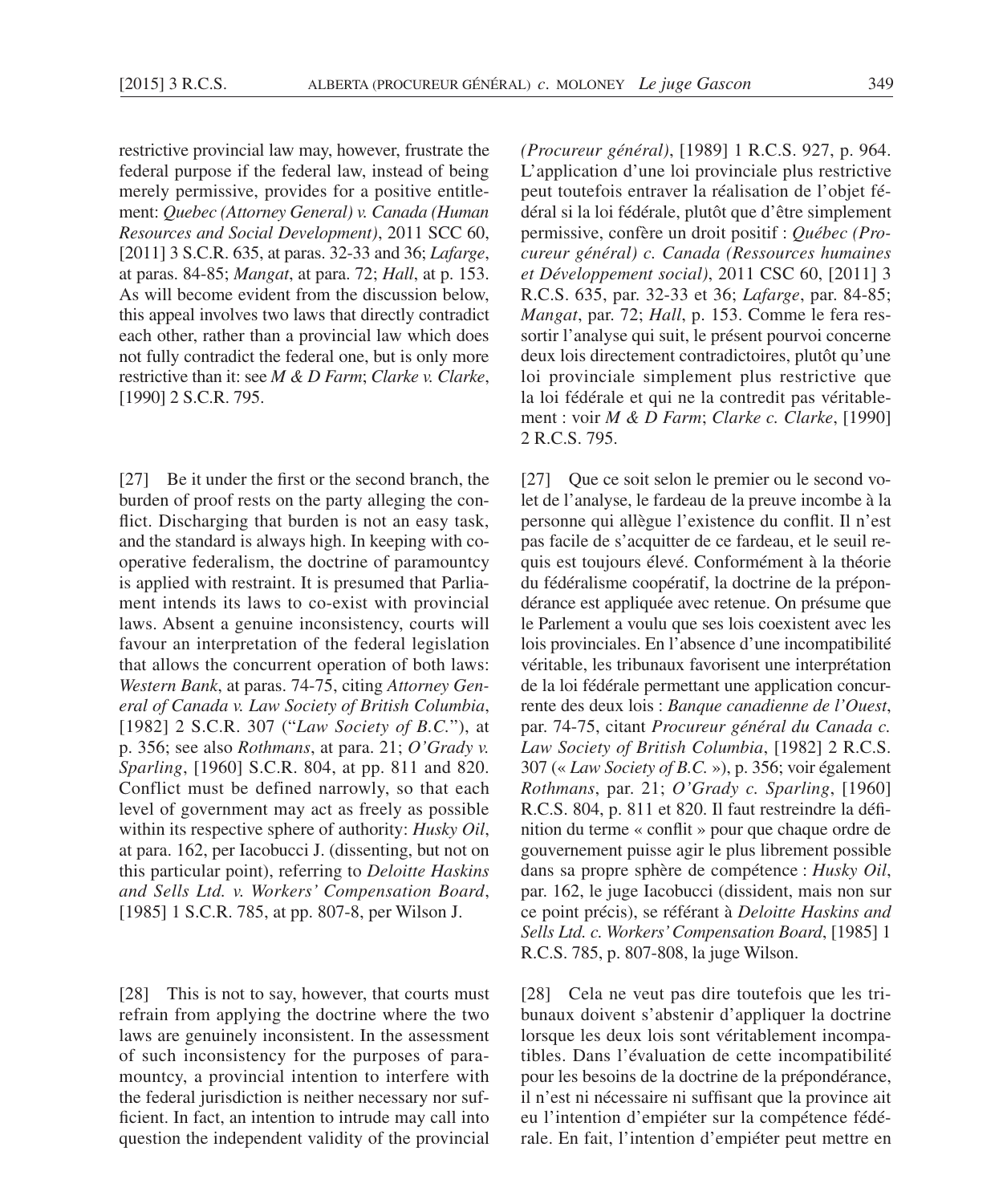law: *Husky Oil*, at paras. 44-45. The focus of the paramountcy analysis is instead on the effect of the provincial law, rather than its purpose:

. . . there need not be any provincial intention to intrude into the exclusive federal sphere of bankruptcy . . . in order to render the provincial law inapplicable. It is sufficient that the effect of provincial legislation is to do so. [Emphasis added.]

(*Husky Oil*, at para. 39)

Assessing the effect of the provincial law requires looking at the substance of the law, rather than its form. The province cannot do indirectly what it is precluded from doing directly: *Husky Oil*, at para. 39.

[29] In sum, if the operation of the provincial law has the effect of making it impossible to comply with the federal law, or if it is technically possible to comply with both laws, but the operation of the provincial law still has the effect of frustrating Parliament's purpose, there is a conflict. Such a conflict results in the provincial law being inoperative, but only to the extent of the conflict with the federal law: *Western Bank*, at para. 69; *Rothmans*, at para. 11; *Mangat*, at para. 74. In practice, this means that the provincial law remains valid, but will be read down so as to not conflict with the federal law, though only for as long as the conflict exists: *Husky Oil*, at para. 81; E. Colvin, "Constitutional Law — Paramountcy — Duplication and Express Contradiction — Multiple Access Ltd. v. McCutcheon" (1983), 17 *U.B.C. L. Rev.* 347, at p. 348.

[30] I now turn to the application of the doctrine to the facts of this appeal.

- B. *Application*
	- (1) The Legislative Schemes at Issue

[31] The first step of the analysis is to ensure that the impugned federal and provincial provisions are independently valid. Early in the proceedings, the

doute la validité de la loi provinciale considérée indépendamment de la loi fédérale : *Husky Oil*, par. 44-45. L'analyse fondée sur la doctrine de la prépondérance doit être axée non pas sur l'objet de la loi provinciale, mais sur son effet :

. . . pour que la loi provinciale soit inapplicable, il n'est pas nécessaire que la province ait eu l'intention d'empiéter sur la compétence fédérale exclusive en matière de faillite  $\left[ \ldots \right]$  Il suffit que la loi provinciale ait cet effet. [Je souligne.]

(*Husky Oil*, par. 39)

La détermination de l'effet de la loi provinciale nécessite un examen du fond de la loi et non de sa forme. La province ne peut faire indirectement ce qu'il lui est interdit de faire directement : *Husky Oil*, par. 39.

[29] En somme, si l'application de la loi provinciale a pour effet de rendre impossible le respect de la loi fédérale, ou s'il est techniquement possible de respecter les deux lois, mais que l'application de la loi provinciale a quand même pour effet d'entraver la réalisation de l'objectif du Parlement, il y a conflit. Un tel conflit rend inopérante la loi provinciale, mais seulement dans la mesure du conflit avec la loi fédérale : *Banque canadienne de l'Ouest*, par. 69; *Rothmans*, par. 11; *Mangat*, par. 74. En pratique, cela signifie que la loi provinciale demeure valide, mais recevra une interprétation atténuée de manière à ne pas entrer en conflit avec la loi fédérale, quoique seulement tant que le conflit existera : *Husky Oil*, par. 81; E. Colvin, « Constitutional Law — Paramountcy — Duplication and Express Contradiction — Multiple Access Ltd. v. McCutcheon » (1983), 17 *U.B.C. L. Rev.* 347, p. 348.

[30] Je passe maintenant à l'application de la doctrine aux faits du présent pourvoi.

- B. *Application*
	- (1) Les régimes législatifs en cause

[31] La première étape de l'analyse consiste à s'assurer que les dispositions législatives fédérales et provinciales contestées sont valides indépendamment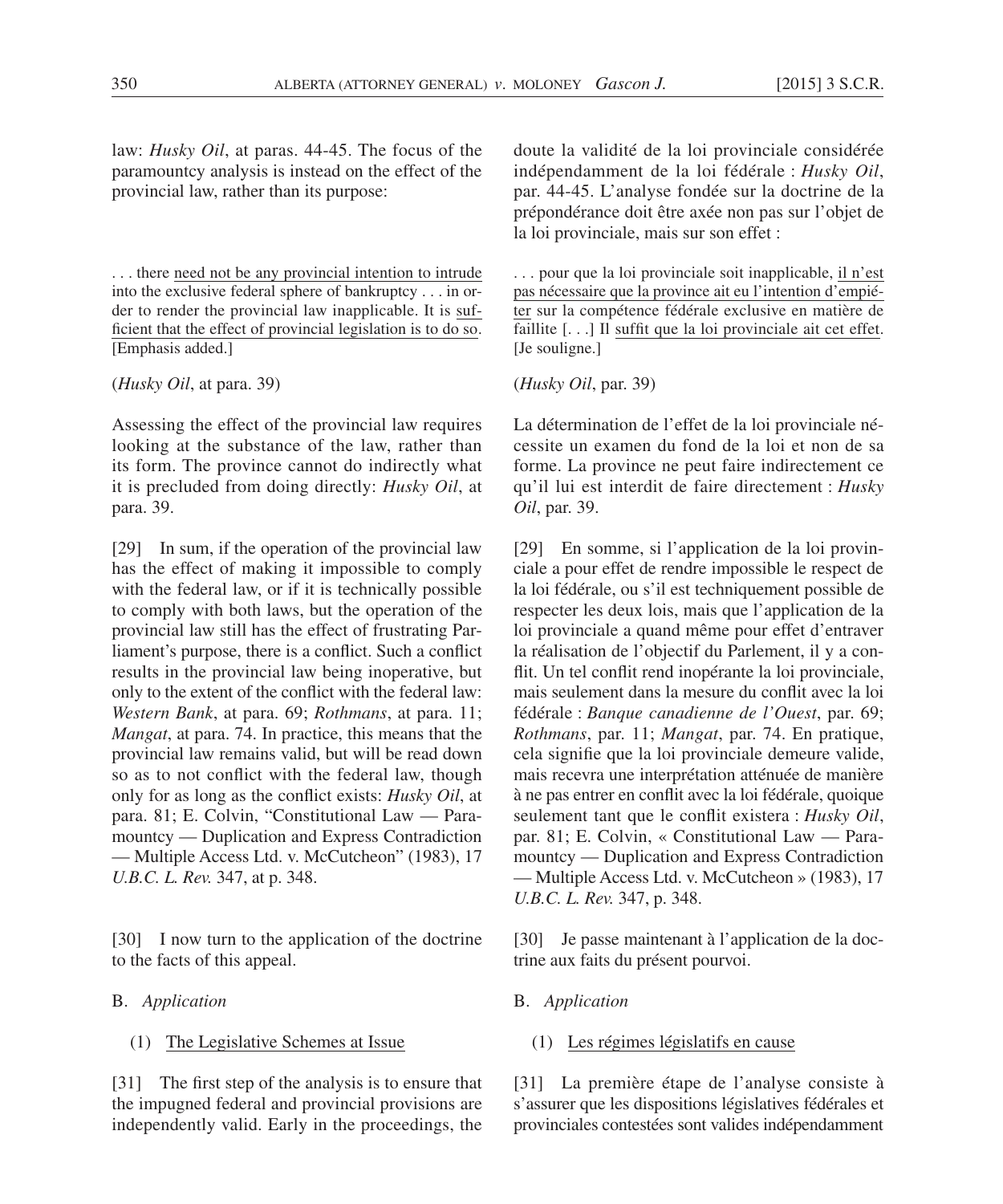parties recognized the validity of the relevant provisions of the *BIA* and the *TSA*. Before this Court, they again conceded the validity of both laws. The only question is whether their concurrent operation results in a conflict. This requires analyzing the legislative schemes at issue at the outset so as to reach a proper understanding of the provisions that are allegedly in conflict.

(a) *The Bankruptcy and Insolvency Act*

[32] Parliament enacted the *BIA* pursuant to its jurisdiction over matters of bankruptcy and insolvency under s. 91(21) of the *Constitution Act, 1867*. The *BIA*, notably through the specific provisions discussed below, furthers two purposes: the equitable distribution of the bankrupt's assets among his or her creditors and the bankrupt's financial rehabilitation (*Husky Oil*, at para. 7).

[33] The first purpose of bankruptcy, the equitable distribution of assets, is achieved through a single proceeding model. Under this model, creditors of the bankrupt wishing to enforce a claim provable in bankruptcy must participate in one collective proceeding. This ensures that the assets of the bankrupt are distributed fairly amongst the creditors. As a general rule, all creditors rank equally and share rateably in the bankrupt's assets: s. 141 of the *BIA*; *Husky Oil*, at para. 9. In *Century Services Inc. v. Canada (Attorney General)*, 2010 SCC 60, [2010] 3 S.C.R. 379, at para. 22, the majority of the Court, per Deschamps J., explained the underlying rationale for this model:

The single proceeding model avoids the inefficiency and chaos that would attend insolvency if each creditor initiated proceedings to recover its debt. Grouping all possible actions against the debtor into a single proceeding controlled in a single forum facilitates negotiation with creditors because it places them all on an equal footing, rather than exposing them to the risk that a more aggressive creditor will realize its claims against the debtor's limited assets while the other creditors attempt a compromise.

Avoiding inefficiencies and chaos, and favouring an orderly collective process, maximizes global l'une de l'autre. Dès le début des procédures, les parties ont reconnu la validité des dispositions pertinentes de la *LFI* et de la *TSA*. Elles ont de nouveau admis la validité de ces deux lois devant la Cour. La seule question en litige est de savoir si leur application concurrente crée un conflit. Pour bien comprendre les dispositions qui entreraient en conflit, il faut tout d'abord analyser les régimes législatifs en cause.

### a) *La Loi sur la faillite et l'insolvabilité*

[32] Le Parlement a adopté la *LFI* en vertu de la compétence en matière de faillite et d'insolvabilité que lui confère le par. 91(21) de la *Loi constitutionnelle de 1867*. La *LFI*, notamment par le jeu des dispositions analysées ci-après, vise deux objectifs : le partage équitable des biens du failli entre ses créanciers et la réhabilitation financière du failli (*Husky Oil*, par. 7).

[33] Le modèle de la procédure unique permet de réaliser le premier objectif de la faillite, soit le partage équitable des biens du failli. Selon ce modèle, les créanciers du failli qui souhaitent faire valoir une réclamation prouvable en matière de faillite doivent participer à une seule procédure collective, ce qui permet de garantir le partage équitable des biens du failli entre ses créanciers. En règle générale, tous les créanciers sont sur un pied d'égalité, les biens du failli étant partagés au prorata entre eux : art. 141 de la *LFI*; *Husky Oil*, par. 9. Dans *Century Services Inc. c. Canada (Procureur général)*, 2010 CSC 60, [2010] 3 R.C.S. 379, par. 22, la juge Deschamps, au nom des juges majoritaires de la Cour, explique la raison d'être de ce modèle :

Le modèle de la procédure unique vise à faire échec à l'inefficacité et au chaos qui résulteraient de l'insolvabilité si chaque créancier engageait sa propre procédure dans le but de recouvrer sa créance. La réunion — en une seule instance relevant d'un même tribunal — de toutes les actions possibles contre le débiteur a pour effet de faciliter la négociation avec les créanciers en les mettant tous sur le même pied. Cela évite le risque de voir un créancier plus combatif obtenir le paiement de ses créances sur l'actif limité du débiteur pendant que les autres créanciers tentent d'arriver à une transaction.

Faire échec à l'inefficacité et au chaos, et favoriser un processus collectif ordonné, permet de maximiser le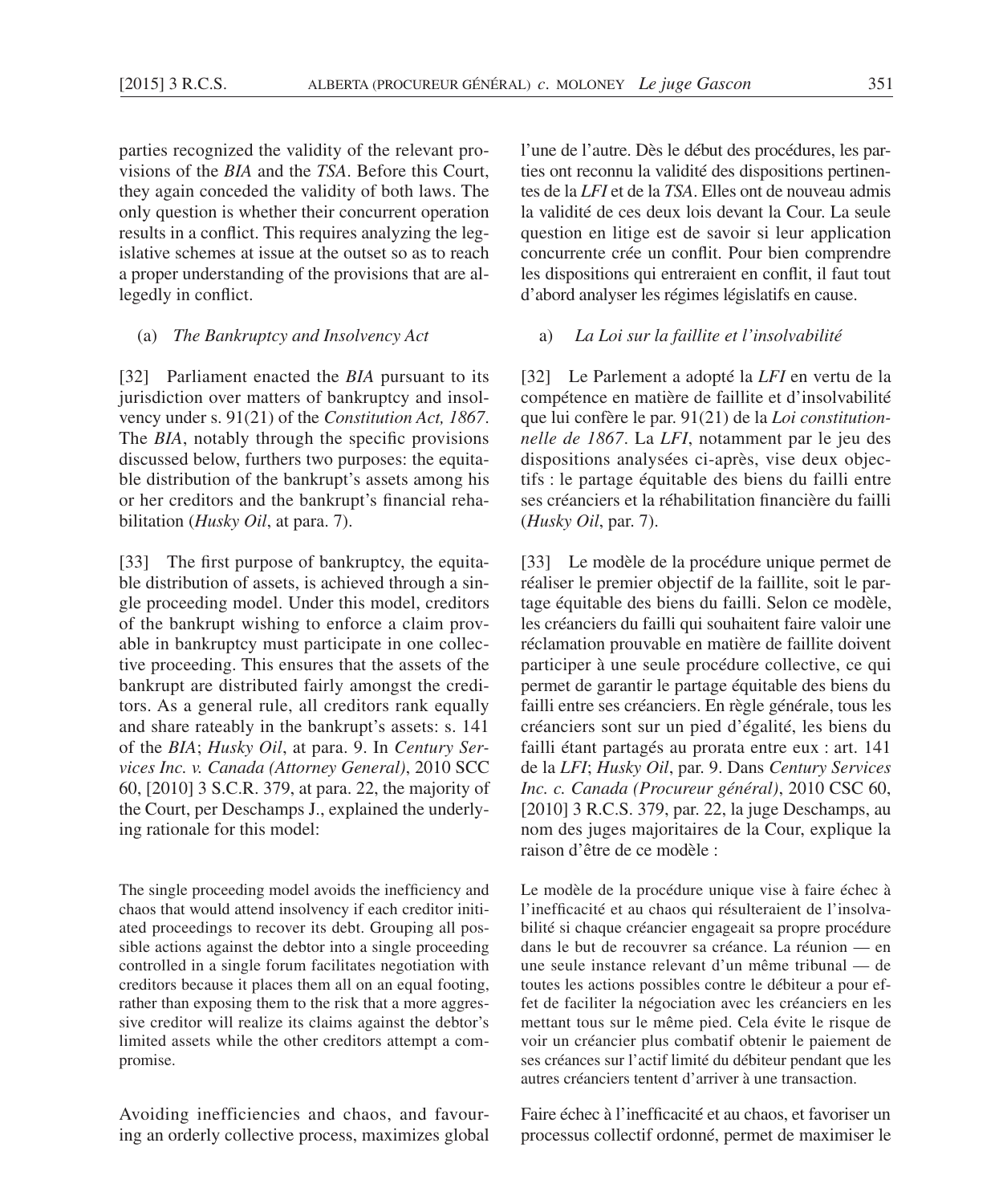recovery for all creditors: *Husky Oil*, at para. 7; R. J. Wood, *Bankruptcy and Insolvency Law* (2009), at p. 3.

[34] For this model to be viable, creditors must not be allowed to enforce their provable claims individually, that is, outside the collective proceeding. Section 69.3 of the *BIA* thus provides for an automatic stay of proceedings, which is effective as of the first day of bankruptcy:

**69.3** (1) Subject to subsections (1.1) and (2) and sections 69.4 and 69.5, on the bankruptcy of any debtor, no creditor has any remedy against the debtor or the debtor's property, or shall commence or continue any action, execution or other proceedings, for the recovery of a claim provable in bankruptcy.

(See *R. v. Fitzgibbon*, [1990] 1 S.C.R. 1005, at pp. 1015-16.)

[35] Yet there are exceptions to the principle of equitable distribution. Section 136 of the *BIA* provides that some creditors will be paid in priority. These creditors are referred to as "preferred creditors". There are also creditors that are paid only after all ordinary creditors have been satisfied: ss. 137(1), 139 and 140.1 of the *BIA*. Furthermore, the automatic stay of proceedings does not prevent secured creditors from realizing their security interest: s. 69.3(2) of the *BIA*; *Husky Oil*, at para. 9. A court may also grant leave permitting a creditor to begin separate proceedings and enforce a claim: s. 69.4 of the *BIA*. These exceptions reflect the policy choices made by Parliament in furthering this purpose of bankruptcy.

[36] The second purpose of the *BIA*, the financial rehabilitation of the debtor, is achieved through the discharge of the debtor's outstanding debts at the end of the bankruptcy: *Husky Oil*, at para. 7. Section 178(2) of the *BIA* provides:

(2) Subject to subsection (1), an order of discharge releases the bankrupt from all claims provable in bankruptcy.

recouvrement global pour tous les créanciers : *Husky Oil*, par. 7; R. J. Wood, *Bankruptcy and Insolvency Law* (2009), p. 3.

[34] Pour assurer la viabilité de ce modèle, les créanciers ne doivent pas être autorisés à faire valoir leurs réclamations prouvables individuellement, c'est-à-dire hors du cadre de la procédure collective. L'article 69.3 de la *LFI* prévoit donc la suspension automatique des procédures engagées contre le failli, laquelle prend effet le premier jour de la faillite :

**69.3** (1) Sous réserve des paragraphes (1.1) et (2) et des articles 69.4 et 69.5, à compter de la faillite du débiteur, ses créanciers n'ont aucun recours contre lui ou contre ses biens et ils ne peuvent intenter ou continuer aucune action, mesure d'exécution ou autre procédure en vue du recouvrement de réclamations prouvables en matière de faillite.

(Voir *R. c. Fitzgibbon*, [1990] 1 R.C.S. 1005, p. 1015-1016.)

[35] Il existe toutefois des exceptions au principe du partage équitable. Suivant l'art. 136 de la *LFI*, certains créanciers, les « créanciers privilégiés », sont payés en priorité. Il y a aussi des créanciers qui ne sont payés qu'après désintéressement de tous les créanciers ordinaires : par. 137(1), art. 139 et 140.1 de la *LFI*. De plus, la suspension automatique des procédures n'empêche pas les créanciers garantis de réaliser leur garantie : par. 69.3(2) de la *LFI*; *Husky Oil*, par. 9. Un tribunal peut également autoriser un créancier à introduire une procédure distincte et à contraindre le failli à payer une réclamation : art. 69.4 de la *LFI*. Ces exceptions reflètent les choix de politique générale effectués par le législateur pour permettre la réalisation de cet objectif de la faillite.

[36] Le fait que le débiteur soit libéré de ses dettes à la fin de la faillite permet de réaliser le deuxième objectif de la *LFI*, la réhabilitation financière du débiteur : *Husky Oil*, par. 7. Le paragraphe 178(2) de la *LFI* est rédigé en ces termes :

(2) Une ordonnance de libération libère le failli de toutes autres réclamations prouvables en matière de faillite.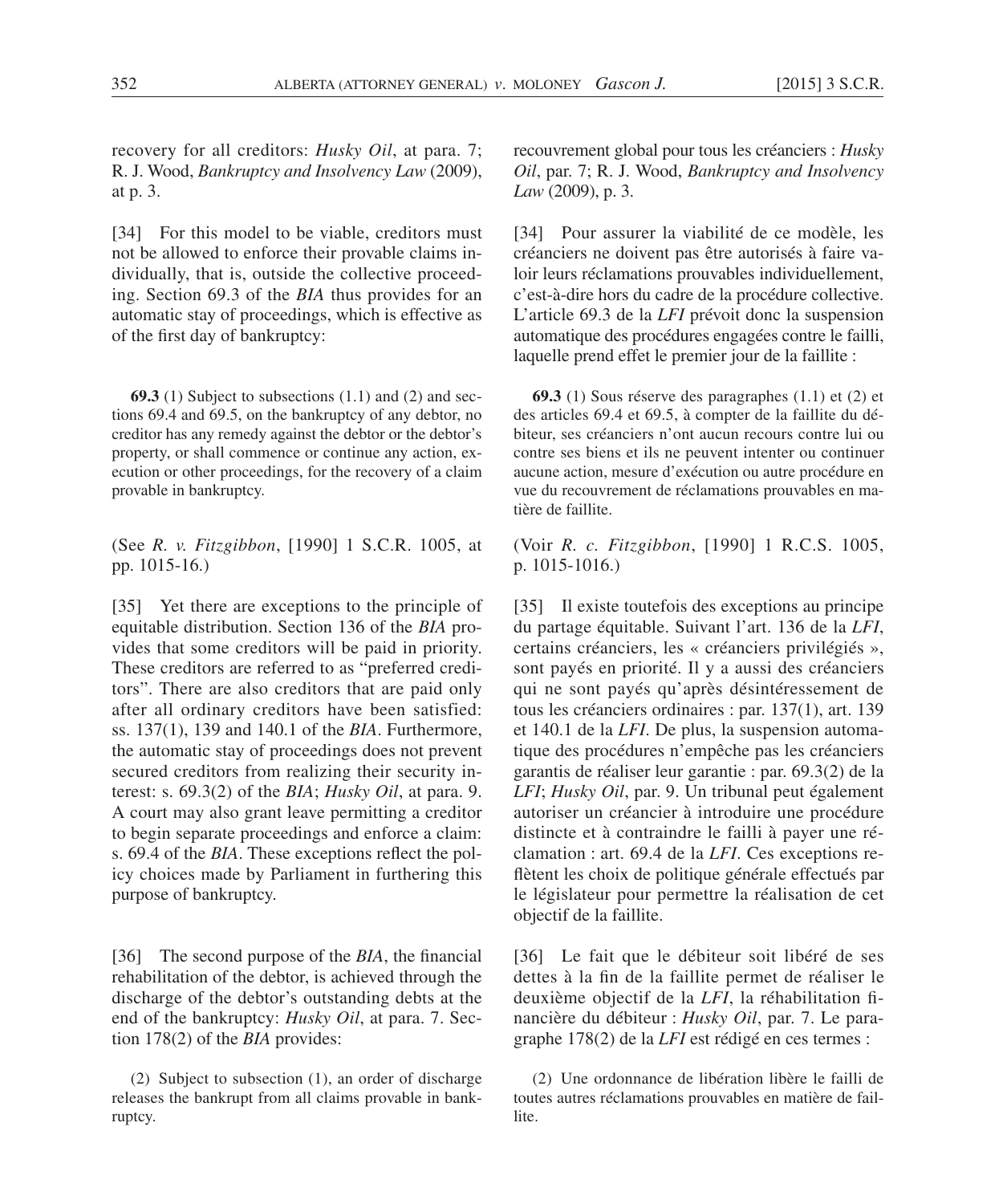From the perspective of the creditors, the discharge means they are unable to enforce their provable claims: *Schreyer v. Schreyer*, 2011 SCC 35, [2011] 2 S.C.R. 605, at para. 21. This, in effect, gives the insolvent person a "fresh start", in that he or she is "freed from the burdens of pre-existing indebtedness": Wood, at p. 273; see also *Industrial Acceptance Corp. v. Lalonde*, [1952] 2 S.C.R. 109, at p. 120. This fresh start is not only designed for the well-being of the bankrupt debtor and his or her family; rehabilitation helps the discharged bankrupt to reintegrate into economic life so he or she can become a productive member of society: Wood, at pp. 274-75; L. W. Houlden, G. B. Morawetz and J. Sarra, *Bankruptcy and Insolvency Law of Canada* (4th ed. rev. (loose-leaf)), at p. 6-283. In many cases of consumer bankruptcy, the debtor has very few or no assets to distribute to his or her creditors. In those cases, rehabilitation becomes the primary objective of bankruptcy: Wood, at p. 37.

[37] Although it is an important purpose of the *BIA*, financial rehabilitation also has its limits. Section 178(1) of the *BIA* lists debts that are not released by discharge and that survive bankruptcy. Furthermore, s. 172 provides that an order of discharge may be denied, suspended, or granted subject to conditions. These provisions demonstrate Parliament's attempt to balance financial rehabilitation with other policy objectives, such as confidence in the credit system, that require certain debts to survive bankruptcy: Wood, at pp. 273 and 289.

[38] Discharge is the main rehabilitative tool contained in the *BIA*, but it is not the only one. As Professor Wood, at p. 273, observes:

The bankruptcy discharge is one of the primary mechanisms through which bankruptcy law attempts to provide for the economic rehabilitation of the debtor. However, it is not the only means by which bankruptcy law seeks to meet this objective. The exclusion of exempt property from distribution to creditors, the surplus income provisions, and

Du point de vue des créanciers, l'ordonnance de libération a pour effet de les empêcher de contraindre le failli à payer leurs réclamations prouvables : *Schreyer c. Schreyer*, 2011 CSC 35, [2011] 2 R.C.S. 605, par. 21. Cela permet en effet à la personne insolvable de [TRADUCTION] « repartir à neuf » car elle est « libérée du fardeau de ses dettes antérieures » : Wood, p. 273; voir aussi *Industrial Acceptance Corp. c. Lalonde*, [1952] 2 R.C.S. 109, p. 120. Ce nouveau départ ne vise pas seulement à assurer le bien-être du débiteur failli et celui de sa famille; la réhabilitation aide le failli libéré à réintégrer sa place dans la vie économique et à devenir un membre productif de la société : Wood, p. 274- 275; L. W. Houlden, G. B. Morawetz et J. Sarra, Bankruptcy and Insolvency Law of Canada (4<sup>e</sup> éd. rév. (feuilles mobiles)), p. 6-283. Dans de nombreux cas de faillite de consommateur, le débiteur a très peu de biens, voire aucun, à distribuer à ses créanciers. La réhabilitation devient alors l'objectif primordial de la faillite : Wood, p. 37.

[37] Bien qu'elle constitue un objectif important de la *LFI*, la réhabilitation financière a également ses limites. Le paragraphe 178(1) de la *LFI* énumère les dettes dont le failli n'est pas libéré par l'ordonnance de libération et qui subsistent après la faillite. De plus, l'art. 172 prévoit qu'une ordonnance de libération peut être refusée, suspendue ou accordée sous réserve de certaines conditions. Ces dispositions montrent que le législateur a essayé de concilier l'objectif de réhabilitation financière avec d'autres objectifs de politique générale, comme la confiance dans le système de crédit, qui exigent que certaines dettes subsistent après la faillite : Wood, p. 273 et 289.

[38] La libération constitue le principal outil de réhabilitation qu'établit la *LFI*, mais ce n'est pas le seul. Comme le fait remarquer le professeur Wood à la p. 273 :

[TRADUCTION] La libération est l'un des principaux mécanismes mis en place par le droit de la faillite pour favoriser la réhabilitation financière du débiteur. Cependant, ce n'est pas le seul moyen utilisé pour atteindre cet objectif. L'exclusion de certains biens du patrimoine attribué aux créanciers, les dispositions relatives au revenu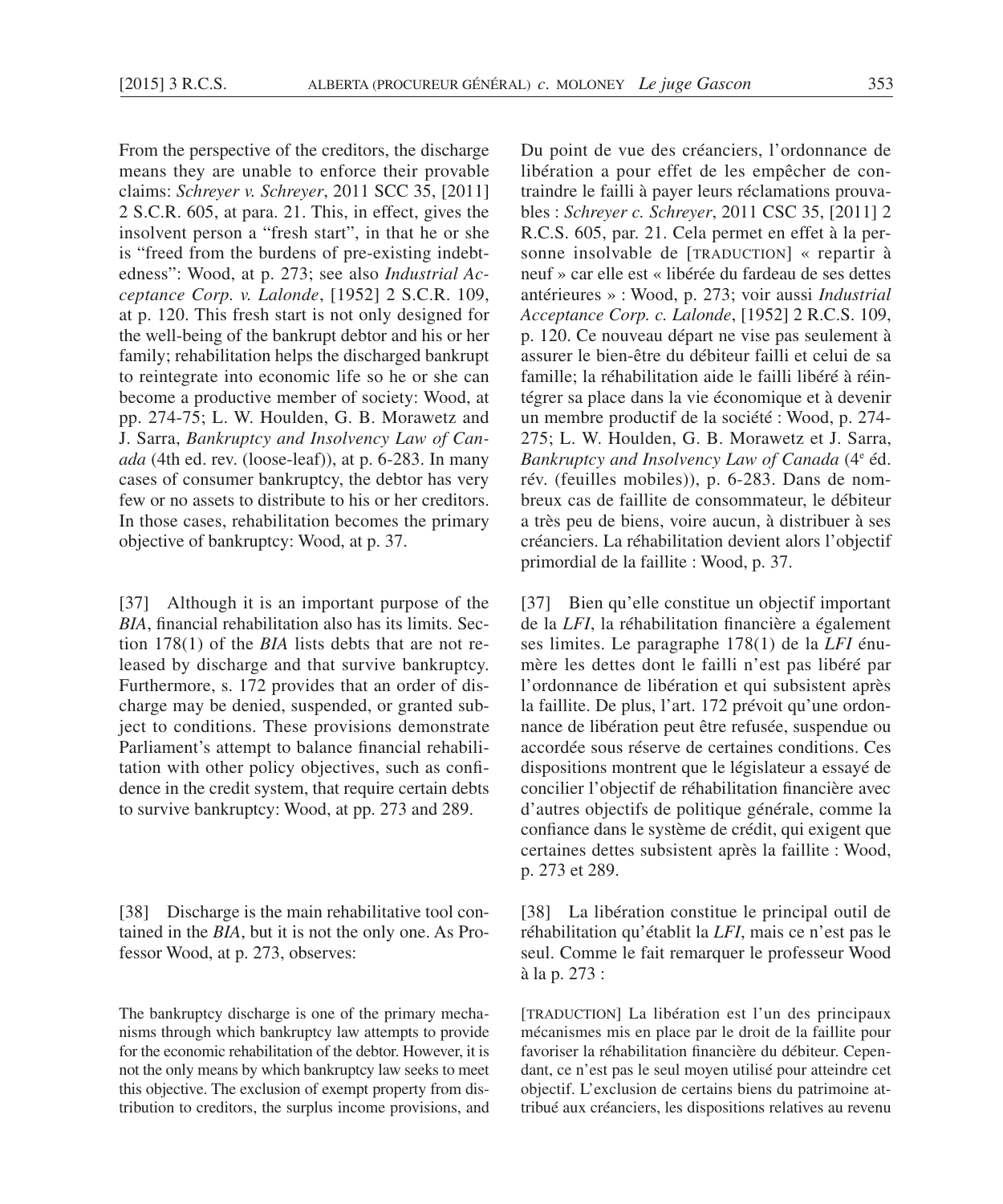mandatory credit counselling also are directed towards this goal.

[39] Another means of rehabilitation is the automatic stay of proceedings contained in s. 69.3 of the *BIA*. The stay not only ensures that creditors are redirected into the collective proceeding described above, it also ensures that creditors are precluded from seizing property that is exempt from distribution to creditors. This is an important part of the bankrupt's financial rehabilitation:

The rehabilitation of the bankrupt is not the result only of his discharge. It begins when he is put into bankruptcy with measures designed to give him the minimum needed for subsistence.

(*Vachon v. Canada Employment and Immigration Commission*, [1985] 2 S.C.R. 417, at p. 430)

[40] In many aspects, the *BIA* is a complete code governing bankruptcy. It sets out which claims are treated as provable claims and which assets are distributed to creditors, and how. It then sets out which claims are released on discharge and which claims survive bankruptcy. That said, the fact remains that the operation of the *BIA* depends upon the survival of various provincial rights: *Husky Oil*, at para. 85; *Hall*, at p. 155. In this regard, s. 72(1) of the *BIA* provides:

**72.** (1) The provisions of this Act shall not be deemed to abrogate or supersede the substantive provisions of any other law or statute relating to property and civil rights that are not in conflict with this Act, and the trustee is entitled to avail himself of all rights and remedies provided by that law or statute as supplementary to and in addition to the rights and remedies provided by this Act.

On the one hand, given the procedural nature of the *BIA*, the bankruptcy regime relies heavily on the continued existence of provincial substantive rights, and thus the continued operation of provincial laws: Wood, at pp. 7-8; *Husky Oil*, at para. 30. The ownership of certain assets and the existence excédentaire et les services de consultation obligatoire en matière de crédit visent également cet objectif.

[39] La suspension automatique des procédures prévue à l'art. 69.3 de la *LFI* constitue un autre moyen de réhabilitation. Non seulement elle fait en sorte que les créanciers soient réorientés vers la procédure collective décrite précédemment, mais elle les empêche aussi de saisir certains biens exclus du patrimoine attribué aux créanciers. Il s'agit là d'un aspect important de la réhabilitation financière du failli :

La réhabilitation du failli ne résulte pas seulement de sa libération. Elle commence dès la mise en faillite par des mesures destinées à ménager au failli un minimum vital.

(*Vachon c. Commission de l'emploi et de l'immigration du Canada*, [1985] 2 R.C.S. 417, p. 430)

[40] La *LFI* constitue à maints égards un code complet en matière de faillite. Elle précise les réclamations qui sont considérées comme des réclamations prouvables et les biens qui sont distribués aux créanciers, et la façon dont ils le sont. Elle énonce ensuite les réclamations dont le failli est libéré par une ordonnance de libération et les réclamations qui subsistent après la faillite. Ceci dit, il reste que l'application de la *LFI* dépend de la subsistance de divers droits provinciaux : *Husky Oil*, par. 85; *Hall*, p. 155. À cet égard, le par. 72(1) de la *LFI* prévoit ce qui suit :

**72.** (1) La présente loi n'a pas pour effet d'abroger ou de remplacer les dispositions de droit substantif d'une autre loi ou règle de droit concernant la propriété et les droits civils, non incompatibles avec la présente loi, et le syndic est autorisé à se prévaloir de tous les droits et recours prévus par cette autre loi ou règle de droit, qui sont supplémentaires et additionnels aux droits et recours prévus par la présente loi.

D'une part, vu la nature procédurale de la *LFI*, le régime applicable en matière de faillite repose largement sur le maintien de l'existence de droits substantiels provinciaux, et partant, sur le maintien en vigueur de lois provinciales : Wood, p. 7-8; *Husky Oil*, par. 30. La propriété de certains biens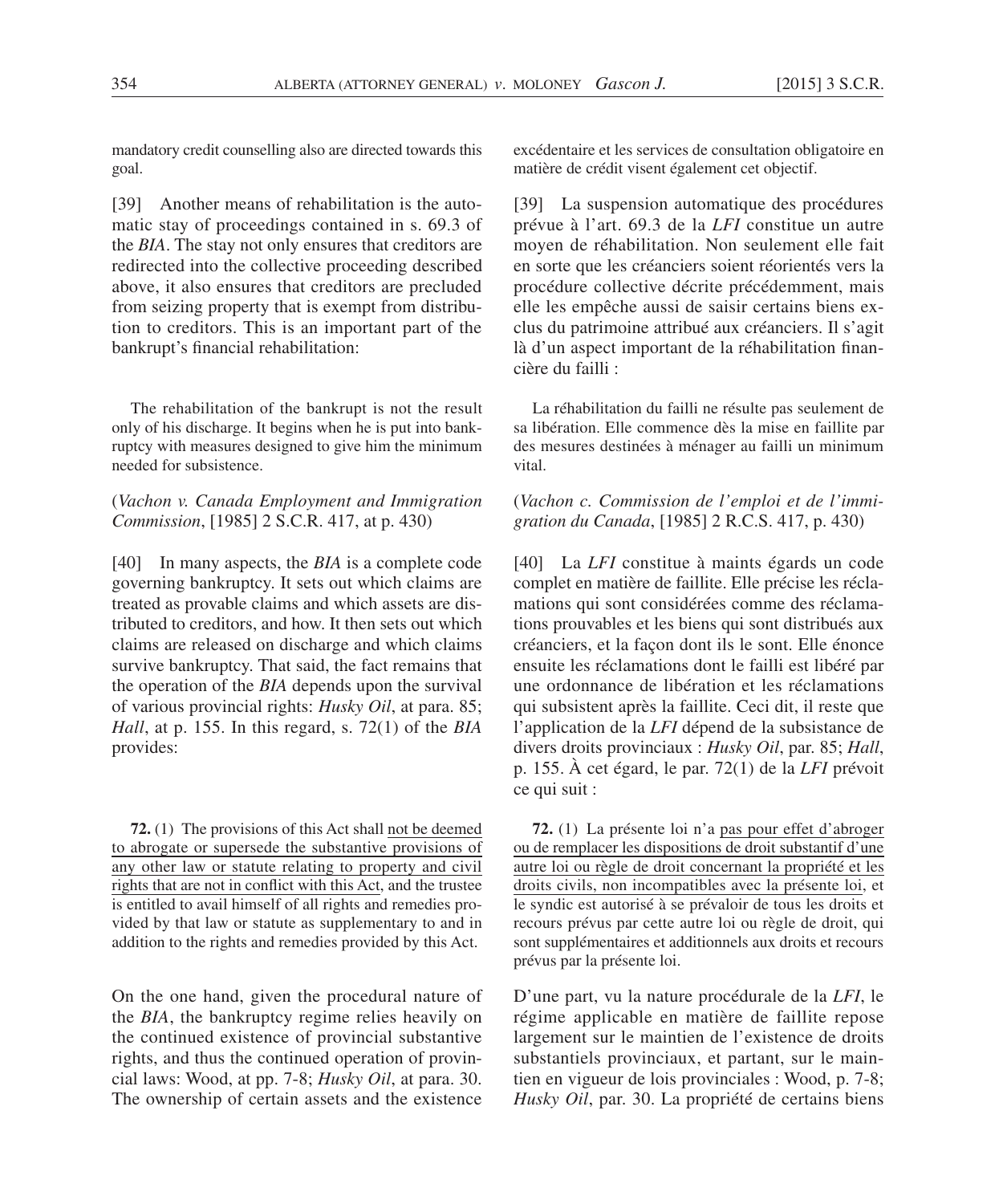of particular liabilities depend upon provincial law: P. W. Hogg, *Constitutional Law of Canada* (5th ed. Supp.), at p. 25-8. On the other hand, the *BIA* cannot operate without affecting property and civil rights. Section 72(1) confirms this by stating that, where there is a genuine inconsistency between provincial laws regarding property and civil rights and federal bankruptcy legislation, the *BIA* prevails: see *GMAC Commercial Credit Corp.* — *Canada v. T.C.T. Logistics Inc.*, 2006 SCC 35, [2006] 2 S.C.R. 123, at para. 47.

[41] In the context of this appeal, we are specifically concerned with an alleged conflict between, on the one hand, one provision of the *BIA*, namely s. 178, the purpose of which is to ensure the financial rehabilitation of the debtor, and, on the other hand, one provision (s. 102) of the provincial scheme, to which I will now turn.

### (b) *The Alberta Traffic Safety Act*

[42] The *TSA* is the provincial scheme with which the *BIA* is alleged to conflict. Pursuant to s. 92(13) of the *Constitution Act, 1867*, provincial legislatures have the power to legislate with regard to property and civil rights. The Court has long recognized that this power includes traffic regulation and the authority to set conditions for driver's licences and vehicle permits: *Ross v. Registrar of Motor Vehicles*, [1975] 1 S.C.R. 5, at pp. 13-14; *O'Grady*, at p. 810; *Provincial Secretary of Prince Edward Island v. Egan*, [1941] S.C.R. 396, at pp. 402 and 415; see also *Thomson v. Alberta (Transportation and Safety Board)*, 2003 ABCA 256, 232 D.L.R. (4th) 237, at para. 25. The *TSA* is a comprehensive legislative scheme for traffic regulation, "covering virtually all aspects of the regulation of highways and motor vehicles in Alberta", with the aim of ensuring road safety: *Thomson*, at para. 5; Alberta Legislative Assembly, *Alberta Hansard*, 3rd Sess., 24th Leg., April 12, 1999, at p. 927.

[43] Under s. 54(1) of the *TSA*, no one is allowed to drive or have a motor vehicle on a public road et l'existence de dettes particulières relèvent du droit provincial : P. W. Hogg, *Constitutional Law of Canada* (5e éd. suppl.), p. 25-8. D'autre part, la *LFI* ne peut toutefois s'appliquer sans avoir d'incidence sur la propriété et les droits civils. Le paragraphe 72(1) le confirme en précisant qu'en cas d'incompatibilité véritable entre les lois provinciales concernant la propriété et les droits civils et la législation fédérale en matière de faillite, la *LFI* prévaut : voir *Société de crédit commercial GMAC*  — *Canada c. T.C.T. Logistics Inc.*, 2006 CSC 35, [2006] 2 R.C.S. 123, par. 47.

[41] Dans le cadre du présent pourvoi, nous nous intéressons particulièrement à un conflit allégué entre, d'une part, une disposition de la *LFI*, à savoir l'art. 178, dont l'objet est d'assurer la réhabilitation financière du débiteur, et d'autre part, une disposition (l'art. 102) du régime provincial, que j'examine maintenant.

### b) *La Traffic Safety Act de l'Alberta*

[42] La *TSA* constitue le régime provincial avec lequel la *LFI* entrerait en conflit. Selon le par. 92(13) de la *Loi constitutionnelle de 1867*, les assemblées législatives provinciales ont le pouvoir de légiférer en matière de propriété et de droits civils. La Cour reconnaît depuis longtemps que ce pouvoir comprend notamment celui de réglementer la circulation et de fixer les conditions applicables aux permis de conduire et aux certificats d'immatriculation : *Ross c. Registraire des véhicules automobiles*, [1975] 1 R.C.S. 5, p. 13-14; *O'Grady*, p. 810; *Provincial Secretary of Prince Edward Island c. Egan*, [1941] R.C.S. 396, p. 402 et 415; voir aussi *Thomson c. Alberta (Transportation and Safety Board)*, 2003 ABCA 256, 232 D.L.R. (4th) 237, par. 25. La *TSA* est un régime législatif complet en matière de réglementation de la circulation, [TRADUCTION] « qui s'applique à presque tous les aspects de la réglementation de la circulation routière et des véhicules automobiles en Alberta », et dont le but consiste à assurer la sécurité routière : *Thomson*, par. 5; Assemblée législative de l'Alberta, *Alberta Hansard*, 3e sess., 24e lég., 12 avril 1999, p. 927.

[43] Suivant le par. 54(1) de la *TSA*, nul ne peut conduire ou avoir en sa possession un véhicule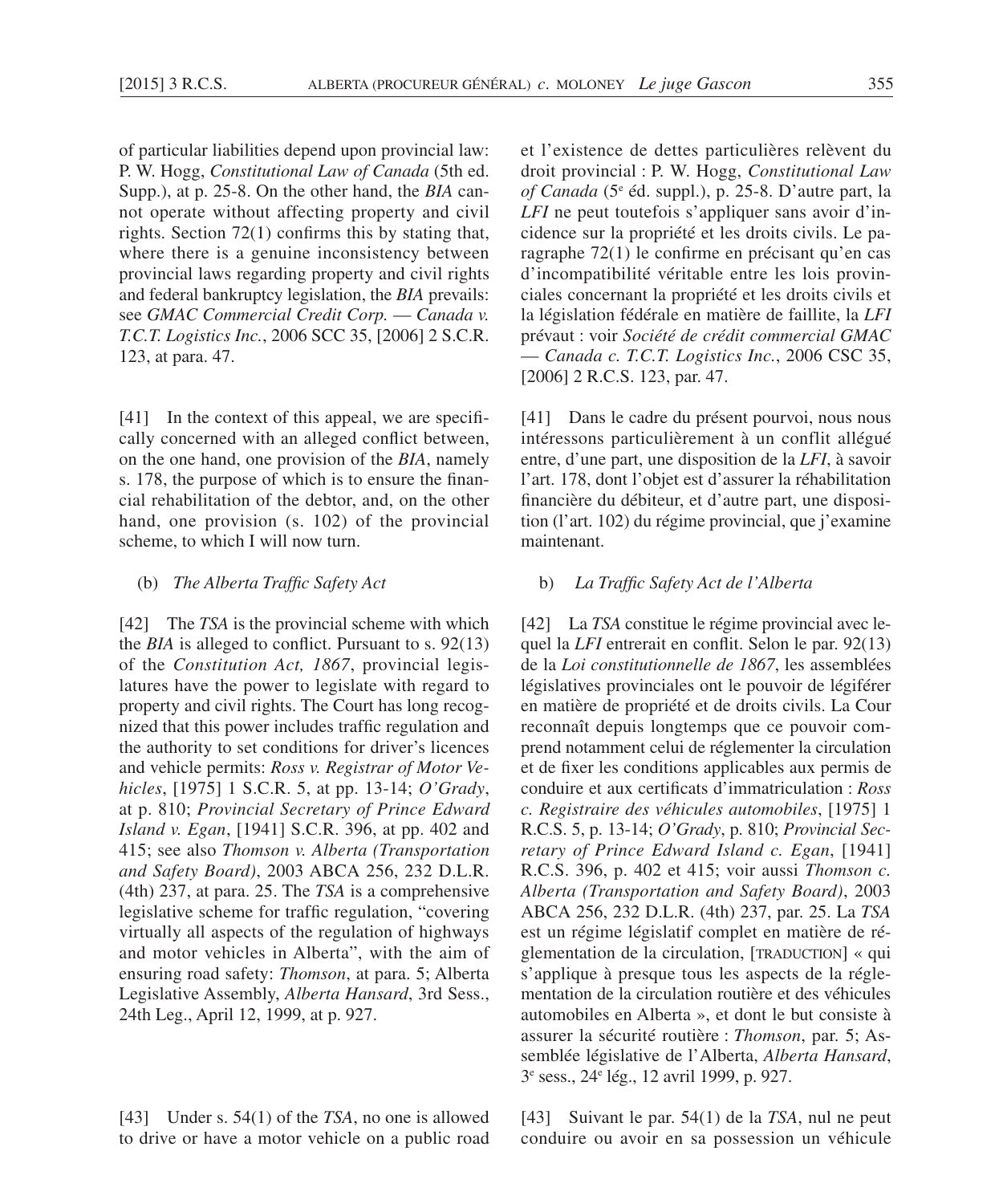unless the vehicle is insured. Under s. 54(4), a person who contravenes s. 54(1) is liable to a fine or imprisonment. The Registrar of Motor Vehicle Services may also disqualify a person from driving and cancel his or her vehicle registration until that person shows proof of insurance: s. 54(5) and (7).

[44] In the event that an uninsured driver causes an accident, Alberta has implemented a compensation program governed by the *MVACA*. A victim injured in the accident may sue the uninsured driver for damages. If the victim is successful but the uninsured driver does not pay, the victim may then apply to the Administrator under the *MVACA* for compensation in the amount of the unsatisfied judgment: s. 5(1). If authorized, the payment is drawn from the General Revenue Fund of the province: s. 5(2). The judgment is then assigned to the Administrator, who can take steps to enforce it against the judgment debtor. The Administrator is thus deemed to be the judgment creditor: s. 5(7).

[45] Section 102 of the *TSA*, the provision at issue in this appeal, complements the *MVACA* program. It allows the Registrar to suspend the debtor's driver's licence and vehicle permits until the judgment debt is paid, up to a maximum amount of \$200,000:

### **102(1)** If

- (a) a judgment for damages arising out of a motor vehicle accident is rendered against a person by a court in Alberta or in any other province or territory in Canada, and
- (b) that person fails, within 15 days from the day on which the judgment becomes final, to satisfy the judgment,

the Registrar, subject to sections 103 and 104 and the regulations, may do one or both of the following:

automobile sur une voie publique, à moins que ce véhicule ne soit assuré. Le paragraphe 54(4) prévoit que quiconque contrevient au par. 54(1) est passible d'une amende ou d'une peine d'emprisonnement. Le registraire des véhicules automobiles peut également interdire à une personne de conduire et annuler l'immatriculation de son véhicule jusqu'à ce qu'elle fournisse une preuve d'assurance : par. 54(5) et (7).

[44] Dans le cas où un conducteur non assuré cause un accident, l'Alberta a mis en place un programme d'indemnisation régi par la *MVACA*. Une personne blessée lors de l'accident peut poursuivre le conducteur non assuré en dommages-intérêts. Si elle a gain de cause mais le conducteur non assuré ne paie pas, la victime peut ensuite demander à l'administrateur en vertu de la *MVACA* une indemnité correspondant au montant du jugement impayé : par. 5(1). S'il est autorisé, le paiement est prélevé sur le Trésor de la province : par. 5(2). L'administrateur est alors subrogé dans les droits de la victime et peut prendre des mesures pour exécuter le jugement contre le débiteur judiciaire. L'administrateur est ainsi réputé être le créancier judiciaire : par. 5(7).

[45] L'article 102 de la *TSA*, la disposition en cause dans le présent pourvoi, complète le programme régi par la *MVACA*. Il permet au registraire de suspendre le permis de conduire et les certificats d'immatriculation du débiteur jusqu'à ce que la dette constatée par jugement soit payée — jusqu'à concurrence de 200 000 \$ :

#### [TRADUCTION]

# **102(1)** Si

- (a) un jugement condamnant à des dommagesintérêts découlant d'un accident d'automobile est rendu contre une personne par un tribunal de l'Alberta ou d'une autre province ou d'un territoire du Canada, et
- (b) cette personne ne satisfait pas au jugement dans les 15 jours qui suivent la date à laquelle il devient définitif,

Le registraire peut, sous réserve des articles 103 et 104 et des règlements, prendre les mesures suivantes ou l'une d'elles :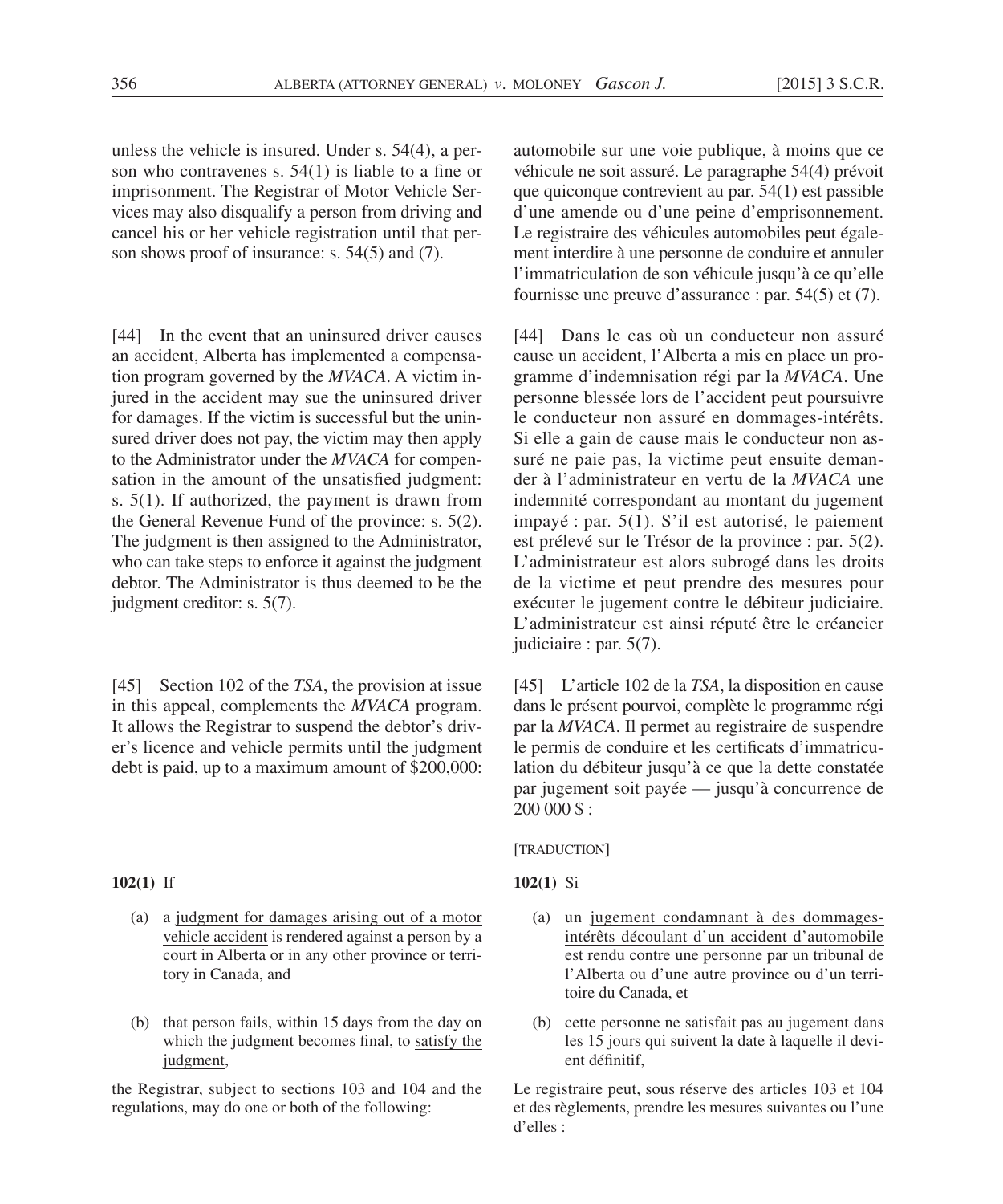- (c) disqualify the person from driving a motor vehicle in Alberta;
- (d) suspend the registration of any motor vehicle registered in that person's name.

**(2)** When, under subsection (1), a person is disqualified from driving a motor vehicle in Alberta or the certificate of registration of that person's motor vehicle is suspended,

- (a) the disqualification or the suspension, as the case may be, remains in effect and shall not be removed, and
- (b) no motor vehicle shall be registered in that person's name,

until the judgment is satisfied or discharged, otherwise than by a discharge in bankruptcy, to the extent of

. . .

(f) at least \$200 000, exclusive of interest and costs, if the judgment arises out of a motor vehicle accident occurring on or after January 1, 1986.

[46] Section 103 is also a relevant part of this scheme. It allows the judgment debtor to apply for the "privilege" of paying the outstanding judgment debt in instalments. The debtor may recover his or her driving privileges as long as the payments are being made:

**103(1)** A judgment debtor to whom this Part applies may on notice to the judgment creditor apply to the court in which the trial judgment was obtained for the privilege of paying the judgment in instalments, and the court may, in its discretion, so order, fixing the amounts and times of payment of the instalments.

**(2)** If the Minister responsible for the administration of the *Motor Vehicle Accident Claims Act* has made a payment with respect to a judgment pursuant to the *Motor Vehicle Accident Claims Act*, the judgment debtor

(a) may apply to the Minister responsible for the administration of the *Motor Vehicle Accident Claims* 

- (c) interdire à une personne de conduire un véhicule automobile en Alberta;
- (d) suspendre l'immatriculation de tout véhicule automobile immatriculé au nom de cette personne.

**(2)** Lorsqu'une personne se voit interdire de conduire un véhicule automobile en Alberta, ou que le certificat d'immatriculation de son véhicule automobile est suspendu, en application du paragraphe (1),

- (a) l'interdiction ou la suspension, selon le cas, demeure en vigueur et ne peut être levée, et
- (b) aucun véhicule automobile ne peut être enregistré à son nom

tant qu'elle n'a pas satisfait au jugement et qu'elle ne s'est pas libérée de l'obligation, autrement que par une libération de faillite, jusqu'à concurrence

. . .

(f) d'au moins 200 000 \$, à l'exclusion des intérêts et des dépens, si le jugement concerne un accident d'automobile survenu le 1<sup>er</sup> janvier 1986 ou après cette date.

[46] L'article 103 constitue un autre élément pertinent de ce régime. Il permet au débiteur judiciaire de demander qu'on lui [TRADUCTION] « permette » de payer sa dette par versements échelonnés. Le débiteur peut recouvrer ses droits de conducteur et les conserve aussi longtemps que ses paiements sont faits :

#### [TRADUCTION]

**103(1)** Un débiteur judiciaire visé par la présente partie peut, après avis donné au créancier judiciaire, demander au tribunal qui a rendu le jugement en première instance de lui permettre de payer sa dette par versements échelonnés, et le tribunal peut, à sa discrétion, rendre une ordonnance à cet effet en fixant les montants et délais de ces versements.

**(2)** Si le ministre chargé de l'application de la *Motor Vehicle Accident Claims Act* a effectué un paiement à l'égard d'un jugement fondé sur cette loi, le débiteur judiciaire peut :

(a) soit demander au ministre de lui permettre de payer sa dette par versements échelonnés, auquel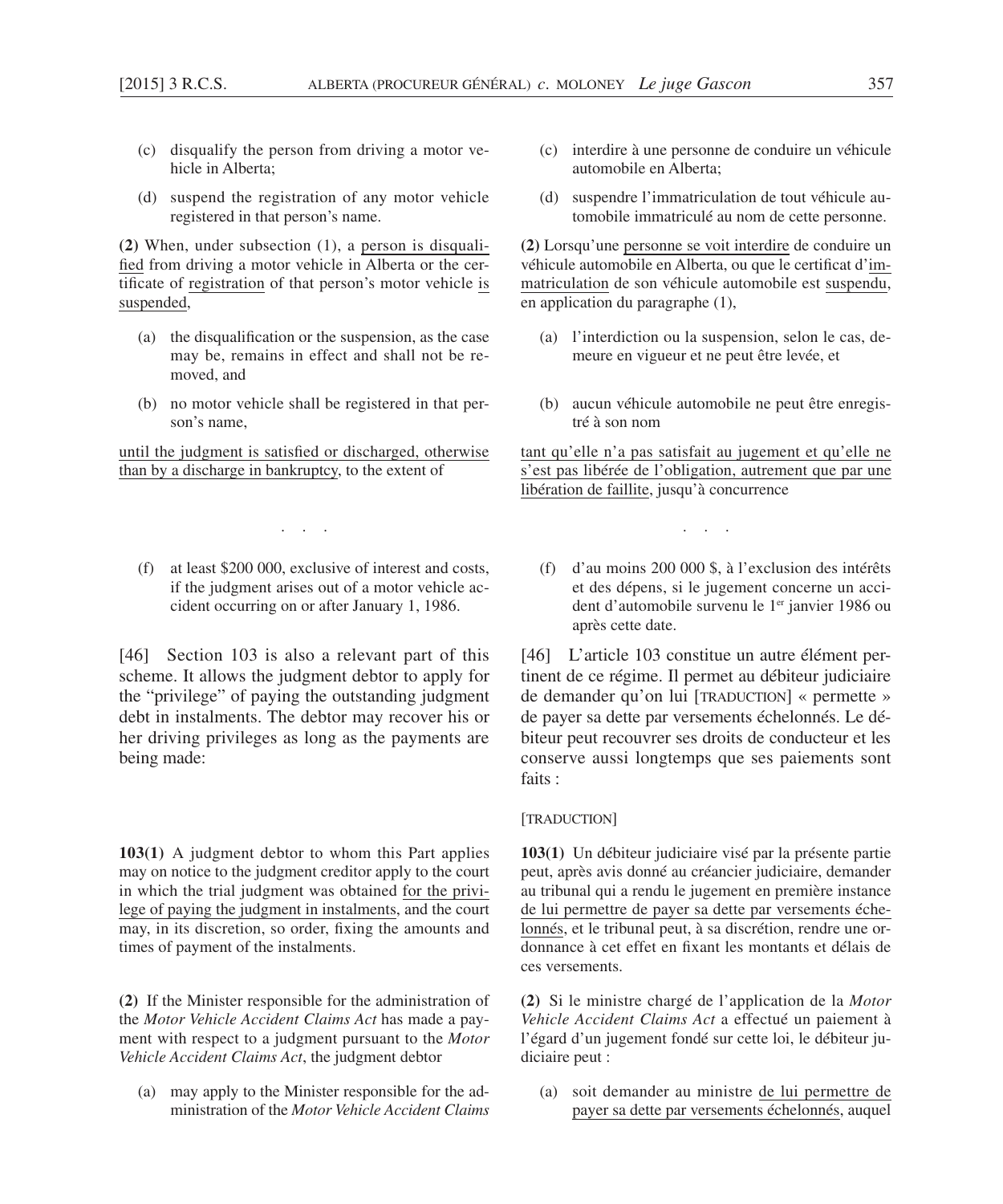*Act* for the privilege of paying the judgment in instalments, in which case that Minister may cause an agreement to be entered into with the debtor for payment by instalments, or

(b) may apply to the court pursuant to subsection (1) for the privilege of paying the judgment to the Minister responsible for the administration of the *Motor Vehicle Accident Claims Act* in instalments, in which case the debtor must give notice of the application to the Administrator of the *Motor Vehicle Accident Claims Act*, who may appear personally or by counsel and be heard on the application.

**(3)** Except in a case to which subsection (2) applies, a judgment debtor and the judgment creditor may enter into an agreement for the payment of the judgment in instalments.

**(4)** While the judgment debtor is not in default in payment of the instalments, the judgment debtor is deemed not to be in default for the purposes of this Part in payment of the judgment, and the Minister in the Minister's absolute discretion may restore the operator's licence and the certificate of registration of the judgment debtor.

**(5)** Notwithstanding subsection (4), if the Minister is satisfied that the judgment debtor has defaulted with respect to complying with the terms of the court order or of the agreement, the judgment debtor's operator's licence and registration shall again be suspended and remain suspended as provided in section 102.

It is worth mentioning that, in theory, ss. 102 and 103 of the *TSA* do not operate solely in favour of the province. They could also operate in favour of a third party. For instance, the Registrar could suspend the driver's privileges solely for the benefit of a victim of an accident who holds an unsatisfied judgment.

[47] The purpose and effect of s. 102 are obvious when it is read in its context: it is meant to deprive the judgment debtor of driving privileges until the judgment arising from a motor vehicle accident is paid in full, or periodic payments in satisfaction of the judgment are being made under s. 103. It is, in substance, a debt collection mechanism. Since the parties conceded that the judgment debt in this appeal is a claim provable in bankruptcy, I would add that the purpose and effect of s. 102, in the context cas celui-ci peut décider qu'un accord en ce sens sera conclu avec le débiteur;

(b) soit demander au tribunal, conformément au paragraphe (1), de lui permettre de payer sa dette au ministre par versements échelonnés, auquel cas le débiteur donne avis de sa demande à l'administrateur de la *Motor Vehicle Accident Claims Act*, lequel peut comparaître en personne ou par l'entremise d'un avocat et être entendu relativement à la demande.

**(3)** Sauf dans le cas visé au paragraphe (2), un débiteur judiciaire peut conclure avec le créancier judiciaire un accord lui permettant de payer sa dette par versements échelonnés.

**(4)** Tant qu'il effectue ces versements en temps voulu, le débiteur judiciaire est réputé ne pas être en défaut de paiement pour l'application de la présente partie et le ministre peut, à sa discrétion, rétablir son permis de conduire et son certificat d'immatriculation.

**(5)** Malgré le paragraphe (4), si le ministre est convaincu que le débiteur judiciaire n'a pas respecté les conditions de l'ordonnance judiciaire ou de l'accord, le permis de conduire et le certificat d'immatriculation du débiteur judiciaire sont de nouveau suspendus et le demeurent aux conditions prévues par l'article 102.

Il convient de signaler qu'en théorie, les art. 102 et 103 de la *TSA* ne jouent pas uniquement en faveur de la province. Ils pourraient jouer également en faveur d'un tiers. À titre d'exemple, le registraire pourrait suspendre les droits d'un conducteur non assuré qui a causé un accident pour le seul bénéfice de la victime de cet accident qui détient un jugement impayé.

[47] L'objet et l'effet de l'art. 102 sont évidents lorsqu'on l'interprète dans son contexte : cette disposition vise à priver le débiteur judiciaire de ses droits de conducteur jusqu'à ce que le montant accordé par le jugement relatif à l'accident d'automobile soit payé en entier, ou que les versements périodiques en satisfaction du jugement soient effectués comme le prévoit l'art. 103. Il s'agit, en substance, d'un mécanisme de recouvrement de créances. Comme les parties ont reconnu que la créance judiciaire en l'espèce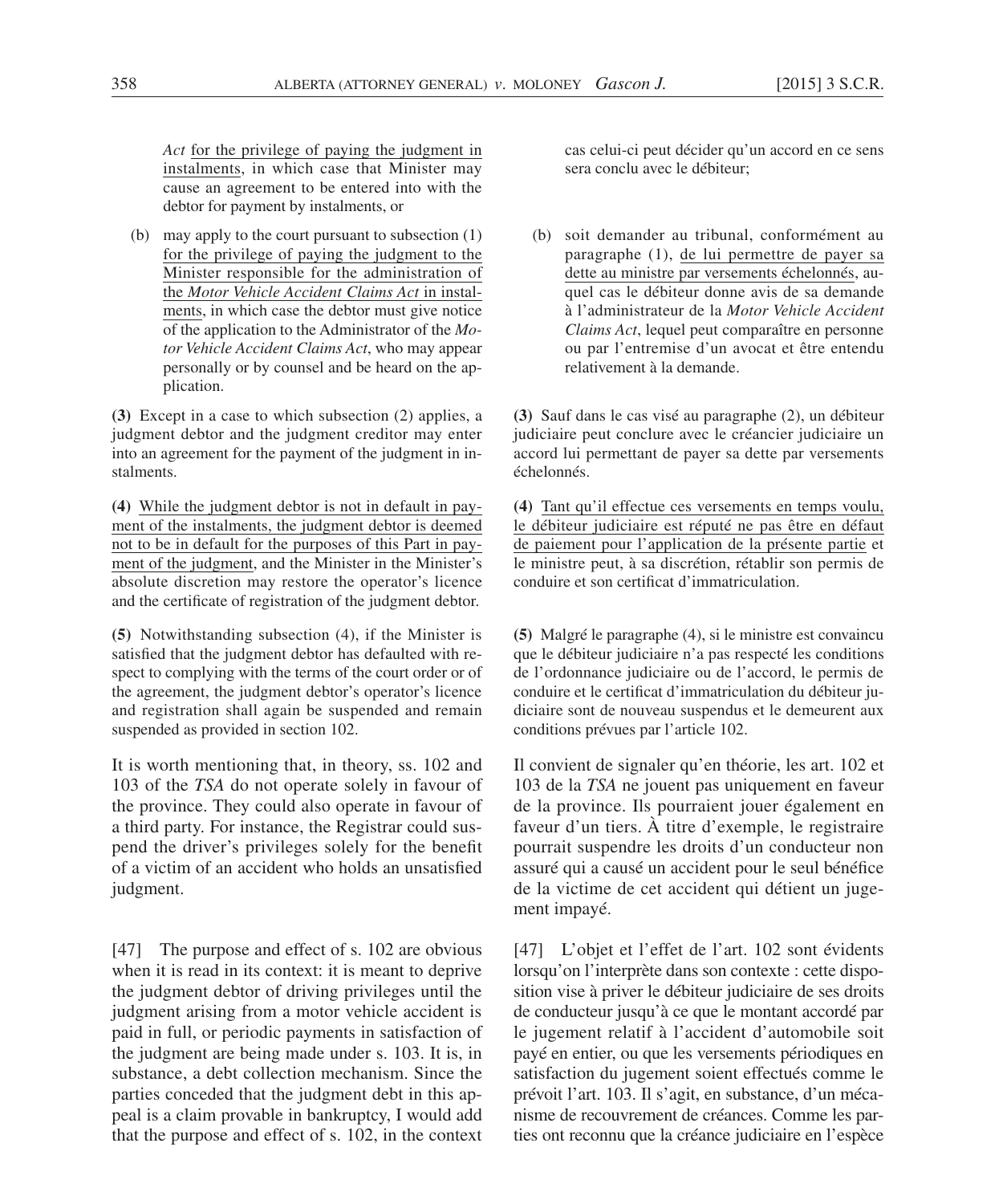of this appeal, are to suspend a debtor's driving privileges until payment of a provable claim.

[48] Alberta disputes this. It submits that s. 102 is not, in substance, a debt enforcement scheme. It contends that the provision merely imposes an additional monetary condition to obtain the privilege of driving. In the appellant's view, this condition mirrors the amount of the judgment debt because it reflects the actual regulatory cost of the driver's failure to comply with the insurance requirement. Alberta maintains that the "payment obligation is inherently regulatory in nature" and that repayment of the judgment debt "is merely incidental to the satisfaction of the regulatory requirement" (A.F., at para. 31). It insists that the purpose of the provision is to discourage people from driving without insurance.

[49] I disagree. While it is plausible that s. 102 might discourage drivers from driving uninsured, this is neither its main purpose nor its main effect. For one, the deterrent effect of s. 102, if any, is not tied to the failure to maintain proper insurance. The deterrent effect materializes only if the uninsured driver causes an accident. The accident must also cause injury to a third party. In addition, the victim must seek damages and obtain a judgment. Yet this is still not sufficient. The uninsured driver must also be incapable of satisfying the judgment in question or refuse to do so. Clearly, it is the failure to pay the judgment debt that triggers s. 102, not the failure to be insured. Furthermore, failure to comply with the insurance requirement is already subject to a penalty under s. 54 of the *TSA*. In sharp contrast to s. 102, s. 54 imposes a monetary penalty (and, in case of default, imprisonment) for the mere failure to comply with the insurance requirement, without more.

[50] The distinction Alberta attempts to make between a judgment debt and a regulatory charge is constitue une réclamation prouvable en matière de faillite, j'ajouterais que l'art. 102, dans le contexte du présent pourvoi, a pour objet et pour effet de suspendre les droits de conducteur du débiteur jusqu'au paiement d'une réclamation prouvable.

[48] L'Alberta conteste cette thèse. Elle soutient que l'art. 102 ne constitue pas, en substance, un régime de recouvrement de créances. À son avis, cette disposition impose simplement une condition monétaire additionnelle à l'obtention du droit de conduire. Selon l'appelante, cette condition correspond au montant de la créance judiciaire parce qu'elle reflète la charge réglementaire effective du non-respect par le conducteur de l'exigence en matière d'assurance. L'Alberta fait valoir que [TRADUCTION] « l'obligation de paiement est de nature intrinsèquement réglementaire » et que le remboursement de la créance judiciaire « ne représente qu'un aspect accessoire du respect de l'exigence réglementaire » (m.a., par. 31). Elle insiste sur le fait que la disposition vise à dissuader les gens de conduire sans assurance.

[49] Je ne suis pas d'accord. Bien qu'il soit plausible que l'art. 102 puisse dissuader les gens de conduire lorsqu'ils ne sont pas assurés, il s'agit là ni de son principal objectif ni de son principal effet. Tout d'abord, l'effet dissuasif de l'art. 102, s'il en est, n'est pas rattaché au fait de ne pas posséder une assurance appropriée. Cet effet ne se concrétise que si le conducteur non assuré cause un accident. L'accident doit également causer un préjudice corporel à autrui. En outre, la victime doit réclamer des dommages-intérêts et obtenir un jugement. Et encore, cela n'est pas toujours suffisant. Le conducteur non assuré doit également être incapable de satisfaire au jugement en question ou refuser de le faire. De toute évidence, c'est le fait de ne pas payer la créance judiciaire, et non le fait de ne pas être assuré, qui entraîne l'application de l'art. 102. De plus, l'art. 54 de la *TSA* prévoit déjà une sanction en cas de non-respect de l'exigence en matière d'assurance. Contrastant vivement avec l'art. 102, l'art. 54 impose une amende (et, en cas de défaut, une peine d'emprisonnement) pour le simple non-respect de l'exigence en matière d'assurance, sans plus.

[50] Par ailleurs, la distinction que tente de faire l'Alberta entre une créance judiciaire et une charge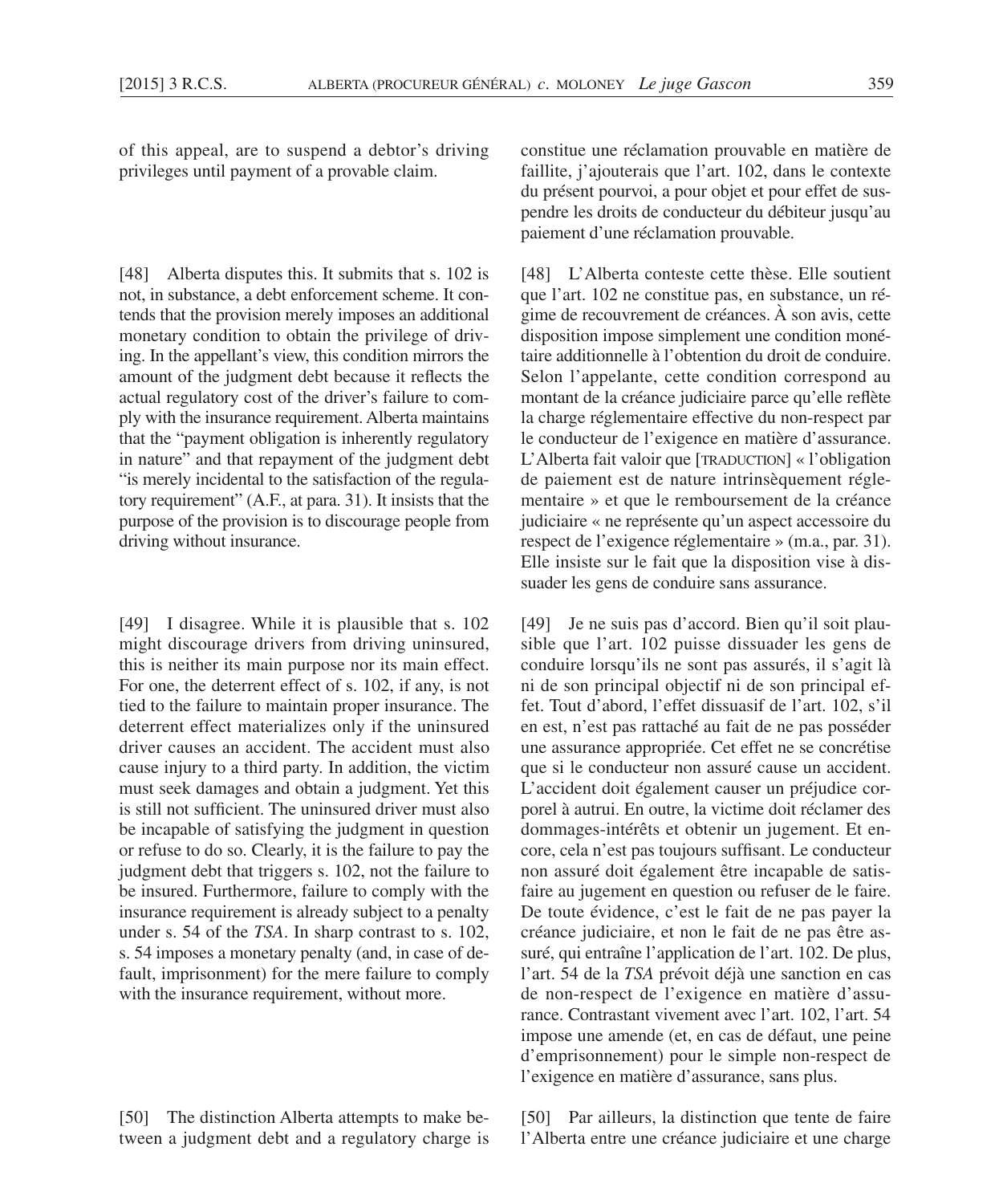also irrelevant for two reasons. First, s. 102 is clearly aimed at the repayment of a judgment debt. Second, even if it were aimed at recovering the resulting regulatory charge, such a charge would nonetheless be a claim provable in bankruptcy, and as such, it would remain a debt subject to the bankruptcy process.

[51] On the first point, the language of the provision is clear: its objective is the satisfaction of the judgment debt. Section 102 is triggered when the judgment debtor "fails . . . to satisfy the judgment": s.  $102(1)$ . It provides that driving privileges will be suspended "until the judgment is satisfied or discharged": s. 102(2). Section 103 is also informative; the suspension of driving privileges stops as soon as payments are being made. The suspension resumes, however, when the debtor defaults.

[52] The letters received by the respondent are telling in this regard. On October 27, 2011, the Director, Driver Fitness and Monitoring, wrote this:

This letter will serve as notification that due to your unsatisfied motor vehicle accident claim, your operator's licence and vehicle registration privileges will be suspended indefinitely . . . .

. . . the suspension will remain in effect until the following condition(s) are met:

satisfy any outstanding Motor Vehicle Accident Claims Fund claim. [Emphasis added; A.R., at p. 48.]

On November 15, 2011, Motor Vehicle Accident Recoveries added this:

. . . I advise that your client, Joseph William Moloney, remains indebted for the judgment debt obtained against him. Section 102(2) of the Traffic Safety Act (copy attached) states that he remains indebted "until the judgment is satisfied or discharged, otherwise than by a discharge in bankruptcy".

réglementaire n'est pas pertinente pour deux raisons. Premièrement, l'art. 102 vise clairement le remboursement d'une créance judiciaire. Deuxièmement, même s'il visait le recouvrement de la charge réglementaire qui en résulte, une telle charge constituerait néanmoins une réclamation prouvable en matière de faillite et demeurerait, à ce titre, une dette assujettie au processus de faillite.

[51] En ce qui concerne le premier point, le libellé de la disposition est clair : elle vise le paiement de la créance judiciaire. L'article 102 entre en jeu lorsque le débiteur judiciaire [TRADUCTION] « ne satisfait pas au jugement » : par. 102(1). Il prévoit la suspension de ses droits de conducteur « tant qu'[il] n'a pas satisfait au jugement et qu'[il] ne s'est pas libér[é] de l'obligation » : par. 102(2). L'article 103 est également instructif; la suspension des droits de conducteur cesse dès que des paiements sont effectués. Elle reprend, toutefois, lorsque le débiteur manque à ses obligations.

[52] Les lettres qu'a reçues l'intimé sont révélatrices à cet égard. Le 27 octobre 2011, le directeur du service de la surveillance et de l'aptitude des conducteurs lui a écrit ce qui suit :

[TRADUCTION] Étant donné le non-paiement de votre dette relative à un accident d'automobile, nous vous informons que votre permis de conduire et l'immatriculation de votre véhicule seront suspendus indéfiniment . . .

. . . la suspension restera en vigueur jusqu'à ce que la condition suivante soit respectée :

acquitter toute réclamation impayée du fonds d'indemnisation des victimes d'accident d'automobile. [Je souligne; d.a., p. 48.]

Le 15 novembre 2011, le service de recouvrement des créances afférentes aux accidents d'automobile a ajouté :

[TRADUCTION] . . . je vous informe que votre client, Joseph William Moloney, reste débiteur de la créance découlant du jugement obtenu contre lui. Le paragraphe 102(2) de la *Traffic Safety Act* (voir la copie jointe) prévoit qu'il demeure débiteur « tant qu'[il] n'a pas satisfait au jugement et qu'[il] ne s'est pas libér[é] de l'obligation, autrement que par une libération de faillite ».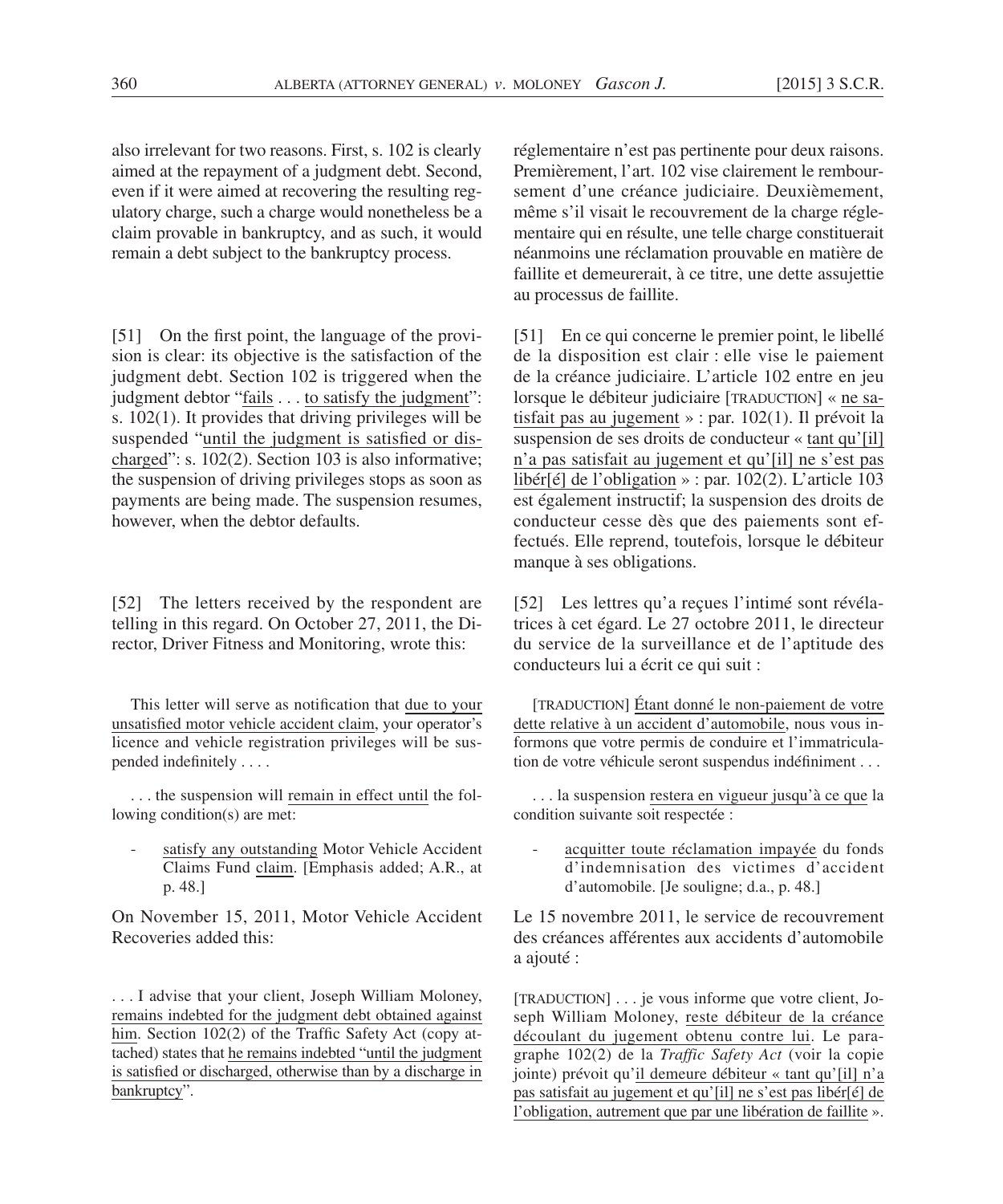Accordingly, we would request that your client contact our office to make payment arrangements suitable to his circumstances. Failure to do so will result in the continued suspension of his driving privileges. [Emphasis added; A.R., at p. 49.]

These letters make no mention of the respondent's failure to comply with the insurance requirement, or of the accident for which he is responsible.

[53] In addition, as I mentioned, s. 102 could be used in favour of a third party victim who obtains a judgment but chooses not to seek compensation from the Administrator under the *MVACA*. In such a case, there is no "regulatory cost", since no public funds are being spent. The only effect of s. 102 is to deprive the debtor of driving privileges until he or she pays the judgment creditor.

[54] With respect to the second point, even if we were to accept the distinction advocated by Alberta between the judgment debt and the resulting regulatory charge, it has no practical implication. A regulatory charge remains a debt owed to the province, which s. 102 is meant to collect. Not only is it a debt, but it is, like the underlying judgment debt, a provable claim.

[55] According to s. 121(1) of the *BIA*, a provable claim must meet three criteria: (1) there must be a debt, liability or obligation owed to a creditor, (2) which was incurred before the debtor became bankrupt, and (3) it must be possible to attach a monetary value to the debt, liability or obligation (*Newfoundland and Labrador v. AbitibiBowater Inc.*, 2012 SCC 67, [2012] 3 S.C.R. 443, at para. 26). Even if the judgment debt were characterized as a regulatory charge, it would meet these criteria. The regulatory charge would arise from a payment made to the victim of an accident caused by the respondent. The respondent's liability to the province arose prior to his assignment in bankruptcy, and it is clearly monetary in nature. As a result, the province's claim for the regulatory charge would be provable in bankruptcy and must be treated as part of the bankruptcy process: *AbitibiBowater*, at para. 40; *Vachon*, at p. 426; En conséquence, nous demandons que votre client communique avec nous pour conclure des arrangements de paiement appropriés à sa situation, à défaut de quoi la suspension de ses droits de conducteur sera maintenue. [Je souligne; d.a., p. 49.]

Ces lettres ne font aucune mention du non-respect par l'intimé de l'exigence en matière d'assurance ou de l'accident dont il est responsable.

[53] En outre, comme je l'ai indiqué, l'art. 102 pourrait s'appliquer dans le cas où une tierce personne victime obtient un jugement mais décide de ne pas demander à l'administrateur de la *MVACA* de l'indemniser. Dans un tel cas, il n'y a aucune « charge réglementaire » parce qu'il n'y a aucune dépense de fonds publics. L'article 102 a pour seul effet de priver le débiteur de ses droits de conducteur jusqu'à ce qu'il paie le créancier judiciaire.

[54] Pour ce qui est du deuxième point, même si on l'accepte, la distinction que préconise l'Alberta entre la créance judiciaire et la charge réglementaire qui en résulte n'a pas de conséquences pratiques. Une charge réglementaire demeure une dette envers la province, dette que l'art. 102 vise à recouvrer. Il s'agit non seulement d'une dette, mais aussi, comme la créance judiciaire sous-jacente, d'une réclamation prouvable.

[55] Suivant le par. 121(1) de la *LFI*, une réclamation prouvable doit satisfaire à trois conditions : (1) il faut une dette, un engagement ou une obligation envers un créancier; (2) la dette, l'engagement ou l'obligation doit avoir pris naissance avant que le débiteur ne devienne failli; (3) il doit être possible d'attribuer une valeur pécuniaire à cette dette, cet engagement ou cette obligation (*Terre-Neuveet-Labrador c. AbitibiBowater Inc*., 2012 CSC 67, [2012] 3 R.C.S. 443, par. 26). Même si on la qualifiait de charge réglementaire, la créance judiciaire satisferait à ces trois conditions. La charge réglementaire résulterait d'un paiement fait à la victime d'un accident causé par l'intimé. La dette de l'intimé envers la province a pris naissance avant la cession de biens et elle est clairement de nature pécuniaire. La réclamation de la province relative à la charge réglementaire constituerait donc une réclamation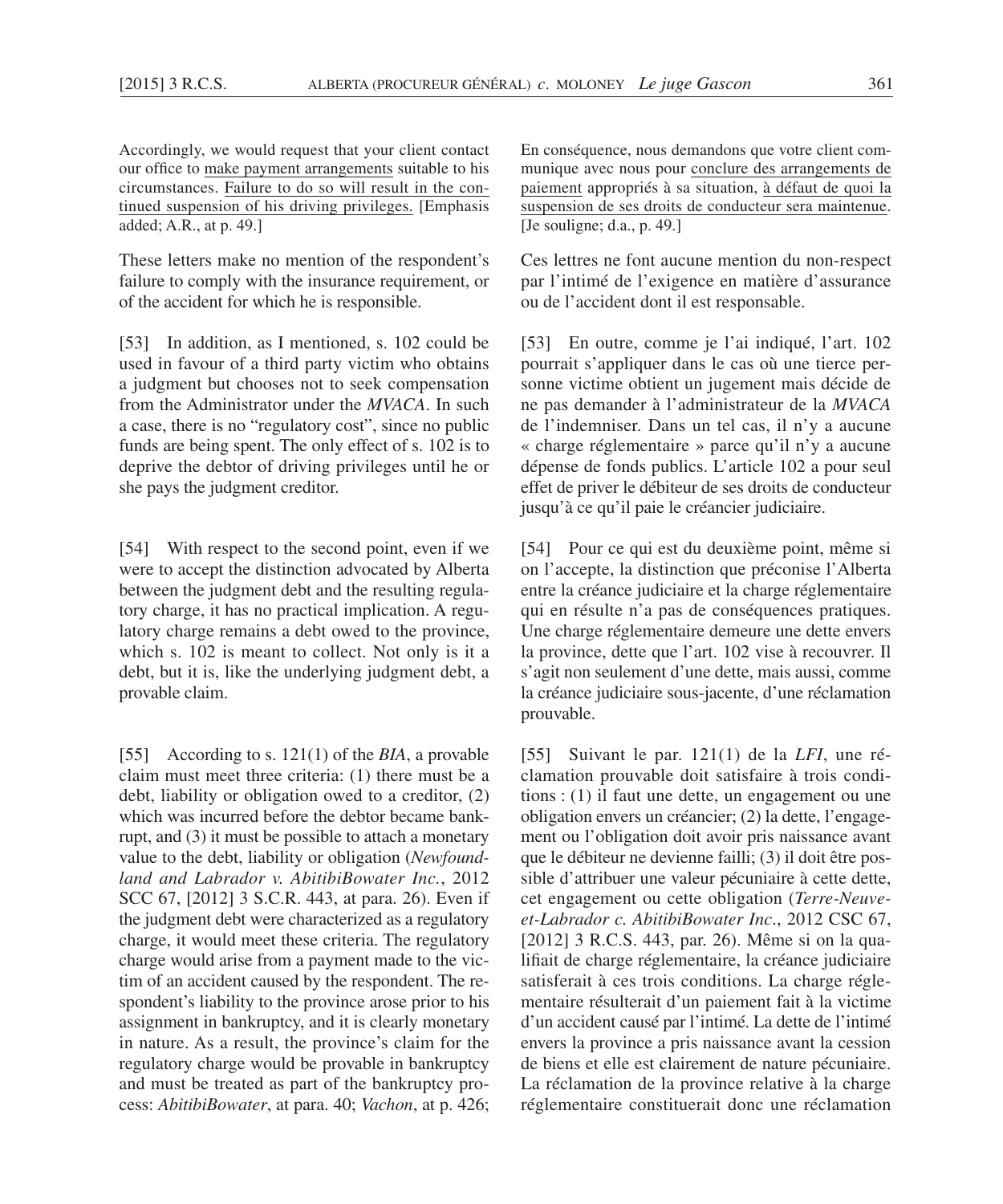*Ontario (Minister of Finance) v. Clarke*, 2013 ONSC 1920, 115 O.R. (3d) 33, at para. 52.

[56] Therefore, whether one considers the province's claim as a judgment debt or as the resulting regulatory charge, it is still provable in bankruptcy. It follows that the effect of s. 102 is to allow a judgment creditor to deprive the debtor of his or her driving privileges until the debt is paid. In the end, the provision thus compels the payment of a provable claim. Driving is unlike other activities. For many, it is necessary to function meaningfully in society. As such, driving often cannot be seen as a genuine "choice": *R. v. White*, [1999] 2 S.C.R. 417, at para. 55. The effect of the provincial scheme undoubtedly amounts to coercion in that regard.

[57] Before leaving this provincial scheme to consider whether the enforcement mechanism conflicts with the *BIA*, I briefly discuss an argument raised solely by the intervener Superintendent of Bankruptcy on the validity of one component of s. 102(2) of the *TSA*. The impugned provision states that the suspension of driving privileges continues "until the judgment is satisfied or discharged, otherwise than by a discharge in bankruptcy". While the parties have conceded the validity of the provision, the Superintendent of Bankruptcy, who is also the appellant in the companion appeal, *407 ETR Concession Co. v. Canada (Superintendent of Bankruptcy)*, 2015 SCC 52, [2015] 3 S.C.R. 397, argued before us that the words "otherwise than by a discharge in bankruptcy" are *ultra vires* the province and, as a result, severable. In his view, this "phrase is invalid since the Province attempts to explicitly render a discharge in bankruptcy ineffective as against a provincial debt that Parliament has not exempted from the effects of bankruptcy" (factum, at para. 11).

prouvable en matière de faillite et elle devrait être traitée dans le cadre du processus de faillite : *AbitibiBowater*, par. 40; *Vachon*, p. 426; *Ontario (Minister of Finance) c. Clarke*, 2013 ONSC 1920, 115 O.R. (3d) 33, par. 52.

[56] En conséquence, que l'on considère la réclamation de la province comme une créance judiciaire ou comme la charge réglementaire qui en résulte, il s'agit néanmoins d'une réclamation prouvable en matière de faillite. L'article 102 a donc pour effet de permettre au créancier judiciaire de priver le débiteur de ses droits de conducteur jusqu'au paiement de la dette. En fin de compte, la disposition exige ainsi que la réclamation prouvable soit payée. La conduite d'un véhicule se distingue d'autres activités. Pour bon nombre de personnes, elle est nécessaire pour fonctionner normalement dans la société. Souvent, le choix de conduire ou non ne peut donc être considéré comme un « choix » véritable : *R. c. White*, [1999] 2 R.C.S. 417, par. 55. L'effet du régime provincial équivaut sans aucun doute à de la coercition à cet égard.

[57] Avant de clore l'examen de ce régime provincial et d'aborder la question de savoir si ce mécanisme de recouvrement de créance entre en conflit avec la *LFI*, je tiens à examiner brièvement un argument que seul le surintendant des faillites a soulevé dans son intervention, au sujet de la validité d'un aspect du par. 102(2) de la *TSA*. La disposition contestée prévoit que les droits de conducteur du débiteur sont suspendus « tant qu'[il] n'a pas satisfait au jugement et qu'[il] ne s'est pas libér[é] de l'obligation, autrement que par une libération de faillite ». Bien que les parties aient admis la validité de la disposition, le surintendant des faillites, qui est aussi l'appelant au pourvoi connexe *407 ETR Concession Co. c. Canada (Surintendant des faillites)*, 2015 CSC 52, [2015] 3 R.C.S. 397, a plaidé devant nous que les mots [TRADUCTION] « autrement que par une libération de faillite » excèdent les pouvoirs de la province et qu'ils peuvent donc être dissociés de la loi. À son avis, [TRADUCTION] « ces termes sont invalides parce que la province tente expressément de rendre la libération d'un failli inopposable à une créance provinciale que le Parlement n'a pas soustraite aux conséquences de la faillite » (mémoire, par. 11).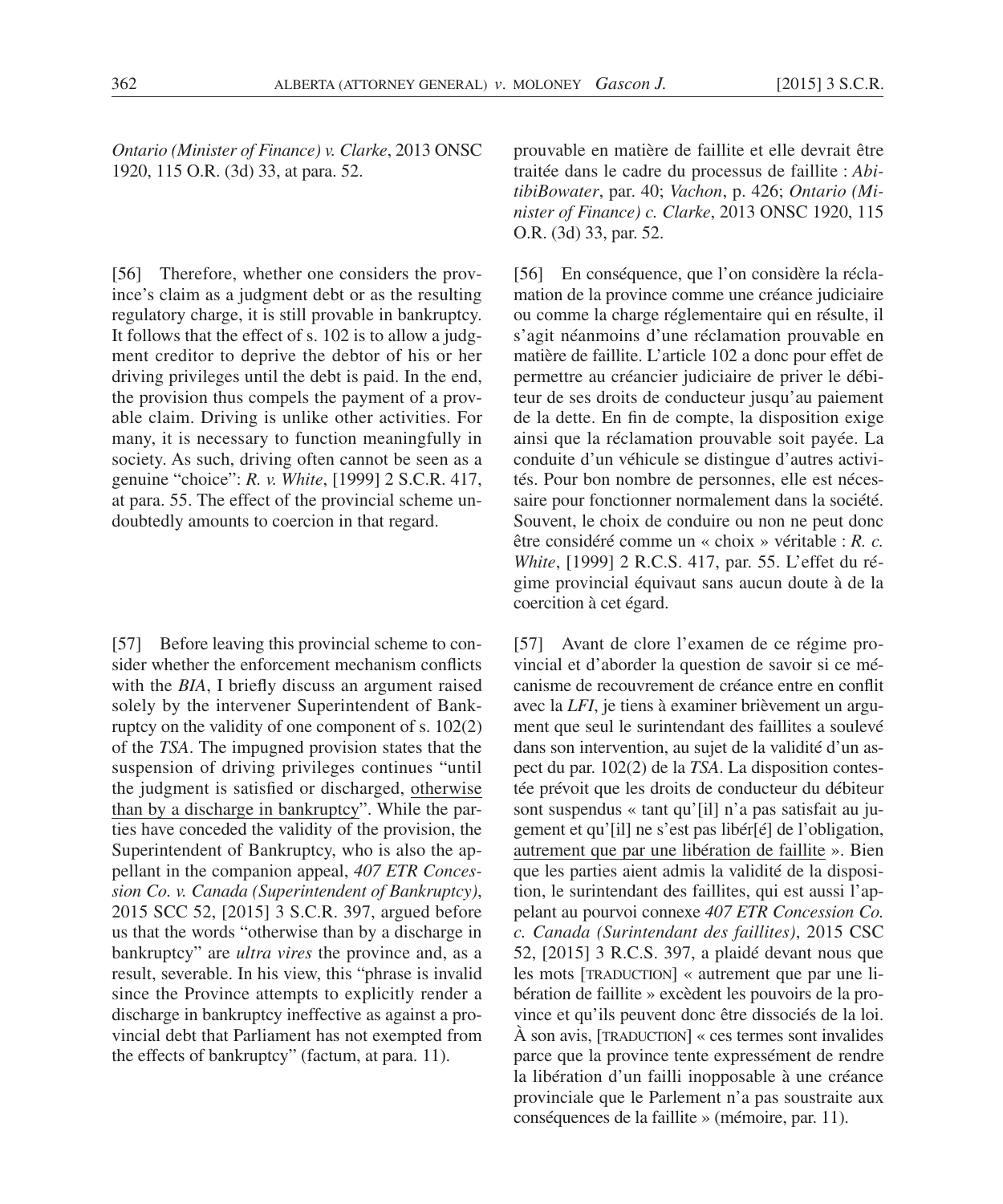[58] As stated previously, neither the parties nor the courts below disputed that s. 102, as a whole, is *intra vires* the province. The dominant purpose and effect of s. 102 are to suspend driving privileges until payment of a judgment debt. This enforcement scheme is part of the provincial regulation of driving privileges in Alberta. There is no doubt that assuring the financial responsibility of drivers and regulating driving privileges fall within the province's jurisdiction regarding property and civil rights under s. 92(13) of the *Constitution Act, 1867*. Given this and the way the case has been argued and decided, this appeal is, in my view, properly disposed of by applying the doctrine of paramountcy and ascertaining whether a conflict exists between the *BIA* and the *TSA*.

[59] Whether the provincial scheme has the effect of rendering a discharge in bankruptcy "ineffective as against a provincial debt" or negating the operability of a federal law as the Superintendent of Bankruptcy argues (factum, at paras. 11-12) is better resolved as a question of paramountcy. I would add that the words "otherwise than by a discharge in bankruptcy" are necessary only because the province lists the discharge in general, in addition to the satisfaction of the debt, as an event ending the suspension of the privilege. Had the legislation defined the satisfaction of the debt as the sole event capable of ending the suspension, the dominant feature of the provision would remain the same, although the issue of conflict with a discharge in bankruptcy would still arise.

- (2) The Conflict Between the *BIA* and the *TSA*
- (a) *Operational Conflict*

[60] The Court of Appeal concluded that there was no operational conflict, although it used that term throughout its judgment in reference to conflict generally. It explained that the respondent could resist the payment by foregoing his driving privileges and choosing not to drive (para. 10). The reasons of the [58] J'ai déjà indiqué que ni les parties, ni les tribunaux inférieurs, n'ont contesté que l'art. 102 dans son ensemble relève de la compétence de la province. Cette disposition a pour objectif et pour effet dominants de suspendre les droits de conducteur du débiteur judiciaire jusqu'au paiement de sa dette. Ce mécanisme de recouvrement fait partie de la réglementation provinciale relative aux droits de conduite automobile en Alberta. Il relève manifestement de la compétence de la province en matière de propriété et de droits civils prévue au par. 92(13) de la *Loi constitutionnelle de 1867* de veiller à la responsabilité financière des conducteurs et de réglementer les droits de conduite. En conséquence, et compte tenu de la façon dont l'affaire a été plaidée et décidée, j'estime que l'application de la doctrine de la prépondérance et la constatation de l'existence d'un conflit entre la *LFI* et la *TSA* permettent de correctement trancher ce pourvoi.

[59] Il est préférable de résoudre sur la foi de la doctrine de la prépondérance la question de savoir si le régime provincial a pour effet de rendre une libération de faillite [TRADUCTION] « inopposable à une créance provinciale » ou de rendre inopérante une loi fédérale, comme l'affirme le surintendant des faillites (mémoire, par. 11-12). J'ajouterais que les mots « autrement que par une libération de faillite » ne sont nécessaires que parce que la province prévoit qu'il n'y a pas seulement le paiement de la dette, mais aussi le fait d'être libéré de façon générale de celle-ci, qui met fin à la suspension des droits de conducteur. Si la loi avait prévu que le paiement de la dette constituait le seul événement susceptible de mettre fin à la suspension, la caractéristique dominante de la disposition demeurerait la même, bien que la question du conflit avec la libération de faillite se poserait quand même.

- (2) Le conflit entre la *LFI* et la *TSA*
- a) *Conflit d'application*

[60] La Cour d'appel a conclu qu'il n'y avait pas de conflit d'application, bien qu'elle ait employé cette expression tout au long du jugement en parlant de conflit en général. Elle a expliqué que l'intimé pouvait refuser de payer en renonçant à ses droits de conducteur et en choisissant de ne pas conduire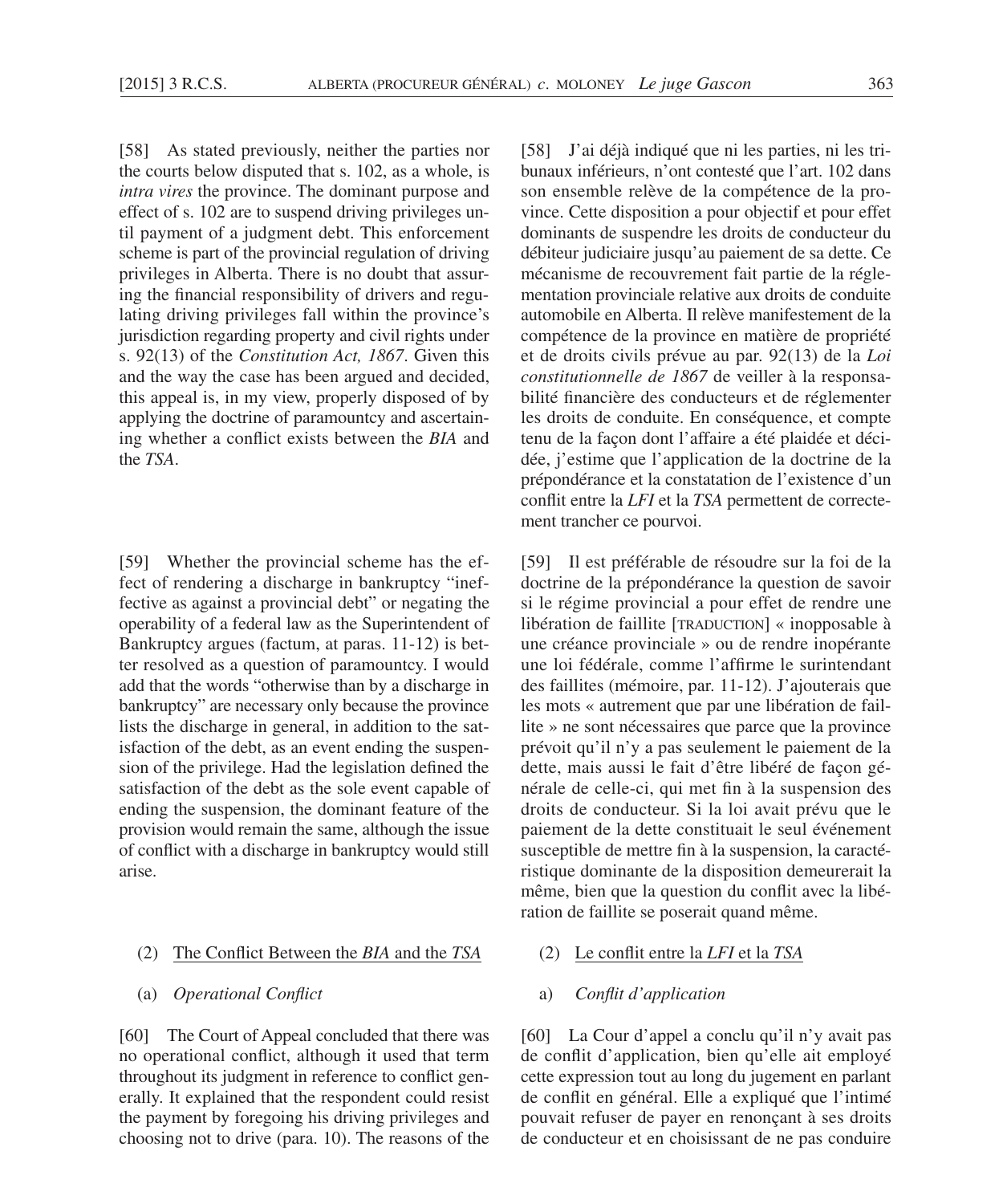Court of Appeal, as well as the submissions of the parties, save for those of the Superintendent of Bankruptcy, relate almost exclusively to the second branch of the applicable test. I believe the Court of Appeal and the parties are mistaken on this point. I therefore respectfully disagree with my colleague Côté J., who holds in her concurring reasons that there is no operational conflict, since a bankrupt "can either opt not to drive or voluntarily pay the discharged debt" (para. 123). In a case like this one, the test for operational conflict cannot be limited to asking whether the respondent can comply with both laws by renouncing the protection afforded to him or her under the federal law or the privilege he or she is otherwise entitled to under the provincial law. In that regard, the debtor's response to the suspension of his or her driving privileges is not determinative. In analyzing the operational conflict at issue in this case, we cannot disregard the fact that whether the debtor pays or not, the province, as a creditor, is still compelling payment of a provable claim that has been released, which is in direct contradiction with s. 178(2) of the *BIA*:

If [the respondent] pays the debt, then the provincial law will have required him to pay a debt that has been released by the federal law. If [he] does not pay the debt, then the provincial law will have punished him — by withholding his driver's licence — for failing to pay a debt that has been released by the federal law.

(*Gorguis v. Saskatchewan Government Insurance*, 2011 SKQB 132, 372 Sask. R. 152, at para. 25; sent back for rehearing by the Saskatchewan Court of Appeal, which did not address the court's comments on this point (2013 SKCA 32, 414 Sask. R. 5).)

Thus, the laws at issue give inconsistent answers to the question whether there is an enforceable obligation: one law says yes and the other says no.

[61] On the one hand, s. 178(2) of the *BIA* provides that "an order of discharge releases the bankrupt from all claims provable in bankruptcy". In my view, it is undisputed that a discharge under s. 178 of the *BIA* releases a debtor, thus preventing

(par. 10). Les motifs de la Cour d'appel, ainsi que les observations des parties, à l'exception du surintendant des faillites, se rapportent presque exclusivement au deuxième volet de l'analyse applicable. Je crois que la Cour d'appel et les parties ont commis une erreur à cet égard. En toute déférence, je ne partage donc pas l'avis de ma collègue la juge Côté qui affirme, dans ses motifs concordants, qu'il n'y a pas de conflit d'application puisque le failli « peut choisir soit de ne pas conduire, soit de payer volontairement la dette dont il a été libéré » (par. 123). Dans les affaires comme celle en l'espèce, l'analyse relative au conflit d'application ne saurait se limiter à la question de savoir si l'intimé peut se conformer aux deux lois en renonçant soit à la protection que lui offre la loi fédérale, soit au droit dont il bénéficie en vertu de la loi provinciale. À cet égard, la réaction du débiteur à la suspension de ses droits de conducteur n'est pas déterminante. Dans le cadre de l'analyse du conflit d'application en l'espèce, on ne peut faire abstraction du fait que, que le débiteur paie ou non, il reste que la province, en tant que créancier, le contraint quand même à payer une réclamation prouvable dont il a été libéré, ce qui va directement à l'encontre du par. 178(2) de la *LFI* :

[TRADUCTION] Si [l'intimé] paie la dette, la loi provinciale l'aura alors obligé à payer une dette dont il a été libéré par la loi fédérale. S'[il] ne paie pas la dette, la loi provinciale l'aura puni — en le privant de son permis de conduire — pour ne pas avoir payé une dette dont il a été libéré par la loi fédérale.

(*Gorguis c. Saskatchewan Government Insurance*, 2011 SKQB 132, 372 Sask. R. 152, par. 25; l'affaire a été renvoyée pour nouvelle audition par la Cour d'appel de la Saskatchewan, qui ne s'est pas prononcée sur les commentaires de la cour sur ce point (2013 SKCA 32, 414 Sask. R. 5).)

Les lois en cause offrent donc des réponses contradictoires à la question de savoir s'il existe une obligation exécutoire : l'une dit oui et l'autre dit non.

[61] D'une part, le par. 178(2) de la *LFI* prévoit qu'« [u]ne ordonnance de libération libère le failli de toutes autres réclamations prouvables en matière de faillite ». À mon sens, nul ne conteste qu'une ordonnance de libération rendue aux termes de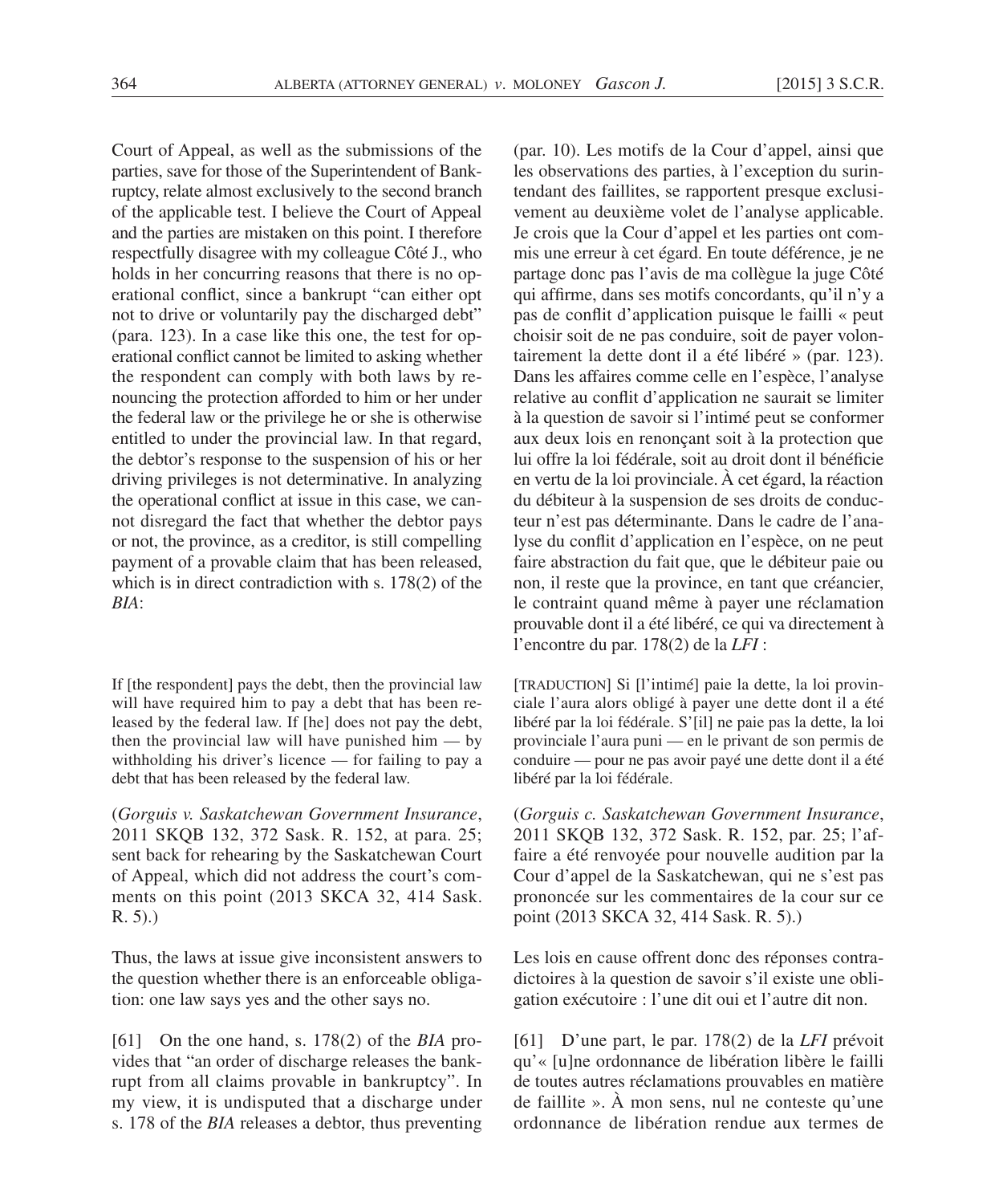creditors from enforcing claims that are provable in bankruptcy. My colleague appears to suggest (at para. 96) that, since the actual words of the section say "nothing more" than that the bankrupt is discharged, or since the discharge merely releases provable claims, an interpretation to the effect that the release of such claims means that they cannot be enforced would "add words to the provision". With respect, this amounts to depriving the words of s. 178(2) of their obvious and ordinary meaning. In *Schreyer*, LeBel J. wrote that, "[a]s is clear from the words of s. 178(2) *BIA*, the discharge operates to release the bankrupt from all claims provable in bankruptcy". He added that, "[f]or creditors, the discharge means that they 'cease to be able to enforce claims against the bankrupt that are provable in bankruptcy'" (para. 21). I know of no authority that suggests that the words "order of discharge" or "releases" in that context mean anything other than that the provable claim is unenforceable. To give the words used in s. 178(2) their proper meaning is not to interpret the provision broadly.

[62] On the other hand, s. 102(2) of the *TSA* empowers the province to continue to pressure a debtor by withholding his or her driving privileges "until the judgment is satisfied or discharged, otherwise than by a discharge in bankruptcy". As I mentioned above in my analysis of the legislative schemes, the language of this provision is clear: it provides for the satisfaction of the judgment debt by excluding the impact of a discharge in bankruptcy.

[63] One law consequently provides for the release of all claims provable in bankruptcy and prohibits creditors from enforcing them, while the other disregards this release and allows for the use of a debt enforcement mechanism on such a claim by precisely excluding a discharge in bankruptcy. This is a true incompatibility. Both laws cannot operate concurrently (*Sun Indalex*, at para. 60; *Lafarge*, at para. 82; *M & D Farm*, at para. 41; *Multiple Access*, at p. 191), "apply l'art. 178 de la *LFI* libère un débiteur et empêche ainsi les créanciers d'exiger le paiement de leurs réclamations prouvables en matière de faillite. Ma collègue semble laisser entendre (par. 96) que, puisque le libellé de la disposition dit simplement que le failli est libéré et ne prévoit « rien de plus », ou puisque l'ordonnance de libération libère simplement le failli des réclamations prouvables, une interprétation suivant laquelle la libération à l'égard de ces réclamations signifie que le créancier ne peut plus en exiger le paiement équivaudrait à « ajouter des mots à cette disposition ». Avec égards, cela revient à priver les termes du par. 178(2) de leur sens évident et ordinaire. Dans *Schreyer*, le juge LeBel a écrit que « [l]e libellé du par. 178(2) de la *LFI* énonce clairement que l'ordonnance de libération libère le failli de toutes les réclamations prouvables en matière de faillite ». Il a ajouté que « [p]our leur part, les créanciers [TRADUCTION] "cessent de pouvoir faire valoir contre le failli leurs réclamations prouvables en matière de faillite" » (par. 21). À ma connaissance, aucune décision ne laisse croire que les mots « ordonnance de libération » ou « libère », pris dans ce contexte, signifient autre chose que le fait que le paiement de la réclamation prouvable ne puisse être exigé. On n'interprète pas largement le par. 178(2) si l'on donne à ses termes leur véritable signification.

[62] D'autre part, le par. 102(2) de la *TSA* autorise la province à continuer de forcer un débiteur à payer en le privant de ses droits de conducteur [TRADUC-TION] « tant qu'[il] n'a pas satisfait au jugement et qu'[il] ne s'est pas libér[é] de l'obligation, autrement que par une libération de faillite ». Comme je l'ai déjà indiqué dans l'analyse des régimes législatifs en cause, le libellé de cette disposition est clair : il prévoit le paiement de la dette constatée par jugement en excluant l'effet d'une libération de faillite.

[63] En conséquence, une loi prévoit que le failli est libéré de toute réclamation prouvable en matière de faillite et interdit aux créanciers d'en exiger le paiement, alors que l'autre loi fait fi de cette libération et permet le recours à un mécanisme de recouvrement de cette créance en excluant expressément la libération de faillite. Il s'agit là d'une véritable incompatibilité. Les deux lois ne peuvent s'appliquer concurremment (*Sun Indalex*, par. 60;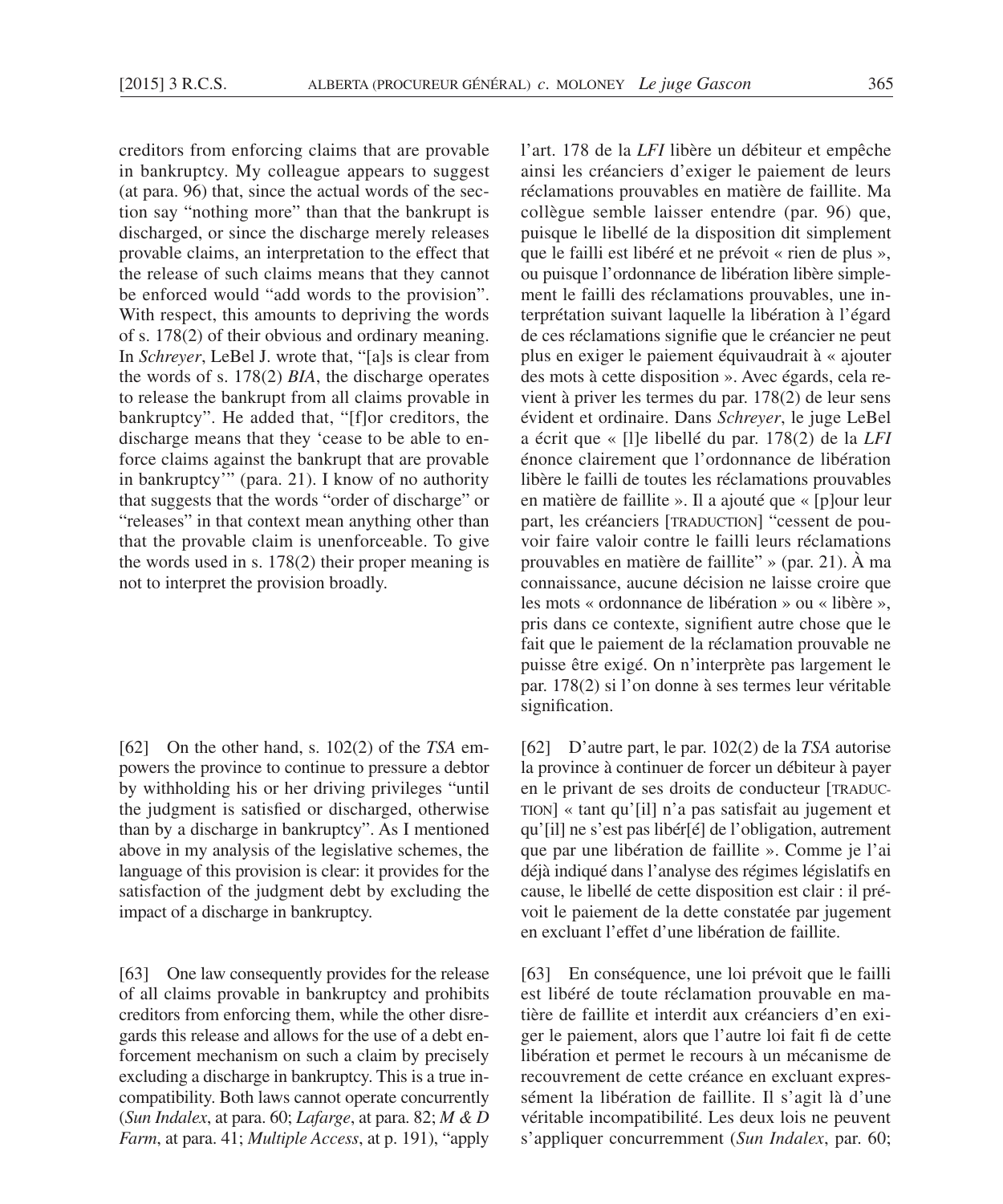concurrently" (*Western Bank*, at para. 72) or "operate side by side without conflict" (*Marine Services*, at para. 76). The facts of this appeal indeed show an actual conflict in operation of the two provisions. This is a case where the provincial law says "yes" ("Alberta can enforce this provable claim"), while the federal law says "no" ("Alberta cannot enforce this provable claim"). The provincial law gives the province a right that the federal law denies, and maintains a liability from which the debtor has been released under the federal law. This conflict can hardly be characterized as "indirect" as my colleague suggests (paras. 92 and 128). Nor can I characterize as merely "implicit" the clear prohibition in s. 178(2) against enforcing provable claims that have been discharged. It is not in dispute that s.  $178(2)$  is a prohibitive provision; considering the meaning of the words "order of discharge" and "releases", what the provision "exactly" prohibits is the enforcement of discharged provable claims. There is no other "possible ramification" in terms of what this section prohibits.

[64] There was indeed much discussion about the effect of a discharge in the parties' submissions. To avoid a finding of conflict, Alberta submitted that in bankruptcy, the debt is not extinguished but merely "released". It asserted that the *BIA* precludes only the "civil enforcement" of the debt through "civil process"; it does not affect the province's ability to insist on licensing requirements.

[65] In *Schreyer*, LeBel J. described the effect of discharge. While recognizing that the debt is not extinguished, he explained that a discharge prevents creditors from enforcing those claims that are provable in bankruptcy:

. . . every claim is swept into the bankruptcy and . . . the bankrupt is released from all of them upon being *Lafarge*, par. 82; *M & D Farm*, par. 41; *Multiple Access*, p. 191), « agir concurremment » (*Banque canadienne de l'Ouest*, par. 72) ou « coexister sans conflit » (*Marine Services*, par. 76). Les faits de l'espèce font bel et bien apparaître un conflit véritable dans l'application des deux dispositions. Il s'agit d'un cas où la loi provinciale dit « oui » (« l'Alberta peut exiger le paiement de cette réclamation prouvable »), tandis que la loi fédérale dit « non » (« l'Alberta ne peut exiger le paiement de cette réclamation prouvable »). La loi provinciale confère à la province un droit que nie la loi fédérale, et maintient une obligation dont le débiteur a été libéré en vertu de la loi fédérale. On ne saurait, comme le fait ma collègue, qualifier ce conflit d'« indirect » (par. 92 et 128). Je ne peux pas non plus qualifier de simplement « implicite » l'interdiction, clairement exprimée au par. 178(2), d'exiger le paiement d'une réclamation prouvable dont le failli a été libéré. Nul ne conteste le caractère prohibitif du par. 178(2); compte tenu du sens des termes « ordonnance de libération » et « libère », ce qu'interdit « exactement » la disposition, c'est de contraindre le failli à payer une réclamation prouvable dont il a été libéré. Il n'y a pas d'autres « ramifications possibles » à l'interdiction faite à cette disposition.

[64] Dans les observations des parties, il a certes beaucoup été question de l'effet d'une ordonnance de libération. Pour éviter que la Cour conclue à l'existence d'un conflit, l'Alberta a soutenu qu'en matière de faillite, la dette n'est pas éteinte, mais le débiteur en est simplement [TRADUCTION] « libéré ». Elle a affirmé que la *LFI* empêche seulement le « recouvrement civil » de la dette dans le cadre d'un « processus civil »; elle n'a aucune incidence sur la capacité de la province d'exiger le respect des exigences en matière de permis.

[65] Dans l'arrêt *Schreyer*, le juge LeBel a décrit l'effet de l'ordonnance de libération. Tout en reconnaissant que la dette n'est pas éteinte, il a expliqué que l'ordonnance de libération empêche les créanciers de faire valoir les réclamations prouvables en matière de faillite :

. . . toutes les réclamations sont emportées dans la faillite et [. . .] le failli est libéré de toutes les réclamations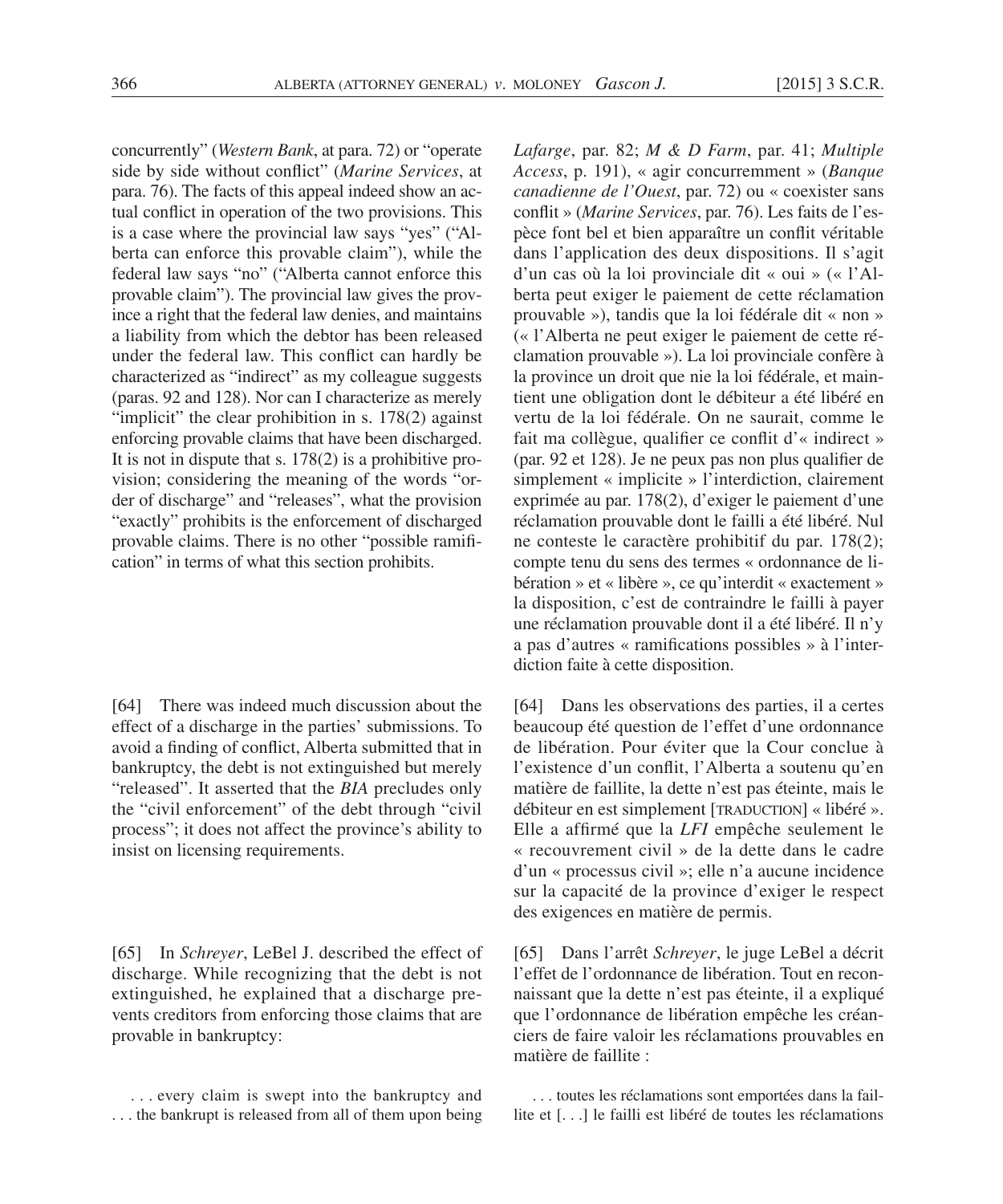discharged unless the law sets out a clear exclusion or exemption. . . .

The only reservation I have with the decision of the Court of Appeal in the case at bar relates to its numerous statements that the operation of s. 178(2) *BIA* has the effect of "extinguishing" the equalization claim. With respect, this provision does not purport to extinguish claims that are provable in bankruptcy pursuant to s. 121 *BIA*, but "releases" the debtor from such claims: see, on this point, *Re Kryspin* (1983), 40 O.R. (2d) 424 (H.C.J.), at pp. 438-39; and *Ross, Re* (2003), 50 C.B.R. (4th) 274 (Ont. S.C.J.), at para. 15. As is clear from the words of s. 178(2) *BIA*, the discharge operates to release the bankrupt from all claims provable in bankruptcy. For creditors, the discharge means that they "cease to be able to enforce claims against the bankrupt that are provable in bankruptcy". [Emphasis added; paras 20-21.]

(Citing Houlden, Morawetz and Sarra, at p. 6-283.)

[66] This description is consistent with the term "releases" found in s. 178(2), which means "[l]iberation from an obligation, duty, or demand; the act of giving up a right or claim to the person against whom it could have been enforced": *Black's Law Dictionary* (10th ed. 2014), at p. 1480. As a result of s. 178(2), creditors are deemed to give up their right to enforce their provable claims. The verb "enforce", as used by LeBel J. and Houlden, Morawetz and Sarra, means "to compel obedience": *Black's Law Dictionary*, at p. 645. The non-extinguishment of the debt may be relevant in some cases, such as those involving the liability of a third party (see *Buchanan v. Superline Fuels Inc.*, 2007 NSCA 68, 255 N.S.R. (2d) 286; *Miller, Re* (2001), 27 C.B.R. (4th) 107 (Ont. S.C.J.)). This is, however, of no practical relevance to this appeal. Section 178(2) is clear: a creditor cannot compel the debtor to pay a debt that was released on discharge.

[67] In this appeal, the payment which the province seeks to recover is a provable claim. In substance, the lors de sa libération, à moins que la loi ne prévoie clairement une exclusion ou une exemption. . .

Ma seule réserve à l'égard de la décision de la Cour d'appel concerne le fait qu'elle a écrit à plusieurs reprises que l'application du par. 178(2) de la *LFI* avait [TRADUCTION] « éteint » la réclamation au titre de la compensation. Soit dit en toute déférence, cette disposition n'a pas pour objet d'éteindre les réclamations prouvables en matière de faillite au sens de l'art. 121 de la *LFI*, mais « libère » le débiteur de ces réclamations : voir à ce sujet *Re Kryspin* (1983), 40 O.R. (2d) 424 (H.C.J.), p. 438-439; et *Ross, Re* (2003), 50 C.B.R. (4th) 274 (C.S.J. Ont.), par. 15. Le libellé du par. 178(2) de la *LFI* énonce clairement que l'ordonnance de libération libère le failli de toutes les réclamations prouvables en matière de faillite. Pour leur part, les créanciers [TRADUCTION] « cessent de pouvoir faire valoir contre le failli leurs réclamations prouvables en matière de faillite ». [Je souligne; par. 20-21.]

### (Citant Houlden, Morawetz et Sarra, p. 6-283.)

[66] Cette description est compatible avec le terme « libère » figurant au par. 178(2), qui s'entend de [TRADUCTION] « la décharge d'une obligation, d'un devoir ou d'une exigence; l'action de renoncer à un droit ou une réclamation en faveur de la personne contre laquelle on aurait pu faire valoir ce droit ou cette réclamation » : *Black's Law Dictionary* (10e éd. 2014), p. 1480. Par application du par. 178(2), les créanciers sont réputés renoncer à leur droit de faire valoir leurs réclamations prouvables. L'expression « faire valoir » employée par le juge LeBel, qui renvoie au terme anglais « *enforce* » employé par Houlden, Morawetz et Sarra, signifie « contraindre au respect » : *Black's Law Dictionary*, p. 645. La non-extinction de la dette peut être pertinente dans certaines affaires, comme celles mettant en cause la responsabilité d'un tiers (voir *Buchanan c. Superline Fuels Inc*., 2007 NSCA 68, 255 N.S.R. (2d) 286; *Miller, Re* (2001), 27 C.B.R. (4th) 107 (C.S.J. Ont.)), mais elle n'a aucune pertinence pratique quant au présent pourvoi. Le paragraphe 178(2) est clair : un créancier ne peut contraindre le débiteur à payer une dette dont il a été libéré par une ordonnance de libération.

[67] En l'espèce, la créance que la province cherche à recouvrer constitue une réclamation prouvable.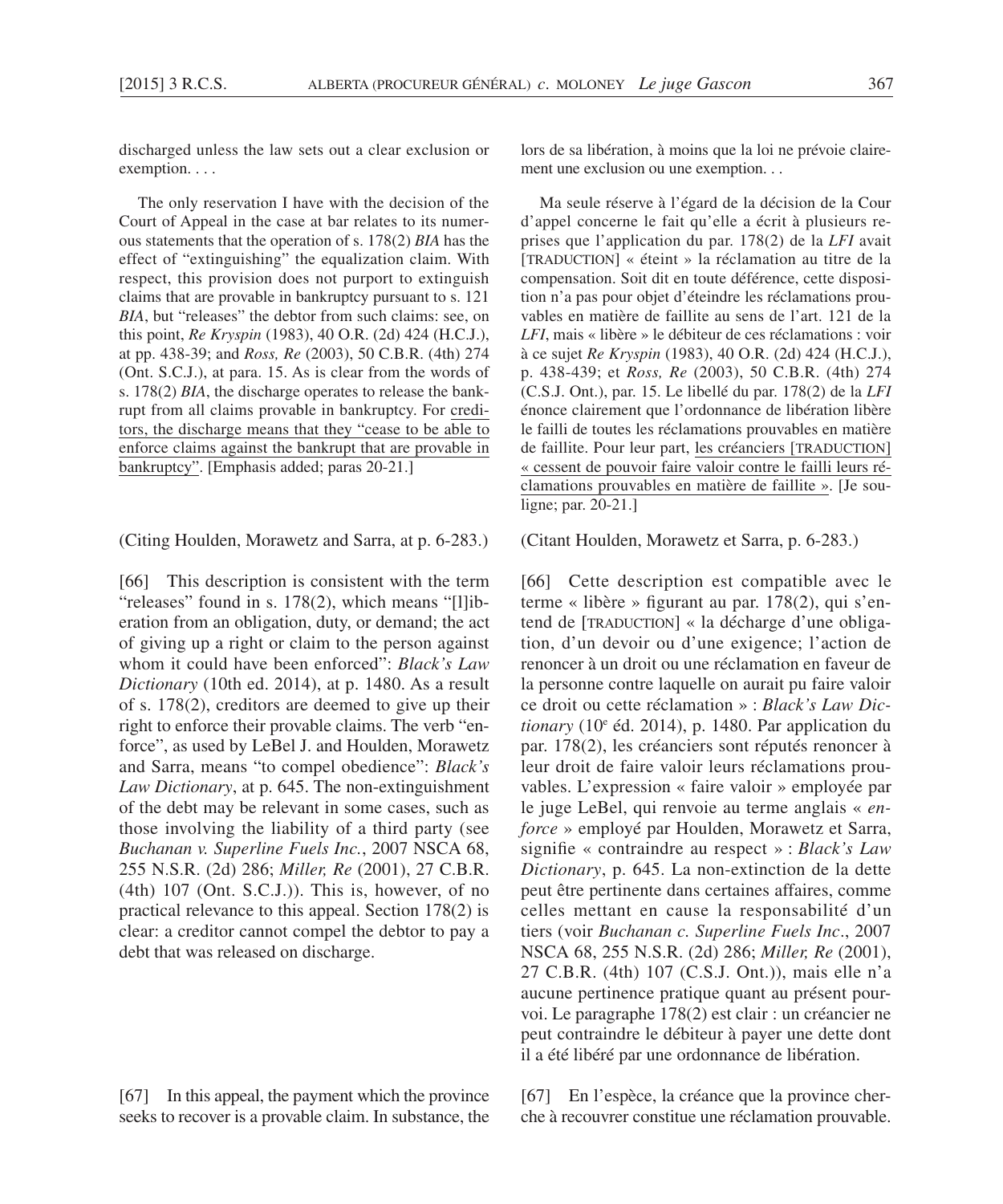purpose and effect of s. 102 are to compel payment of that provable claim. That claim was properly released, since neither the province's judgment debt, nor the resulting regulatory charge, is exempt from discharge under s. 178(1). As a provable claim is subject to s.  $178(2)$ , the province is precluded from compelling payment of the judgment debt.

[68] Contrary to the appellant's contention, nothing suggests that s. 178(2) merely precludes civil enforcement of provable claims. Accepting the appellant's argument would amount to adding words to the provision that do not exist, and that the legislator did not include. While being expressly precluded from compelling payment of a discharged provable claim, the province could create an administrative scheme that had the effect of coercing a discharged debtor to pay a debt that has been released. The appellant's argument must be rejected. Pursuant to s. 178(2) of the *BIA*, creditors are precluded from compelling payment of a claim provable in bankruptcy, through either civil or administrative processes.

[69] Neither can the question under the operational conflict branch of the paramountcy test be whether it is possible to refrain from applying the provincial law in order to avoid the alleged conflict with the federal law. To argue that the province is not required to use s. 102 in the context of bankruptcy, or that it can choose not to withhold the respondent's driving privileges, leads to a superficial application of the operational conflict test. To suggest that a conflict can be avoided by complying with the federal law to the exclusion of the provincial law cannot be a valid answer to the question whether there is "actual conflict in operation", as the majority of the Court put it in *Multiple Access*: see also *COPA*, at para. 64. To so conclude would render the first branch of the paramountcy test meaningless, since it is virtually always possible to avoid the application of a provincial law so as not to cause a conflict with a federal law. Furthermore, any provincial law that could survive the first branch under the latter argument would necessarily also

Essentiellement, l'art. 102 a pour objet et effet de contraindre le failli à payer cette réclamation prouvable. Le failli a été régulièrement libéré de cette réclamation puisque ni la créance judiciaire de la province ni la charge réglementaire en découlant ne sont soustraites à l'application de l'ordonnance de libération selon le par. 178(1). Étant donné qu'une réclamation prouvable est visée au par. 178(2), la province ne peut contraindre l'intimé à payer la dette constatée par jugement.

[68] Contrairement aux prétentions de l'appelante, rien n'indique que le par. 178(2) empêche simplement le recouvrement civil des réclamations prouvables. Faire droit à l'argument de l'appelante équivaudrait à ajouter à la disposition des mots qui n'existent pas, et que le législateur n'y a pas inclus. Alors qu'elle est expressément empêchée d'exiger le paiement d'une réclamation prouvable dont le débiteur a été libéré, la province pourrait mettre en place un régime administratif ayant pour effet de contraindre ce débiteur à payer une dette dont il a été libéré. L'argument de l'appelante doit être rejeté. Selon le par. 178(2) de la *LFI*, les créanciers ne peuvent exiger le paiement d'une réclamation prouvable en matière de faillite, que ce soit dans un processus civil ou administratif.

[69] Selon le volet conflit d'application de l'analyse fondée sur la doctrine de la prépondérance, la question n'est pas non plus de savoir s'il est possible de s'abstenir d'appliquer la loi provinciale pour éviter le prétendu conflit avec la loi fédérale. Soutenir que la province n'est pas tenue d'appliquer l'art. 102 dans le contexte d'une faillite, ou qu'elle peut choisir de ne pas priver l'intimé de ses droits de conducteur, entraîne une application superficielle du critère applicable en matière de conflit d'application. Prétendre qu'un conflit peut être évité en se conformant à la loi fédérale à l'exclusion de la loi provinciale ne saurait constituer une réponse valide à la question de savoir s'il y a un « conflit véritable », comme l'indiquent les juges majoritaires dans *Multiple Access* : voir aussi l'arrêt *COPA*, par. 64. Une telle conclusion viderait de tout son sens le premier volet de l'analyse fondée sur la doctrine de la prépondérance, car il est presque toujours possible d'éviter l'application d'une loi provinciale pour ne pas causer de conflit avec une loi fédérale. En outre, toute loi provinciale qui résisterait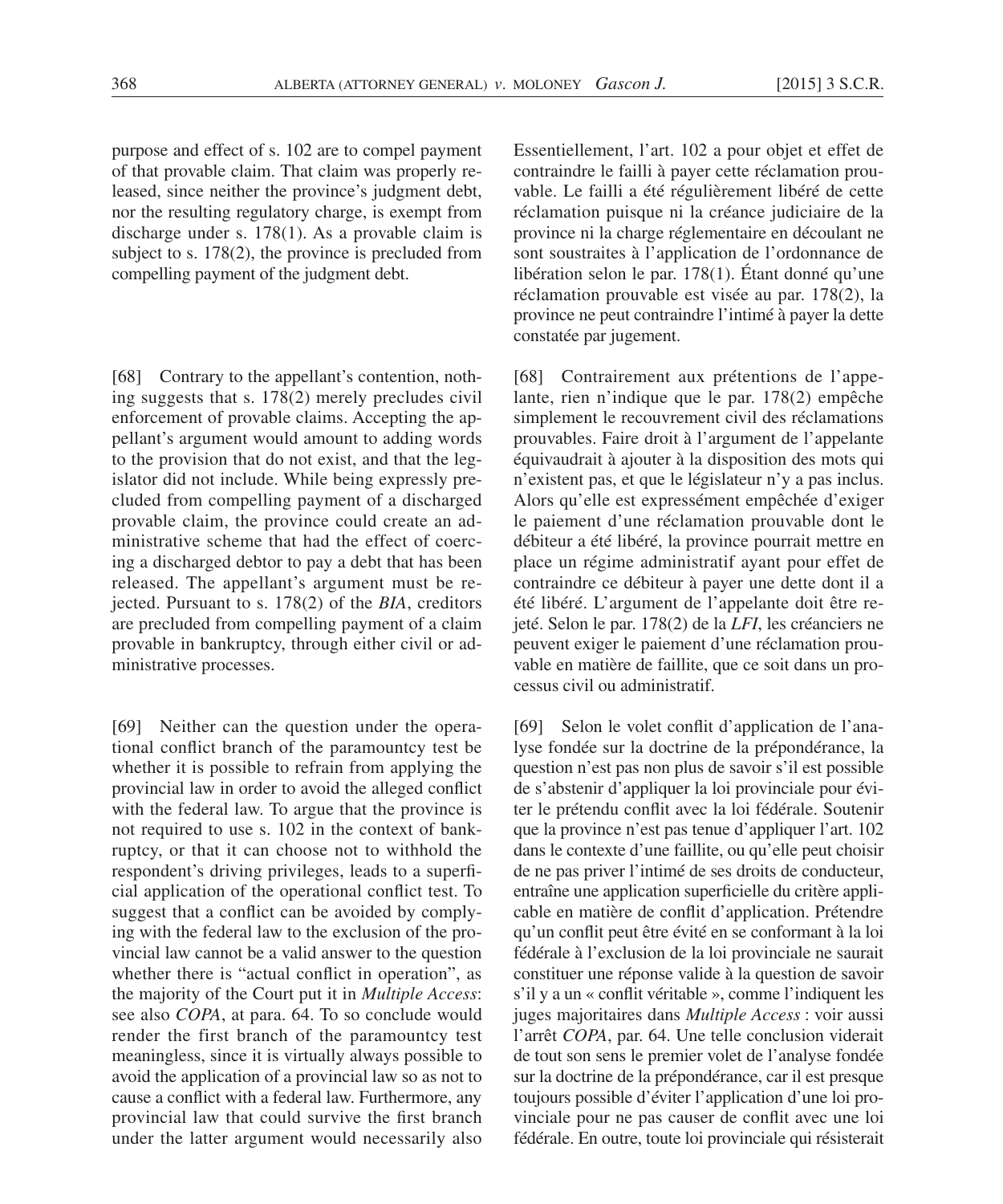survive the second branch. If it is possible to avoid operational conflict simply by declining to apply the provincial law, the same could be done to avoid any frustration of the federal purpose under the second branch.

[70] In fact, this would be tantamount to rendering the provincial law inoperative to the extent of the conflict even before a conflict is found. Under the doctrine of paramountcy, this is precisely the remedy that courts grant once a conflict is found; it is not a tool courts can use to avoid finding a conflict. The remedy of not applying the provincial law cannot be determinative of whether a conflict exists in the first place. In this case, whether or not the province has discretion not to apply s. 102 is irrelevant: see *Lafarge*, at para. 75. The province chose to take advantage of the scheme. The question is whether it can do so while also complying with the *BIA*.

[71] This view, with which my colleague disagrees, appears to me to be consistent with this Court's jurisprudence on operational conflict. For instance, in *M & D Farm*, the creditor held a mortgage on the debtors' family farm. After defaulting on the mortgage, the debtors obtained a stay of proceedings under the federal *Farm Debt Review Act*, R.S.C. 1985, c. 25 (2nd Supp.). While the stay was still in effect, the creditor sought, and was granted, leave under the provincial *Family Farm Protection Act*, C.C.S.M., c. F15, which authorized the immediate commencement of foreclosure proceedings. The question arose as to whether there was a conflict between the federal stay and the provincial leave. The Court concluded that there was an operational conflict (pp. 982-85), and this conclusion was later reaffirmed in *Lafarge*, at para. 82, and again in *Lemare Lake*, at para. 18. As I read *M & D Farm*, the fact that the debtors could choose to voluntarily pay the mortgage debt, as my colleague suggests, did not mean that there was no operational conflict. Nor was conflict avoided because the creditor could have chosen not to seek leave to commence foreclosure proceedings. There was an operational conflict because the provincial au premier volet selon ce dernier argument résisterait aussi nécessairement au second volet. S'il était possible d'éviter un conflit d'application simplement en refusant d'appliquer la loi provinciale, on pourrait faire la même chose pour éviter toute entrave à la réalisation de l'objet fédéral sous le second volet.

[70] En fait, cela reviendrait à rendre la loi provinciale inopérante dans la mesure du conflit avant même qu'il ne soit conclu à l'existence d'un conflit. Suivant la doctrine de la prépondérance, il s'agit précisément de la réparation que les tribunaux accordent une fois qu'ils ont conclu à l'existence d'un conflit; il ne s'agit pas d'un outil que les tribunaux peuvent utiliser pour éviter de conclure à l'existence d'un conflit. La réparation consistant à ne pas appliquer la loi provinciale ne saurait être déterminante quant à savoir s'il existe un conflit au départ. En l'espèce, la question de savoir si la province a le pouvoir discrétionnaire de ne pas appliquer l'art. 102 n'est pas pertinente : *Lafarge*, par. 75. La province a choisi de se prévaloir du régime. Il s'agit de savoir si elle peut le faire sans déroger à la *LFI*.

[71] Cette opinion que rejette ma collègue me semble conforme à la jurisprudence de la Cour en matière de conflit d'application. Dans l'arrêt *M & D Farm*, par exemple, une hypothèque grevait l'exploitation agricole familiale du débiteur au profit du créancier. Après avoir manqué à ses obligations à l'égard de l'hypothèque, le débiteur a obtenu une suspension des recours en vertu d'une loi fédérale, la *Loi sur l'examen de l'endettement agricole*, L.R.C. 1985, c.  $25$  ( $2^e$  suppl.). Alors que la suspension était toujours en vigueur, le créancier a demandé et obtenu une autorisation d'intenter immédiatement une action en forclusion en vertu de la *Loi sur la protection des exploitations agricoles familiales* provinciale, C.P.L.M., c. F15. La question s'est posée de savoir s'il existait un conflit entre la suspension fédérale et l'autorisation provinciale. La Cour a conclu à l'existence d'un conflit d'application (p. 982-985), et cette conclusion a par la suite été réaffirmée dans l'arrêt *Lafarge*, par. 82, puis de nouveau dans l'arrêt *Lemare Lake*, par. 18. Selon mon interprétation de l'arrêt *M & D Farm*, le fait que le débiteur pouvait choisir de payer volontairement la dette hypothécaire n'empêchait pas le conflit d'application, comme ma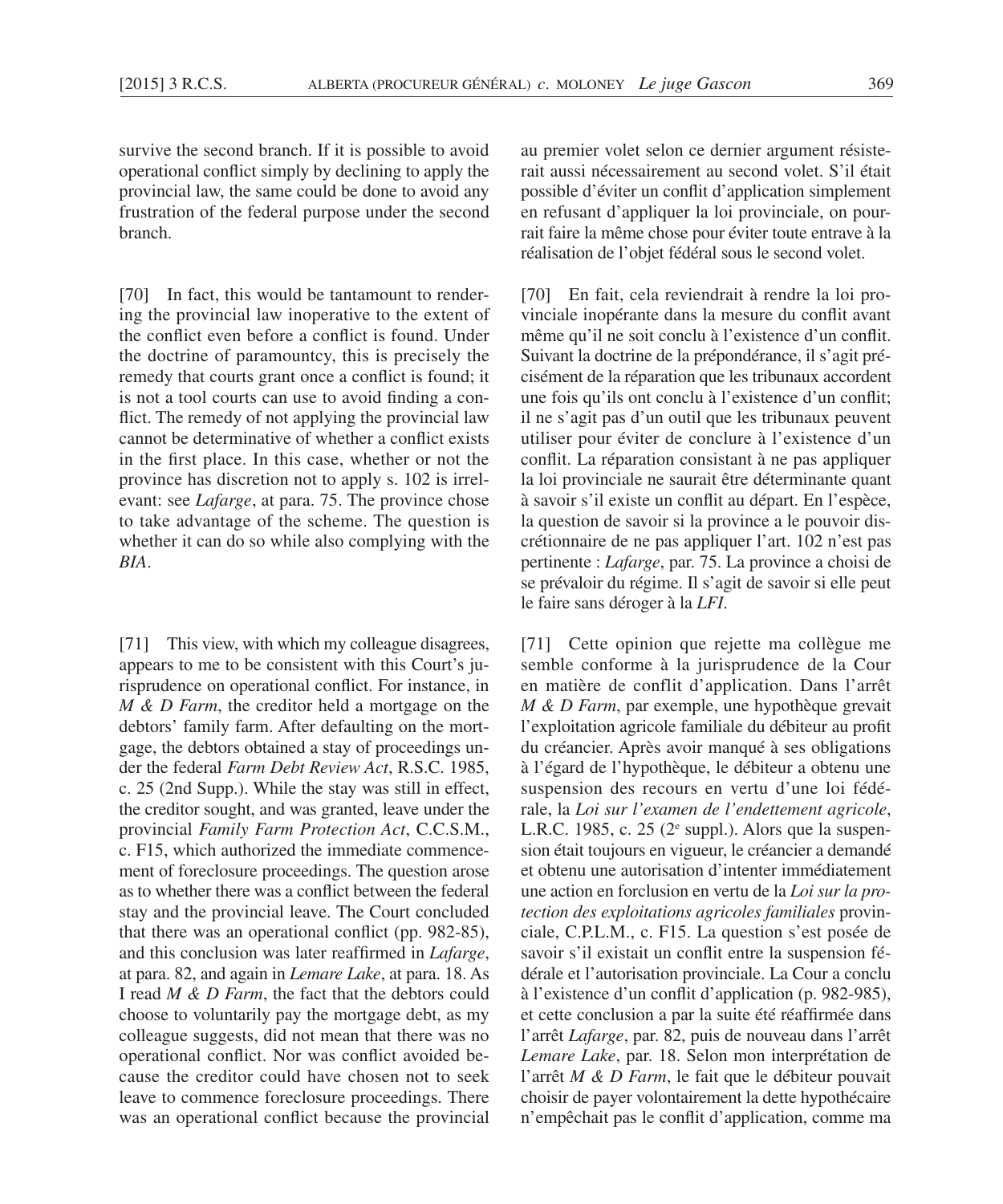law expressly authorized the very proceedings that the federal stay precluded.

[72] More recently, in *Sun Indalex*, Deschamps J., with Moldaver J. concurring, found that there was an operational conflict (the Court was unanimous on this point). On the one hand, there was an order made under the federal *Companies' Creditors Arrangement Act*, R.S.C. 1985, c. C-36, which authorized an insolvent company to obtain debtor-in-possession ("DIP") financing and granted priority to the DIP lender. On the other hand, the provincial *Personal Property Security Act*, R.S.O. 1990, c. P.10, gave priority to the administrator of the company's employee pension plans: para. 60. Deschamps J. did not avoid the operational conflict by concluding, for instance, that the debtor could have chosen not to seek DIP financing in the first place.

[73] My analysis does not "expan[d] the definition of conflict in the first branch" of the paramountcy test, nor does it "conflat[e]" its two branches, contrary to what my colleague indicates (paras. 93 and 106). In my view, this analysis instead applies the principles developed by this Court on federal paramountcy to the operational conflict situation at issue here, where the federal law includes a prohibition that the provincial law effectively disregards. I discuss the two legislative schemes separately from the application of the two branches of the paramountcy test. My analysis of the operational conflict focuses on the existence of an actual and direct conflict between the provisions at issue. The two branches are not "conflated" simply because, in a situation like the current one, the wording of s. 178(2) and the clear prohibition it contains happen to exemplify the goal behind the provision and one of the key objectives of the *BIA*, that is, the financial rehabilitation of the debtor. I consider that my colleague's remarks to the effect that impossibility of dual compliance is a "secondary consideration" in my discussion of operational

collègue le laisse entendre. Le conflit n'était pas évité non plus parce que le créancier aurait pu choisir de ne pas demander l'autorisation d'intenter une action en forclusion. Il existait un conflit d'application parce que la loi provinciale autorisait expressément la procédure même que la suspension fédérale empêchait.

[72] Plus récemment, dans l'arrêt *Sun Indalex*, la juge Deschamps, avec l'accord du juge Moldaver, a conclu à l'existence d'un conflit d'application (la Cour a exprimé une opinion unanime sur ce point précis). D'une part, une ordonnance rendue sous le régime de la *Loi sur les arrangements avec les créanciers des compagnies*, L.R.C. 1985, c. C-36, autorisait une société insolvable à obtenir un financement de débiteur-exploitant (« DE ») et accordait priorité au prêteur DE. D'autre part, la *Loi sur les sûretés mobilières* provinciale, L.R.O. 1990, c. P.10, accordait priorité à l'administrateur des régimes de retraite de la société : par. 60. La juge Deschamps n'a pas passé outre au conflit d'application en concluant, par exemple, que le débiteur aurait pu choisir dès le départ de ne pas demander un financement DE.

[73] Mon analyse « [n'élargit pas] la définition de conflit sous le premier volet » de l'analyse fondée sur la doctrine de la prépondérance, et elle ne « confond » pas non plus les deux volets de l'analyse, contrairement à ce qu'indique ma collègue (par. 93 et 106). À mon avis, dans cette analyse, j'applique plutôt les enseignements de notre Cour relatifs à la doctrine de la prépondérance fédérale à la situation de conflit d'application en cause en l'espèce, où la loi fédérale contient une interdiction dont fait fi la loi provinciale. J'examine les deux régimes législatifs séparément de l'application des deux volets de l'analyse fondée sur la doctrine de la prépondérance. Mon analyse relative au conflit d'application met l'accent sur l'existence d'un conflit véritable et direct entre les dispositions en cause. Les deux volets de l'analyse ne sont pas « confondus » simplement parce que, dans une situation comme celle en l'espèce, le libellé du par. 178(2) et l'interdiction qu'on y trouve illustrent en quelque sorte le but de la disposition et l'un des objets clés de la *LFI*, soit la réhabilitation financière du failli. J'estime également non fondées les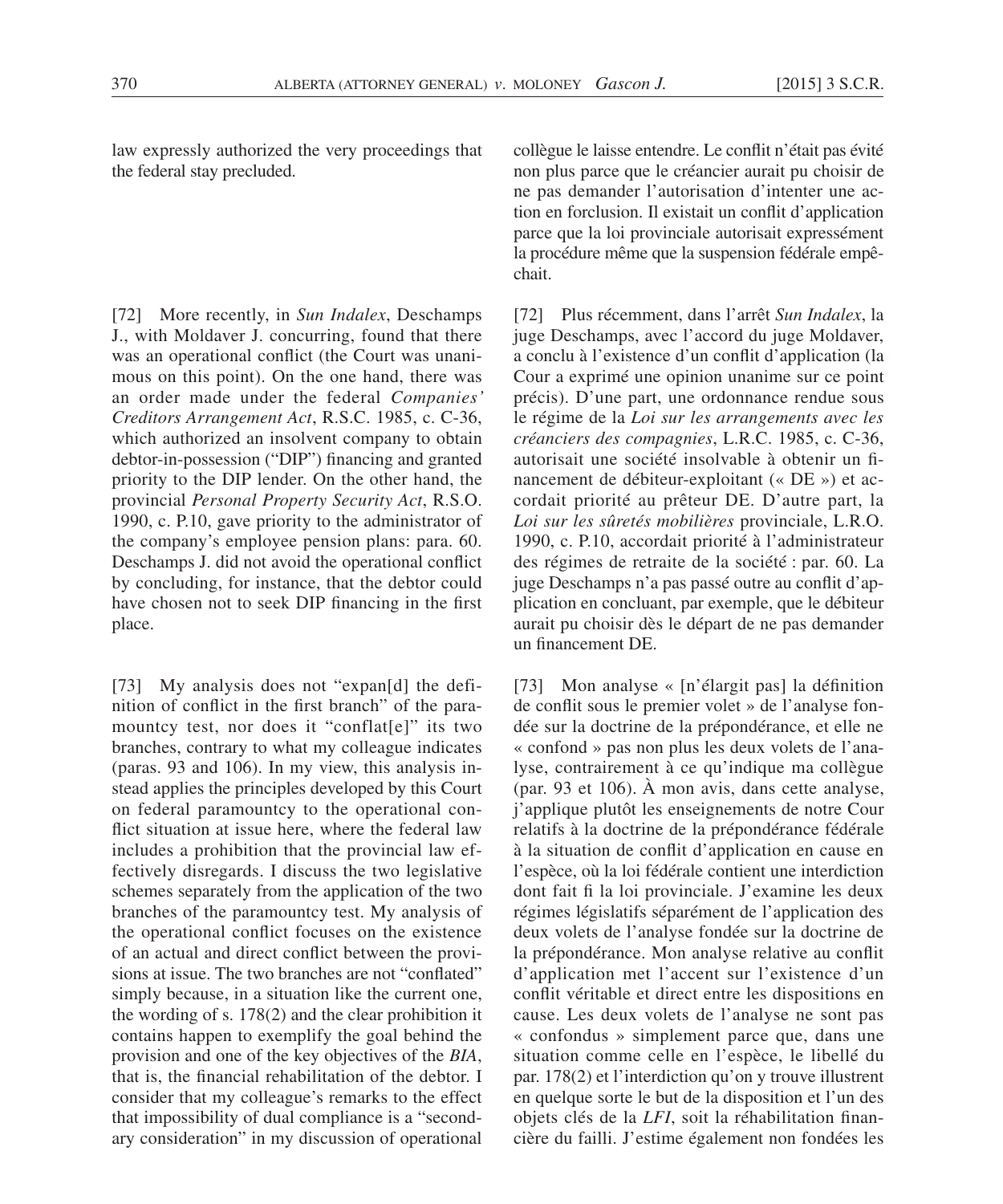conflict (para. 99) are misplaced as well. The classic statement of the test for operational conflict in *Multiple Access* that she cites with approval (para. 100) is precisely the one I am relying upon here. It is in light of that statement that I find there is no real possibility of dual compliance as understood by this Court. Indeed, the opposite conclusion would depend on a creditor refusing to apply (or a debtor refusing to comply with) the provincial law, or, alternatively, on a debtor renouncing (or a creditor refusing to comply with) the protection afforded by the federal law. To find a possibility of dual compliance with the conflicting laws at issue — on the basis of hypotheticals that call for "single" compliance, by any one of the actors involved, with one law but not with the other — would be inconsistent with this Court's precedents on federal paramountcy.

[74] In this regard, this case is distinguishable from precedents like *Rothmans* and *COPA*, on which my colleague relies. Those cases both dealt with provincial laws that took a more restrictive approach to matters covered by permissive federal laws. In each of them, the relevant statutes were held not to create an operational conflict. In *COPA*, the federal *Aeronautics Act*, R.S.C. 1985, c. A-2, allowed private citizens to build airports, while the provincial *Act respecting the preservation of agricultural land and agricultural activities*, R.S.Q., c. P-41.1, prohibited such activities on agricultural land absent an administrative authorization: para. 8. In *Rothmans*, s. 30 of the federal *Tobacco Act*, S.C. 1997, c. 13, permitted the display of tobacco products at retail, while the provincial *Tobacco Control Act*, S.S. 2001, c. T-14.1, banned the advertising, display and promotion of tobacco products in places where persons under 18 years of age were allowed. *Rothmans* and *COPA* did not involve a direct contradiction between the two applicable laws as does the instant case. They merely involved one law that imposed stricter conditions in allowing activities that were also permitted by the government at the other level. In the case at remarques de ma collègue selon lesquelles la question de l'impossibilité de se conformer aux deux lois constitue une « considération secondaire » dans mon analyse du conflit d'application (par. 99). C'est précisément sur l'énoncé classique du critère relatif au conflit d'application formulé dans l'arrêt *Multiple Access*, qu'elle cite avec approbation (par. 100), que les présents motifs mettent l'accent. C'est à la lumière de cet énoncé que je conclus à l'absence d'une possibilité réelle de se conformer aux deux lois au sens où l'entend la Cour. D'ailleurs, une conclusion contraire serait tributaire du refus d'un créancier d'appliquer la loi provinciale (ou du refus d'un débiteur de s'y conformer). Ou encore, une telle conclusion dépendrait de la renonciation d'un débiteur à la protection qu'offre la loi fédérale (ou du refus d'un créancier de s'y conformer). Conclure à la possibilité de se conformer aux deux lois conflictuelles en cause — en se fondant sur des hypothèses qui en appellent au « simple » respect, par l'un ou l'autre des acteurs en cause, d'une loi mais pas de l'autre — n'est pas compatible avec les décisions antérieures de la Cour sur la doctrine de la prépondérance fédérale.

[74] À cet égard, il convient d'établir une distinction entre la présente affaire et les précédents tels *Rothmans* et *COPA* sur lesquels s'appuie ma collègue. Dans ces deux affaires, des lois provinciales réglementaient de façon plus restrictive la matière traitée dans des lois fédérales permissives. Dans chaque cas, la Cour a conclu que les lois en cause ne faisaient pas naître un conflit d'application. Dans *COPA*, une loi fédérale, la *Loi sur l'aéronautique*, L.R.C. 1985, c. A-2, permettait à des particuliers de construire des aérodromes, alors qu'une loi provinciale, la *Loi sur la protection du territoire et des activités agricoles*, L.R.Q., c. P-41.1, en interdisait la construction sur une terre agricole en l'absence d'une autorisation administrative : par. 8. Dans *Rothmans*, l'art. 30 de la *Loi sur le tabac*, L.C. 1997, c. 13, autorisait l'exposition des produits du tabac dans les établissements de vente au détail, alors qu'une loi provinciale, *The Tobacco Control Act*, S.S. 2001, c. T-14.1, interdisait la publicité, l'exposition et la promotion des produits du tabac dans les lieux auxquels ont accès des personnes âgées de moins de 18 ans. Dans ces deux affaires, contrairement aux lois en l'espèce,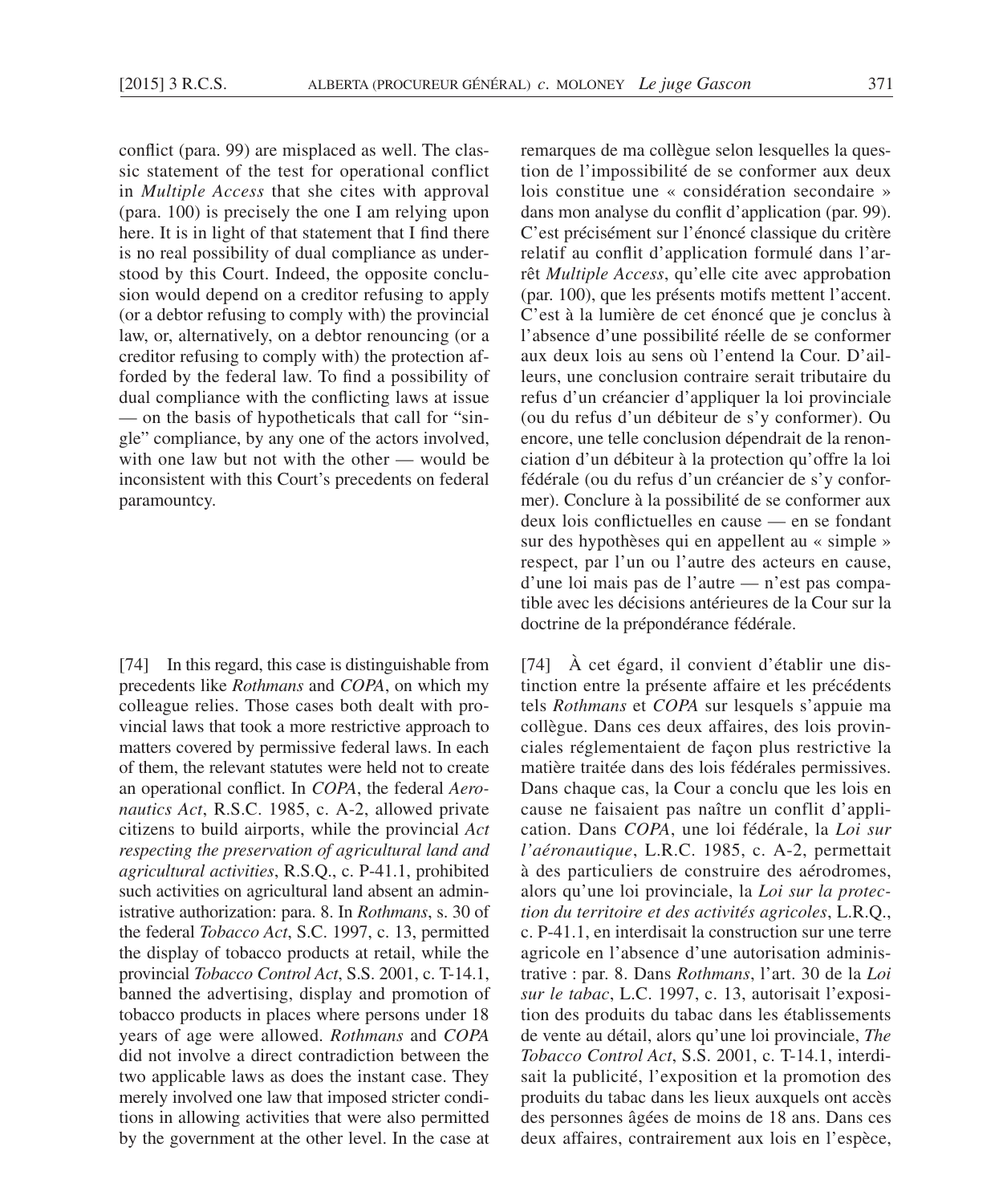bar, the question with respect to operational conflict is whether debts incurred while driving uninsured can be enforced even though the debtor has been discharged from bankruptcy. On this question, the two laws directly contradict each other.

[75] I therefore conclude that s. 102 of the *TSA* allows the province, or a third party creditor, to enforce a provable claim that has been released. To that extent, it conflicts with s. 178(2) of the *BIA*. It is impossible for the province to apply s. 102 without contravening s. 178(2) and, as a result, for the respondent to simultaneously be liable to pay the judgment debt under the provincial scheme and be released from that same claim pursuant to s. 178(2): *Lafarge*, at para. 82; *M & D Farm*, at para. 41. Section 178 is a complete code in that it sets out which debts are released on discharge and which debts survive bankruptcy. In effect, s. 102 creates a new class of exempt debts that is not listed in s. 178(1). Hence, in the words used by my colleague in her reasons (paras. 95, 110 and 128), "the provincial law allows the very same thing" — the enforcement of a debt released under s. 178(2) of the *BIA* — that "the federal law prohibits". The result is an operational conflict between the provincial and federal provisions.

[76] Although this conclusion makes it unnecessary to discuss the second branch of the test, I will nonetheless address it in order to respond to the province's arguments.

- (b) *Frustration of Federal Purpose*
- (i) Financial Rehabilitation

[77] Like the lower courts, I find that the province's use of its administrative powers relating to

les deux lois en cause ne se contredisaient pas; elles se limitaient à imposer des conditions plus strictes à l'exercice d'activités permises par l'autre ordre de gouvernement. En l'espèce, la question qui soulève un conflit d'application est de savoir si les dettes d'un conducteur non assuré résultant d'un accident d'automobile doivent être remboursées même si le débiteur en a été libéré par une libération de faillite. Sur ce point, les deux lois sont directement contradictoires.

[75] Je conclus donc que l'art. 102 de la *TSA* permet à la province, ou à un tiers créancier, de contraindre un failli à payer une réclamation prouvable dont il a été libéré. Dans cette mesure, cet article entre en conflit avec le par. 178(2) de la *LFI*. Il n'est pas possible que la province applique l'art. 102 sans contrevenir au par. 178(2), et en conséquence, que l'intimé soit tenu, sous le régime provincial, de payer une dette constatée par jugement et qu'il soit en même temps libéré de cette même dette en vertu du par. 178(2) : *Lafarge*, par. 82; *M & D Farm*, par. 41. L'article 178 constitue un code complet en ce qu'il précise les dettes dont le failli est libéré par une ordonnance de libération et celles qui survivent à la faillite. En fait, l'art. 102 crée, pour ce qui est des dettes dont le failli n'est pas libéré, une nouvelle catégorie de dettes qui ne figure pas au par. 178(1). En conséquence, pour reprendre les mots qu'utilise ma collègue dans ses motifs (par. 95, 110 et 128), « la loi provinciale autorise la chose même » l'obligation de payer une dette dont le débiteur a été libéré aux termes du par. 178(2) de la *LFI* — « qu'interdit la loi fédérale ». Il en résulte un conflit d'application entre les dispositions provinciales et fédérales.

[76] Bien que cette conclusion rende inutile l'examen du second volet de l'analyse, je vais quand même l'examiner afin de répondre aux arguments de la province.

- b) *Entrave à la réalisation de l'objet fédéral*
- (i) Réhabilitation financière

[77] À l'instar des tribunaux d'instance inférieure, j'estime que le recours par la province à ses pouvoirs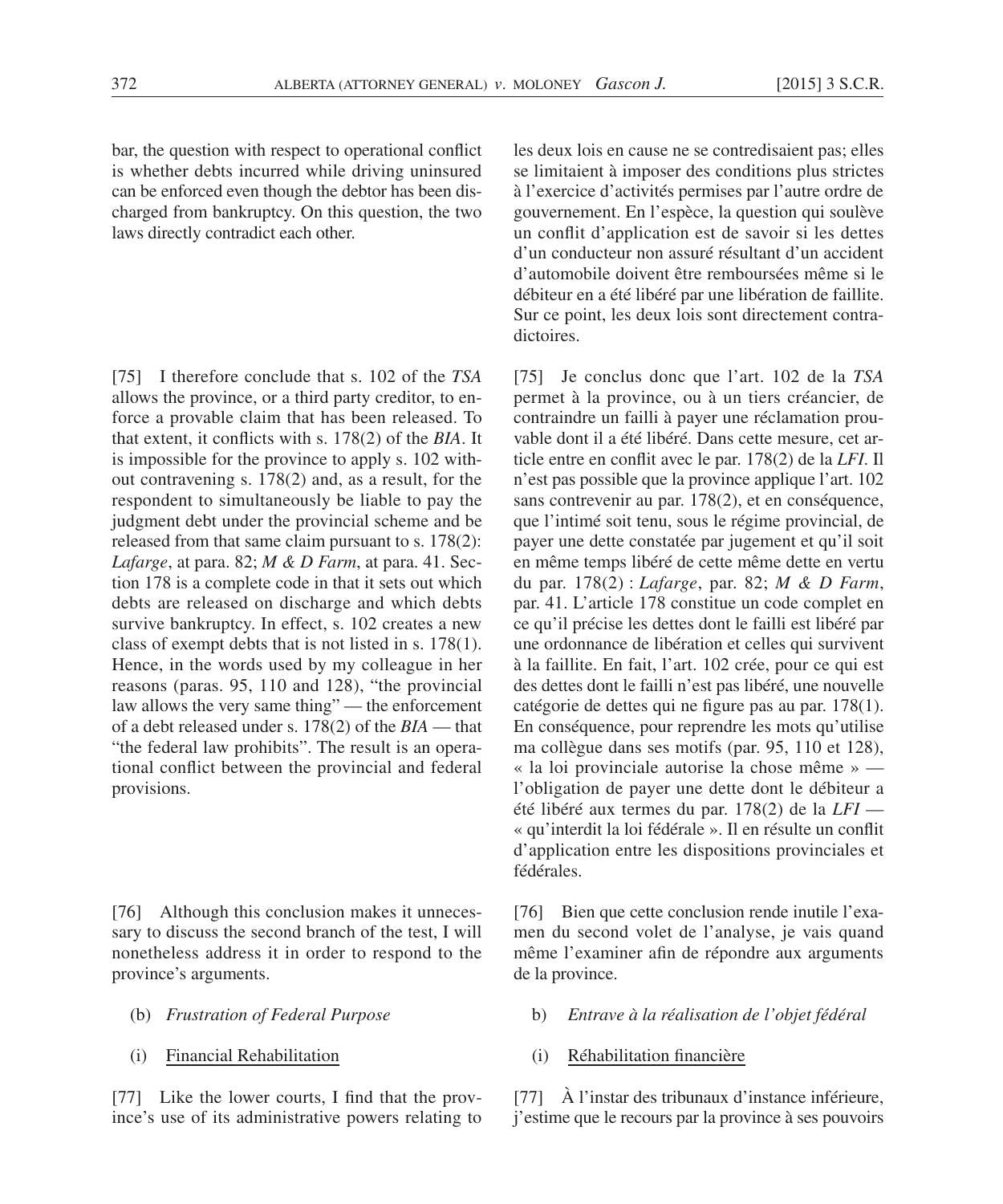driving privileges to burden the respondent until he repays a discharged debt frustrates the financial rehabilitation of the bankrupt. The effect of s. 102 directly contradicts and defeats the purpose of the discharge provided for in s. 178(2):

The *BIA* permits an honest but unfortunate debtor to obtain a discharge from debts subject to reasonable conditions. The *Act* is designed to permit a bankrupt to receive, after a specified period a complete discharge of all his or her debts in order that he or she may be able to integrate into the business life of the country as a useful citizen free from the crushing burden of debts . . . . [Emphasis added.]

(Houlden, Morawetz and Sarra, at p. 1-2.1)

As explained already, the language of s. 178(2) makes it clear that the purpose of this provision is to give effect to one of the goals underlying the *BIA*  regime — the financial rehabilitation of the debtor — by releasing "the bankrupt from all claims provable in bankruptcy". In other words, s. 178(2) is aimed precisely at providing the bankrupt with a fresh start. The facts of this case establish that the province's use of s. 102 despite the respondent's discharge undermines this purpose.

[78] The respondent was a truck driver. In 1996, after the accident, the province was assigned the judgment rendered against him in the amount of \$194,875. In 2008, after attempting to pay the debt in instalments for about 12 years, he made an assignment in bankruptcy. At that time, the outstanding amount of the debt had increased to \$195,823; it was, by far, the largest of the respondent's financial liabilities. In 12 years, the respondent had not been able to keep up with his interest payments. The crushing burden of the province's claim against him was the main reason for his bankruptcy. In 2012, at the time his application for discharge was heard, the respondent had only managed to pay the judgment debt down to \$192,103.79. By the effect of s. 102, he was exiting bankruptcy while carrying the same financial burden that had caused his bankruptcy four years earlier. If s. 102 is allowed to operate despite the respondent's discharge, the

administratifs en matière de droits de conducteur pour accabler l'intimé jusqu'à ce qu'il rembourse une dette dont il a été libéré entrave la réhabilitation financière du failli. L'effet de l'art. 102 va directement à l'encontre de l'objet de la libération prévue au par. 178(2) :

[TRADUCTION] La *LFI* permet au débiteur honnête, mais malchanceux, d'obtenir une libération de dettes sous réserve de conditions raisonnables. La *Loi* vise à permettre au failli d'obtenir, après une période donnée, une libération totale de toutes ses dettes de sorte qu'il puisse s'intégrer à la vie économique du pays en tant que citoyen utile soulagé de l'écrasant fardeau des dettes . . . [Je souligne.]

(Houlden, Morawetz et Sarra, p. 1-2.1)

J'ai déjà expliqué que le libellé du par. 178(2) indique clairement que cette disposition a pour objet de donner effet à l'un des objectifs sous-jacents du régime de la *LFI* — la réhabilitation financière du débiteur — en libérant « le failli de toutes autres réclamations prouvables en matière de faillite ». En d'autres mots, le par. 178(2) vise précisément à permettre au failli de repartir à neuf. Les faits de la présente affaire établissent que le recours, par la province, à l'art. 102 en dépit de la libération de l'intimé mine cet objet.

[78] L'intimé était camionneur. En 1996, après l'accident, la province s'est vu céder le jugement rendu contre lui pour la somme de 194 875 \$. En 2008, après avoir tenté de payer la dette par versements échelonnés pendant environ 12 ans, il a fait cession de ses biens. À l'époque, le montant de la dette avait augmenté à 195 823 \$; il s'agissait, de loin, de la plus importante obligation financière de l'intimé. En 12 ans, l'intimé n'était pas parvenu à payer l'intérêt. L'écrasant fardeau de la réclamation de la province contre lui constituait la principale raison de sa faillite. En 2012, au moment de l'audition de sa demande de libération, l'intimé n'avait réussi à réduire le montant de la dette constatée par jugement qu'à la somme de 192 103,79 \$. Par l'effet de l'art. 102, il sortait de la faillite en portant le même fardeau financier que celui qui avait causé sa faillite quatre ans auparavant. Si l'on permet que l'art. 102 s'applique en dépit de la libération de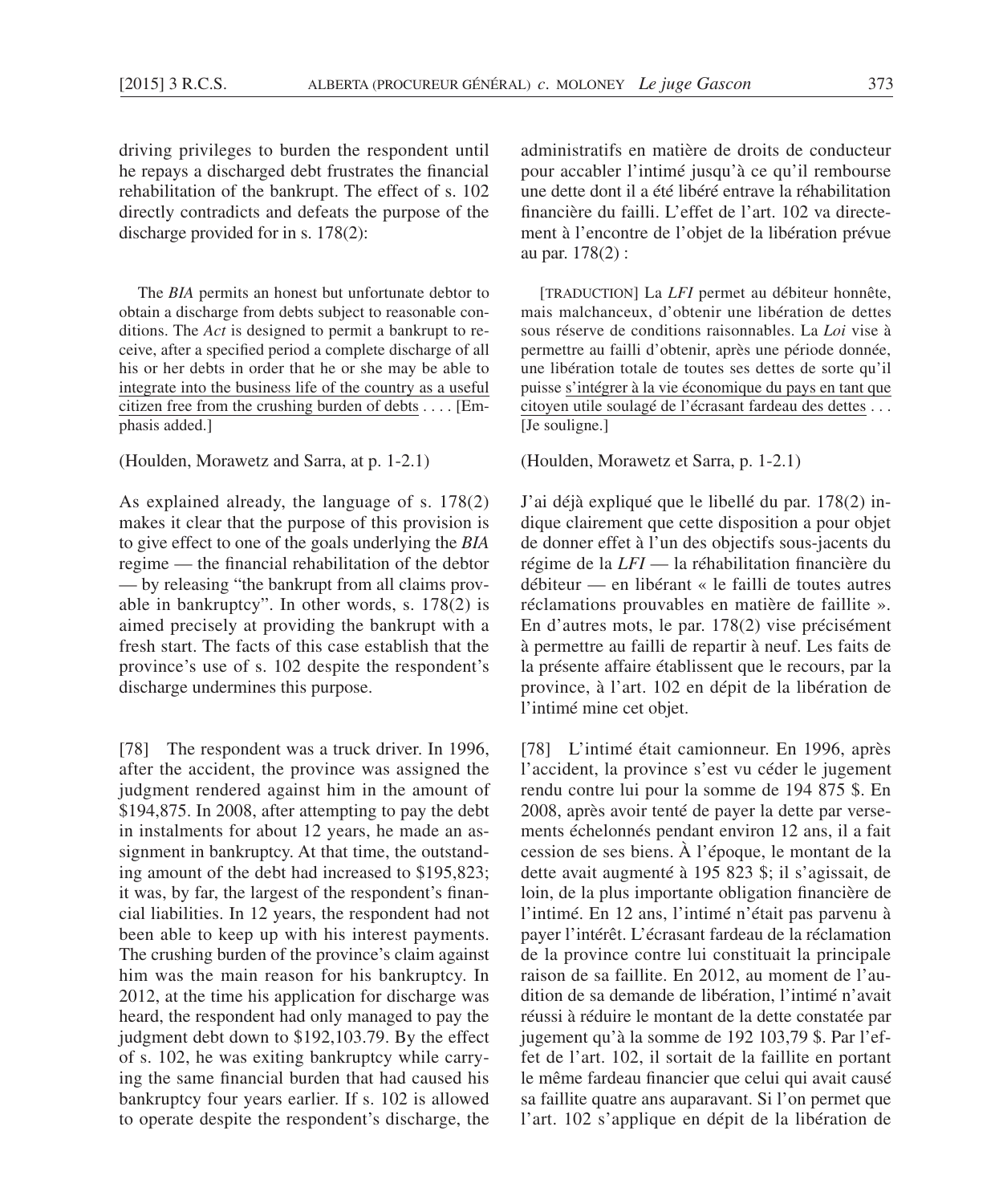respondent is not offered the opportunity to rehabilitate that Parliament intended to give him. This is particularly compelling in the respondent's case. As a truck driver, his ability to gain a livelihood is tied to his ability to drive. But more generally, inability to drive can constitute a significant impediment to any person's capacity to earn income: see *Lucar, Re* (2001), 32 C.B.R. (4th) 270 (Ont. S.C.J.), at paras. 22-23.

[79] In furthering financial rehabilitation, Parliament expressly selected which debts survive bankruptcy and which are discharged: s. 178(1) and (2). It did so having regard to competing policy objectives. This is a delicate exercise, because the more claims that survive bankruptcy, the more difficult it becomes for a debtor to rehabilitate: *AbitibiBowater*, at para. 35; *Schreyer*, at para. 19. In 1970, the Study Committee on Bankruptcy and Insolvency Legislation emphasized this concern:

. . . much of the rehabilitative effect of his discharge and release from debts is lost, when a bankrupt is left with substantial debts after his discharge. Indeed, in some cases, it may almost be regarded as a mockery of the bankruptcy system to take all of the sizable property of a debtor, distribute it among the creditors and then leave the debtor to cope with some of his largest creditors from whose debts he has not been released.

# (*Bankruptcy and Insolvency: Report of the Study Committee on Bankruptcy and Insolvency Legislation* (1970), at para. 3.2.085)

When operating in the context of bankruptcy, s. 102 undermines this balancing exercise and imperils the bankrupt's ability to rehabilitate. In effect, s. 102 creates a new class of debts that survive bankruptcy. As such, it leaves the debtor with a substantial financial liability that was not contemplated by Parliament. Had Parliament intended judgment debts arising from motor vehicle accidents, or the resulting regulatory charges, to survive bankruptcy, it would have stated so expressly in s.  $178(1)$  of the *BIA*. It did not. Together, s. 178(1) and (2) are comprehensive. It is beyond the province's constitutional l'intimé, celui-ci se voit privé de la possibilité de se réhabiliter que le Parlement a voulu lui donner, ce qui est particulièrement impérieux dans le cas de l'intimé. En tant que camionneur, sa capacité de gagner sa vie dépend de sa capacité de conduire, mais de façon plus générale, l'incapacité de conduire peut constituer un obstacle important à la capacité de quiconque de gagner un revenu : voir *Lucar, Re* (2001), 32 C.B.R. (4th) 270 (C.S.J. Ont.), par. 22-23.

[79] Pour favoriser la réhabilitation financière du failli, le législateur a expressément sélectionné les dettes qui survivent à la faillite et celles dont le failli est libéré : par. 178(1) et (2). À cette fin, il a tenu compte de divers objectifs de politique générale, parfois opposés. Il s'agit d'un exercice délicat, car plus le nombre des réclamations qui survivent à la faillite est élevé, plus il devient difficile pour le débiteur de se réhabiliter : *AbitibiBowater*, par. 35; *Schreyer*, par. 19. En 1970, le Comité d'étude sur la législation en matière de faillite et d'insolvabilité a souligné cette préoccupation :

. . . la libération et la remise des dettes perdent beaucoup de leur raison d'être si le failli demeure chargé de dettes considérables après sa libération. Dans certains cas, n'est-ce pas même caricaturer notre système de faillite que de prendre tous les biens saisissables du débiteur, de les distribuer aux créanciers puis de laisser le débiteur se débrouiller avec quelques-uns de ses créanciers les plus importants, à l'égard desquels il n'a pas été libéré?

(*Faillite et Insolvabilité : Rapport du comité d'étude sur la législation en matière de faillite et d'insolvabilité* (1970), par. 3.2.085)

Lorsqu'appliqué dans le contexte d'une faillite, l'art. 102 mine cet exercice de pondération et met en péril la capacité de réhabilitation du failli. En effet, l'art. 102 crée une nouvelle catégorie de dettes qui survivent à la faillite. Le débiteur demeure ainsi chargé d'une obligation financière importante que le Parlement n'avait pas prévue. Si le Parlement avait voulu que les dettes constatées par jugement découlant d'accidents d'automobile, ou les charges réglementaires en résultant, survivent à la faillite, il l'aurait indiqué expressément au par. 178(1) de la *LFI*, ce qu'il n'a pas fait. Ensemble, les par. 178(1)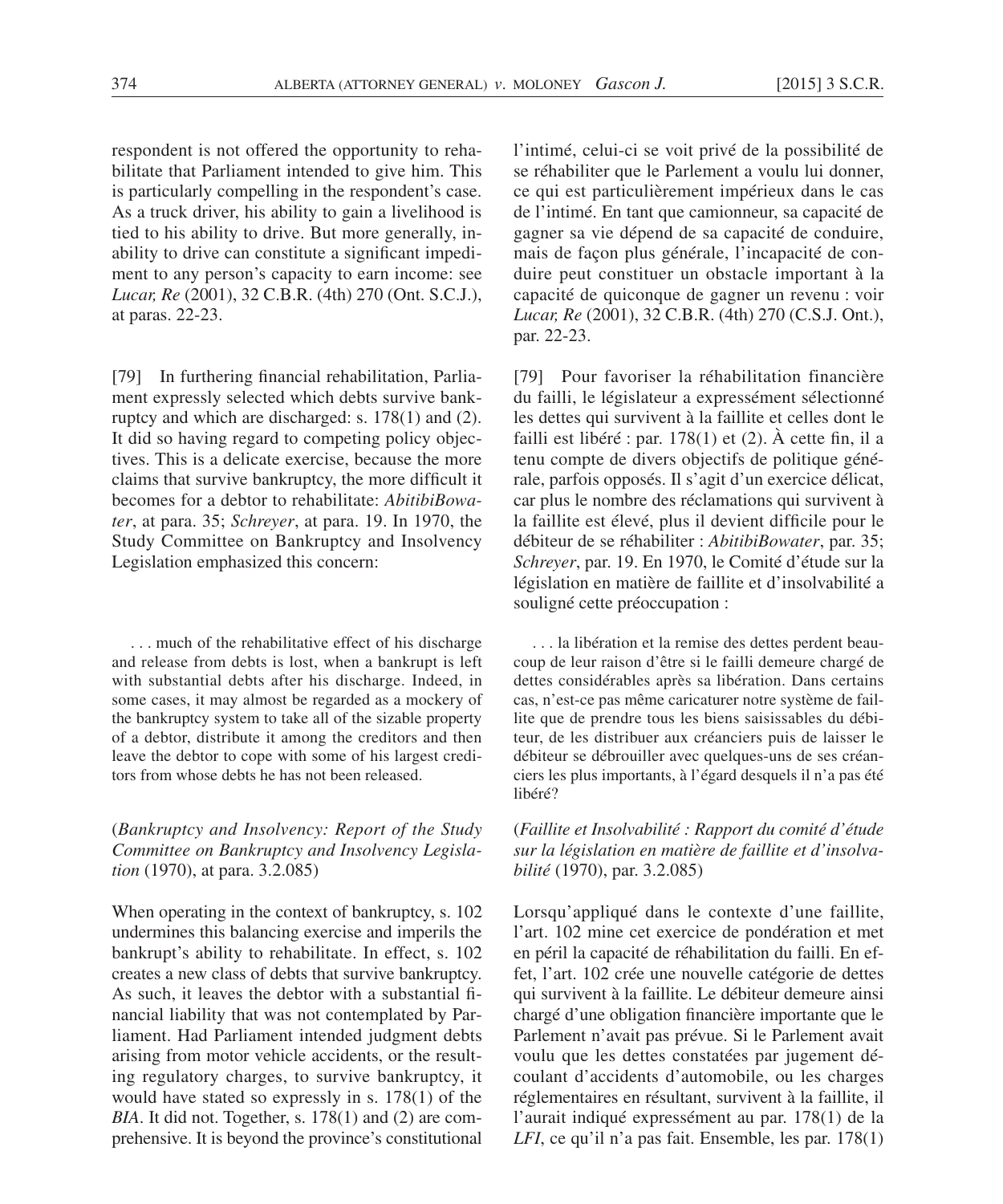authority to interfere with Parliament's discretion in that regard.

[80] Notwithstanding this, Alberta asserts that, like any creditor, the province is allowed to form a new binding contract with the discharged bankrupt for the repayment of the debt. In its view, the respondent's driving privileges can serve as fresh consideration for such a contract. I disagree. Like the Court of Appeal, I conclude that this alleged fresh consideration is neither genuine nor consistent with the purpose of s. 178(2).

[81] As a general rule, a creditor cannot cause a debtor to revive an obligation from which the debtor was released, unless the creditor offers fresh consideration: Wood, at p. 301. Between private parties, it is arguable that a debtor may freely agree to revive a discharged debt in exchange for the creditor's provision of goods or services. The province, however, is unlike any private creditor. While a private creditor is under no obligation to provide goods or services, the province cannot withhold the respondent's driving privileges arbitrarily. Suspension of privileges by administrative bodies must be based on a legal rule: see *Roncarelli v. Duplessis*, [1959] S.C.R. 121, at pp. 141-42; *British Columbia v. Imperial Tobacco Canada Ltd.*, 2005 SCC 49, [2005] 2 S.C.R. 473, at para. 59; *Secession Reference*, at para. 71; *Reference re Remuneration of Judges of the Provincial Court of Prince Edward Island*, [1997] 3 S.C.R. 3, at para. 10. In the case at bar, the effect and purpose of s. 102 are to compel payment of a discharged debt, which conflicts with s. 178(2). As a result, s. 102 is, to that extent, inoperative and cannot ground the province's authority to withhold the respondent's privileges. If those privileges are being suspended on the sole basis that the respondent refuses to satisfy a judgment debt that was released in bankruptcy, the province is acting without authority. The province's promise to refrain from doing what it has no authority to do cannot constitute fresh consideration capable of supporting any contract. This includes a contract for the repayment of a discharged debt. More importantly, the respondent need not enter into such a contract in

et (2) sont exhaustifs. S'immiscer dans l'exercice du pouvoir discrétionnaire du Parlement à cet égard outrepasse la compétence constitutionnelle de la province.

[80] Malgré cela, l'Alberta affirme que, comme tout autre créancier, la province a le droit de conclure avec le failli libéré un nouveau contrat exécutoire en vue du remboursement de la dette. À son avis, les droits de conducteur de l'intimé peuvent servir de nouvelle contrepartie pour la conclusion d'un tel contrat. Je ne suis pas d'accord. Comme la Cour d'appel, j'estime que cette prétendue nouvelle contrepartie n'est ni véritable ni compatible avec les objets du par. 178(2).

[81] En règle générale, le créancier ne peut faire en sorte que le débiteur fasse renaître une obligation dont il a été libéré, à moins d'offrir une nouvelle contrepartie : Wood, p. 301. Entre des parties privées, on peut soutenir que le débiteur puisse librement consentir à faire renaître une dette dont il a été libéré en échange de la fourniture de biens ou de services par le créancier. Mais la province n'a rien d'un créancier privé. Si un créancier privé n'est pas tenu de fournir des biens ou des services, la province, elle, ne peut priver arbitrairement l'intimé de ses droits de conducteur. La suspension de droits par les organismes administratifs doit être fondée sur une règle de droit : voir *Roncarelli c. Duplessis*, [1959] R.C.S. 121, p. 141-142; *Colombie-Britannique c. Imperial Tobacco Canada Ltée*, 2005 CSC 49, [2005] 2 R.C.S. 473, par. 59; *Renvoi relatif à la sécession*, par. 71; *Renvoi relatif à la rémunération des juges de la Cour provinciale de l'Île-du-Prince-Édouard*, [1997] 3 R.C.S. 3, par. 10. En l'espèce, l'art. 102 a pour effet et pour objet de contraindre le débiteur à payer une dette dont il a été libéré, et il entre en conflit avec le par. 178(2). L'article 102 est donc inopérant dans cette mesure et ne peut servir de fondement à l'exercice, par la province, du pouvoir de priver l'intimé de ses droits. Si ces droits sont suspendus pour le seul motif que l'intimé refuse de payer une dette constatée par jugement dont il a été libéré dans le cadre d'une faillite, la province agit sans pouvoir. La promesse de la province de s'abstenir de faire ce qu'elle n'a pas le pouvoir de faire ne saurait constituer une nouvelle contrepartie pouvant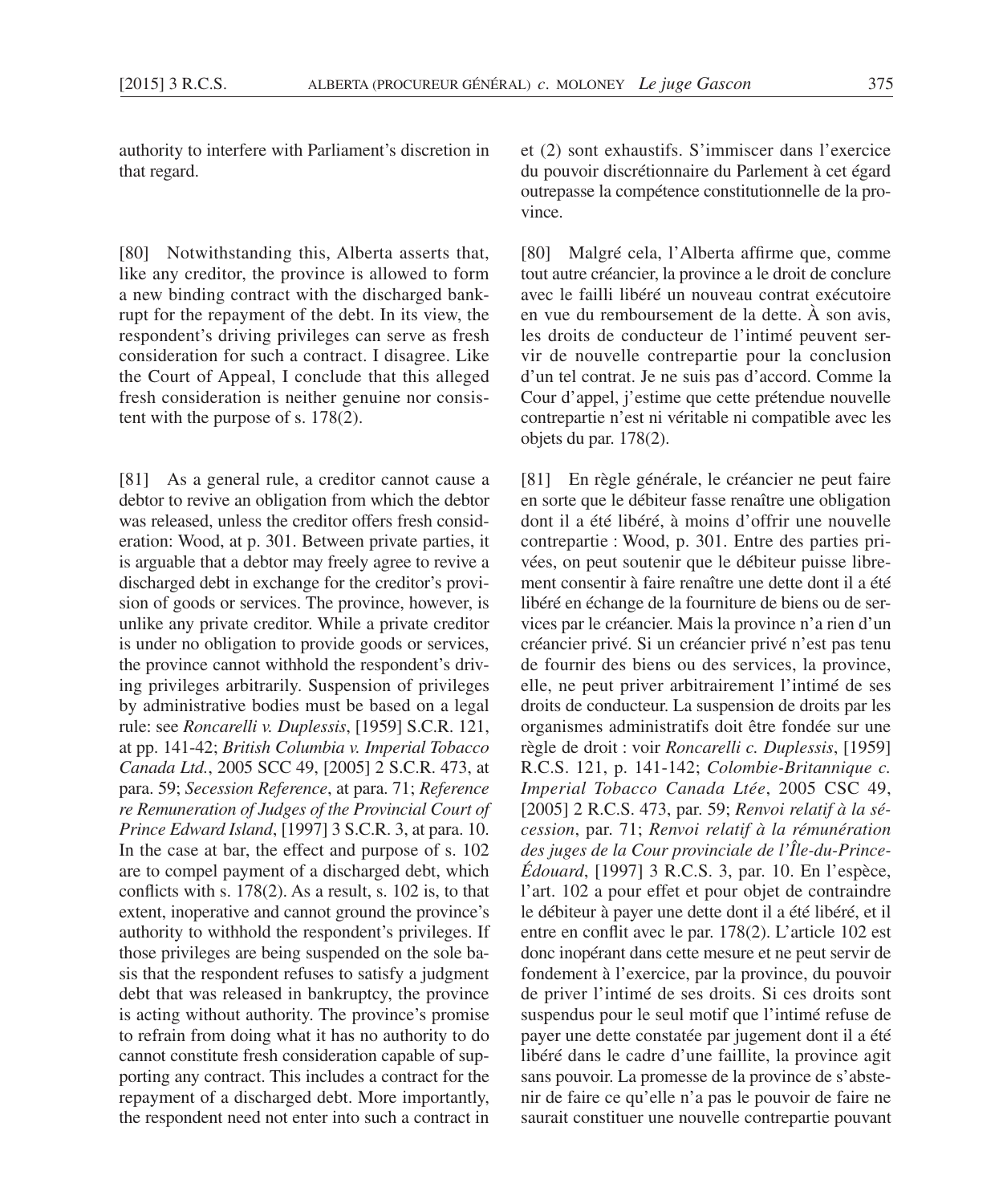order to recover his driving privileges, because the province has no authority to withhold them.

[82] Finally, Alberta's other assertion, to the effect that Parliament's power over bankruptcy and insolvency matters does not extend to the regulation of driving privileges, does not entail that the province can withhold those privileges on the basis of an unpaid released debt. In my view, the province is conflating the scope of Parliament's authority and the consequences of the conflict between the *BIA* and the *TSA*. The financial responsibility of drivers is a valid matter of provincial concern and jurisdiction, and the province can set the conditions for driving privileges with this consideration in mind. Nonetheless, when the province denies a person's driving privileges on the sole basis that he or she refuses to pay a debt that was discharged in bankruptcy, the province's condition conflicts with s. 178(2) of the *BIA* and is, to that extent, inoperative. To so conclude does not transfer the power to regulate driving privileges to Parliament. The obligation to grant those privileges flows from the provisions of the provincial law that remain operative.

[83] The rehabilitative purpose of s. 178(2) is not meant to give debtors a fresh start in all aspects of their lives. Bankruptcy does not purport to erase all the consequences of a bankrupt's past conduct. However, by ensuring that all provable claims are treated as part of the bankruptcy regime, the *BIA* gives debtors an opportunity to rehabilitate themselves financially. While this does not amount to erasing all regulatory consequences of their past conduct, it is certainly meant to free them from the financial burden of past indebtedness.

## (ii) Equitable Distribution

[84] The Court of Appeal concluded that the *TSA* also disrupts the equitable distribution purpose of

servir de base à un contrat, y compris un contrat en vue du remboursement d'une dette dont le débiteur a été libéré. Plus important encore, l'intimé n'a pas à conclure un tel contrat pour recouvrer ses droits de conducteur, car la province n'a pas le pouvoir de l'en priver.

[82] Enfin, l'autre affirmation de l'Alberta, selon laquelle la compétence du Parlement en matière de faillite et d'insolvabilité ne s'étend pas à la réglementation des droits de conducteur, ne saurait signifier que la province peut priver une personne de ces droits en raison du non-paiement d'une dette dont cette personne a été libérée. À mon avis, la province confond l'étendue du pouvoir du Parlement et les conséquences du conflit entre la *LFI* et la *TSA*. La responsabilité financière des conducteurs est une matière de compétence et d'intérêt provincial valide, et la province peut établir les conditions d'obtention des droits de conducteur en tenant compte de cette considération. Mais lorsqu'elle prive une personne de ses droits de conducteur pour le seul motif que cette personne refuse de payer une dette dont elle a été libérée dans le cadre d'une faillite, cette condition qu'impose la province entre en conflit avec le par. 178(2) de la *LFI* et est, dans cette mesure, inopérante. Une telle conclusion n'a pas pour effet de transférer au Parlement le pouvoir de réglementer les droits de conducteur. L'obligation d'accorder ces droits découle des dispositions de la loi provinciale qui demeurent opérantes.

[83] L'objet de réhabilitation du par. 178(2) n'est pas censé permettre aux débiteurs de repartir à neuf dans tous les aspects de leur vie. La faillite ne vise pas à effacer toutes les conséquences de la conduite antérieure du failli. Mais en faisant en sorte que toutes les réclamations prouvables soient traitées dans le cadre du régime de faillite, la *LFI* donne aux débiteurs une possibilité de se réhabiliter financièrement. Cela n'efface pas toutes les conséquences réglementaires de leur conduite antérieure, mais vise assurément à les libérer du fardeau financier de leur endettement antérieur.

## (ii) Partage équitable

[84] La Cour d'appel a conclu que la *TSA* entravait également la réalisation de l'objet de la *LFI* que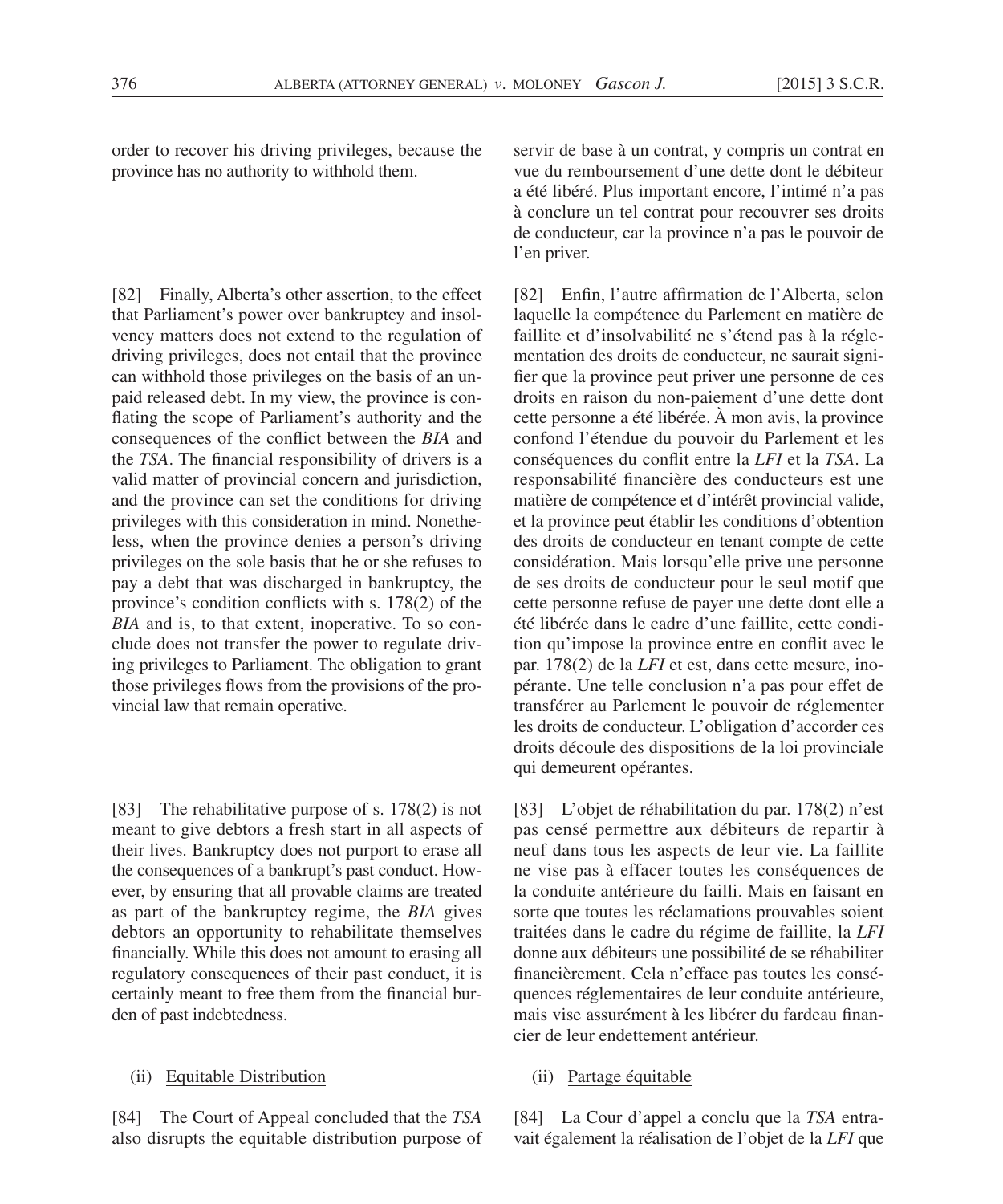the *BIA*. In that court's view, the province's legislative scheme allows it to obtain more than the ordinary dividend paid under the bankruptcy regime, which is contrary to the objective of the *BIA* to "treat all creditors of the same class equally" (para. 50). For its part, the province asserts that s. 102 does not alter the priorities set out in the *BIA*, since payment for the privilege of driving does not draw on the estate of the bankrupt that is available to other creditors.

[85] I disagree with this conclusion of the Court of Appeal. The purpose of s. 178, the only provision of the *BIA* that is at issue in this appeal, is to give the discharged bankrupt a fresh start. The section sets out the limits of this fresh start by excluding specific debts from being released by the order of discharge (s. 178(1)), and it provides for the consequences of that order by releasing the bankrupt from all other provable claims (s. 178(2)). Section 178 does not further the purpose of equitable distribution of assets. What the Court of Appeal points to are the consequences of survival of the judgment debt as a result of s. 102 of the *TSA*, despite the discharge contemplated in s. 178. This concerns the financial rehabilitation purpose of the *BIA* and nothing more.

[86] This Court has repeatedly cautioned against giving "too broad a scope to paramountcy on the basis of frustration of federal purpose": *Lemare Lake*, at para. 23, quoting *Marcotte*, at para. 72; *Marine Services*, at para. 69; *Western Bank*, at para. 74. In the federal paramountcy analysis, it is therefore always essential to ascertain the exact purpose of the specific provision of the federal law that is at issue. The Court of Appeal does not cite any authority supporting the assertion that s. 178 has purposes other than the debtor's financial rehabilitation. Although other provisions of the *BIA*, discussed earlier in these reasons and dealing mostly with the property of the bankrupt and the administration of the bankrupt's estate, are meant to ensure this equitable distribution purpose, those provisions are not at issue in the case at bar. At best, the assertion made by the Court of Appeal unduly broadens the *BIA*'s equitable distribution purpose and the related single constitue le partage équitable. À son avis, le régime législatif de la province permet à celle-ci d'obtenir plus que les dividendes ordinaires versés sous le régime de la faillite, ce qui est contraire à l'objectif de la *LFI* qui consiste à [TRADUCTION] « traiter équitablement tous les créanciers d'une même catégorie » (par. 50). Pour sa part, la province affirme que l'art. 102 ne modifie en rien les priorités énoncées dans la *LFI*, car le paiement exigé en échange des droits de conducteur n'est pas puisé dans l'actif du failli devant servir au paiement des autres créanciers.

[85] Je ne suis pas d'accord avec cette conclusion de la Cour d'appel. L'article 178, la seule disposition de la *LFI* en cause dans le présent pourvoi, vise à permettre au failli libéré de repartir à neuf. Il fixe les limites de ce nouveau départ en excluant certaines dettes dont le failli n'est pas libéré par une ordonnance de libération (par. 178(1)), et prévoit les conséquences de cette ordonnance en libérant le failli de toutes autres réclamations prouvables (par. 178(2)). L'article 178 ne favorise pas la réalisation de l'objet qu'est le partage équitable des biens du failli. Ce que la Cour d'appel fait ressortir, ce sont les conséquences de la survie de la dette constatée par jugement en raison de l'art. 102 de la *TSA* et malgré la libération prévue à l'art. 178. Seul est en cause l'objet de réhabilitation financière de la *LFI*, et rien de plus.

[86] La Cour a à maintes reprises mis en garde contre le fait de conférer « à [la] doctrine [de la prépondérance fédérale] une portée trop large dès qu'il y a entrave à l'objectif fédéral » : *Lemare Lake*, par. 23, citant *Marcotte*, par. 72; *Marine Services*, par. 69; *Banque canadienne de l'Ouest*, par. 74. Dans l'analyse fondée sur la doctrine de la prépondérance fédérale, il est donc toujours essentiel d'établir avec précision l'objet de la disposition de la loi fédérale en cause. La Cour d'appel ne cite pas de source appuyant l'affirmation voulant que l'art. 178 vise autre chose que la réhabilitation financière du débiteur. D'autres dispositions de la *LFI*, que j'ai déjà examinées dans les présents motifs et qui traitent principalement des biens du failli et de l'administration de l'actif de celui-ci, visent à assurer la réalisation de l'objet de partage équitable, mais ces dispositions ne sont pas en cause en l'espèce. Au mieux, l'affirmation de la Cour d'appel élargit indûment l'objet de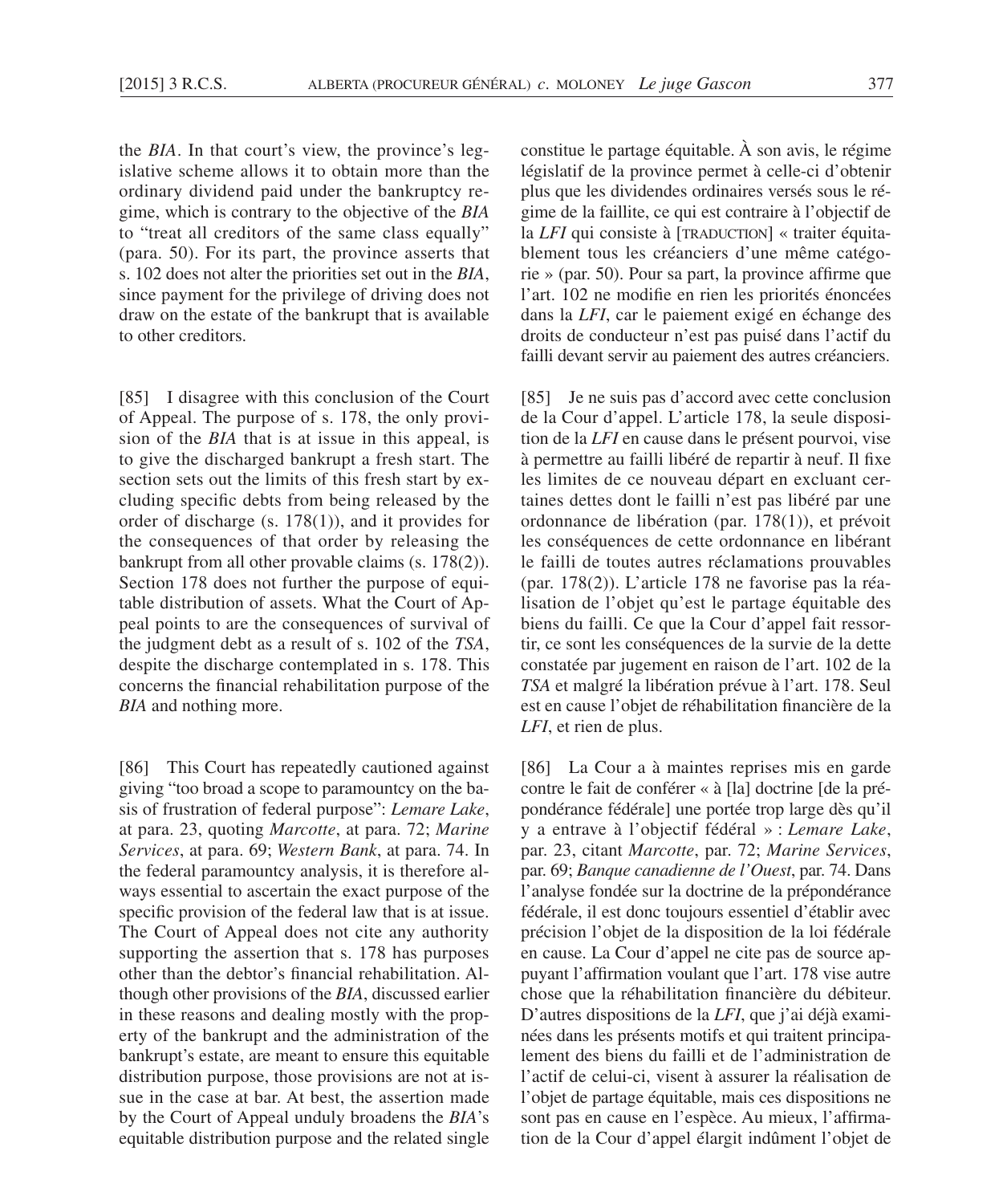proceeding model. This is contrary to the presumption of constitutionality according to which, "[w]hen a federal statute can be properly interpreted so as not to interfere with a provincial statute, such an interpretation is to be applied in preference to another applicable construction which would bring about a conflict between the two statutes": *Western Bank*, at para. 75, quoting *Law Society of B.C.*, at p. 356; *Marine Services*, at para. 69.

[87] Professor Wood, at p. 3, explains as follows the rationale behind the collective proceeding through which equitable distribution is achieved:

The race to grab assets in the absence of a collective insolvency regime does not provide an environment within which an efficient and orderly liquidation can occur. The process is inefficient because each creditor must separately attempt to enforce their claims against the debtor's assets, and this produces duplication in enforcement costs. The piecemeal selling off of assets also results in a much smaller recovery than if a single person were in control of the liquidation. Similarly, the race to seize assets does not produce an environment within which negotiations with creditors can easily occur. A reasonable creditor who is inclined to negotiate with the debtor will be unlikely to do so if other creditors are actively taking steps to make away with the debtor's realizable assets; instead, the creditor will feel compelled to join the wild dash to seize assets. Although some of the creditors (those who are able to strike first) are better off in such a scenario, the creditors as a group receive less than if a more orderly liquidation or negotiated arrangement had taken place.

### (See also *Husky Oil*, at para. 7.)

[88] The single proceeding model is focused on ensuring the orderly distribution of assets and reducing inefficiencies, and ultimately on maximizing global recovery for creditors. If, after the bankrupt's discharge, that is, after the administration of the estate and the orderly distribution contemplated by the *BIA*, the province is allowed to compel a bankrupt to make payments outside the collective proceeding and to obtain property that

partage équitable de la *LFI* et le modèle de la procédure unique qui s'y rapporte. Cette approche est contraire à la présomption de validité constitutionnelle qui exige que « [c]haque fois qu'on peut légitimement interpréter une loi fédérale de manière qu'elle n'entre pas en conflit avec une loi provinciale, il faut appliquer cette interprétation de préférence à toute autre qui entraînerait un conflit » : *Banque canadienne de l'Ouest*, par. 75, citant *Law Society of B.C.*, p. 356; *Marine Services*, par. 69.

[87] Le professeur Wood, à la p. 3, décrit ainsi la raison d'être de la procédure collective qui permet d'assurer un partage équitable :

[TRADUCTION] La course pour s'emparer des éléments d'actif en l'absence d'un régime collectif d'insolvabilité n'offre pas un environnement propice à une liquidation efficace et ordonnée. Le processus est inefficace parce que chaque créancier doit tenter séparément de faire valoir sa réclamation contre les biens du débiteur, ce qui entraîne un dédoublement des frais de recouvrement. La liquidation à la pièce des éléments d'actifs donne également lieu à un recouvrement bien inférieur à ce qu'il aurait été si une seule personne avait dirigé la liquidation. De la même façon, la course pour saisir les éléments d'actif ne crée pas un environnement très propice aux négociations avec les créanciers. Le créancier raisonnable qui est disposé à négocier avec le débiteur ne le fera probablement pas si les autres créanciers prennent des mesures concrètes pour emporter les biens réalisables du débiteur; il se sentira plutôt obligé de se jeter dans la mêlée pour saisir les biens. S'il est vrai que certains créanciers (ceux qui réussissent à frapper en premier) s'en tirent mieux dans un tel contexte, les créanciers, en tant que groupe, reçoivent moins que ce qu'ils auraient reçu dans le cadre d'une liquidation plus ordonnée ou d'un arrangement négocié.

### (Voir aussi *Husky Oil*, par. 7.)

[88] Le modèle de la procédure unique vise à assurer le partage ordonné des biens et à réduire les inefficacités et, ultimement, à maximiser le recouvrement global des créanciers. Si, après la libération du failli, c'est-à-dire après l'administration de l'actif et le partage ordonné que prévoit la *LFI*, la province peut contraindre un failli à effectuer des paiements en dehors de la procédure collective, et obtenir des biens qui ne seraient pas, de toute façon,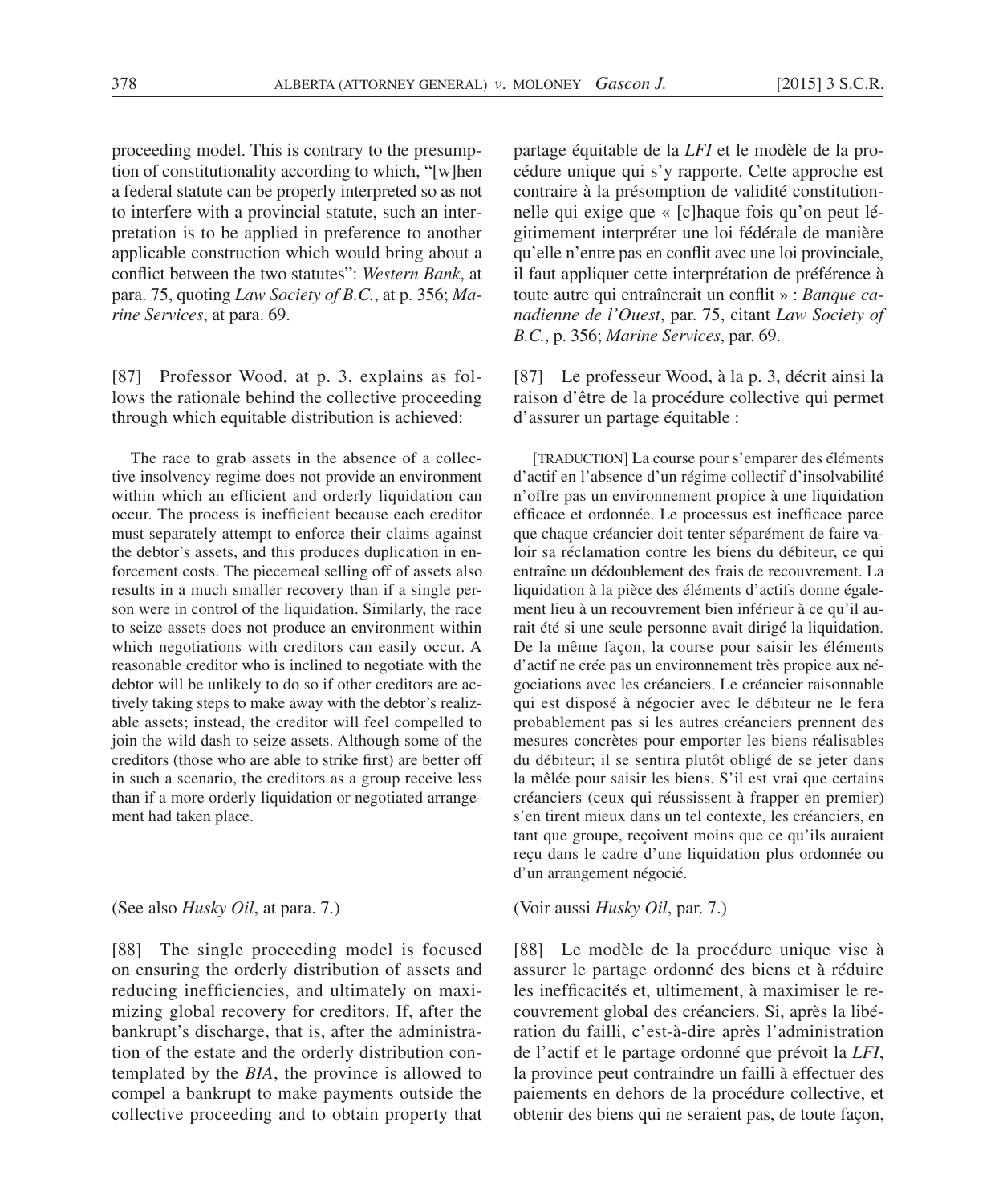would not, in any event, be distributed to the creditors as part of the bankruptcy process, I fail to see how the single proceeding model is disrupted. The assets to be distributed to creditors remain the same, and they are still allocated according to the bankruptcy scheme and any priorities it dictates. Whether or not s. 102 of the *TSA* operates after the discharge does not impact the orderly distribution to creditors, nor does it affect the pool of assets to be distributed to them. In this regard, the judgment debt is not "preferred" or given any kind of priority under the *BIA* scheme; it is quite simply unaffected by the bankruptcy process as a result of the provincial scheme in the same way as the other debts listed in s. 178(1) that are not released by the order of discharge. The operation of s. 102 does not cause any chaos or inefficiencies in the bankruptcy process. If anything, allowing s. 102 to operate increases global recovery for the other creditors while leaving the single proceeding intact.

[89] Thus, although it is clear that the purpose of s. 178(2) is to ensure the debtor's financial rehabilitation and that s. 102 frustrates that purpose, I am not convinced that the operation of the provincial scheme in the context of this appeal interferes with the equitable distribution of assets, a purpose that is undoubtedly served by other provisions of the *BIA*, but not by s. 178.

## VI. Disposition

[90] In my view, the doctrine of paramountcy dictates that s. 102 of the *TSA* is inoperative to the extent that it conflicts with the *BIA*, and in particular s. 178(2). Therefore, the province cannot withhold the respondent's driving privileges on the basis of an unsatisfied but discharged judgment debt. I would dismiss the appeal with costs and answer the constitutional question as follows:

Is s. 102(2) of the Alberta *Traffic Safety Act*, R.S.A. 2000, c. T-6, constitutionally inoperative by reason of the doctrine of federal paramountcy?

distribués aux créanciers dans le cadre du processus de faillite, je ne vois pas en quoi le modèle de la procédure unique est perturbé. Les éléments d'actif devant être partagés entre les créanciers demeurent les mêmes et sont quand même répartis conformément au régime de faillite et aux priorités qu'il dicte. Que l'article 102 de la *TSA* s'applique ou non après la libération n'a aucune incidence sur le partage ordonné des biens entre les créanciers, ni même d'effet sur l'ensemble de biens que ceux-ci peuvent se partager. À cet égard, la dette constatée par jugement n'est pas « privilégiée » et ne se voit pas non plus accorder une quelconque priorité sous le régime de la *LFI*; elle n'est tout simplement pas touchée par le processus de faillite en raison du régime provincial, au même titre que les autres dettes énumérées au par. 178(1) dont le failli n'est pas libéré par l'ordonnance de libération. L'application de l'art. 102 ne cause ni chaos ni inefficacités dans le processus de faillite. En fait, permettre l'application de l'art. 102 augmente le recouvrement global des autres créanciers, tout en préservant la procédure unique.

[89] Par conséquent, s'il est clair que le par. 178(2) vise la réhabilitation financière du débiteur et que l'art. 102 entrave la réalisation de cet objet, je ne suis pas convaincu que l'application du régime provincial dans le contexte du présent pourvoi fait obstacle au partage équitable des biens, un objet dont la réalisation est sans aucun doute visée par d'autres dispositions de la *LFI*, mais pas par l'art. 178.

## VI. Dispositif

[90] À mon avis, la doctrine de la prépondérance fédérale dicte que l'art. 102 de la *TSA* est inopérant dans la mesure où il entre en conflit avec la *LFI*, et avec le par. 178(2) en particulier. La province ne peut donc pas priver l'intimé de ses droits de conducteur en raison d'une dette constatée par jugement qu'il n'a pas payée mais dont il a été libéré. Je suis d'avis de rejeter le pourvoi avec dépens, et de répondre à la question constitutionnelle de la façon suivante :

Le paragraphe 102(2) de la *Traffic Safety Act*, R.S.A. 2000, c. T-6, de l'Alberta est-il inopérant du point de vue constitutionnel en raison de la doctrine de la prépondérance fédérale?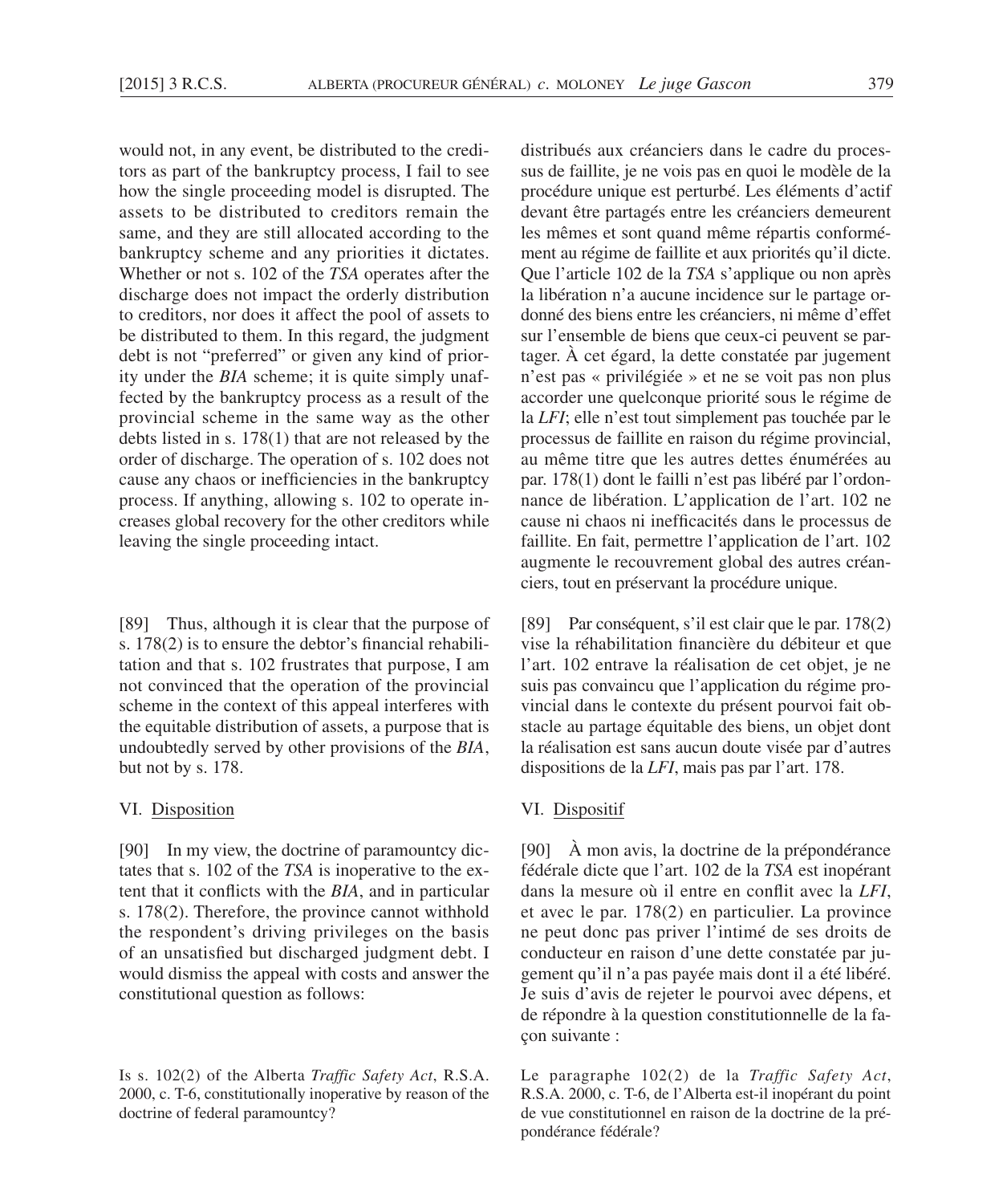Answer: Yes, s. 102 of the Alberta *Traffic Safety Act*  is inoperative to the extent that it is used to enforce a debt discharged in bankruptcy.

The reasons of McLachlin C.J. and Côté J. were delivered by

[91] Côté J.  $\overline{\phantom{a}}$  L agree that what is at the core of this appeal is the frustration of a federal purpose. Therefore, I concur with Gascon J. insofar as he finds that s. 102 of the Alberta *Traffic Safety Act*, R.S.A. 2000, c. T-6 ("*TSA*"), frustrates the purpose of financial rehabilitation that underlies s. 178(2) of the federal *Bankruptcy and Insolvency Act*, R.S.C. 1985, c. B-3 ("*BIA*"), and that s. 102 is accordingly inoperative to the extent of the conflict by reason of the doctrine of federal paramountcy. However, I do not believe that there is an operational conflict to speak of in this appeal.

[92] There is no doubt in my mind that s. 102 of the *TSA* allows Alberta to do indirectly what it is implicitly prohibited from doing under s. 178(2) of the *BIA*, but in light of the indirect nature of the conflict, this issue is properly dealt with on the basis of the second branch of the federal paramountcy test, not the first.

[93] In my respectful view, Gascon J.'s analysis contrasts with the clear standard that has been adopted for the purpose of determining whether an operational conflict exists in the context of the federal paramountcy test: impossibility of dual compliance as a result of an express conflict. My colleague's approach conflates the two branches of the federal paramountcy test, or at a minimum blurs the difference between them and returns the jurisprudence to the state it was at before the second branch was recognized as a separate branch. And it has an additional serious adverse effect: by expanding the definition of conflict in the first branch, it increases the number of situations in which a federal law might be found to pre-empt a provincial law without an in-depth analysis of Parliament's intent.

Réponse : Oui, l'art. 102 de la *Traffic Safety Act* de l'Alberta est inopérant dans la mesure où il permet de recouvrer une dette dont le débiteur a été libéré dans le cadre d'une faillite.

Version française des motifs de la juge en chef McLachlin et de la juge Côté rendus par

[91] La juge Côté — Je conviens que ce qui est au cœur du présent pourvoi est l'entrave à la réalisation de l'objectif fédéral. En conséquence, je souscris aux motifs du juge Gascon dans la mesure où il conclut que l'art. 102 de la loi *Traffic Safety Act* de l'Alberta, R.S.A. 2000, c. T-6 (« *TSA* »), entrave la réhabilitation financière du failli, qui est l'objet du par. 178(2) de la *Loi sur la faillite et l'insolvabilité*, L.R.C. 1985, c. B-3 (« *LFI* »), et que l'art. 102 est donc inopérant dans la mesure du conflit, en raison de la doctrine de la prépondérance fédérale. Cependant, je ne crois pas qu'il existe un conflit opérationnel en l'espèce.

[92] Il ne fait aucun doute, selon moi, que l'art. 102 de la *TSA* autorise l'Alberta à faire indirectement ce que le par. 178(2) de la *LFI* lui interdit implicitement de faire, mais le caractère indirect du conflit fait en sorte que la question doit être examinée sous le second volet de l'analyse fondée sur la doctrine de la prépondérance fédérale, et non sous le premier volet.

[93] À mon humble avis, l'analyse du juge Gascon tranche avec la norme claire que cette Cour a retenue en vue de déterminer, dans le cadre de l'analyse fondée sur la doctrine de la prépondérance fédérale, s'il existe un conflit opérationnel : l'impossibilité de se conformer aux deux lois en raison d'un conflit exprès. L'approche de mon collègue confond les deux volets de l'analyse fondée sur la doctrine de la prépondérance fédérale, ou obscurcit à tout le moins la différence entre les deux et ramène la jurisprudence à l'état où elle se trouvait avant que le second volet soit reconnu comme volet distinct. Et cette approche a également une conséquence sérieuse : en élargissant la définition de conflit sous le premier volet, elle accroît le nombre de cas où une loi fédérale pourrait court-circuiter une loi provinciale sans que l'on analyse en profondeur l'intention du Parlement.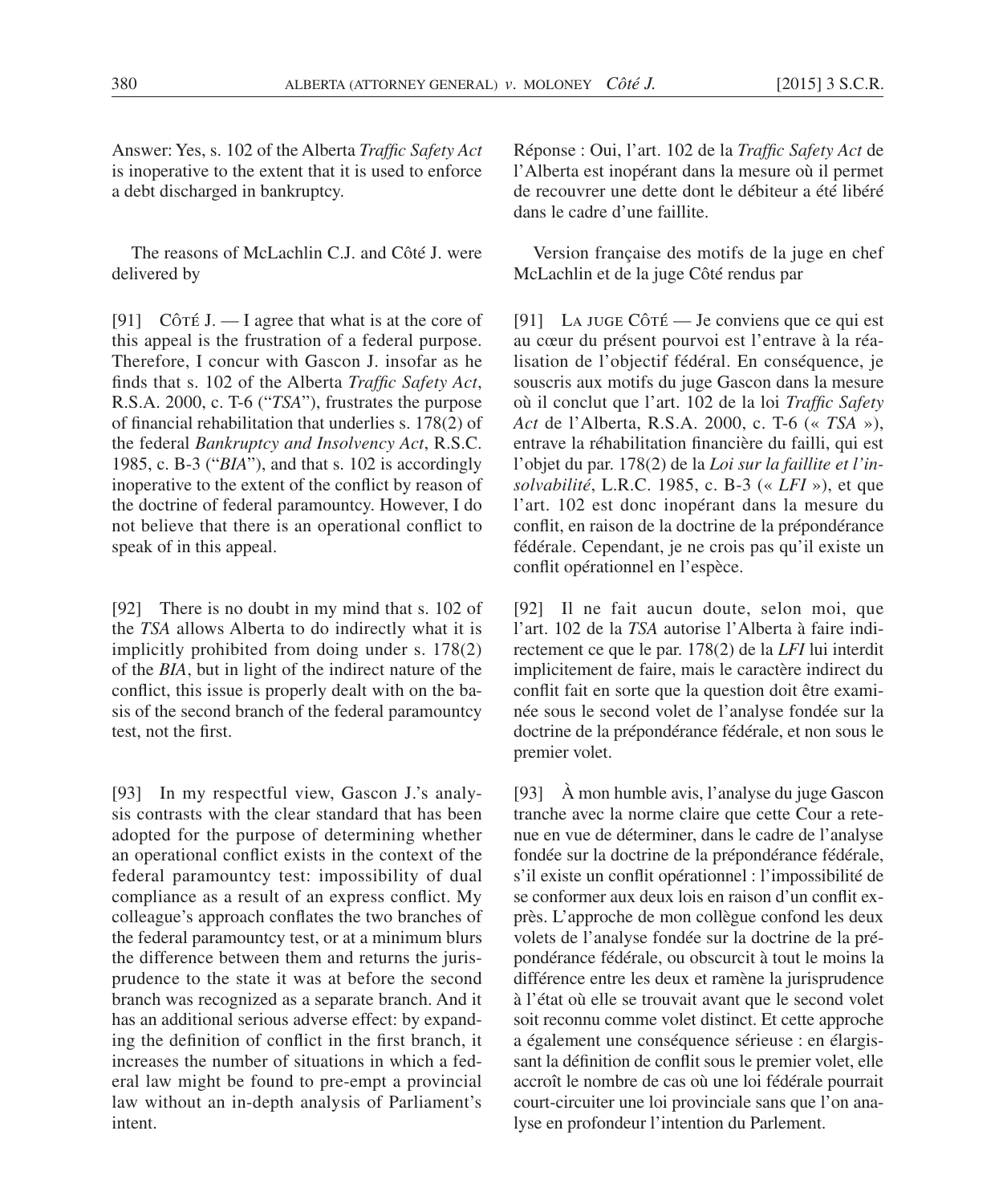[94] To support his approach, my colleague relies on cases that were decided before "frustration of purpose" was recognized as a separate branch of the test. He also relies on subsequent decisions in which the two branches were confused. In my view, *M & D Farm Ltd. v. Manitoba Agricultural Credit Corp.*, [1999] 2 S.C.R. 961 ("*M & D Farm*"), and *British Columbia (Attorney General) v. Lafarge Canada Inc.*, 2007 SCC 23, [2007] 2 S.C.R. 86 ("*Lafarge*"), cannot be found to represent a consistent and coherent approach to the interplay between the two branches.

[95] In the case at bar, it is clear from the provisions themselves that as a result of how the two legislatures decided to exercise their respective powers, dual compliance is not impossible. The provincial and federal provisions at issue do not expressly conflict; they are different in terms of their contents and of the remedies that they provide. One of them does not permit what the other specifically prohibits.

[96] Under s. 178 of the *BIA*, a bankrupt is discharged from all claims provable in bankruptcy. That section says nothing more. One must be careful, in light of the federal purpose of financial rehabilitation, not to add words to the provision.

[97] Thus, s. 102 of the *TSA* does not revive an extinguished claim *per se*; if a debtor chooses not to drive, the province simply cannot enforce its claim. Rather, s. 102 allows the province to suspend a driver's licence, which gives it some leverage to compel payment of the debt *if the driver decides to drive*. The bankrupt is still discharged in the literal sense of the words of s. 178(2) of the *BIA*. This is not a situation of express conflict in which one law says "yes" while the other says "no". The two statutes answer different questions. In the end, the literal requirement of the federal statute is, strictly speaking, met. It therefore follows that the two acts can operate side by side without conflict. To conclude otherwise would be to disregard the distinct contents of the two provisions and the remedies that they provide.

[94] À l'appui de l'approche qu'il préconise, mon collègue cite des arrêts rendus avant que « l'entrave à la réalisation de l'objectif fédéral » ne soit reconnue comme un volet distinct de l'analyse. Il se fonde également sur des arrêts subséquents où cette Cour a confondu les deux volets. À mon avis, on ne peut affirmer que les arrêts *M & D Farm Ltd. c. Société du crédit agricole du Manitoba*, [1999] 2 R.C.S. 961 (« *M & D Farm* »), et *Colombie-Britannique (Procureur général) c. Lafarge Canada Inc.*, 2007 CSC 23, [2007] 2 R.C.S. 86 (« *Lafarge* »), abordent de manière uniforme et cohérente l'interaction entre les deux volets.

[95] En l'espèce, il appert clairement des dispositions elles-mêmes, en raison de la façon dont les deux législateurs ont décidé d'exercer leur compétence législative respective, que le respect des deux textes de loi n'est pas impossible. Les dispositions provinciale et fédérale en cause ne sont pas expressément en conflit; elles diffèrent de par leur contenu et les recours qu'elles offrent. L'une ne permet pas ce que l'autre interdit expressément.

[96] Aux termes de l'art. 178 de la *LFI*, un failli est libéré de toutes réclamations prouvables en matière de faillite. Cet article ne prévoit rien de plus. Il faut se garder, compte tenu de l'objectif fédéral de la réhabilitation financière du failli, d'ajouter des mots à cette disposition.

[97] Ainsi, l'art. 102 de la *TSA* ne fait pas revivre une réclamation éteinte en soi; si un débiteur choisit de ne pas conduire, la province ne peut tout simplement pas recouvrer sa créance. Cet article autorise plutôt la province à suspendre un permis de conduire, ce qui lui donne un moyen pour contraindre le débiteur à payer la dette *s'il décide de conduire*. Le failli demeure libéré au sens littéral du par. 178(2) de la *LFI*. Il ne s'agit pas d'un cas de conflit exprès où une loi dit « oui » et l'autre dit « non ». Les deux lois visent des objets différents. En bout de ligne, l'obligation littérale de la loi fédérale est, à proprement parler, respectée. Il s'ensuit donc que les deux lois peuvent coexister sans conflit. Conclure autrement signifierait faire abstraction du contenu distinct des deux dispositions et des recours qu'elles offrent.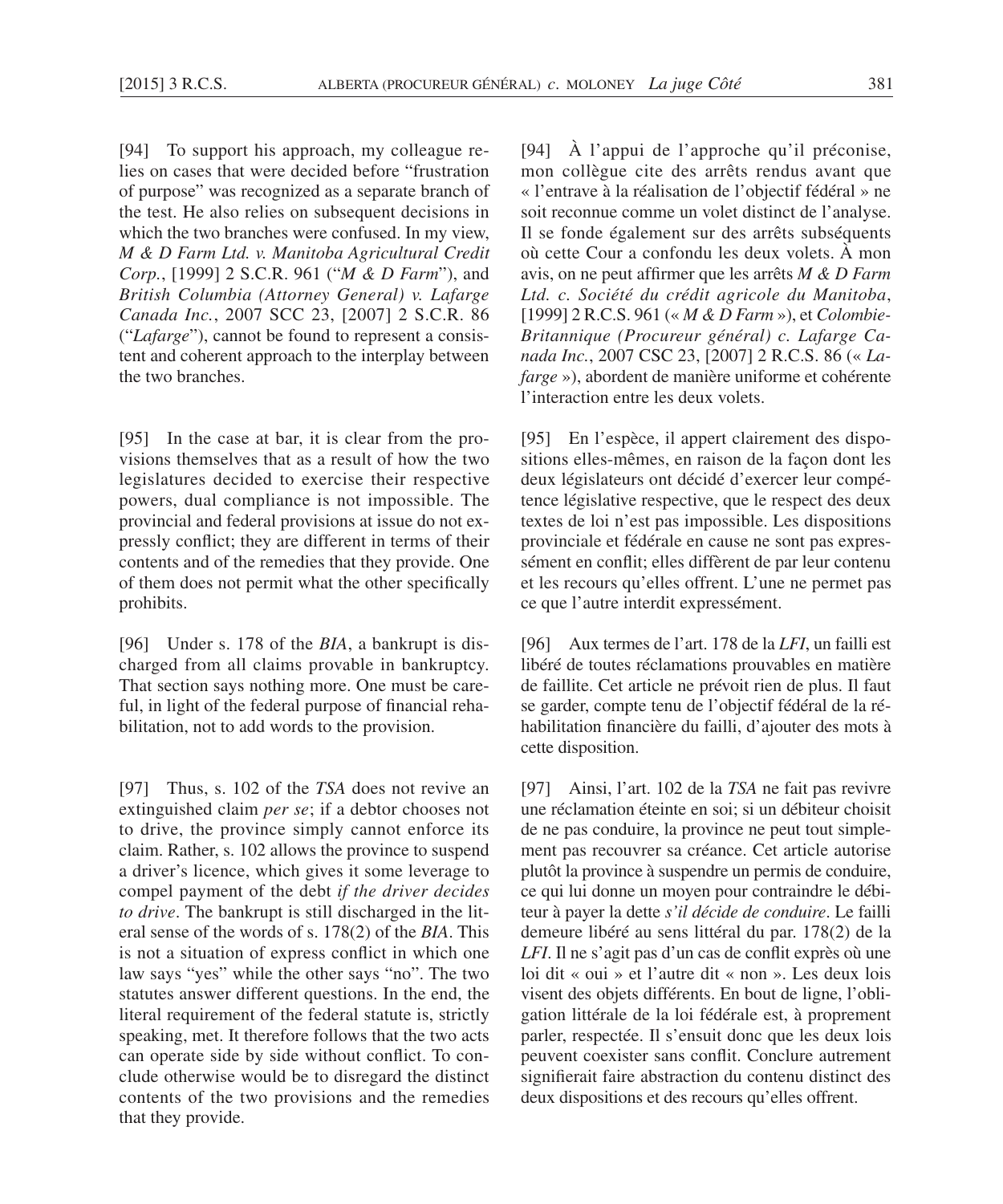[98] This is why I am of the view that this appeal must be decided on the basis of the frustration of a federal purpose, an issue in respect of which the applicable standard is higher, and that requires an in-depth analysis of Parliament's intent.

#### VII. Impossibility of Dual Compliance

[99] In my colleague's discussion of operational conflict, *impossibility* of dual compliance, instead of being at the forefront of the analysis, seems to be a secondary consideration. Yet it is the undisputed standard for determining whether an operational conflict exists, and one that very few cases will meet.

[100] In the jurisprudence, impossibility of dual compliance has become synonymous with operational conflict: see e.g. P. W. Hogg, *Constitutional Law of Canada* (5th ed. Supp.), at p. 16-4 ("Impossibility of dual compliance"). This may largely be due to this Court's repeated emphasis on the definition of operational conflict articulated by Dickson J. (as he then was) in *Multiple Access Ltd. v. McCutcheon*, [1982] 2 S.C.R. 161 ("*Multiple Access*"): ". . . there is actual conflict in operation . . . where one enactment says 'yes' and the other says 'no'; 'the same citizens are being told to do inconsistent things'; compliance with one is defiance of the other" (p. 191 (emphasis added)).

[101] In *Rothmans, Benson & Hedges Inc. v. Saskatchewan*, 2005 SCC 13, [2005] 1 S.C.R. 188 ("*Rothmans*"), Major J. stressed that *Multiple Access* is "often cited for the proposition that there is an inconsistency for the purposes of the doctrine if it is impossible to comply simultaneously with both provincial and federal enactments" (para. 11). Major J. also described an operational conflict as a situation in which the provincial law "mak[es] it impossible to comply" with the federal law (para. 14). Binnie and LeBel JJ. would subsequently state in *Canadian Western Bank v. Alberta*, 2007 SCC 22, [2007] 2 S.C.R. 3, that provincial and federal laws

[98] C'est pourquoi j'estime que le présent pourvoi doit être tranché sous l'angle de l'entrave à la réalisation de l'objectif fédéral; l'analyse dans ce cas suppose que la norme applicable est plus élevée et exige un examen en profondeur de l'intention du Parlement.

#### VII. Impossibilité de se conformer aux deux lois

[99] Dans l'examen du conflit opérationnel auquel se livre mon collègue, *l'impossibilité* de se conformer aux deux lois semble être une considération secondaire au lieu de se trouver au premier plan de l'analyse. Cette impossibilité constitue pourtant la norme incontestée pour déterminer s'il existe un conflit opérationnel, et très peu de cas pourront satisfaire à cette norme.

[100] Dans la jurisprudence, l'impossibilité de se conformer aux deux lois est devenue synonyme de conflit opérationnel : voir, par exemple, P. W. Hogg, Constitutional Law of Canada (5<sup>e</sup> éd. suppl.), p. 16-4 (« *Impossibility of dual compliance* »). Il en est probablement ainsi en bonne partie parce que notre Cour a mis l'accent à maintes reprises sur la définition donnée au conflit opérationnel par le juge Dickson (plus tard Juge en chef) dans l'arrêt *Multiple Access Ltd. c. McCutcheon*, [1982] 2 R.C.S. 161 (« *Multiple Access* ») : « . . . il y a un conflit véritable [. . .] lorsqu'une loi dit "oui" et que l'autre dit "non"; "on demande aux mêmes citoyens d'accomplir des actes incompatibles"; l'observance de l'une entraîne l'inobservance de l'autre » (p. 191 (je souligne)).

[101] Dans l'arrêt *Rothmans, Benson & Hedges Inc. c. Saskatchewan*, 2005 CSC 13, [2005] 1 R.C.S. 188 (« *Rothmans* »), le juge Major a souligné que l'arrêt *Multiple Access* est « souvent cité à l'appui de la théorie que l'incompatibilité apparaît selon cette doctrine en cas d'impossibilité de respecter simultanément les textes législatifs provincial et fédéral » (par. 11). Il a aussi mentionné que le conflit opérationnel s'entend d'une situation où la loi provinciale « ren[d] impossible le respect » simultané de la loi fédérale (par. 14). Les juges Binnie et LeBel ont affirmé par la suite dans *Banque canadienne de l'Ouest c. Alberta*, 2007 CSC 22, [2007] 2 R.C.S. 3,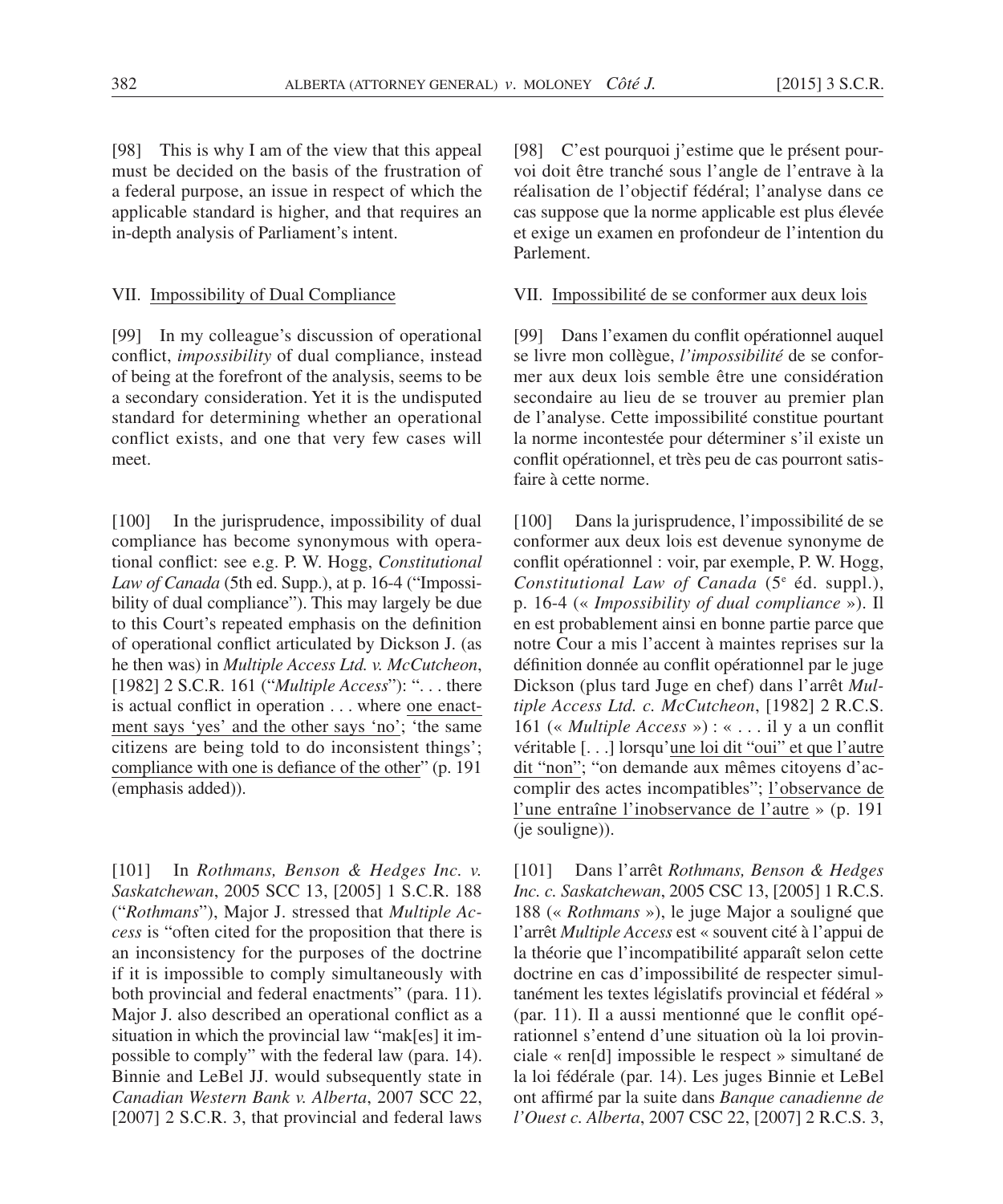are incompatible where "it is impossible to comply with both laws" (para. 75). Impossibility of dual compliance continues to be the standard for conceptualizing operational conflict and determining whether one exists: see e.g. *Quebec (Attorney General) v. Canadian Owners and Pilots Association*, 2010 SCC 39, [2010] 2 S.C.R. 536 ("*COPA*"), at para. 64.

[102] The requirement of an "express contradiction", discussed in *114957 Canada Ltée (Spraytech, Société d'arrosage) v. Hudson (Town)*, 2001 SCC 40, [2001] 2 S.C.R. 241 ("*Spraytech*"), at para. 34, is inseparable from impossibility of dual compliance as a clear expression of the prudent measure of restraint displayed in the line of cases in which the first branch of the federal paramountcy test was developed. It echoes the proposition that for the two laws to conflict, each one has to say exactly the opposite of what the other says (one law says "yes" and the other says "no"). A less direct conflict is simply not enough.

[103] In *Canadian Western Bank*, Bastarache J. indicated that the only type of conflict capable of triggering the first branch is one that is "express" (para. 126). See also *Lafarge*, at para. 113. In *M & D Farm*, on which my colleague relies extensively, Binnie J., writing for the Court, acknowledged that the federal enactment will prevail only in the event of "an express contradiction" (para. 17). The Court had also previously used the expression "direct conflict" to characterize this requirement: *Rio Hotel Ltd. v. New Brunswick (Liquor Licensing Board)*, [1987] 2 S.C.R. 59, at pp. 64-65. Peter W. Hogg states that the requirement is "a very tight restriction on the paramountcy doctrine, since cases where the provincial law expressly contradicts the federal law are few and far between": "Paramountcy and Tobacco" (2006), 34 *S.C.L.R.* (2d) 335, at p. 338 (emphasis added). In the absence of an express conflict, the two provisions are deemed to be capable of operating side by side. This idea also underlies the reasons of the majority in *COPA*, who found that there was no operational conflict, because the federal statute did not require the construction of an qu'il y a incompatibilité entre les législations provinciale et fédérale lorsqu'« il est impossible de se conformer aux deux législations » (par. 75). L'impossibilité de se conformer aux deux lois demeure la norme à appliquer pour cerner la notion de conflit opérationnel et déterminer s'il en existe un : voir, par exemple, *Québec (Procureur général) c. Canadian Owners and Pilots Association*, 2010 CSC 39, [2010] 2 R.C.S. 536 (« *COPA* »), par. 64.

[102] L'exigence d'un « conflit explicite » proposée dans *114957 Canada Ltée (Spraytech, Société d'arrosage) c. Hudson (Ville)*, 2001 CSC 40, [2001] 2 R.C.S. 241 (« *Spraytech* »), par. 34, est indissociable de l'impossibilité de se conformer aux deux lois. C'est là l'expression claire de la retenue prudente dont cette Cour a fait preuve dans la série d'arrêts où a été élaboré le premier volet de l'analyse fondée sur la doctrine de la prépondérance fédérale. Cette approche adopte le principe voulant que, pour que les deux lois entrent en conflit, chacune doive dire exactement le contraire de ce que dit l'autre (l'une dit « oui » et l'autre dit « non »). Un conflit moins direct ne suffit tout simplement pas.

[103] Dans *Banque canadienne de l'Ouest*, le juge Bastarache a indiqué que le seul type de conflit auquel le premier volet de l'analyse peut s'appliquer est le conflit « explicite » (par. 126). Voir aussi *Lafarge*, par. 113. Dans l'arrêt *M & D Farm*, sur lequel mon collègue s'appuie largement, le juge Binnie, au nom des juges majoritaires, a reconnu que le texte de loi fédéral aura priorité seulement dans le cas d'une « contradiction expresse » (par. 17). La Cour avait aussi employé auparavant l'expression « conflit direct » pour qualifier cette exigence : *Rio Hotel Ltd. c. Nouveau-Brunswick (Commission des licences et permis d'alcool)*, [1987] 2 R.C.S. 59, p. 64-65. Peter W. Hogg a écrit que l'exigence [TRADUCTION] « restreint énormément la doctrine de la prépondérance fédérale car les cas où la loi provinciale contredit explicitement la loi fédérale sont peu nombreux » : « Paramountcy and Tobacco » (2006), 34 *S.C.L.R.* (2d) 335, p. 338 (je souligne). En l'absence d'un conflit exprès, les deux dispositions sont réputées pouvoir coexister. Cette idée sous-tend également les motifs de la majorité dans *COPA*, dans lequel la Cour a conclu à l'absence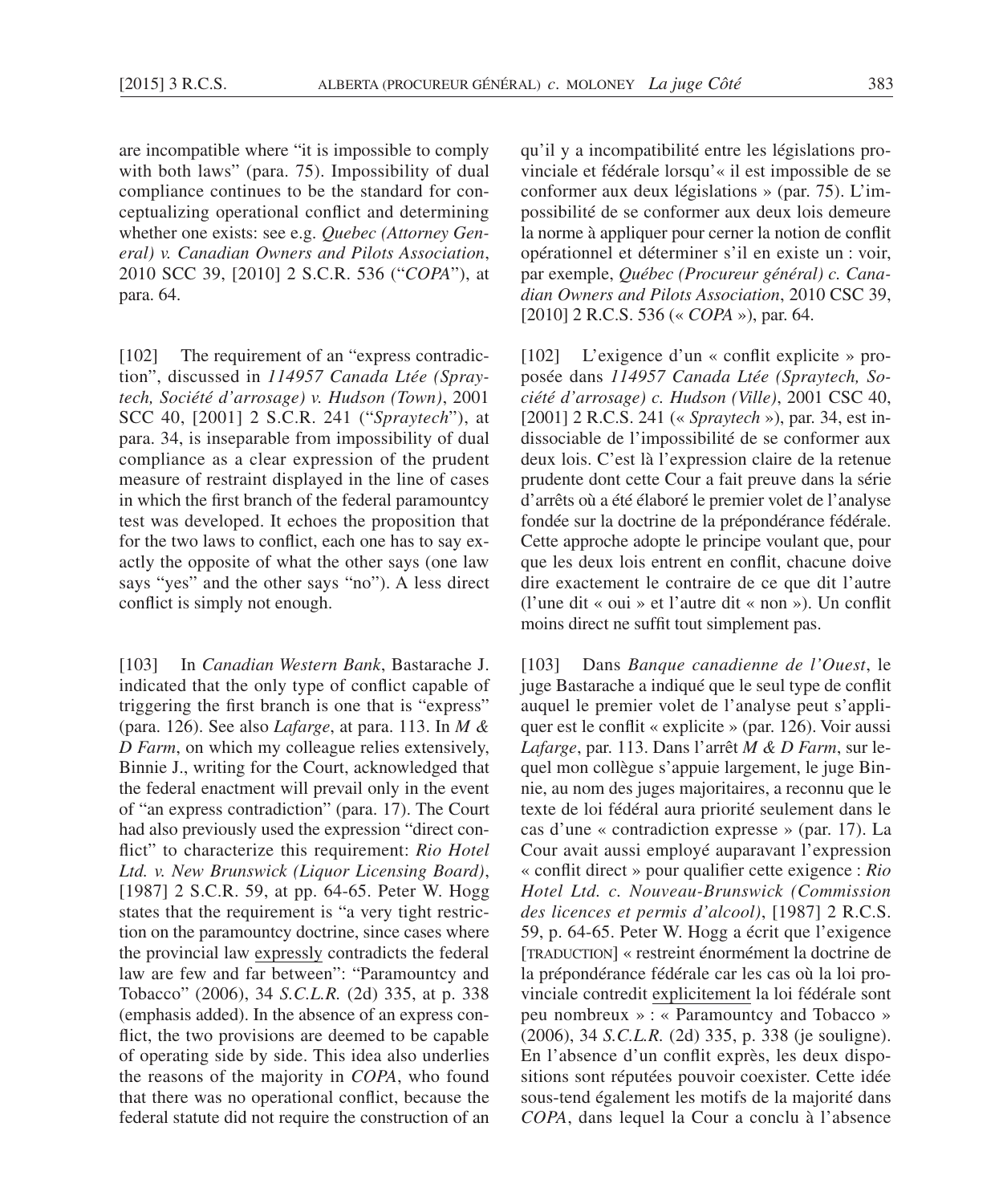aerodrome, whereas the provincial law prohibited it (para. 65).

[104] In light of the modern jurisprudence, this restrained approach to operational conflict is therefore inescapable. There are good reasons for maintaining such a strict standard for operational conflict. Iacobucci J. (dissenting, but not on this point) explained the rationale behind it in *Husky Oil Operations Ltd. v. Minister of National Revenue*, [1995] 3 S.C.R. 453:

In closing, although I find there to be no conflict between s. 133(1) and the *Bankruptcy Act*, I posit that, even if there were to be some element of conflict, this must be evaluated in light of the fact that the provincial legislation is *intra vires*. Legislation that is *intra vires* is permitted to have an incidental and ancillary effect on a federal sphere. I would emphasize again that this Court has traditionally declined to invoke the paramountcy doctrine in the absence of actual operational conflict. I am uncomfortable with the "water-tight" approach to federal bankruptcy legislation propounded by the respondents. To interpret the quartet as requiring the invalidation of provincial laws which have any effect on the bankruptcy process is to undermine the theory of co-operative federalism upon which (particularly post-war) Canada has been built. In *Deloitte Haskins* [*and Sells Ltd. v. Workers' Compensation Board*, [1985] 1 S.C.R. 785], at pp. 807- 8, Wilson J. recognized it to be appropriate to adopt as narrow a definition of operational conflict as possible in order to allow each level of government as much area of activity as possible within its respective sphere of authority. [Emphasis added; para. 162.]

Such a high standard is consistent with co-operative federalism and with the idea, as eloquently expressed by my colleague Abella J. for the majority in *NIL/TU,O Child and Family Services Society v. B.C. Government and Service Employees' Union*, 2010 SCC 45, [2010] 2 S.C.R. 696, that "[t]oday's constitutional landscape is painted with the brush of co-operative federalism", which requires that courts accept an overlap "between the exercise of federal and provincial competencies" as inevitable (para. 42). If, in practice, the wording of the statutes d'un conflit opérationnel puisque la loi fédérale n'exigeait pas la construction d'un aérodrome, alors que la loi provinciale l'interdisait (par. 65).

[104] La jurisprudence moderne rend donc inéluctable cette façon restreinte d'aborder le conflit opérationnel. Il y a de bonnes raisons pour justifier le maintien d'une norme aussi stricte relative au conflit opérationnel. Dans *Husky Oil Operations Ltd. c. Ministre du Revenu national*, [1995] 3 R.C.S. 453, le juge Iacobucci (dissident mais non sur ce point) en a expliqué la raison d'être :

Pour terminer, bien que je conclue qu'il n'existe pas de conflit entre le par. 133(1) et la *Loi sur la faillite*, je pose comme principe que, même s'il existait une certaine mesure d'incompatibilité entre les deux textes, il faut examiner cette question en tenant pour acquis que la loi provinciale est constitutionnelle. Une loi provinciale constitutionnelle peut avoir un effet incident et accessoire sur un domaine de compétence fédérale. Je tiens à souligner, de nouveau, que notre Cour a traditionnellement refusé d'appliquer la règle de la prépondérance en l'absence d'un conflit réel d'application. Je suis mal à l'aise avec la façon « étanche » d'aborder la loi fédérale en matière de faillite, que les intimés préconisent. Interpréter le quatuor d'arrêts comme requérant l'invalidation des lois provinciales qui ont une incidence quelconque sur le processus de faillite minerait la théorie du fédéralisme coopératif sur laquelle le Canada (plus particulièrement celui d'après-guerre) a été érigé. Comme l'a reconnu le juge Wilson dans l'arrêt *Deloitte Haskins*  [*and Sells Ltd. c. Workers' Compensation Board*, [1985] 1 R.C.S. 785], aux pp. 807-808, il convient de restreindre autant que possible la définition de l'expression « conflit d'application » pour que chaque palier de gouvernement puisse exercer autant d'activités que possible dans sa propre sphère de compétence. [Je souligne; par. 162.]

Une norme aussi élevée est conforme au fédéralisme coopératif et à l'idée, exprimée avec tant d'éloquence par ma collègue la juge Abella dans *NIL/TU,O Child and Family Services Society c. B.C. Government and Service Employees' Union*, 2010 CSC 45, [2010] 2 R.C.S. 696, que « [l]e paysage constitutionnel actuel a pris une teinte de fédéralisme coopératif » qui oblige les tribunaux à accepter l'inéluctabilité d'un chevauchement « entre l'exercice des compétences fédérales et provinciales » (par. 42). S'il est possible en pratique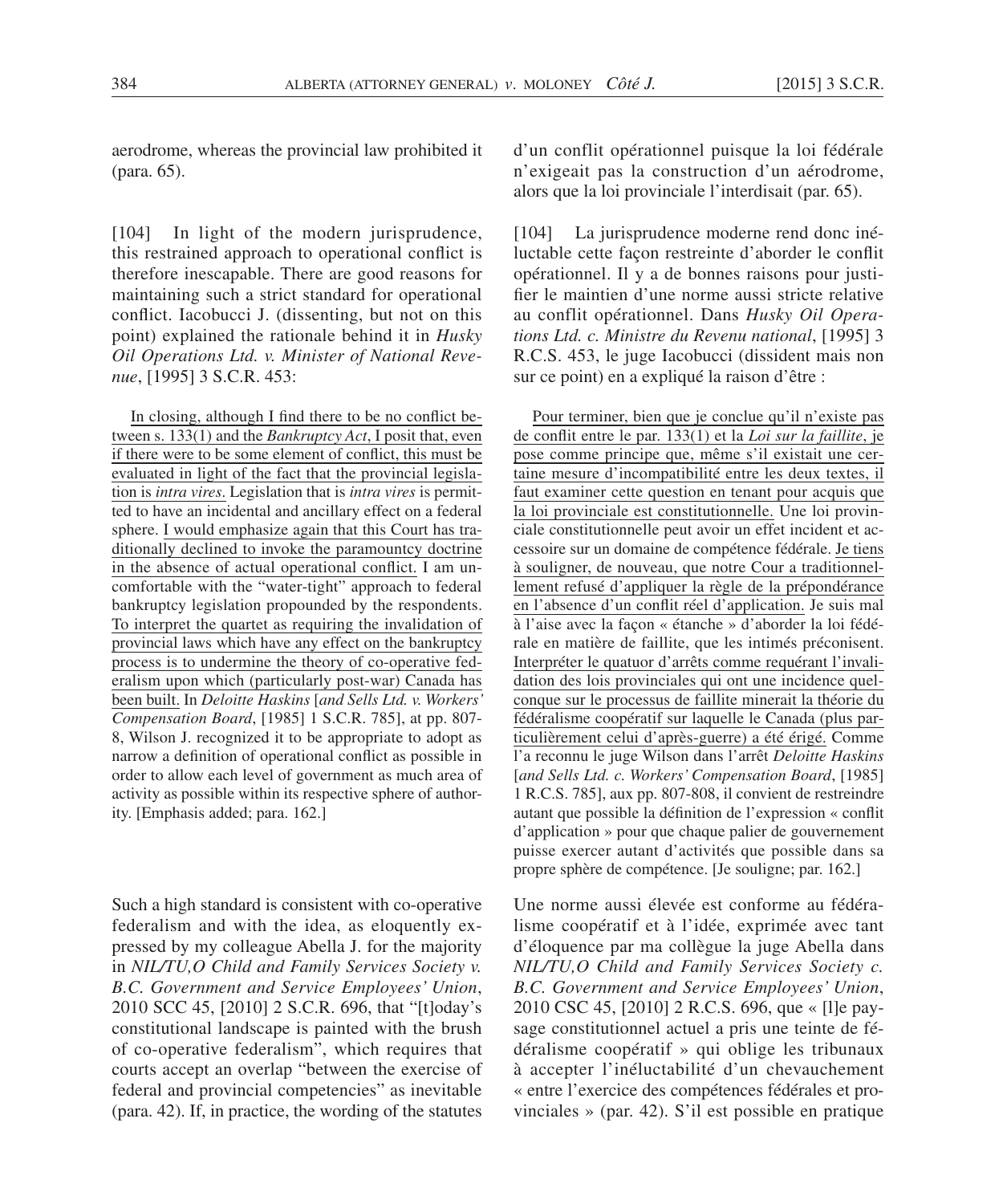makes it possible to comply with both of them, then co-operative federalism requires this Court to find that the federal and provincial statutes are compatible, at least at the first stage of the analysis. If there is a doubt in this regard, the issue should be addressed at the second stage, since an interpretation of the federal and provincial legislation that results in a finding of compatibility should be favoured at the first stage.

[105] This is where I cannot agree with my colleague. Rather than assessing the possibility of dual compliance and the existence or absence of an express operational conflict, Gascon J. begins by characterizing the effect of s. 102 of the *TSA*. In his view, that effect is to permit the enforcement of a discharged debt. He then finds that compelling the payment of such a debt is prohibited by s. 178(2) of the *BIA*, as its purpose is to give the bankrupt a fresh start. My colleague interprets s. 178(2) of the *BIA*  broadly on the basis of Parliament's intent to foster the financial rehabilitation of the bankrupt, and this results in a conflict*.* In other words, rather than considering whether to comply with one statute is to defy the other, he considers whether the effects of the provincial statute seem to be incompatible with the federal prohibition. Instead of considering only the actual words of both provisions, he takes into account their purposes and their effects.

[106] As I mentioned above, his analysis thus conflates the two branches of the federal paramountcy test, or at a minimum blurs the difference between them and returns the jurisprudence to the state it was at before the second branch was recognized as a separate branch.

[107] With all due respect, as the Chief Justice stated in *COPA*, the two branches of the modern federal paramountcy test relate to "two different forms of conflict" (para. 64). See also *Marine Services International Ltd. v. Ryan Estate*, 2013 SCC 44, [2013] 3 S.C.R. 53 ("*Marine Services*"), at de respecter les deux lois en raison de leur libellé, alors le fédéralisme coopératif oblige notre Cour à conclure que les lois fédérale et provinciale sont compatibles, du moins à la première étape de l'analyse. En cas de doute à ce sujet, c'est à la deuxième étape qu'il convient d'examiner la question puisqu'une interprétation des lois fédérale et provinciale qui mène à la conclusion que les lois sont compatibles doit être favorisée à la première étape.

[105] C'est ici que je ne puis souscrire à l'opinion de mon collègue. Plutôt que d'évaluer la possibilité de se conformer simultanément aux deux lois et de déterminer l'existence ou l'absence d'un conflit opérationnel exprès, le juge Gascon commence par qualifier l'effet de l'art. 102 de la *TSA*. Selon lui, cette disposition permet le recouvrement d'une dette dont le débiteur a été libéré. Il conclut ensuite que le fait d'exiger le paiement de cette dette est interdit par le par. 178(2) de la *LFI*, celui-ci ayant pour objectif de permettre au failli de prendre un nouveau départ. Se fondant sur l'intention du Parlement de favoriser la réhabilitation financière du failli, mon collègue donne au par. 178(2) de la *LFI* une interprétation large qui résulte en un conflit. En d'autres termes, plutôt que d'examiner si l'observance d'une loi entraîne l'inobservance de l'autre, il se demande si les effets de la loi provinciale semblent contraires à l'interdiction fédérale. Au lieu d'examiner seulement le libellé des deux dispositions, il prend en considération leurs objets et leurs effets.

[106] Comme je l'ai déjà indiqué, je suis d'avis que son analyse confond les deux volets de l'analyse de la doctrine de la prépondérance fédérale, ou atténue à tout le moins la différence entre ces deux volets, et ramène la jurisprudence dans l'état où elle se trouvait avant que le second volet ne soit reconnu en tant que volet distinct.

[107] Avec respect, les deux volets de l'analyse moderne de la doctrine de la prépondérance fédérale ont trait à « [d]eux formes de conflit différentes », comme la Juge en chef l'a affirmé dans l'arrêt *COPA* (par. 64). Voir également *Marine Services International Ltd. c. Ryan (Succession)*, 2013 CSC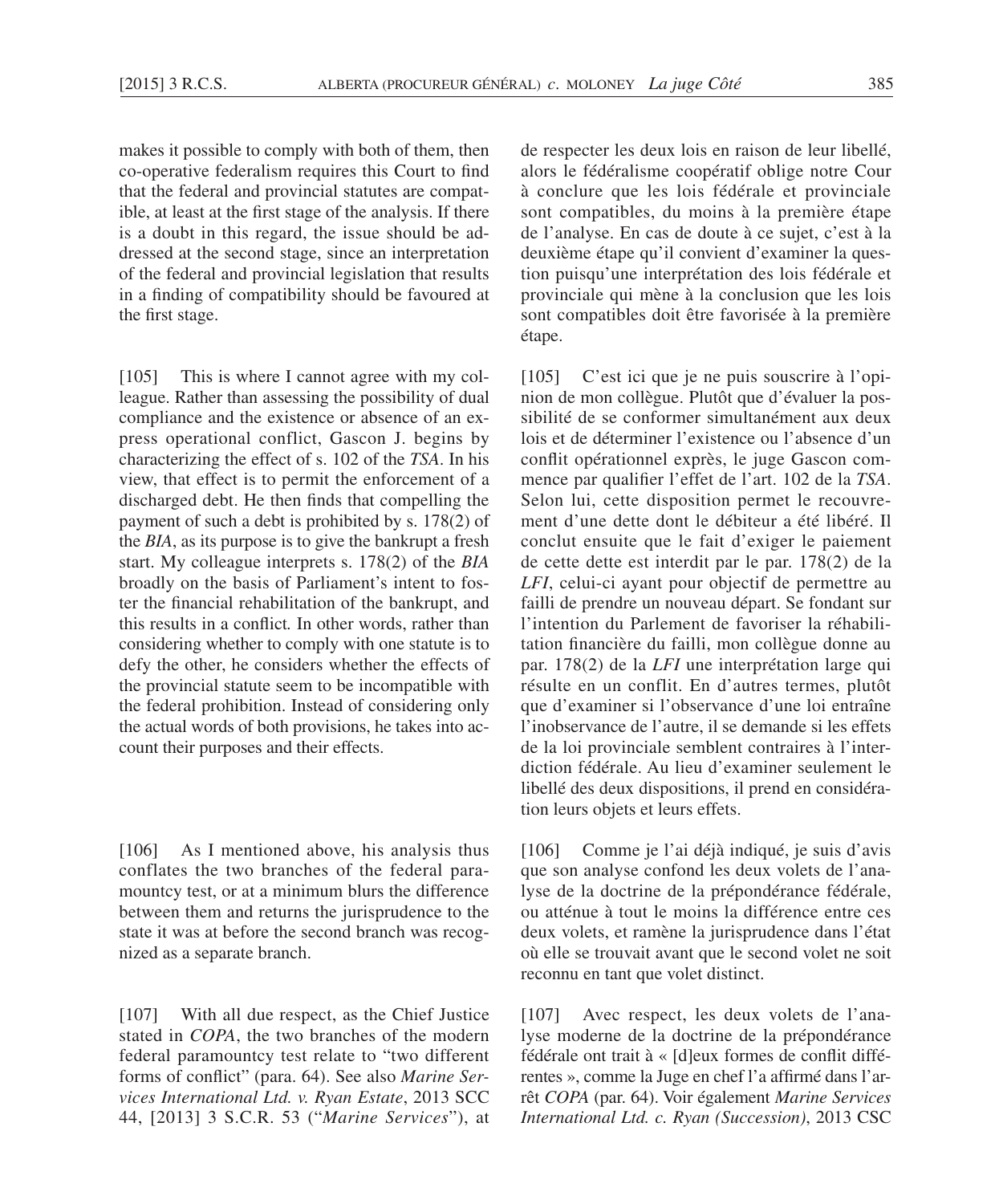para. 68. While it is true that they overlap, it is not true that a finding of an operational conflict in the first branch will necessarily entail a finding of frustration of a federal purpose in the second branch. An overlap between the two forms of conflict does not mean the branches are necessarily redundant. The party that invokes the frustration of a federal purpose bears the burden of proof, and the standard of proof is high: *COPA*, at para. 66. The federal scheme may be drafted in a manner that does not match the record of Parliament's intent, but that results in an express conflict with a provincial law. If the frustration of a federal purpose can be used to find that an operational conflict exists, there is really no point in having two branches of the test. If the Court wishes to merge the two branches, it cannot do so without overruling *Rothmans*, *COPA* and *Marine Services* on this point.

[108] The first branch of the federal paramountcy test is concerned with incompatibility *of the provisions*, that is, an incompatibility that is evident on the face of the provisions themselves. An analysis in this regard takes the federal statute as a starting point and focusses on its actual wording. This analysis requires an inquiry, based on the wording of the federal statute, into whether there is room for the provincial law to operate. In this context, the content of each of the laws and the remedies that they provide are of considerable importance.

[109] For all these reasons, even a superficial possibility of dual compliance will suffice for a court to conclude that there is no operational conflict: *Law Society of British Columbia v. Mangat*, 2001 SCC 67, [2001] 3 S.C.R. 113 ("*Mangat*"), at para. 72. By the same logic, a duplication of federal and provincial legislation will not on its own amount to operational conflict: *Multiple Access*, at p. 190, per Dickson J. for the majority. In addition, where federal legislation is broad and permissive, a restrictive provincial scheme will usually be deemed not to conflict with 44, [2013] 3 R.C.S. 53 (« *Marine Services* »), par. 68. S'il est vrai qu'il existe un chevauchement entre les deux volets, il est inexact d'affirmer que la constatation d'un conflit opérationnel au premier volet de l'analyse entraînera nécessairement au second volet une conclusion que la réalisation de l'objectif fédéral a été entravée. L'existence d'un chevauchement entre les deux formes de conflit ne signifie pas que les deux volets sont nécessairement redondants. Le fardeau de la preuve incombe à la partie qui invoque l'entrave à la réalisation de l'objectif fédéral, et la norme de preuve est élevée : *COPA*, par. 66. La loi fédérale peut être rédigée d'une façon qui ne correspond pas à l'intention du législateur, mais cela peut néanmoins entraîner un conflit exprès avec une loi provinciale. Si une cour peut se fonder sur l'entrave à l'objectif fédéral pour conclure à l'existence d'un conflit opérationnel, il ne sert à rien de conserver une analyse en deux volets. Si la Cour désire fusionner les deux volets, elle ne peut le faire sans infirmer sur ce point les arrêts *Rothmans*, *COPA* et *Marine Services*.

[108] Le premier volet de l'analyse de la doctrine de la prépondérance fédérale concerne l'incompatibilité *entre les dispositions*, soit une incompatibilité ressortissant à première vue des dispositions ellesmêmes. Le premier volet de l'analyse prend la loi fédérale comme point de départ et ne porte que sur son libellé. Dans le cadre de cette analyse, le tribunal doit déterminer si, compte tenu uniquement du texte de la loi fédérale, la loi provinciale peut elle aussi s'appliquer. Dans ce contexte, le contenu des deux lois et les recours qu'elles offrent revêtent une grande importance.

[109] Pour toutes ces raisons, même une possibilité superficielle de se conformer aux deux lois suffit pour qu'un tribunal conclue à l'absence de conflit opérationnel : *Law Society of British Columbia c. Mangat*, 2001 CSC 67, [2001] 3 R.C.S. 113 (« *Mangat* »), par. 72. Suivant la même logique, la duplication d'une loi fédérale et d'une loi provinciale ne donne pas lieu à un conflit opérationnel : *Multiple Access*, p. 190, le juge Dickson, au nom des juges majoritaires. En outre, lorsqu'une loi fédérale est générale et permissive, un régime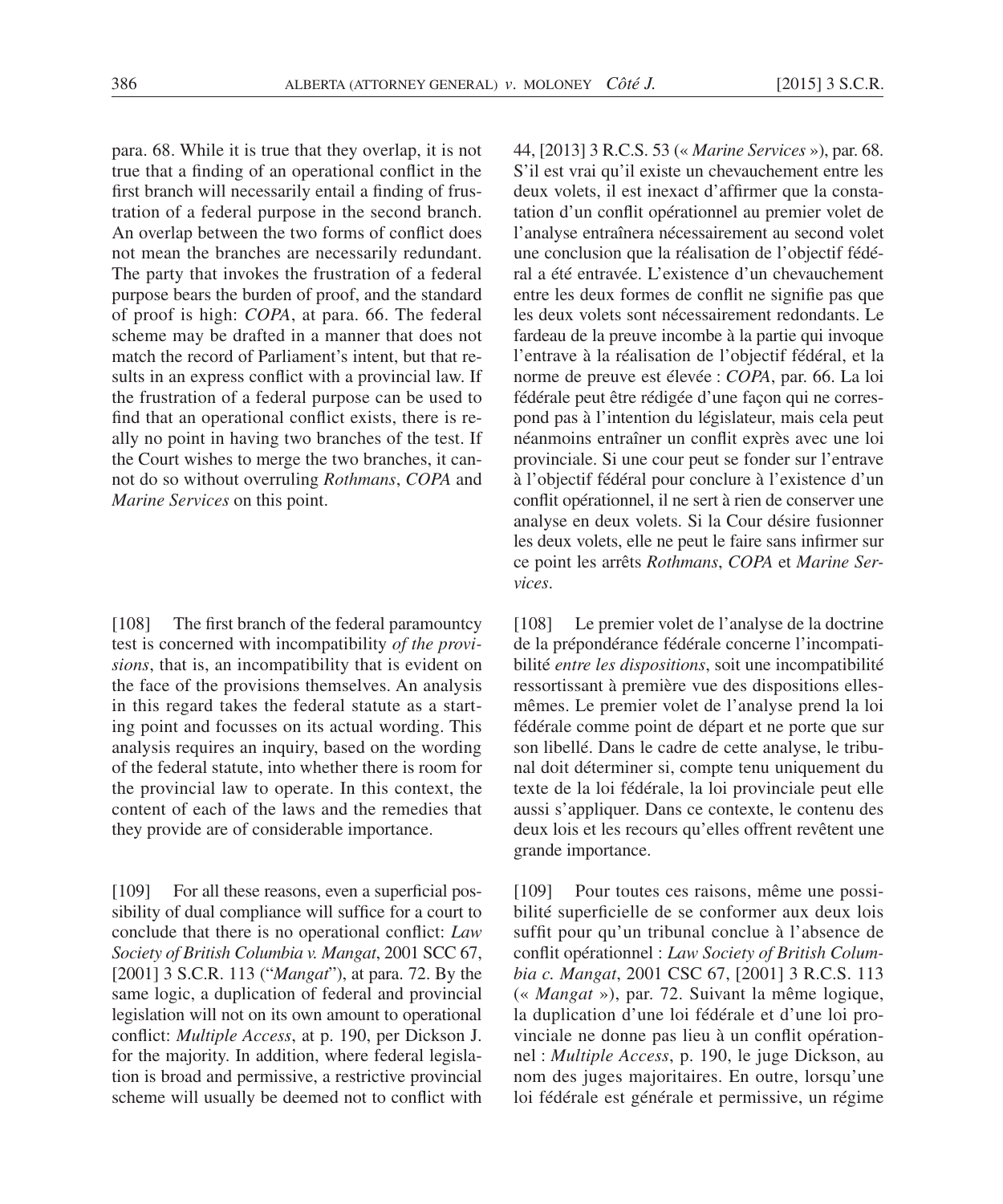it, because it will be possible to comply with both of them by conforming to the more restrictive provincial law: *Quebec (Attorney General) v. Canada (Human Resources and Social Development)*, 2011 SCC 60, [2011] 3 S.C.R. 635, at para. 20. Such was the case in *Bank of Montreal v. Hall*, [1990] 1 S.C.R. 121 ("*Bank of Montreal*"), *Spraytech*, *Rothmans* and *COPA*.

[110] If the federal law is prohibitive, as in the case at bar, the question becomes what *exactly* it prohibits. If the provincial law allows the very same thing the federal law prohibits, there is an operational conflict. If it does not do so, the analysis shifts to the second branch.

[111] My colleague contends, relying on *Marine Services*, that the modern approach to statutory interpretation applies to ambiguous federal statutes. According to him, the analysis regarding an express conflict cannot be limited to a literal reading of the statute. Parliament's intent can thus be used to find that an operational conflict exists where there would otherwise be none.

[112] With all due respect, *Marine Services* does not stand for that proposition; rather, it reaffirms the idea that co-operative federalism supports an interpretation of the federal and provincial legislation that results in a finding of compatibility at the first stage of the test. In *Marine Services*, this Court resolved the ambiguity in the *Marine Liability Act*, S.C. 2001, c. 6, by finding that "[a]n interpretation recognizing the absence of conflict between the statutes is borne out by the broader context, the scheme and object of the *MLA* and Parliament's intent" (para. 79). Yet Gascon J. is doing the opposite, that is, concluding that an operational conflict exists even though there is an interpretation of the two laws that results in a finding of compatibility.

[113] If permissive federal legislation is to be interpreted restrictively in order to avoid an operational conflict, I see no reason to generally treat provincial restrictif ne sera pas considéré comme entrant en conflit avec la loi fédérale parce qu'il est possible de respecter les deux lois en se conformant à la loi provinciale plus restrictive : *Québec (Procureur général) c. Canada (Ressources humaines et Développement social)*, 2011 CSC 60, [2011] 3 R.C.S. 635, par. 20. Tel était le cas dans *Banque de Montréal c. Hall*, [1990] 1 R.C.S. 121 (« *Banque de Montréal* »), *Spraytech*, *Rothmans* et *COPA*.

[110] Si la loi fédérale est prohibitive, comme en l'espèce, il faut alors se demander ce qu'elle interdit *exactement*. Si la loi provinciale autorise la chose même qu'interdit la loi fédérale, il existe un conflit opérationnel. Sinon, le second volet de l'analyse entre en jeu.

[111] S'appuyant sur l'arrêt *Marine Services*, mon collègue soutient que la méthode moderne d'interprétation des lois s'applique aux textes législatifs ambigus. Selon lui, l'analyse relative à l'existence d'un conflit exprès ne doit pas se limiter à une lecture littérale de la disposition législative. L'intention du législateur fédéral peut servir pour conclure à l'existence d'un conflit opérationnel là où il n'y en aurait pas autrement.

[112] Avec égards, ce n'est pas ce qu'affirme l'arrêt *Marine Services*; il réaffirme plutôt l'idée que le fédéralisme coopératif appuie une interprétation des lois fédérale et provinciale qui mène, sous le premier volet de l'analyse, à la conclusion que les lois sont compatibles. Dans *Marine Services*, notre Cour a résolu l'ambiguïté que comportait la *Loi sur la responsabilité en matière maritime*, L.C. 2001, c. 6, lorsqu'elle a conclu que « [l]'interprétation selon laquelle il y a absence de conflit en l'espèce est confirmée par le contexte général, l'esprit et l'objet de la *LRMM*, ainsi que par l'intention du législateur » (par. 79). Le juge Gascon pour sa part conclut à l'existence d'un conflit opérationnel même si une interprétation des deux lois peut mener à la conclusion qu'elles sont compatibles.

[113] S'il faut interpréter restrictivement une loi fédérale permissive afin d'éviter un conflit opérationnel, je ne vois aucune raison d'accorder de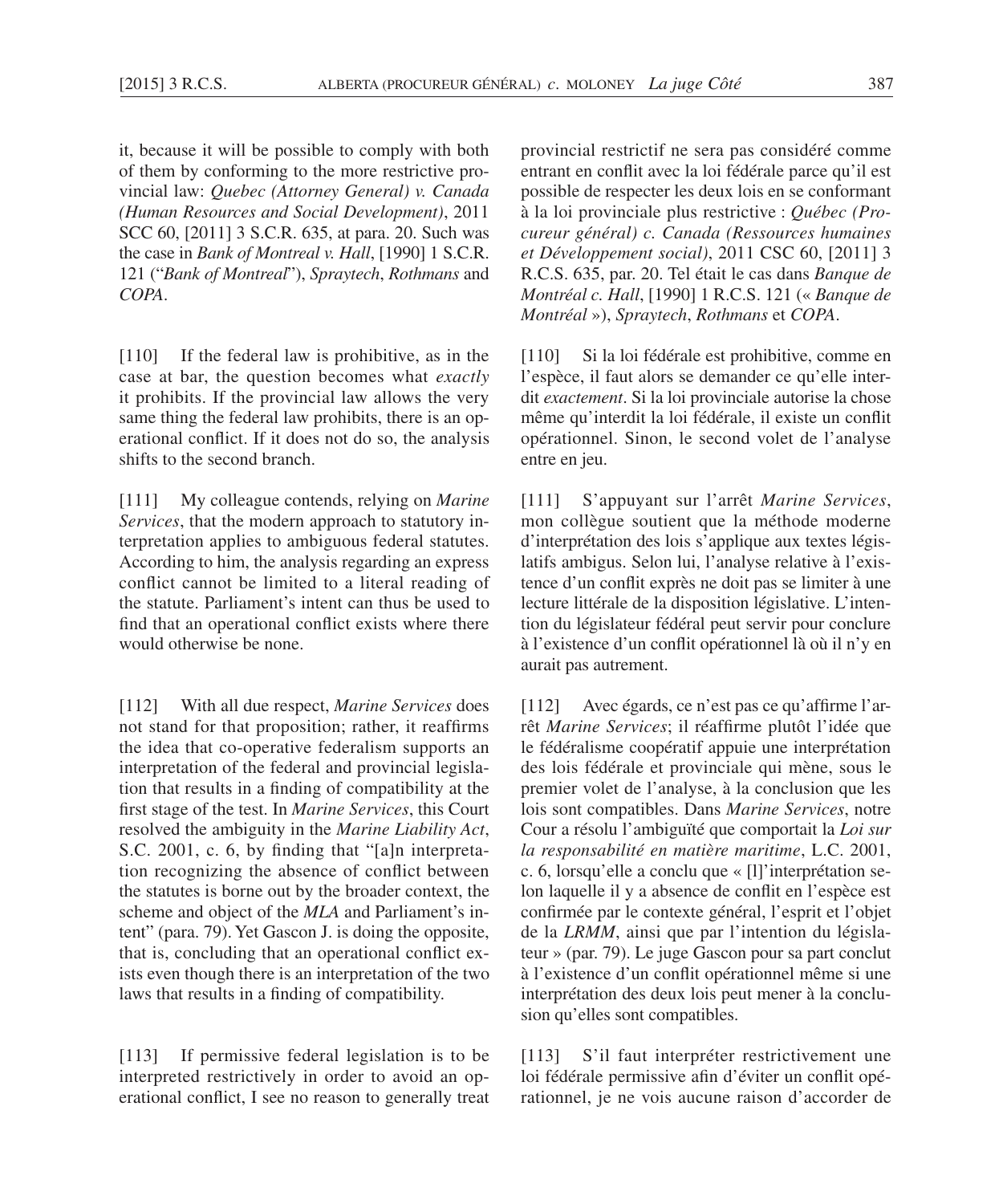ambiguous provisions differently. Following my colleague's approach, the frustration of federal purpose analysis can result in findings of two different forms of conflict. That is clearly not the conclusion this Court reached in *Bank of Montreal*. It should be noted that the federal provision at issue in that case could easily have been characterized as being ambiguous. Thus, a broader interpretation could have been adopted to the effect that Parliament's intent resulted in an operational conflict; instead, the Court considered it necessary to extend the federal paramountcy test by creating the frustration of purpose branch. Whereas Parliament's intent had originally been irrelevant to the federal paramountcy test, it would now be the touchstone of this new branch.

[114] The Court has never really addressed the interrelation between the two branches. In many cases from both before and after *Rothmans*, *Canadian Western Bank* and *COPA*, it seems to me that the two branches have been confused, as the Court has concluded that there was an operational conflict in the context of the first branch while referring to the federal purpose.

[115] For instance, Gonthier J., writing for the majority in *Husky Oil*, found that there was a "clear operational conflict in that ss. 133(1) and (3) in their operation together entail a reordering or subverting of the federal order of priorities under the *Bankruptcy Act*" (para. 87). As the Ontario Court of Appeal noted in its reasons in the companion case, *Canada (Superintendent of Bankruptcy) v. 407 ETR Concession Company Ltd.*, 2013 ONCA 769, 118 O.R. (3d) 161, the decision of the majority in *Husky Oil* is best understood as one involving frustration of federal purpose rather than operational conflict:

façon générale un traitement différent aux dispositions ambiguës. Suivant l'approche de mon collègue, l'intention du Parlement peut donner lieu à deux formes de conflit différentes. Telle n'est manifestement pas la conclusion à laquelle notre Cour est parvenue dans *Banque de Montréal*. Il convient de signaler que dans cette affaire, on aurait pu facilement qualifier d'ambiguë la disposition fédérale en cause. Ainsi, la Cour aurait pu adopter une interprétation plus large suivant laquelle l'intention du législateur entraînait un conflit opérationnel; pourtant, la Cour a estimé nécessaire d'élargir l'analyse de la doctrine de la prépondérance fédérale en considérant un deuxième volet, soit celui de l'entrave à la réalisation de l'objectif fédéral. Alors qu'à l'origine, l'intention du Parlement n'était pas pertinente dans l'analyse de la doctrine de la prépondérance fédérale, elle devenait désormais la pierre d'assise de ce nouveau volet.

[114] La Cour n'a jamais vraiment traité de l'interaction entre les deux volets de l'analyse. Dans de nombreux arrêts, tant avant qu'après *Rothmans*, *Banque canadienne de l'Ouest* et *COPA*, il me semble que la Cour a confondu les deux volets en concluant à l'existence d'un conflit opérationnel dans l'analyse sous le premier volet tout en traitant de l'objectif du Parlement fédéral.

[115] Par exemple, dans *Husky Oil*, le juge Gonthier, écrivant pour la majorité, a conclu qu'il existait « une incompatibilité d'application manifeste vu que l'application conjuguée des par. 133(1) et (3) a pour effet de modifier l'ordre de priorité établi par la *Loi sur la faillite* fédérale, ou d'y contrevenir » (par. 87). Comme l'a fait remarquer la Cour d'appel de l'Ontario dans ses motifs dans l'affaire connexe à la présente *Canada (Superintendent of Bankruptcy) c. 407 ETR Concession Company Ltd.*, 2013 ONCA 769, 118 O.R. (3d) 161, il faut considérer le jugement majoritaire dans *Husky Oil* comme une décision fondée sur l'entrave à la réalisation de l'objectif fédéral plutôt que sur un conflit opérationnel :

Although not so described in the case, in my view, the majority in *Husky Oil* is best understood as a decision involving frustration of a federal purpose rather than an

[TRADUCTION] Bien qu'il ne soit pas décrit de cette façon dans cette affaire, le jugement majoritaire dans *Husky Oil* doit être qualifié, selon moi, de décision portant sur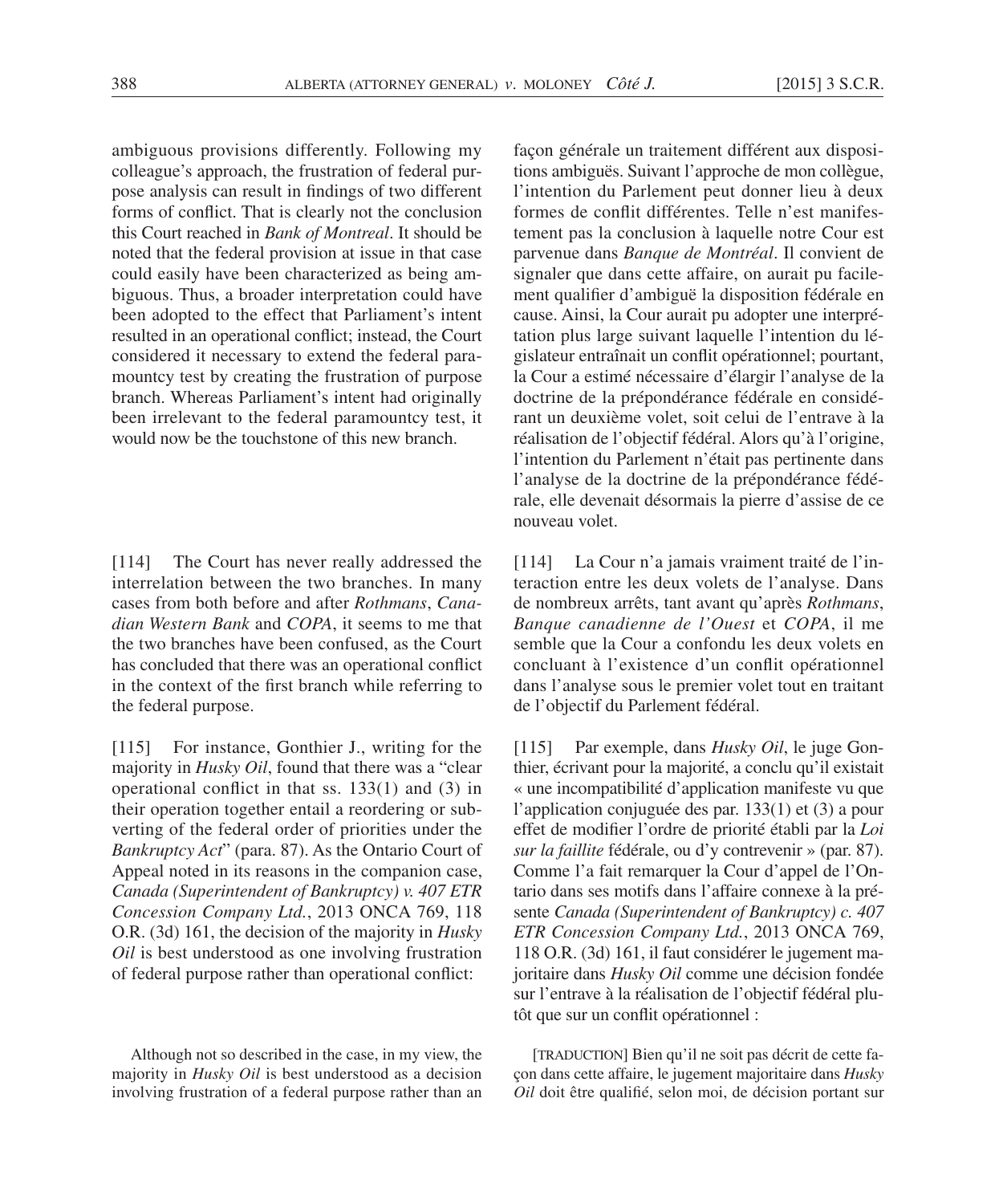operational conflict. Firstly, the majority did not rely on *Multiple Access* but on *Hall*, a case which is now viewed as a frustration of purpose decision. Secondly, the majority relied on the effect of the provincial legislation and indirect conflict to ground its paramountcy analysis and not the strict operational conflict test found in *Multiple Access*. [para. 75]

[116] In *Lafarge*, the majority did recognize the two branches of the federal paramountcy test, but stated the test incorrectly:

We restated the requirements for federal paramountcy in our reasons in *Canadian Western Bank*. The party raising the issue must establish the existence of valid federal and provincial laws and the impossibility of their simultaneous application by reason of an operational conflict or because such application would frustrate the purpose of the enactment, as explained by our Court in *Rothmans, Benson & Hedges Inc. v. Saskatchewan*, [2005] 1 S.C.R. 188, 2005 SCC 13, at paras. 11-14. (See also *Law Society of British Columbia v. Mangat*, [2001] 3 S.C.R. 113, 2001 SCC 67, at paras. 68-71; *Bank of Montreal v. Hall*, [1990] 1 S.C.R. 121.) [para. 77]

[117] The conflation of frustration of a purpose with impossibility of dual compliance is even more apparent at para. 75 of that case, where the majority stated that the two statutes "would create an operational conflict that would flout the federal purpose". Interestingly, the majority did not refer to an operational conflict in terms of impossibility of dual compliance or a situation in which one enactment says "yes" and the other says "no". They merely applied *M & D Farm* and found that there was an operational conflict, just as my colleague proposes to do in the case at bar. In my opinion, *Lafarge*  should also be understood as a decision involving the frustration of a federal purpose rather than an operational conflict.

l'entrave à la réalisation de l'objectif fédéral plutôt que de décision sur un conflit opérationnel. Premièrement, les juges majoritaires se sont appuyés non pas sur *Multiple Access* mais sur *Hall*, un arrêt que l'on considère maintenant comme une décision fondée sur l'entrave à la réalisation de l'objectif fédéral. Deuxièmement, la majorité s'est fondée sur l'effet de la loi provinciale et le conflit indirect pour justifier son analyse fondée sur la doctrine de la prépondérance, et non sur le critère strict de conflit opérationnel établi dans *Multiple Access.* [par. 75]

[116] Dans *Lafarge*, les juges majoritaires ont bel et bien reconnu les deux volets de l'analyse de la doctrine de la prépondérance fédérale, mais ont incorrectement formulé le critère d'analyse :

Dans nos motifs dans l'arrêt *Banque canadienne de l'Ouest*, nous avons reformulé les conditions requises pour que s'applique la prépondérance fédérale. La partie soulevant la question doit établir l'existence de lois fédérale et provinciale valides et l'impossibilité qu'elles s'appliquent simultanément en raison d'un conflit d'application ou parce que cette application entraverait la réalisation de l'objet du texte législatif, comme notre Cour l'a expliqué dans l'arrêt *Rothmans, Benson & Hedges Inc. c. Saskatchewan*, [2005] 1 R.C.S. 188, 2005 CSC 13, par. 11-14. (Voir également *Law Society of British Columbia c. Mangat*, [2001] 3 R.C.S. 113, 2001 CSC 67, par. 68-71; *Banque de Montréal c. Hall*, [1990] 1 R.C.S. 121.) [par. 77]

[117] Cette confusion entre l'entrave à la réalisation de l'objectif fédéral et l'impossibilité de se conformer simultanément aux deux lois est encore plus évidente au par. 75 de cet arrêt, où les juges majoritaires affirment que les deux lois « créeraient un conflit d'application qui ferait fi de l'objectif fédéral ». Il est intéressant de noter que la majorité n'a pas fait mention de l'impossibilité de se conformer aux deux lois ou du fait qu'un texte législatif dit « oui » et que l'autre dit « non ». Dans l'analyse du conflit opérationnel, les juges majoritaires ont simplement appliqué *M & D Farm* et conclu qu'il existait un conflit opérationnel, tout comme mon collègue propose de le faire en l'espèce. À mon sens, l'arrêt *Lafarge* devrait lui aussi être considéré comme une décision portant sur l'entrave à la réalisation de l'objectif fédéral plutôt que sur un conflit opérationnel.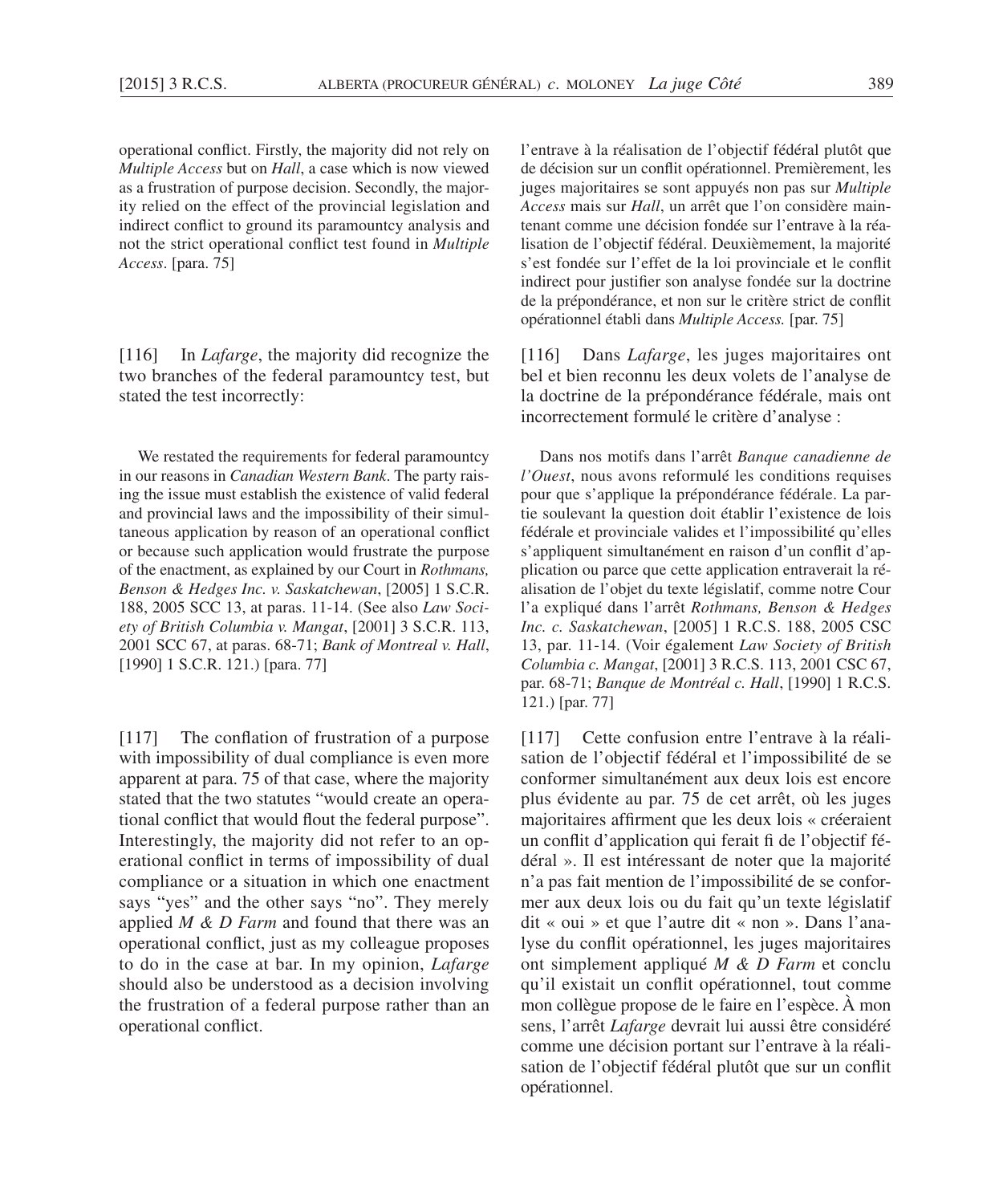[118] Although *M & D Farm* was decided on the basis of an operational conflict, it is not helpful authority on the modern doctrine of federal paramountcy either, as Binnie J. made no distinction between the first and second branches of the federal paramountcy test. At the time that case was decided, the concept of frustration of purpose had been referred to in *Bank of Montreal*, but this Court had not yet explicitly recognized the two branches of the federal paramountcy test. Although the Court found in *M & D Farm* that there was an operational conflict, in doing so it relied on passages from *Bank of Montreal* in which La Forest J. had inquired into whether "requir[ing] the bank to defer to the provincial legislation is to displace the legislative intent of Parliament" (*Bank of Montreal*, at p. 153; see *M & D Farm*, at para. 41). I agree that there was in fact an operational conflict in *M & D Farm*, but for different reasons, as I will explain below.

[119] Finally, in *Mangat*, the federal legislation (*Immigration Act*, R.S.C. 1985, c. I-2) permitted non-lawyers to appear on behalf of clients before the Immigration and Refugee Board (ss. 30 and 69(1)). The provincial legislation (*Legal Profession Act*, S.B.C. 1987, c. 25) prohibited non-lawyers from practising law. As defined in s. 1 of the *Legal Profession Act*, the expression "practice of law" included "appearing as counsel or advocate" in the expectation of a fee. Mr. Mangat was an immigration consultant. The Law Society of British Columbia applied for a permanent injunction to prevent him from practising law. The Court found the law to be inoperative, but used the term "operational conflict" in respect of both branches of the paramountcy test:

In this case, there is an operational conflict as the provincial legislation prohibits non-lawyers to appear for a fee before a tribunal but the federal legislation authorizes [118] Bien que l'affaire *M & D Farm* ait été tranchée sur la base d'un conflit opérationnel, cette affaire ne constitue pas un précédent utile quant à la doctrine moderne de la prépondérance fédérale, car le juge Binnie n'a pas fait de distinction entre les premier et second volets de l'analyse de la doctrine de la prépondérance fédérale. À l'époque où cet arrêt a été rendu, la notion d'entrave à la réalisation de l'objectif fédéral avait été évoquée dans *Banque de Montréal*, mais notre Cour n'avait pas encore reconnu explicitement les deux volets de l'analyse de la doctrine de la prépondérance fédérale. Même si elle a conclu à l'existence d'un conflit opérationnel dans *M & D Farm*, en ce faisant, notre Cour s'est fondée sur des extraits de l'arrêt *Banque de Montréal* où le juge La Forest se demandait si le fait d'« obliger la banque à respecter la loi provinciale, c'est écarter l'intention du Parlement » (*Banque de Montréal*, p. 153; voir *M & D Farm*, par. 41). Je suis d'accord pour dire qu'il y avait effectivement un conflit opérationnel dans *M & D Farm*, mais pour des motifs différents, comme je l'expliquerai plus loin.

[119] Enfin, dans *Mangat*, la loi fédérale (*Loi sur l'immigration*, L.R.C. 1985, c. I-2) permettait à des non-avocats de comparaître comme représentant d'un justiciable devant la Commission de l'immigration et du statut de réfugié (art. 30 et par. 69(1)). La loi provinciale (*Legal Profession Act*, S.B.C. 1987, c. 25) interdisait aux non-avocats de pratiquer le droit. Suivant la définition contenue à l'art. 1 de la *Legal Profession Act*, l'expression [TRADUCTION] « exercice du droit » englobait « la comparution à titre d'avocat » dans l'espoir d'obtenir une rétribution. Monsieur Mangat était consultant en immigration. Le Barreau de la Colombie-Britannique a demandé une injonction permanente afin de l'empêcher de pratiquer le droit. La Cour a jugé la loi provinciale inopérante, mais elle a employé l'expression « conflit d'application » dans l'examen qu'elle a fait des deux volets de l'analyse fondée sur la doctrine de la prépondérance :

En l'espèce, il existe un conflit d'application étant donné que les dispositions législatives provinciales interdisent aux non-avocats de comparaître, moyennant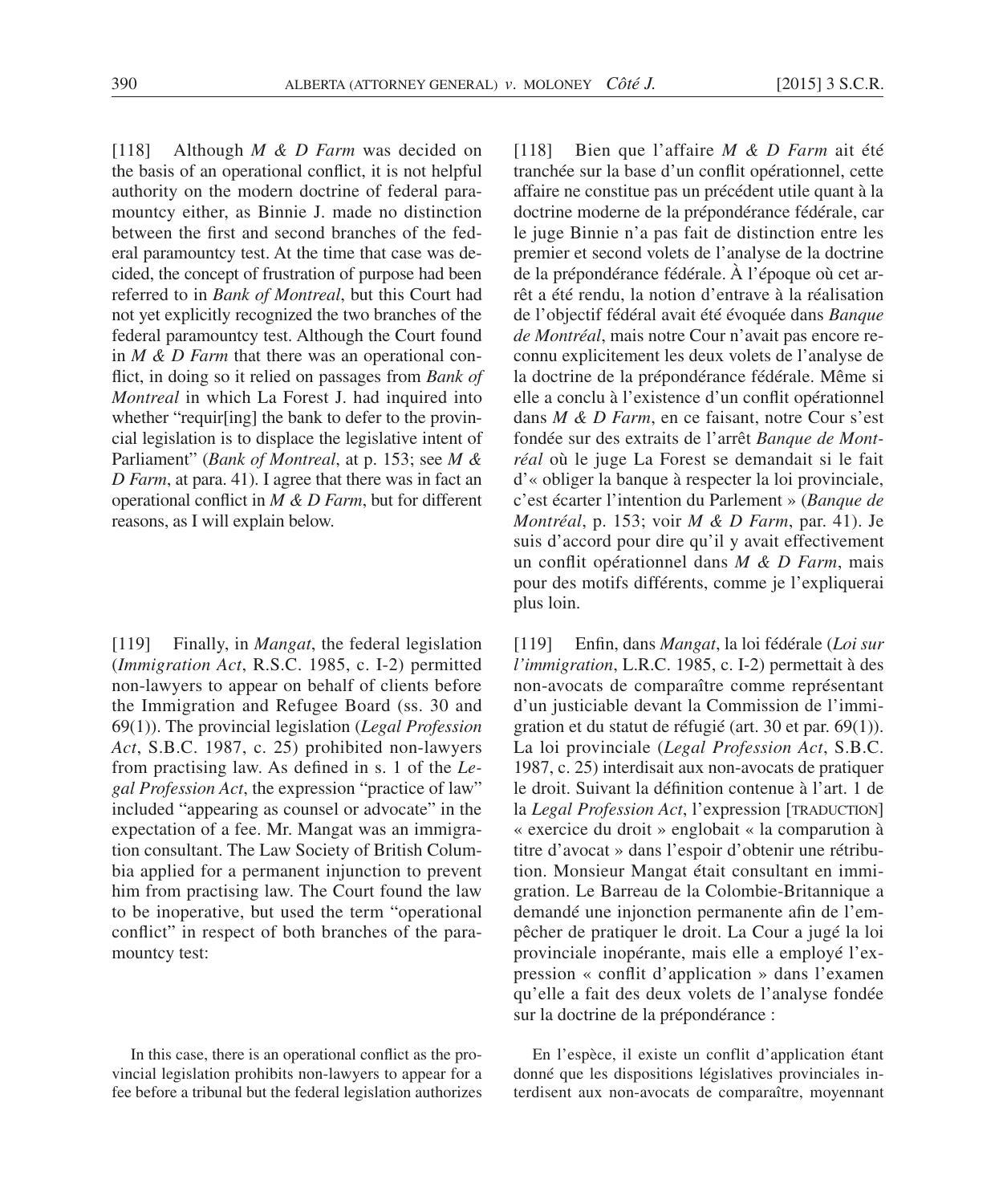non-lawyers to appear as counsel for a fee. At a superficial level, a person who seeks to comply with both enactments can succeed either by becoming a member in good standing of the Law Society of British Columbia or by not charging a fee. Complying with the stricter statute necessarily involves complying with the other statute. However, following the expanded interpretation given in cases like *M & D Farm* and *Bank of Montreal*, *supra*, dual compliance is impossible. . . .

This case should be distinguished from *114957 Canada Ltée (Spraytech, Société d'arrosage) v. Hudson (Town)*, [2001] 2 S.C.R. 241, 2001 SCC 40. In that case, it was possible to comply with the federal, provincial, and municipal statutes or regulations without defeating Parliament's purpose. As previously shown, in this case, it is impossible to comply with the provincial statute without frustrating Parliament's purpose. [Emphasis added; paras. 72-73.]

[120] In my view, the Court actually found in that case that there was no operational conflict (as that concept is understood today), as it noted in the above passage that the statutes at issue allowed dual compliance at a "superficial level"; the words "superficial level" corresponded to the operational conflict branch. And it then found that dual compliance was not possible on the basis of an "expanded interpretation", citing *M & D Farm* and *Bank of Montreal*; the words "expanded interpretation" referred to the frustration of purpose branch.

[121] In light of the above cases, I find it difficult to conclude, as my colleague urges me to do, that the approach taken by this Court on this issue has been entirely consistent.

[122] Although this Court's past decisions are not always helpful when it comes to drawing a distinction between the two branches, they do support three propositions: (1) that the applicable standard for the first branch is *impossibility* of dual compliance caused by an express conflict, (2) that this is a high standard that should be applied with restraint, and only in very few cases, and (3) that the two rétribution, devant un tribunal, alors que les dispositions législatives fédérales leur permettent de le faire. À première vue, une personne peut réussir à se conformer aux deux textes de loi en devenant membre en règle du Barreau de la Colombie-Britannique ou en n'exigeant pas de rétribution. L'observance de la loi la plus stricte entraîne nécessairement le respect de l'autre. Cependant, compte tenu de l'interprétation élargie que notre Cour a donnée dans des arrêts comme *M & D Farm* et *Banque de Montréal*, précités, le double respect est impossible . . .

Il y a lieu de distinguer la présente affaire de l'arrêt *114957 Canada Ltée (Spraytech, Société d'arrosage) c. Hudson (Ville)*, [2001] 2 R.C.S. 241, 2001 CSC 40. Dans cette affaire, il était possible de se conformer aux lois ou aux règlements fédéraux, provinciaux et municipaux sans déjouer l'intention du Parlement. Comme je l'ai montré précédemment, il est impossible en l'espèce d'observer la loi provinciale sans déjouer l'intention du Parlement. [Je souligne; par. 72-73.]

[120] Selon moi, la Cour a effectivement estimé dans cette affaire qu'il n'y avait pas de conflit opérationnel (au sens que l'on donne à cette notion aujourd'hui), car elle a indiqué dans l'extrait ci-dessus que les lois en cause se prêtaient à une application simultanée, même au niveau superficiel; le mot superficiel correspondait au volet relatif au conflit opérationnel. Et la Cour a alors conclu, citant *M & D Farm* et *Banque de Montréal*, que l'application simultanée n'était pas possible en raison d'une « interprétation élargie »; les mots « interprétation élargie » se rapportaient au volet relatif à l'entrave à la réalisation de l'objectif fédéral.

[121] À la lumière des arrêts ci-dessus, il m'est difficile de conclure, comme le fait mon collègue, que l'approche suivie par notre Cour sur cette question s'est toujours avérée cohérente.

[122] Bien que la jurisprudence antérieure de notre Cour ne permette pas toujours de distinguer le premier volet du second, trois propositions s'en dégagent : (1) la norme applicable au premier volet est celle de *l'impossibilité* de se conformer simultanément aux deux lois en raison d'un conflit exprès, (2) la norme pour déterminer si telle impossibilité existe est élevée et ne devrait être appliquée qu'avec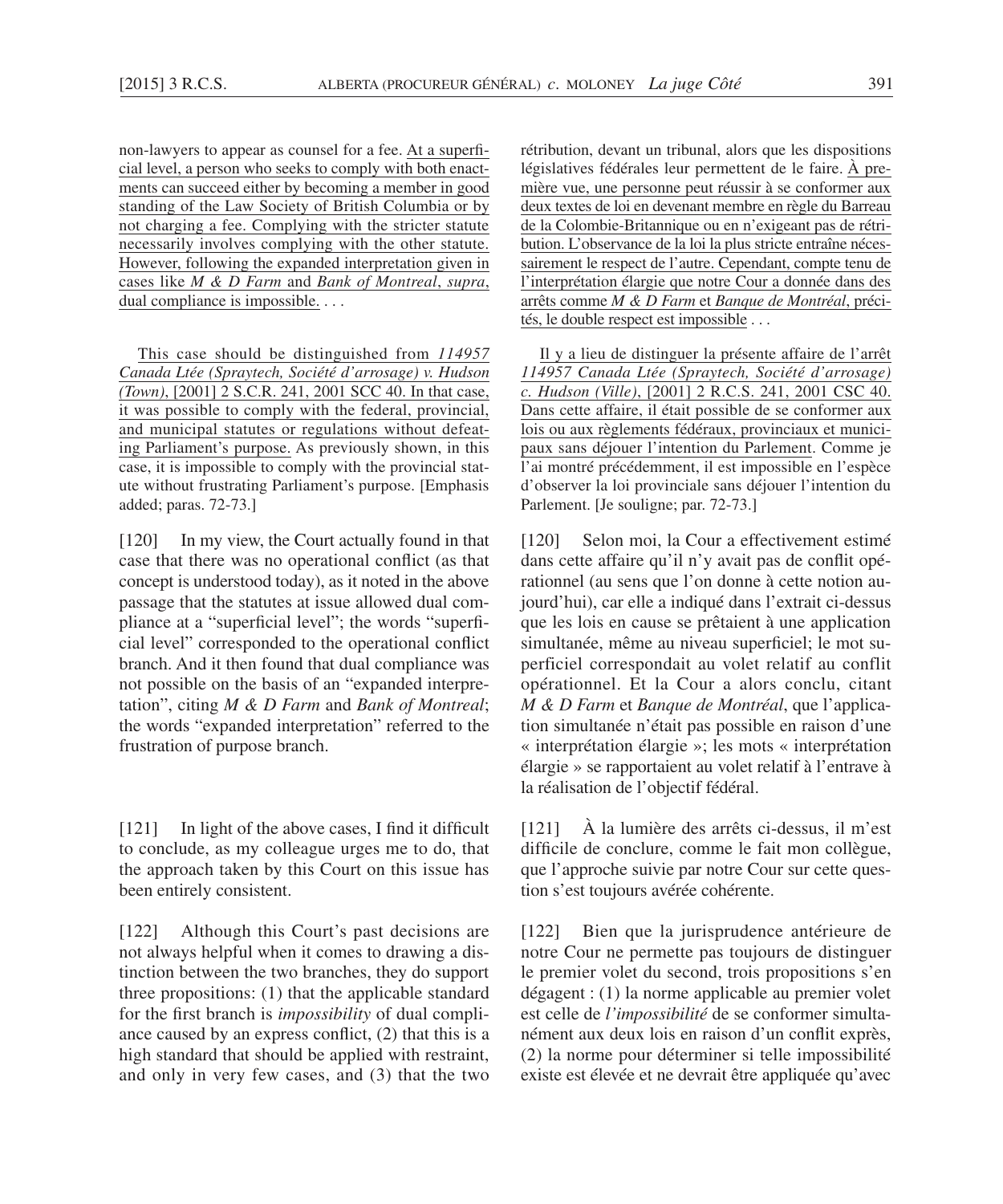branches are distinct and address different forms of conflict.

[123] Consequently, I find that the analysis at the first stage should really be as simple as the Alberta Court of Appeal put it, and it is no surprise to me that both parties made next to no submissions on the point. The determining question is whether the province's legislation provides a path on which dual compliance is possible. Because such a path exists in this case as a result of the wording of the two provisions, dual compliance cannot be found to be impossible. Unlike in *M & D Farm*, the two statutes in the instant case have different contents and provide for different remedies. Since the bankrupt is under no compulsion in this regard, he or she can either opt not to drive or voluntarily pay the discharged debt, in which case there will be no operational conflict between the provincial and federal laws. The only thing Alberta can do is suspend a bankrupt's driver's licence.

[124] It is important to note that although operational conflict and frustration of purpose are described as two "branches" of a single test, either one is sufficient to trigger the application of the doctrine of federal paramountcy. Where enactments are found to be in operational conflict, the inquiry can end there without further investigation into the purposes of the enactments. A high standard at the first stage merely means that in most cases, the purpose and effects of the legislation at issue will need to be analyzed at the second stage.

[125] Requiring courts to deal with the issue in the second branch has many advantages. For the frustration of purpose analysis, the federal legislative intent with which the provincial law is alleged to be incompatible must be established by the party relying on it. Clear proof of intent is required. The party must first establish the purpose of the relevant federal statute and then prove that the provincial law is retenue, et dans très peu de cas seulement, et (3) les deux volets sont distincts et s'appliquent à des formes différentes de conflit.

[123] Par conséquent, j'estime que l'analyse requise sous le premier volet est vraiment aussi simple que l'a dit la Cour d'appel de l'Alberta. Je ne suis donc pas surprise que les deux parties n'aient presque pas présenté d'observations sur ce point. La question déterminante est de savoir si la loi provinciale laisse la possibilité de se conformer aux deux lois. Puisque la possibilité existe en l'espèce, du fait du libellé des deux dispositions, on ne peut conclure à l'impossibilité de se conformer aux deux lois. Contrairement à la situation dans l'affaire *M & D Farm*, les deux lois en l'espèce diffèrent de par leur contenu et les recours qu'elles offrent. Étant donné qu'il n'est pas tenu d'exercer un choix, le failli peut choisir soit de ne pas conduire, soit de payer volontairement la dette dont il a été libéré; il n'y a donc pas de conflit opérationnel entre les lois provinciale et fédérale. La seule mesure que peut prendre la province est la suspension du permis de conduire.

[124] Il importe de signaler que, même si le conflit opérationnel et l'entrave à la réalisation de l'objectif fédéral sont décrits comme deux « volets » d'une même analyse, l'existence de l'un ou l'autre suffit pour que s'applique la doctrine de la prépondérance fédérale. Lorsqu'on conclut à l'existence d'un conflit opérationnel entre deux textes de loi, l'analyse peut s'arrêter là sans que l'on étudie plus à fond leurs objets respectifs. L'application d'une norme élevée sous le premier volet signifie simplement que dans la plupart des cas, l'objet et les effets de la loi en cause devront être analysés sous le deuxième volet.

[125] Obliger les tribunaux à étudier la question au second volet comporte de nombreux avantages. Dans le contexte de l'analyse portant sur l'entrave à la réalisation de l'objectif fédéral, la partie qui invoque l'incompatibilité de la loi provinciale avec l'intention du législateur fédéral doit démontrer cette incompatibilité. Une preuve claire de l'intention est requise. La partie doit d'abord établir l'objectif du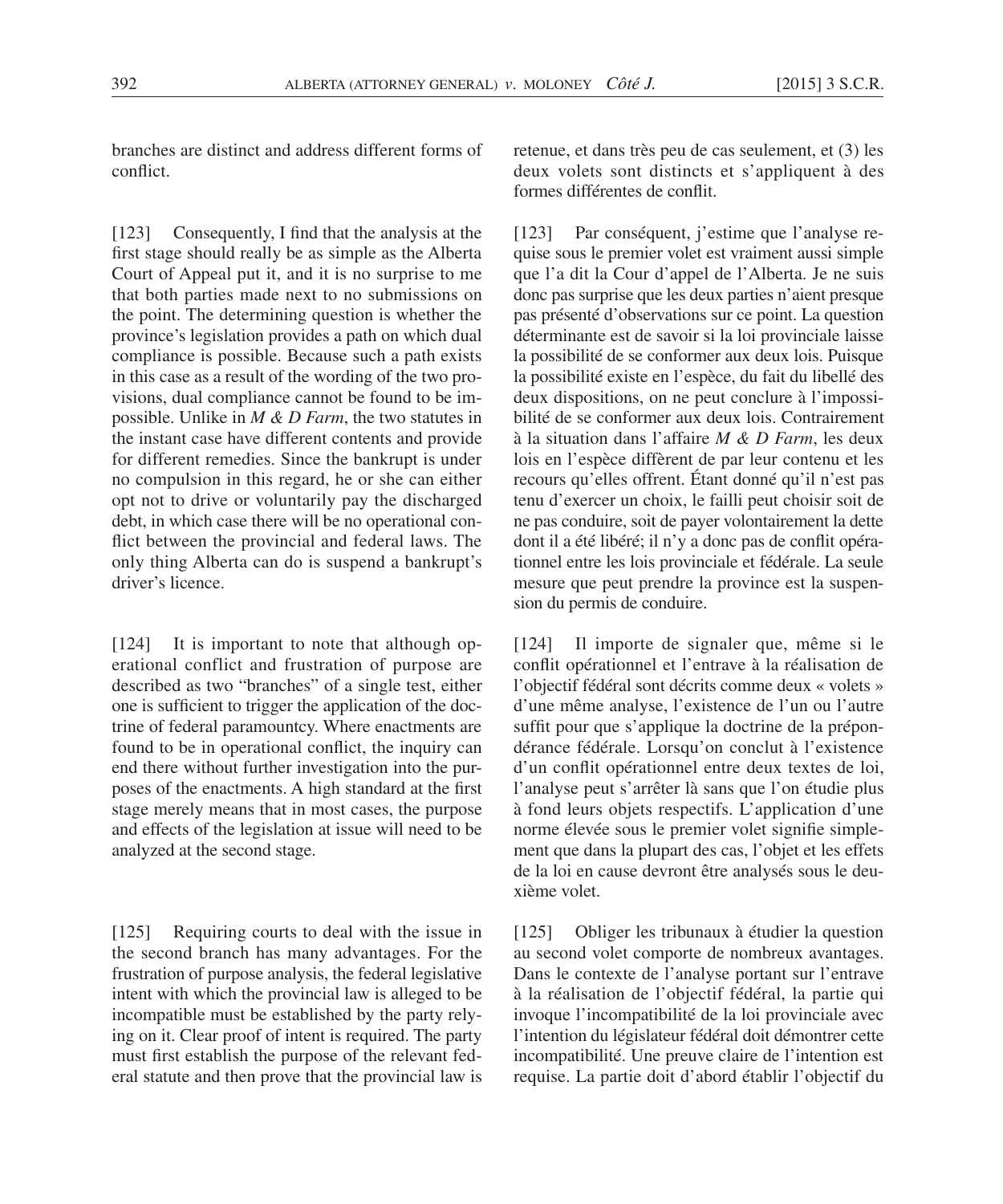incompatible with or frustrates this purpose: *COPA*, at para. 66.

[126] In the second branch, the court can proceed with a careful analysis of Parliament's intent and, if possible, interpret the federal law so as not to interfere with the provincial law: *Canadian Western Bank*, at para. 75. Before concluding that the provincial law is inoperative, the court can also consider whether the federal government supports the operation of that law. In *Rothmans*, this Court emphasized that in resolving federalism issues, a court must bear in mind the position of the government at the other level (para. 26). In that case, the federal government intervened in favour of the provincial law, arguing that it had been enacted for the same health-related purpose as the federal law. The Court found that there was no frustration of purpose.

[127] Considering that the doctrine of federal paramountcy operates at the expense of provincial jurisdiction and reduces legislative overlap, these principles encourage governments at both levels to take the lead in defining the scope of their legislative powers. They facilitate intergovernmental dialogue and serve as safeguards of provincial autonomy. In my view, the approach I suggest is more consistent with the principle of co-operative federalism as applied in *Canadian Western Bank*. It also sets a clear precedent by reaffirming that a provincial law will rarely be found to be inoperative in the first branch of the analysis.

[128] My colleague concludes that this approach would render the first branch of the federal paramountcy test meaningless; in his opinion, it is virtually always possible to avoid the application of a provincial law so as not to cause a conflict with a federal law. I disagree that the "impossibility" standard, if applied strictly, would render the first branch of the federal paramountcy test meaningless. If the provincial law *allows or requires* something that the federal law explicitly *prohibits*, or if the conflict is Parlement fédéral et ensuite démontrer que la loi provinciale est incompatible avec cet objectif ou entrave sa réalisation : *COPA*, par. 66.

[126] Sous le deuxième volet, la cour procède à une analyse attentive de l'intention du Parlement et, si cela est possible, interprète la loi fédérale de manière à ce qu'elle n'entre pas en conflit avec la loi provinciale : *Banque canadienne de l'Ouest*, par. 75. Avant de conclure que la loi provinciale est inopérante, la cour peut aussi tenir compte de la question de savoir si le gouvernement fédéral est favorable à l'application de cette loi. Dans *Rothmans*, la Cour a souligné qu'il importe, au moment de l'examen des questions de fédéralisme, d'avoir à l'esprit la position de l'autre ordre de gouvernement (par. 26). Dans cette affaire, le gouvernement fédéral est intervenu pour appuyer la loi provinciale, faisant valoir qu'elle visait le même objectif lié à la santé que la loi fédérale. La Cour a conclu qu'il n'y avait pas entrave à la réalisation de l'objectif fédéral.

[127] Puisque la doctrine de la prépondérance fédérale opère au détriment de la compétence provinciale et réduit le chevauchement entre les lois, ces principes encouragent les deux ordres de gouvernement à prendre l'initiative de définir la portée de leurs pouvoirs législatifs respectifs. Ils favorisent le dialogue intergouvernemental et contribuent à protéger l'autonomie provinciale. L'approche que je préconise dans la présente affaire me semble mieux respecter le principe du fédéralisme coopératif appliqué dans *Banque canadienne de l'Ouest*. Elle constitue aussi un précédent clair en réaffirmant qu'une loi provinciale sera rarement jugée inopérante sous le premier volet de l'analyse.

[128] Mon collègue conclut que mon approche dénuerait de sens le premier volet de l'analyse de la doctrine de la prépondérance fédérale; selon lui, il est presque toujours possible d'éviter d'appliquer une loi provinciale, afin d'éviter qu'elle n'entre en conflit avec une loi fédérale. Je ne suis pas d'accord avec lui pour dire que l'application stricte de la norme de « l'impossibilité » rendrait dénué de sens le premier volet de l'analyse de la doctrine de la prépondérance fédérale. Si la loi provinciale *autorise ou exige*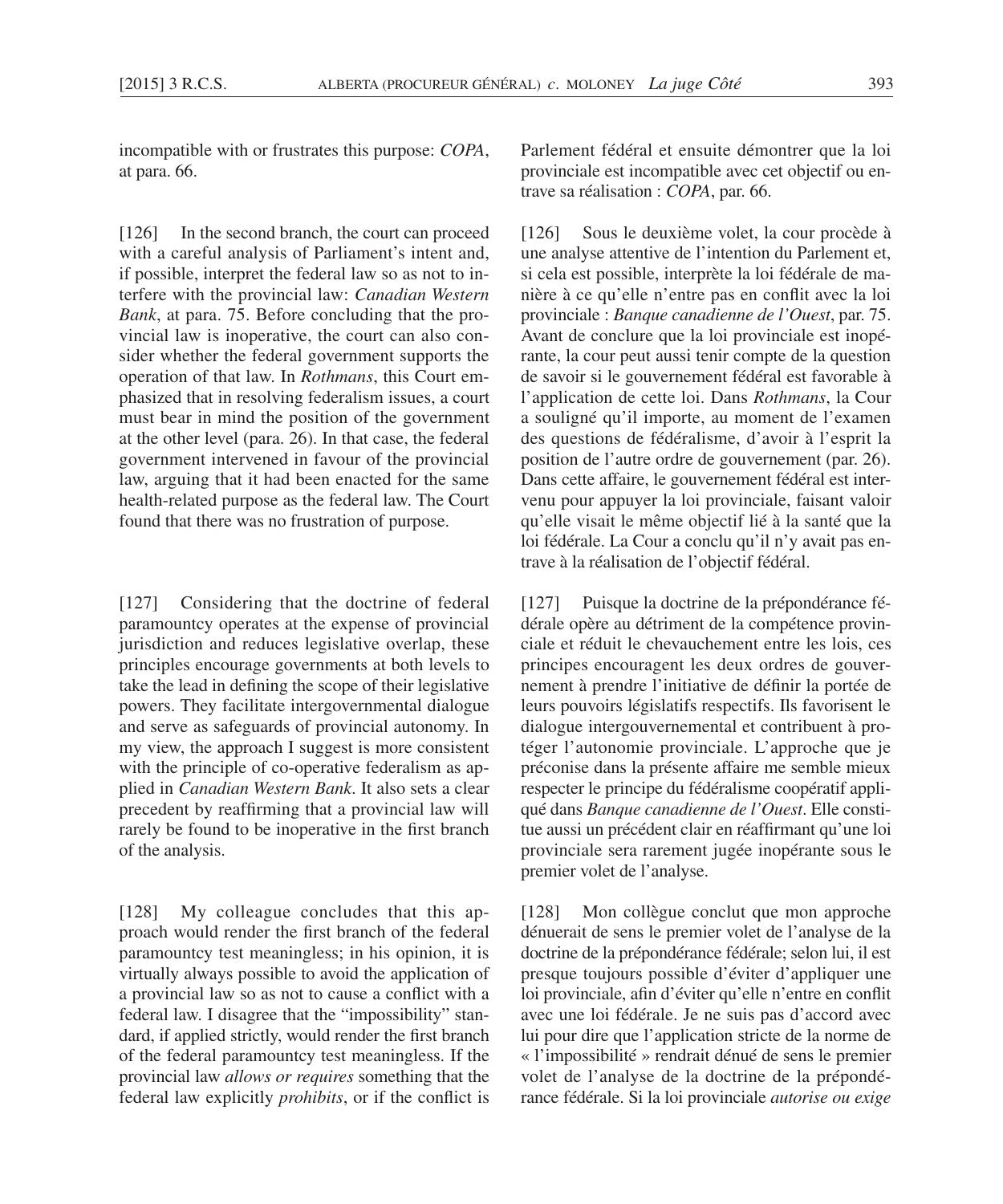direct rather than indirect, there will be an operational conflict. But that is just not the case here. In fact, the effect of my colleague's approach is to render the *second* branch meaningless, since a frustration of federal purpose analysis can now be used to interpret federal statutes broadly in order to find that an operational conflict exists where there would otherwise be none.

[129] Following my approach, one would still find that there was an operational conflict in *M & D Farm*, in which the federal law imposed an absolute stay of proceedings on the very procedures the provincial statute allowed to commence or to continue. In that case, the express requirement of the federal statute was in direct conflict with the provincial law. On the one hand, the federal *Farm Debt Review Act*, R.S.C. 1985, c. 25 (2nd Supp.), permitted a farmer to obtain a stay of a creditor's proceedings and required the creditor, before demanding payment, to give notice that it intended to commence foreclosure proceedings. On the other hand, under the provincial statute, the creditor could obtain an order authorizing the immediate commencement of such proceedings. Unlike in the case at bar, the two statutes had similar contents and provided for similar remedies: both dealt specifically with the process for realizing on farmers' debts, and both established procedures for commencing or continuing proceedings against farmers.

[130] The approach I suggest would also result in a finding that there was an operational conflict in *Sun Indalex Finance, LLC v. United Steelworkers*, 2013 SCC 6, [2013] 1 S.C.R. 271, in which the federal statute, the *Companies' Creditors Arrangement Act*, R.S.C. 1985, c. C-36, gave a court the power to order that a security or charge rank in priority *over the claim of any secured creditor of the company*, whereas the provincial statute created a priority in favour of the administrator of the company's employee pension plan. The federal legislation was not l'accomplissement d'un acte que la loi fédérale *interdit* expressément, ou s'il s'agit un conflit direct plutôt qu'indirect, il existera un conflit opérationnel. Mais ce n'est tout simplement pas le cas en l'espèce. En fait, l'approche de mon collègue a pour effet d'enlever tout sens au *second* volet de l'analyse puisqu'une analyse sous le second volet pourrait maintenant servir à interpréter largement les lois fédérales afin de conclure à l'existence d'un conflit opérationnel là où il n'y en aurait pas autrement.

[129] Suivant l'approche que je préconise, la conclusion suivant laquelle il existait un conflit opérationnel dans *M & D Farm* demeure inchangée, là où la loi fédérale imposait une suspension permanente des mêmes recours que la loi provinciale permettait d'exercer ou de poursuivre. Dans cette affaire, la disposition de la loi fédérale entrait directement en conflit avec la loi provinciale. D'une part, une loi fédérale, la *Loi sur l'examen de l'endettement agricole*, L.R.C. 1985, c. 25 (2e suppl.), permettait à un agriculteur d'obtenir une suspension des recours et exigeait du créancier qu'il donne avis de son intention d'intenter une action en forclusion avant de réclamer le paiement. D'autre part, la loi provinciale permettait au créancier d'obtenir une ordonnance l'autorisant à intenter son action sur-lechamp. Contrairement aux deux lois en cause dans la présente affaire, les deux lois dans *M & D Farm* avaient un contenu semblable et offraient des recours semblables : les deux traitaient explicitement du processus de recouvrement de dettes auprès d'agriculteurs et précisaient la procédure à suivre pour intenter ou poursuivre des recours contre des agriculteurs.

[130] L'approche que je propose permettrait aussi de conclure à l'existence d'un conflit opérationnel dans *Sun Indalex Finance, LLC c. Syndicat des Métallos*, 2013 CSC 6, [2013] 1 R.C.S. 271, où une loi fédérale, la *Loi sur les arrangements avec les créanciers des compagnies*, L.R.C. 1985, c. C-36, accordait au tribunal le pouvoir d'ordonner qu'une sûreté ou charge ait priorité *sur la réclamation de tout créancier garanti de la compagnie*, tandis que la loi provinciale accordait la priorité à l'administrateur du régime de retraite des employés de la compagnie.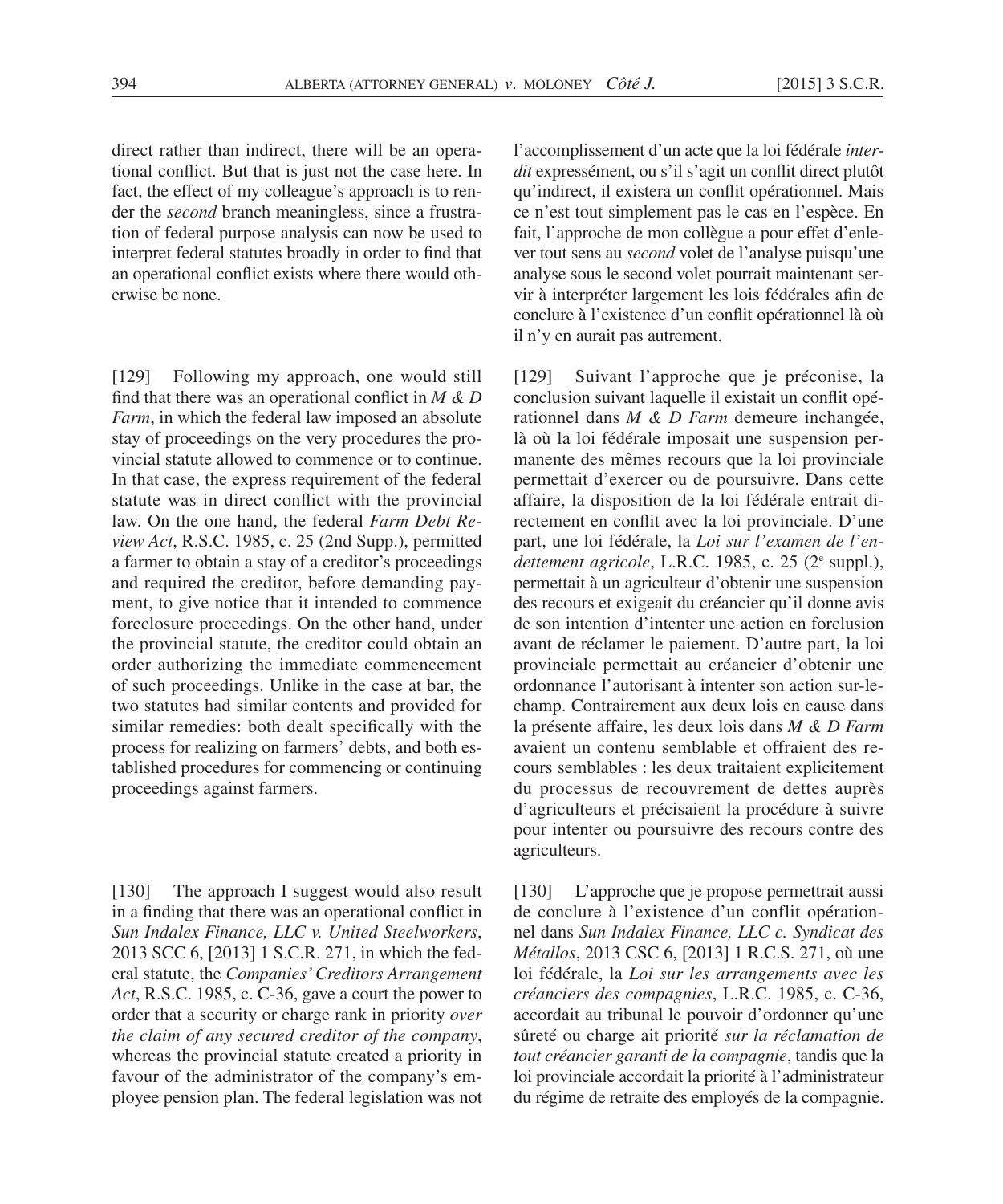only permissive, but granted the court a very specific power; the provincial legislature was left little leeway to interfere with this power. Because the provincial statute provided, on a mandatory basis, for a different order of priority, it was impossible to comply with both laws without rendering the court's power under the federal statute meaningless.

[131] I would add that what is "virtually always possible", as my colleague puts it, at para. 69, is to find *some* conflict in the application of two laws. This is why the case law requires something more, namely impossibility of dual compliance and an express conflict. It is also why the focus is on the wording of the federal statute and not on its every possible ramification.

[132] In the end, the issue in this case is whether the *effect* of the province withholding driving privileges in this manner produces a conflict with the purposes of the *BIA*, thereby accomplishing indirectly what the province cannot do directly. Thus, it is on the basis of the second branch of the federal paramountcy test, not the first, that this appeal must be decided.

[133] I adopt my colleague's analysis and conclusion on this point. As the frustration of one federal purpose is sufficient to trigger the application of the doctrine of federal paramountcy, I need not address the second proposed ground for frustration of purpose, that of equitable distribution.

*Appeal dismissed with costs.*

*Solicitor for the appellant: Attorney General of Alberta, Edmonton.*

*Solicitors for the respondent: Bow Valley Counsel, Canmore, Alberta.*

*Solicitor for the intervener the Attorney General of Ontario: Attorney General of Ontario, Toronto.*

La loi fédérale était non seulement permissive, mais elle conférait aussi au tribunal un pouvoir très précis, ce qui empêchait à toute fin pratique le législateur provincial d'empiéter sur ce pouvoir. Comme la loi provinciale établissait un autre ordre de priorité obligatoire, il était impossible de se conformer aux deux lois sans priver de sens le pouvoir que la loi fédérale accordait au tribunal.

[131] J'ajouterais que ce qui est « presque toujours possible », pour emprunter les mots de mon collègue au par. 69, c'est de conclure à l'existence d'un conflit *quelconque* dans l'application des deux lois. C'est pour cette raison que la jurisprudence exige plus qu'un conflit quelconque, à savoir l'impossibilité de se conformer aux deux lois en raison d'un conflit exprès. C'est pour cette raison aussi que l'accent est mis sur le libellé de la loi fédérale et non sur chacune de ses implications possibles.

[132] En définitive, la question en litige en l'espèce est de savoir si l'*effet* que produit la province en privant ainsi le failli de ses droits de conducteur, accomplissant indirectement ce qu'elle ne peut accomplir directement, entraîne un conflit avec les objectifs de la *LFI*. C'est donc sous le second volet de l'analyse fondée sur la doctrine de la prépondérance fédérale, et non sous le premier volet, que le présent pourvoi doit être tranché.

[133] Je souscris à l'analyse et à la conclusion de mon collègue sous le second volet. Comme l'entrave à la réalisation de l'objectif fédéral suffit pour que s'applique la doctrine de la prépondérance fédérale, je n'ai pas à me prononcer sur le deuxième motif proposé d'entrave à la réalisation de l'objectif fédéral, soit la distribution équitable des biens.

*Pourvoi rejeté avec dépens.*

*Procureur de l'appelant : Procureur général de l'Alberta, Edmonton.*

*Procureurs de l'intimé : Bow Valley Counsel, Canmore, Alberta.*

*Procureur de l'intervenant le procureur général de l'Ontario : Procureur général de l'Ontario, Toronto.*